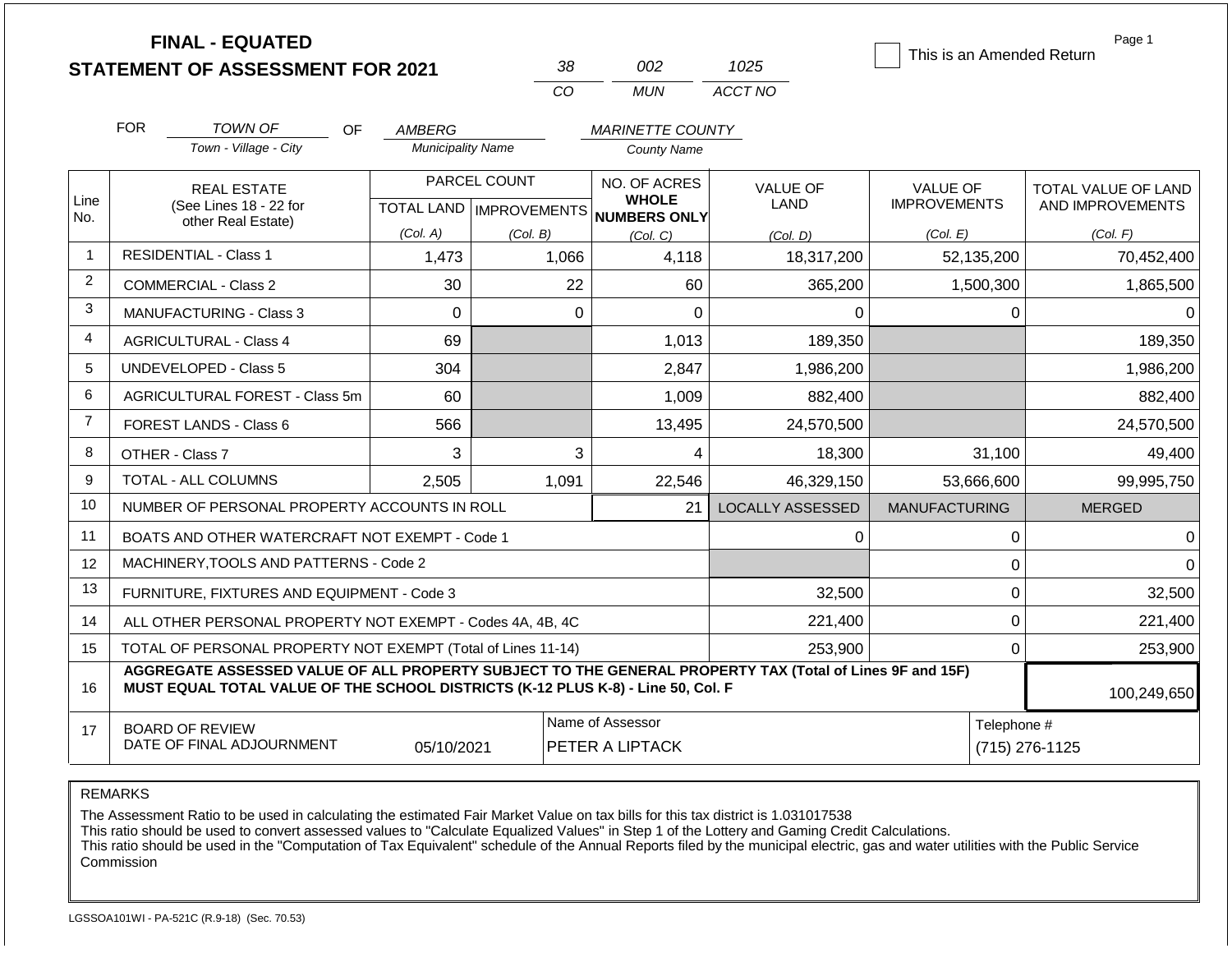FOREST LANDS (Line 7) and FOREST CROPS (in this section) - are NOT the same

| 2021 | 38 | 002        | 1025    | Page 2 |
|------|----|------------|---------|--------|
| YEAR | CO | <b>MUN</b> | ACCT NO |        |

|    | Private Forest Crop - Reg Class @ 10¢ per acre                                 |                 |  |                                                                  |  |                                                               | Private Forest Crop - Reg Class @ \$2.52 per acre                            |  |                    |  |
|----|--------------------------------------------------------------------------------|-----------------|--|------------------------------------------------------------------|--|---------------------------------------------------------------|------------------------------------------------------------------------------|--|--------------------|--|
|    | (a) PARCELS                                                                    | (b) ACRES       |  | (c) ASSESSED VALUE                                               |  | (d) PARCELS                                                   | (e) ACRES                                                                    |  | (f) ASSESSED VALUE |  |
| 18 |                                                                                |                 |  |                                                                  |  | 2                                                             | 76.07                                                                        |  | 137,600            |  |
|    |                                                                                |                 |  | Private Forest Crop - Special Class @ 20¢ per acre               |  |                                                               | Entered Before 2005 Managed Forest - Ferrous Mining CLOSED @ \$7.87 per acre |  |                    |  |
| 19 | (a) PARCELS                                                                    | (b) ACRES       |  | (c) ASSESSED VALUE                                               |  | (d) PARCELS                                                   | (e) ACRES                                                                    |  | (f) ASSESSED VALUE |  |
|    |                                                                                |                 |  |                                                                  |  |                                                               |                                                                              |  |                    |  |
|    |                                                                                |                 |  | Entered Before 2005 Managed Forest - OPEN @ 74 ¢ per acre        |  |                                                               | Entered Before 2005 Managed Forest - CLOSED @                                |  | \$1.75 per acre    |  |
| 20 | (a) PARCELS                                                                    | (b) ACRES       |  | (c) ASSESSED VALUE                                               |  | (d) PARCELS                                                   | (e) ACRES                                                                    |  | (f) ASSESSED VALUE |  |
|    |                                                                                |                 |  |                                                                  |  |                                                               |                                                                              |  |                    |  |
|    | 2                                                                              | 78              |  | 136,500                                                          |  | 89                                                            | 2.866.68                                                                     |  | 5,221,000          |  |
|    | Entered After 2004 Managed Forest - OPEN @ \$2.04 per acre                     |                 |  |                                                                  |  | Entered After 2004 Managed Forest - CLOSED @ \$10.20 per acre |                                                                              |  |                    |  |
| 21 | (a) PARCELS                                                                    | (b) ACRES       |  | (c) ASSESSED VALUE                                               |  | (d) PARCELS                                                   | (e) ACRES                                                                    |  | (f) ASSESSED VALUE |  |
|    |                                                                                |                 |  |                                                                  |  |                                                               |                                                                              |  |                    |  |
|    | 6                                                                              | 237.4           |  | 409,300                                                          |  | 145                                                           | 4,610.39                                                                     |  | 8,400,100          |  |
|    | (a) County Forest Cropland Acres                                               |                 |  | (b) Federal Acres                                                |  | (d) County (NOT FOREST CROP) Acres<br>(c) State Acres         |                                                                              |  | (e) Other Acres    |  |
| 22 |                                                                                |                 |  |                                                                  |  |                                                               |                                                                              |  |                    |  |
|    | 10,133.44                                                                      |                 |  | 10.5                                                             |  | 3,389.23                                                      | 233.76                                                                       |  | 1,505.87           |  |
|    |                                                                                |                 |  | Assessed Value of Omitted Property From Prior Years (Sec. 70.44) |  |                                                               | Assessed Value of Sec. 70.43 Corrections of Errors by Assessors              |  |                    |  |
|    |                                                                                | (a) REAL ESTATE |  | (b) PERSONAL                                                     |  |                                                               | (c1) REAL ESTATE                                                             |  | (c2) PERSONAL      |  |
| 23 |                                                                                |                 |  |                                                                  |  |                                                               |                                                                              |  |                    |  |
|    | Manufacturing Equated Value of Omitted Property From Prior Years (Sec. 70.995) |                 |  |                                                                  |  |                                                               | Mfg. Equated Value of Sec.70.43 Corrections of Errors by Assessors           |  |                    |  |
|    |                                                                                | (d) REAL ESTATE |  | (e) PERSONAL                                                     |  |                                                               | (f1) REAL ESTATE                                                             |  | (f2) PERSONAL      |  |
|    |                                                                                |                 |  |                                                                  |  |                                                               |                                                                              |  |                    |  |
|    |                                                                                |                 |  |                                                                  |  |                                                               |                                                                              |  |                    |  |

### **SPECIAL DISTRICTS**

| Line<br>No. | <b>Enter 6-digit</b><br>Special District<br>Code (Col. A) | <b>Account</b><br><b>Number</b><br>(Col. B) | <b>Special District Name</b><br>(Col. C) | <b>Locally Assessed Value</b><br>of Real Estate and<br>Personal Property (Col. D) | Mfg Value of Real Estate<br>and Personal Property<br>(Col. E) | <b>Merged Value of</b><br><b>Real Estate and</b><br>Personal Property (Col. F) |
|-------------|-----------------------------------------------------------|---------------------------------------------|------------------------------------------|-----------------------------------------------------------------------------------|---------------------------------------------------------------|--------------------------------------------------------------------------------|
| 24          | 387030                                                    | 0235                                        | AMBERG SANITARY DISTRICT                 | 5,217,600                                                                         |                                                               | 5,217,600                                                                      |
| 25          |                                                           |                                             |                                          |                                                                                   |                                                               |                                                                                |
| 26          |                                                           |                                             |                                          |                                                                                   |                                                               |                                                                                |
| 27          |                                                           |                                             |                                          |                                                                                   |                                                               |                                                                                |
| 28          |                                                           |                                             |                                          |                                                                                   |                                                               |                                                                                |
| 29          |                                                           |                                             |                                          |                                                                                   |                                                               |                                                                                |
| 30          |                                                           |                                             |                                          |                                                                                   |                                                               |                                                                                |
| 31          |                                                           |                                             |                                          |                                                                                   |                                                               |                                                                                |
| 32          |                                                           |                                             |                                          |                                                                                   |                                                               |                                                                                |
| 33          |                                                           |                                             |                                          |                                                                                   |                                                               |                                                                                |
| 34          |                                                           |                                             |                                          |                                                                                   |                                                               |                                                                                |
| 35          |                                                           |                                             |                                          |                                                                                   |                                                               |                                                                                |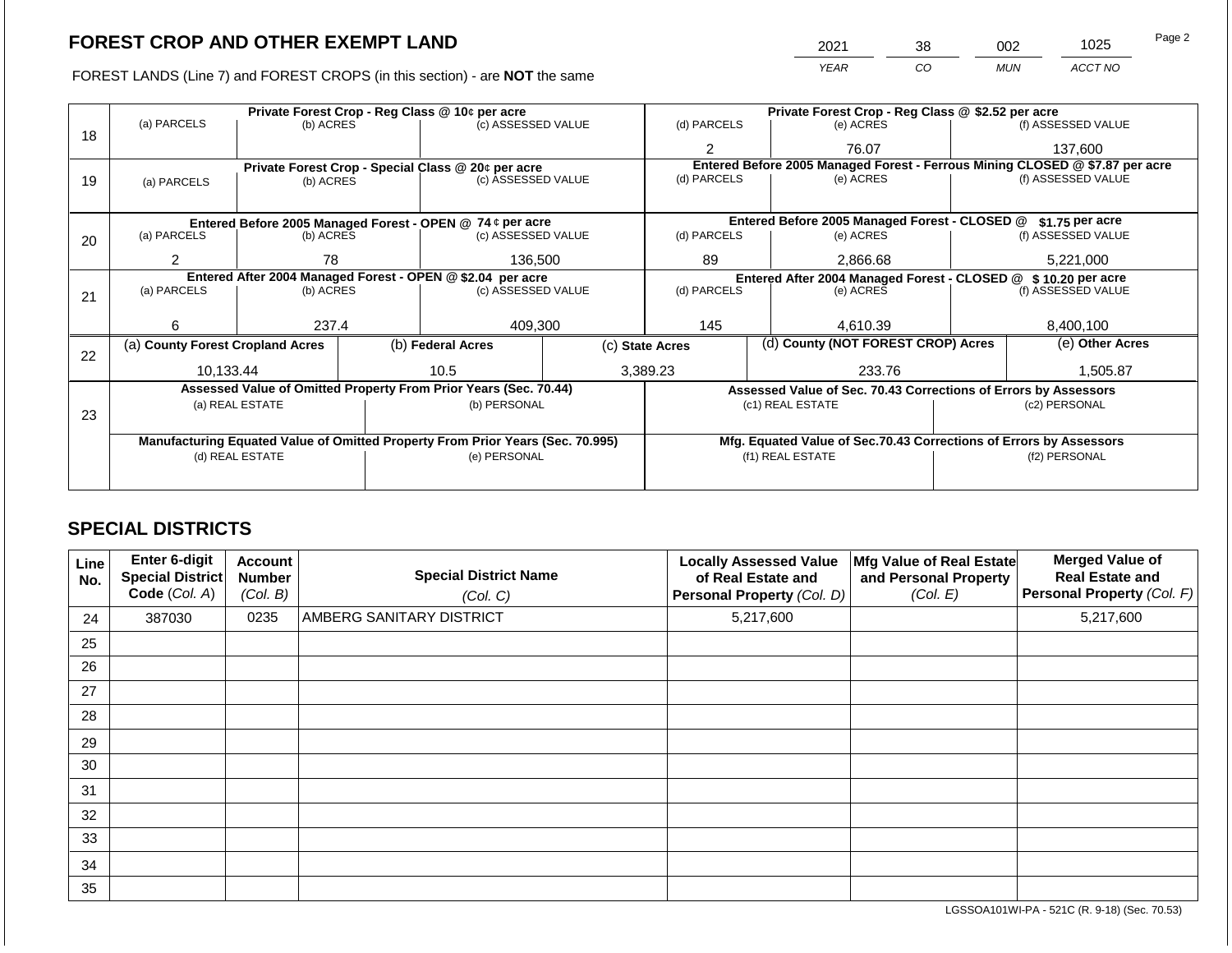|             | <b>SCHOOL DISTRICTS</b>                                         |                                             |                                                         | 2021                                                                              | 002<br>38<br>1025                                                    |            |                                                                                |  |
|-------------|-----------------------------------------------------------------|---------------------------------------------|---------------------------------------------------------|-----------------------------------------------------------------------------------|----------------------------------------------------------------------|------------|--------------------------------------------------------------------------------|--|
|             |                                                                 |                                             |                                                         | <b>YEAR</b>                                                                       | CO                                                                   | <b>MUN</b> | ACCT NO                                                                        |  |
| Line<br>No. | <b>Enter 6-digit</b><br><b>School District</b><br>Code (Col. A) | <b>Account</b><br><b>Number</b><br>(Col. B) | <b>School District Name</b><br>(Col. C)                 | <b>Locally Assessed Value</b><br>of Real Estate and<br>Personal Property (Col. D) | <b>Mfg Value of Real Estate</b><br>and Personal Property<br>(Col. E) |            | <b>Merged Value of</b><br><b>Real Estate and</b><br>Personal Property (Col. F) |  |
|             | A.                                                              |                                             | <b>SCHOOL DISTRICTS (K-8 and K-12)</b>                  |                                                                                   |                                                                      |            |                                                                                |  |
| 36          | 386230                                                          | 0230                                        | SCH D OF WAUSAUKEE                                      | 100,249,650                                                                       |                                                                      |            | 100,249,650                                                                    |  |
| 37          |                                                                 |                                             |                                                         |                                                                                   |                                                                      |            |                                                                                |  |
| 38          |                                                                 |                                             |                                                         |                                                                                   |                                                                      |            |                                                                                |  |
| 39          |                                                                 |                                             |                                                         |                                                                                   |                                                                      |            |                                                                                |  |
| 40          |                                                                 |                                             |                                                         |                                                                                   |                                                                      |            |                                                                                |  |
| 41<br>42    |                                                                 |                                             |                                                         |                                                                                   |                                                                      |            |                                                                                |  |
| 43          |                                                                 |                                             |                                                         |                                                                                   |                                                                      |            |                                                                                |  |
| 44          |                                                                 |                                             |                                                         |                                                                                   |                                                                      |            |                                                                                |  |
| 45          |                                                                 |                                             |                                                         |                                                                                   |                                                                      |            |                                                                                |  |
| 46          |                                                                 |                                             |                                                         |                                                                                   |                                                                      |            |                                                                                |  |
| 47          |                                                                 |                                             |                                                         |                                                                                   |                                                                      |            |                                                                                |  |
| 48          |                                                                 |                                             |                                                         |                                                                                   |                                                                      |            |                                                                                |  |
| 49          |                                                                 |                                             |                                                         |                                                                                   |                                                                      |            |                                                                                |  |
| 50          |                                                                 |                                             | TOTAL ASSESSED VALUE OF SCHOOL DISTRICTS (K-8 and K-12) | 100,249,650                                                                       |                                                                      |            | 100,249,650                                                                    |  |
|             | <b>B. UNION HIGH SCHOOL DISTRICTS</b>                           |                                             |                                                         |                                                                                   |                                                                      |            |                                                                                |  |
| 51          |                                                                 |                                             |                                                         |                                                                                   |                                                                      |            |                                                                                |  |
| 52          |                                                                 |                                             |                                                         |                                                                                   |                                                                      |            |                                                                                |  |
| 53          |                                                                 |                                             |                                                         |                                                                                   |                                                                      |            |                                                                                |  |
| 54          |                                                                 |                                             | TOTAL ASSESSED VALUE OF UNION HIGH SCHOOLS              |                                                                                   |                                                                      |            |                                                                                |  |
| 55          |                                                                 |                                             |                                                         |                                                                                   |                                                                      |            |                                                                                |  |
|             | C.<br><b>TECHNICAL COLLEGE DISTRICTS</b>                        |                                             |                                                         |                                                                                   |                                                                      |            |                                                                                |  |
| 56          | 001300                                                          | 0012                                        | NORTHEAST WISCONSIN TECH COLLEGE GNBY                   | 100,249,650                                                                       |                                                                      |            | 100,249,650                                                                    |  |
| 57<br>58    |                                                                 |                                             |                                                         |                                                                                   |                                                                      |            |                                                                                |  |
| 59          |                                                                 |                                             | TOTAL ASSESSED VALUE OF TECHNICAL COLLEGES              | 100,249,650                                                                       |                                                                      |            | 100,249,650                                                                    |  |

| Name                                           |                             | Title | Submission date  |
|------------------------------------------------|-----------------------------|-------|------------------|
| <b>TINA BARNES</b>                             |                             |       | 2021<br>06<br>14 |
| Phone                                          | Email address               |       |                  |
| 715<br>732<br>7548<br>$\overline{\phantom{a}}$ | TBARNES@MARINETTECOUNTY.COM |       |                  |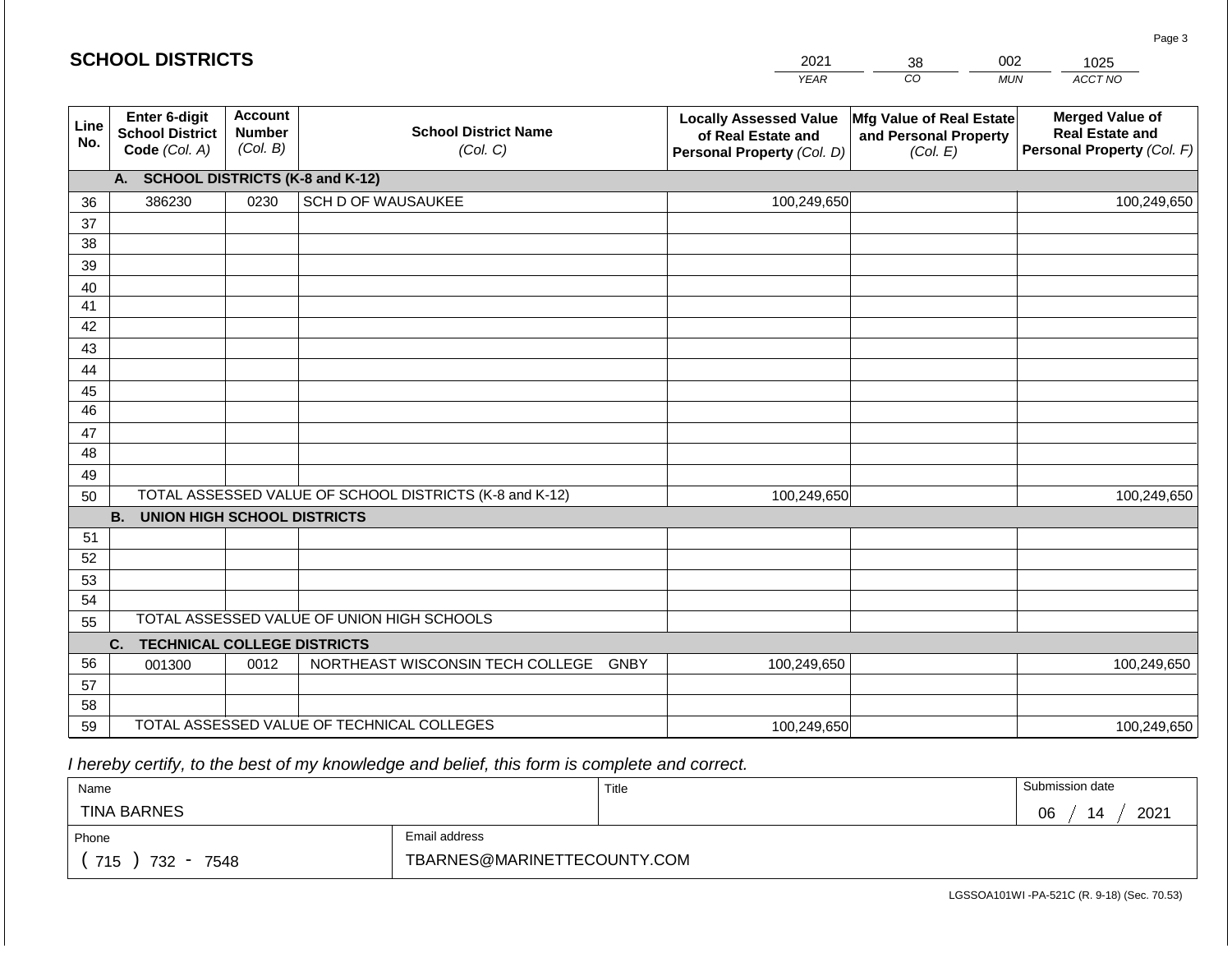- Each municipality's SOA is completed after the Board of Review and includes any changes made to the locally assessed values, under state law (sec. 70.53, Wis. Stats.)
- The Wisconsin Department of Revenue (DOR) merges the locally assessed values with the state assessed manufacturing values
- DOR provides the information regarding district names and codes. If a district is not listed, contact DOR.

Note: If you submit an amended SOA to DOR after your municipality's SOA is equated and posted to our website, we will process the SOA. However, DOR will not recalculate the *aggregate ratio or update the final SOA posted on our website. You should use the corrected values to calculate your tax rates.*

### **Page 1: Real Estate and Personal Property**

- Lines 1-9 assessed real estate values, parcel counts and acres by classification
- Lines 10-15 assessed personal property values and number of accounts by class
- Line 16 aggregate assessed value of all property subject to general property; use to calculate tax rates. Note: This line equals the total assessed value of K-8 and K-12 school districts (Line 50) and total assessed value of technical colleges (Line 59).
- Remarks assessment ratio used to calculate estimated fair market value on property tax bills

### **Page 2: Forest Crop, Other Exempt Land and Special Districts**

- Lines 18-21 private forest crop and managed forest lands assessed values
- Line  $22 -$  tax exempt land acres
- Line 23 prior years assessed value of omitted property under sec. 70.44 and correction of errors under sec. 70.43 shown by locally assessed or manufacturing real estate and personal property. Note: If there is an amount on this line, report the corresponding tax in the Statement of Taxes, Sections J or K.
- Lines 24-35 special district assessed values. These values are used to calculate tax rates for the special districts.

### **Page 3: School Districts**

- Lines 36-50 school districts (K-8 and K-12) assessed values. These values are used to calculate tax rates for school districts.
- Lines 51-55 union high school district assessed values. These values are used to calculate tax rates for union high school districts.
- Lines 56-59 technical college assessed values. These values are used to calculate tax rates for technical colleges.

If you have questions: Email: lgs@wisconsin.gov

 Phone: (608) 266-2569 or (608) 264-6892 Fax: (608) 264-6887

AMBERG, WI 54102 - 0245 AMBERG, WI 54102 - 0245TOWN OF AMBERG PAT BOSHEN<br>TOWN OF AMBERG PO BOX 245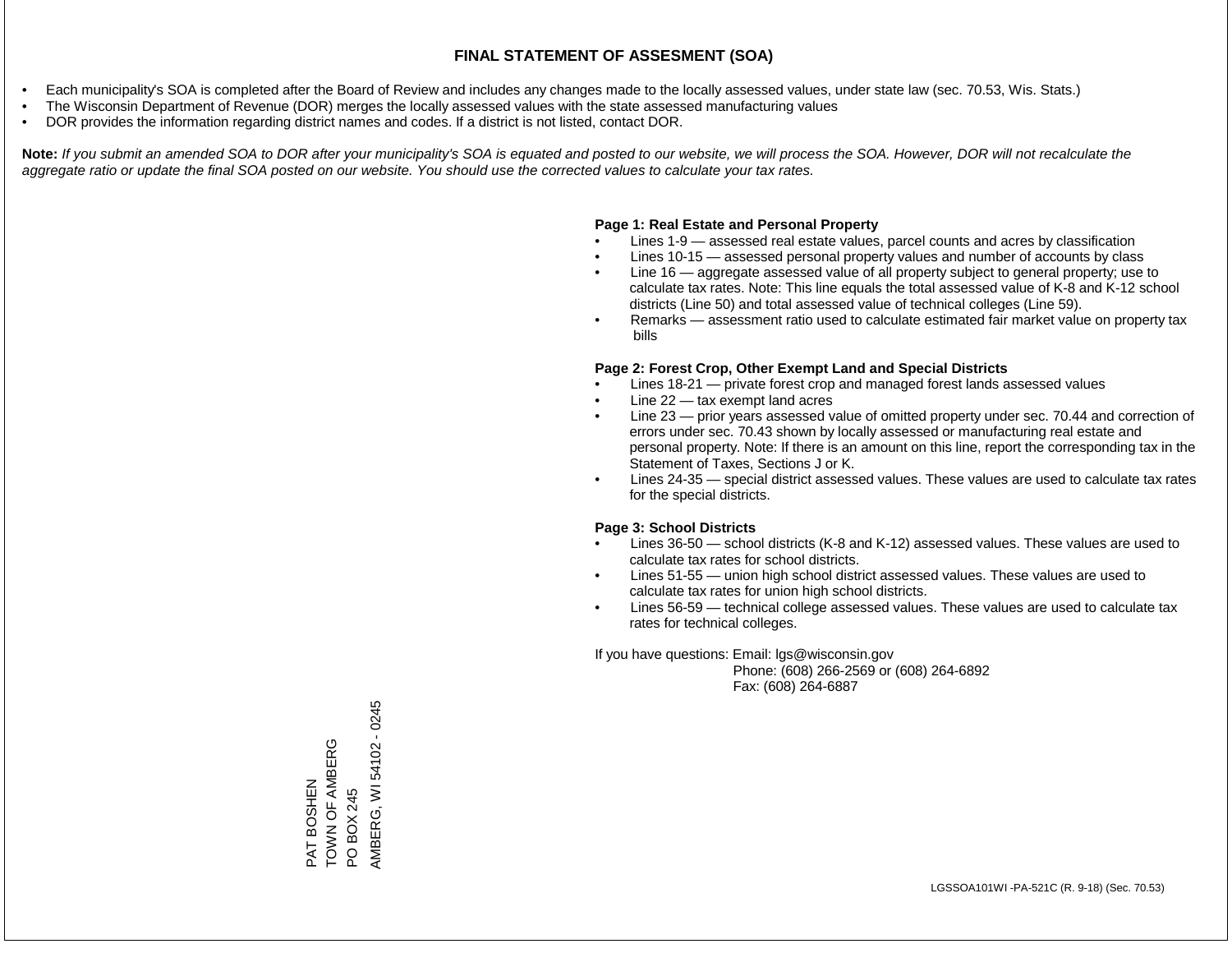|                | <b>FINAL - EQUATED</b><br><b>STATEMENT OF ASSESSMENT FOR 2021</b>                                                                                                                            |     |                          |                                           | 38              | 004                                          | 1026                    |                                        |                | Page 1<br>This is an Amended Return     |
|----------------|----------------------------------------------------------------------------------------------------------------------------------------------------------------------------------------------|-----|--------------------------|-------------------------------------------|-----------------|----------------------------------------------|-------------------------|----------------------------------------|----------------|-----------------------------------------|
|                |                                                                                                                                                                                              |     |                          |                                           | CO              | <b>MUN</b>                                   | ACCT NO                 |                                        |                |                                         |
|                | <b>FOR</b><br>TOWN OF                                                                                                                                                                        | OF. | <b>ATHELSTANE</b>        |                                           |                 | <b>MARINETTE COUNTY</b>                      |                         |                                        |                |                                         |
|                | Town - Village - City                                                                                                                                                                        |     | <b>Municipality Name</b> |                                           |                 | <b>County Name</b>                           |                         |                                        |                |                                         |
| Line<br>No.    | <b>REAL ESTATE</b><br>(See Lines 18 - 22 for                                                                                                                                                 |     |                          | PARCEL COUNT<br>TOTAL LAND   IMPROVEMENTS |                 | NO. OF ACRES<br><b>WHOLE</b><br>NUMBERS ONLY | <b>VALUE OF</b><br>LAND | <b>VALUE OF</b><br><b>IMPROVEMENTS</b> |                | TOTAL VALUE OF LAND<br>AND IMPROVEMENTS |
|                | other Real Estate)                                                                                                                                                                           |     | (Col. A)                 | (Col. B)                                  |                 | (Col, C)                                     | (Col, D)                | (Col. E)                               |                | (Col. F)                                |
| $\mathbf{1}$   | <b>RESIDENTIAL - Class 1</b>                                                                                                                                                                 |     | 1,383                    |                                           | 1,104           | 3,382                                        | 25,531,500              |                                        | 71,172,000     | 96,703,500                              |
| $\overline{2}$ | <b>COMMERCIAL - Class 2</b>                                                                                                                                                                  |     | 21                       |                                           | 21              | 85                                           | 351,600                 |                                        | 2,266,200      | 2,617,800                               |
| 3              | <b>MANUFACTURING - Class 3</b>                                                                                                                                                               |     | 0                        |                                           | $\Omega$        | $\Omega$                                     | 0                       |                                        | 0              | 0                                       |
| $\overline{4}$ | <b>AGRICULTURAL - Class 4</b>                                                                                                                                                                |     | 12                       |                                           |                 | 174                                          | 24,150                  |                                        |                | 24,150                                  |
| 5              | <b>UNDEVELOPED - Class 5</b>                                                                                                                                                                 |     | 176                      |                                           |                 | 1,187                                        | 587,600                 |                                        |                | 587,600                                 |
| 6              | AGRICULTURAL FOREST - Class 5m                                                                                                                                                               |     | 6                        |                                           |                 | 130                                          | 127,300                 |                                        |                | 127,300                                 |
| $\overline{7}$ | FOREST LANDS - Class 6                                                                                                                                                                       |     | 582                      |                                           |                 | 13,420                                       | 26,385,700              |                                        |                | 26,385,700                              |
| 8              | OTHER - Class 7                                                                                                                                                                              |     | 4                        |                                           | 4               | 7                                            | 26,800                  |                                        | 53,900         | 80,700                                  |
| 9              | <b>TOTAL - ALL COLUMNS</b>                                                                                                                                                                   |     | 2,184                    |                                           | 1,129           | 18,385                                       | 53,034,650              |                                        | 73,492,100     | 126,526,750                             |
| 10             | NUMBER OF PERSONAL PROPERTY ACCOUNTS IN ROLL                                                                                                                                                 |     |                          |                                           |                 | 78                                           | <b>LOCALLY ASSESSED</b> | <b>MANUFACTURING</b>                   |                | <b>MERGED</b>                           |
| 11             | BOATS AND OTHER WATERCRAFT NOT EXEMPT - Code 1                                                                                                                                               |     |                          |                                           |                 |                                              | 0                       |                                        | $\Omega$       | $\Omega$                                |
| 12             | MACHINERY, TOOLS AND PATTERNS - Code 2                                                                                                                                                       |     |                          |                                           |                 |                                              |                         |                                        | 200            | 200                                     |
| 13             | FURNITURE, FIXTURES AND EQUIPMENT - Code 3                                                                                                                                                   |     |                          |                                           |                 |                                              |                         |                                        | $\Omega$       | 37,200                                  |
| 14             | 8,535,800<br>ALL OTHER PERSONAL PROPERTY NOT EXEMPT - Codes 4A, 4B, 4C                                                                                                                       |     |                          |                                           |                 |                                              |                         |                                        | 100            | 8,535,900                               |
| 15             | TOTAL OF PERSONAL PROPERTY NOT EXEMPT (Total of Lines 11-14)<br>8,573,000                                                                                                                    |     |                          |                                           |                 |                                              | 300                     | 8,573,300                              |                |                                         |
| 16             | AGGREGATE ASSESSED VALUE OF ALL PROPERTY SUBJECT TO THE GENERAL PROPERTY TAX (Total of Lines 9F and 15F)<br>MUST EQUAL TOTAL VALUE OF THE SCHOOL DISTRICTS (K-12 PLUS K-8) - Line 50, Col. F |     |                          |                                           |                 |                                              |                         |                                        |                | 135,100,050                             |
| 17             | <b>BOARD OF REVIEW</b>                                                                                                                                                                       |     |                          |                                           |                 | Name of Assessor                             |                         |                                        | Telephone #    |                                         |
|                | DATE OF FINAL ADJOURNMENT                                                                                                                                                                    |     | 05/10/2021               |                                           | PETER A LIPTACK |                                              |                         |                                        | (715) 276-1125 |                                         |

REMARKS

The Assessment Ratio to be used in calculating the estimated Fair Market Value on tax bills for this tax district is .96901339

This ratio should be used to convert assessed values to "Calculate Equalized Values" in Step 1 of the Lottery and Gaming Credit Calculations.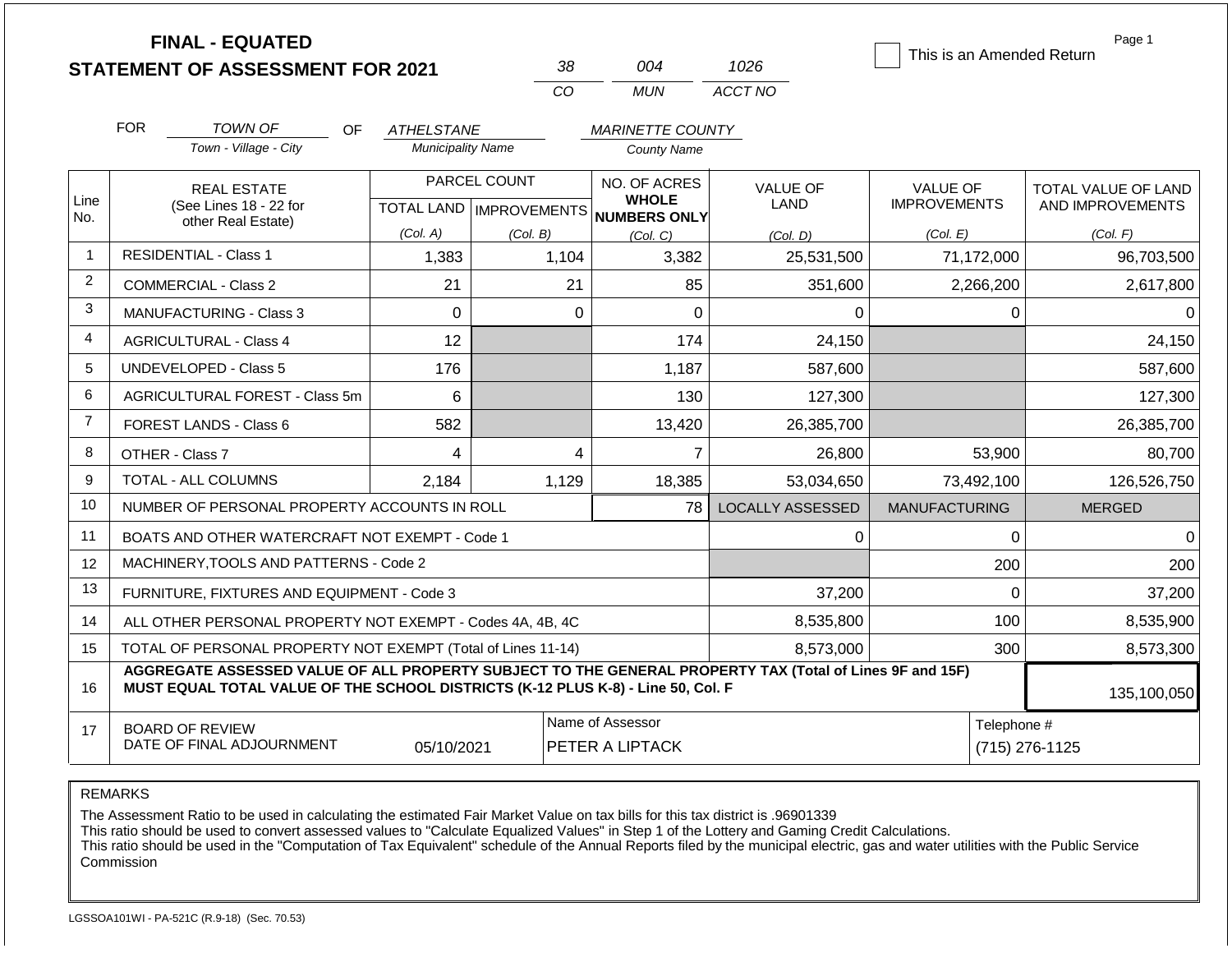2021 38 004 1026

FOREST LANDS (Line 7) and FOREST CROPS (in this section) - are **NOT** the same *YEAR CO MUN ACCT NO*

|    |                                                                                | Private Forest Crop - Reg Class @ 10¢ per acre |                   | Private Forest Crop - Reg Class @ \$2.52 per acre                |  |                                                                    |  |                                                                 |                 |                                                                              |
|----|--------------------------------------------------------------------------------|------------------------------------------------|-------------------|------------------------------------------------------------------|--|--------------------------------------------------------------------|--|-----------------------------------------------------------------|-----------------|------------------------------------------------------------------------------|
| 18 | (a) PARCELS                                                                    | (b) ACRES                                      |                   | (c) ASSESSED VALUE                                               |  | (d) PARCELS                                                        |  | (e) ACRES                                                       |                 | (f) ASSESSED VALUE                                                           |
|    |                                                                                |                                                |                   | Private Forest Crop - Special Class @ 20¢ per acre               |  |                                                                    |  |                                                                 |                 | Entered Before 2005 Managed Forest - Ferrous Mining CLOSED @ \$7.87 per acre |
| 19 | (a) PARCELS                                                                    | (b) ACRES                                      |                   | (c) ASSESSED VALUE                                               |  | (d) PARCELS                                                        |  | (e) ACRES                                                       |                 | (f) ASSESSED VALUE                                                           |
|    |                                                                                |                                                |                   |                                                                  |  |                                                                    |  |                                                                 |                 |                                                                              |
|    |                                                                                |                                                |                   | Entered Before 2005 Managed Forest - OPEN @ 74 ¢ per acre        |  |                                                                    |  | Entered Before 2005 Managed Forest - CLOSED @                   |                 | $$1.75$ per acre                                                             |
| 20 | (a) PARCELS                                                                    | (b) ACRES                                      |                   | (c) ASSESSED VALUE                                               |  | (d) PARCELS                                                        |  | (e) ACRES                                                       |                 | (f) ASSESSED VALUE                                                           |
|    |                                                                                |                                                |                   |                                                                  |  |                                                                    |  | 1,701.43                                                        |                 | 4,142,400                                                                    |
|    |                                                                                |                                                |                   | Entered After 2004 Managed Forest - OPEN @ \$2.04 per acre       |  | Entered After 2004 Managed Forest - CLOSED @ \$10.20 per acre      |  |                                                                 |                 |                                                                              |
| 21 |                                                                                | (a) PARCELS<br>(b) ACRES                       |                   | (c) ASSESSED VALUE                                               |  | (d) PARCELS                                                        |  | (e) ACRES                                                       |                 | (f) ASSESSED VALUE                                                           |
|    |                                                                                |                                                |                   |                                                                  |  |                                                                    |  |                                                                 |                 |                                                                              |
|    | 133.04                                                                         |                                                |                   | 312,700                                                          |  | 163                                                                |  | 5,289.79                                                        |                 | 11,938,100                                                                   |
| 22 | (a) County Forest Cropland Acres                                               |                                                | (b) Federal Acres |                                                                  |  | (d) County (NOT FOREST CROP) Acres<br>(c) State Acres              |  |                                                                 | (e) Other Acres |                                                                              |
|    | 40.307.98                                                                      |                                                |                   |                                                                  |  | 1.644.74                                                           |  | 65.71                                                           |                 | 240.47                                                                       |
|    |                                                                                |                                                |                   | Assessed Value of Omitted Property From Prior Years (Sec. 70.44) |  |                                                                    |  | Assessed Value of Sec. 70.43 Corrections of Errors by Assessors |                 |                                                                              |
| 23 |                                                                                | (a) REAL ESTATE                                |                   | (b) PERSONAL                                                     |  |                                                                    |  | (c1) REAL ESTATE                                                | (c2) PERSONAL   |                                                                              |
|    |                                                                                |                                                |                   |                                                                  |  |                                                                    |  |                                                                 |                 |                                                                              |
|    | Manufacturing Equated Value of Omitted Property From Prior Years (Sec. 70.995) |                                                |                   |                                                                  |  | Mfg. Equated Value of Sec.70.43 Corrections of Errors by Assessors |  |                                                                 |                 |                                                                              |
|    | (d) REAL ESTATE                                                                |                                                |                   | (e) PERSONAL                                                     |  | (f1) REAL ESTATE                                                   |  |                                                                 | (f2) PERSONAL   |                                                                              |
|    |                                                                                |                                                |                   |                                                                  |  |                                                                    |  |                                                                 |                 |                                                                              |
|    |                                                                                |                                                |                   |                                                                  |  |                                                                    |  |                                                                 |                 |                                                                              |

### **SPECIAL DISTRICTS**

| Line<br>No. | Enter 6-digit<br>Special District | <b>Account</b><br><b>Number</b> | <b>Special District Name</b> | <b>Locally Assessed Value</b><br>of Real Estate and | Mfg Value of Real Estate<br>and Personal Property | <b>Merged Value of</b><br><b>Real Estate and</b> |
|-------------|-----------------------------------|---------------------------------|------------------------------|-----------------------------------------------------|---------------------------------------------------|--------------------------------------------------|
|             | Code (Col. A)                     | (Col. B)                        | (Col. C)                     | Personal Property (Col. D)                          | (Col. E)                                          | Personal Property (Col. F)                       |
| 24          |                                   |                                 |                              |                                                     |                                                   |                                                  |
| 25          |                                   |                                 |                              |                                                     |                                                   |                                                  |
| 26          |                                   |                                 |                              |                                                     |                                                   |                                                  |
| 27          |                                   |                                 |                              |                                                     |                                                   |                                                  |
| 28          |                                   |                                 |                              |                                                     |                                                   |                                                  |
| 29          |                                   |                                 |                              |                                                     |                                                   |                                                  |
| 30          |                                   |                                 |                              |                                                     |                                                   |                                                  |
| 31          |                                   |                                 |                              |                                                     |                                                   |                                                  |
| 32          |                                   |                                 |                              |                                                     |                                                   |                                                  |
| 33          |                                   |                                 |                              |                                                     |                                                   |                                                  |
| 34          |                                   |                                 |                              |                                                     |                                                   |                                                  |
| 35          |                                   |                                 |                              |                                                     |                                                   |                                                  |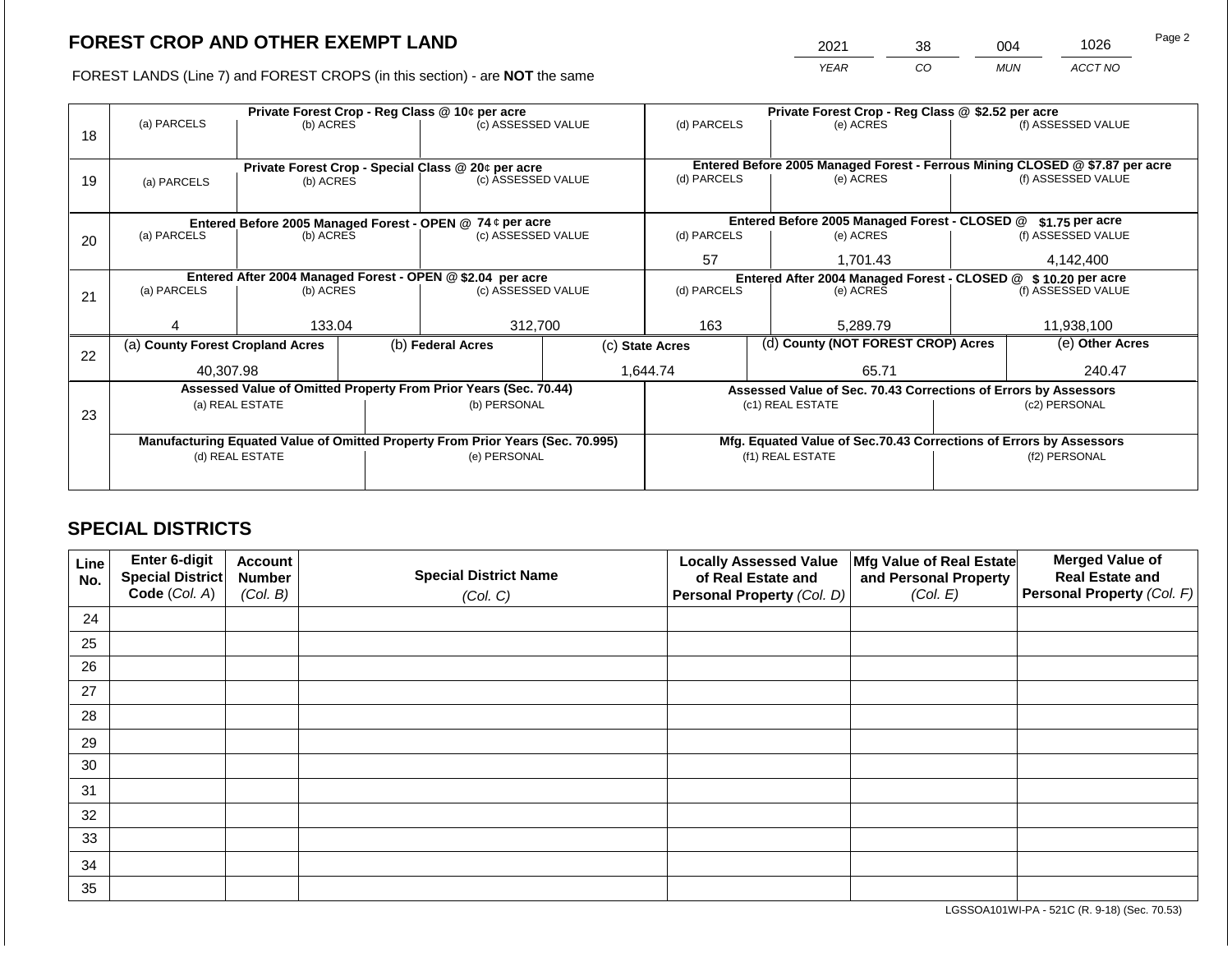#### *YEAR*  2021  $\overline{co}$ 38 *MUN*  004 *ACCT NO*  1026 **Line No. Enter 6-digit School District Code** *(Col. A)* **Account Number** *(Col. B)* **School District Name** *(Col. C)* **Locally Assessed Value of Real Estate and Personal Property** *(Col. D)* **Mfg Value of Real Estate and Personal Property** *(Col. E)* **Merged Value of Real Estate and Personal Property** *(Col. F)* **A. SCHOOL DISTRICTS (K-8 and K-12)** 36 37 38 39 40 41 42 43 44 45 46 47 48 49 50 TOTAL ASSESSED VALUE OF SCHOOL DISTRICTS (K-8 and K-12) **B. UNION HIGH SCHOOL DISTRICTS** 51 52 53 54 55 **C. TECHNICAL COLLEGE DISTRICTS** 56 57 58 59 TOTAL ASSESSED VALUE OF TECHNICAL COLLEGES TOTAL ASSESSED VALUE OF UNION HIGH SCHOOLS 386230 0230 SCH D OF WAUSAUKEE 135,099,750 135,099,750 001300 | 0012 | NORTHEAST WISCONSIN TECH COLLEGE GNBY 135,099,750 300 135,100,050 300 135,100,050 300 135,100,050 135,099,750 300 300 135,100,050

 *I hereby certify, to the best of my knowledge and belief, this form is complete and correct.*

| Name                        |                             | Title | Submission date  |  |  |
|-----------------------------|-----------------------------|-------|------------------|--|--|
| TBARNES@MARINETTECOUNTY.COM |                             |       | 26<br>2021<br>05 |  |  |
| Phone                       | Email address               |       |                  |  |  |
| 715<br>732<br>7548          | TBARNES@MARINETTECOUNTY.COM |       |                  |  |  |

| <b>SCHOOL DISTRICTS</b> |  |  |  |  |  |  |  |  |
|-------------------------|--|--|--|--|--|--|--|--|
|-------------------------|--|--|--|--|--|--|--|--|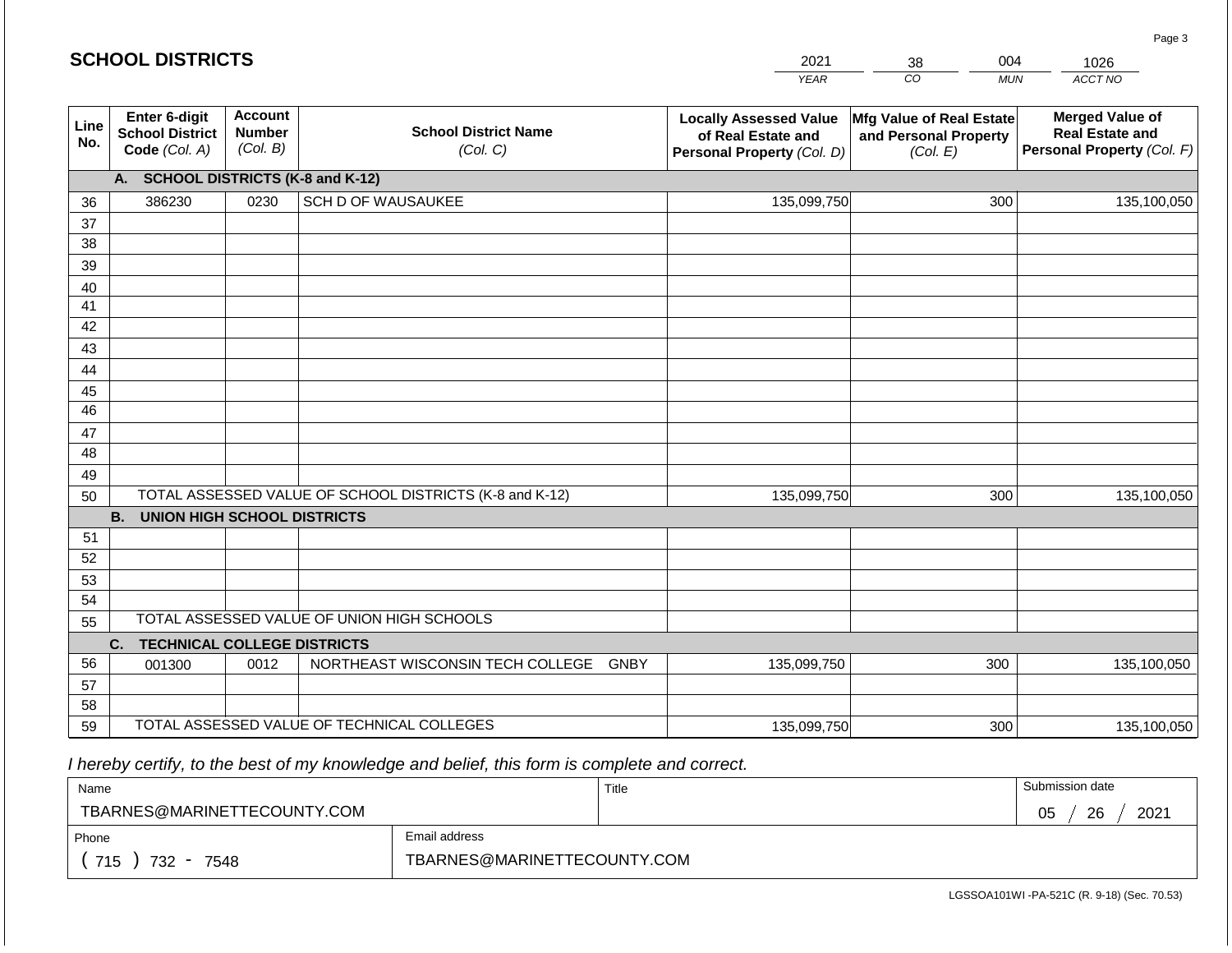- Each municipality's SOA is completed after the Board of Review and includes any changes made to the locally assessed values, under state law (sec. 70.53, Wis. Stats.)
- The Wisconsin Department of Revenue (DOR) merges the locally assessed values with the state assessed manufacturing values
- DOR provides the information regarding district names and codes. If a district is not listed, contact DOR.

Note: If you submit an amended SOA to DOR after your municipality's SOA is equated and posted to our website, we will process the SOA. However, DOR will not recalculate the *aggregate ratio or update the final SOA posted on our website. You should use the corrected values to calculate your tax rates.*

### **Page 1: Real Estate and Personal Property**

- Lines 1-9 assessed real estate values, parcel counts and acres by classification
- Lines 10-15 assessed personal property values and number of accounts by class
- Line 16 aggregate assessed value of all property subject to general property; use to calculate tax rates. Note: This line equals the total assessed value of K-8 and K-12 school districts (Line 50) and total assessed value of technical colleges (Line 59).
- Remarks assessment ratio used to calculate estimated fair market value on property tax bills

### **Page 2: Forest Crop, Other Exempt Land and Special Districts**

- Lines 18-21 private forest crop and managed forest lands assessed values
- Line  $22 -$  tax exempt land acres
- Line 23 prior years assessed value of omitted property under sec. 70.44 and correction of errors under sec. 70.43 shown by locally assessed or manufacturing real estate and personal property. Note: If there is an amount on this line, report the corresponding tax in the Statement of Taxes, Sections J or K.
- Lines 24-35 special district assessed values. These values are used to calculate tax rates for the special districts.

### **Page 3: School Districts**

- Lines 36-50 school districts (K-8 and K-12) assessed values. These values are used to calculate tax rates for school districts.
- Lines 51-55 union high school district assessed values. These values are used to calculate tax rates for union high school districts.
- Lines 56-59 technical college assessed values. These values are used to calculate tax rates for technical colleges.

If you have questions: Email: lgs@wisconsin.gov

 Phone: (608) 266-2569 or (608) 264-6892 Fax: (608) 264-6887

ATHELSTANE, WI 54104 - 0011 ATHELSTANE, WI 54104 - 0011TOWN OF ATHELY LOT AND TOWN OF ATHELSTANE JANICE DU CHATEAU JANICE DU CHATEAU PO BOX 11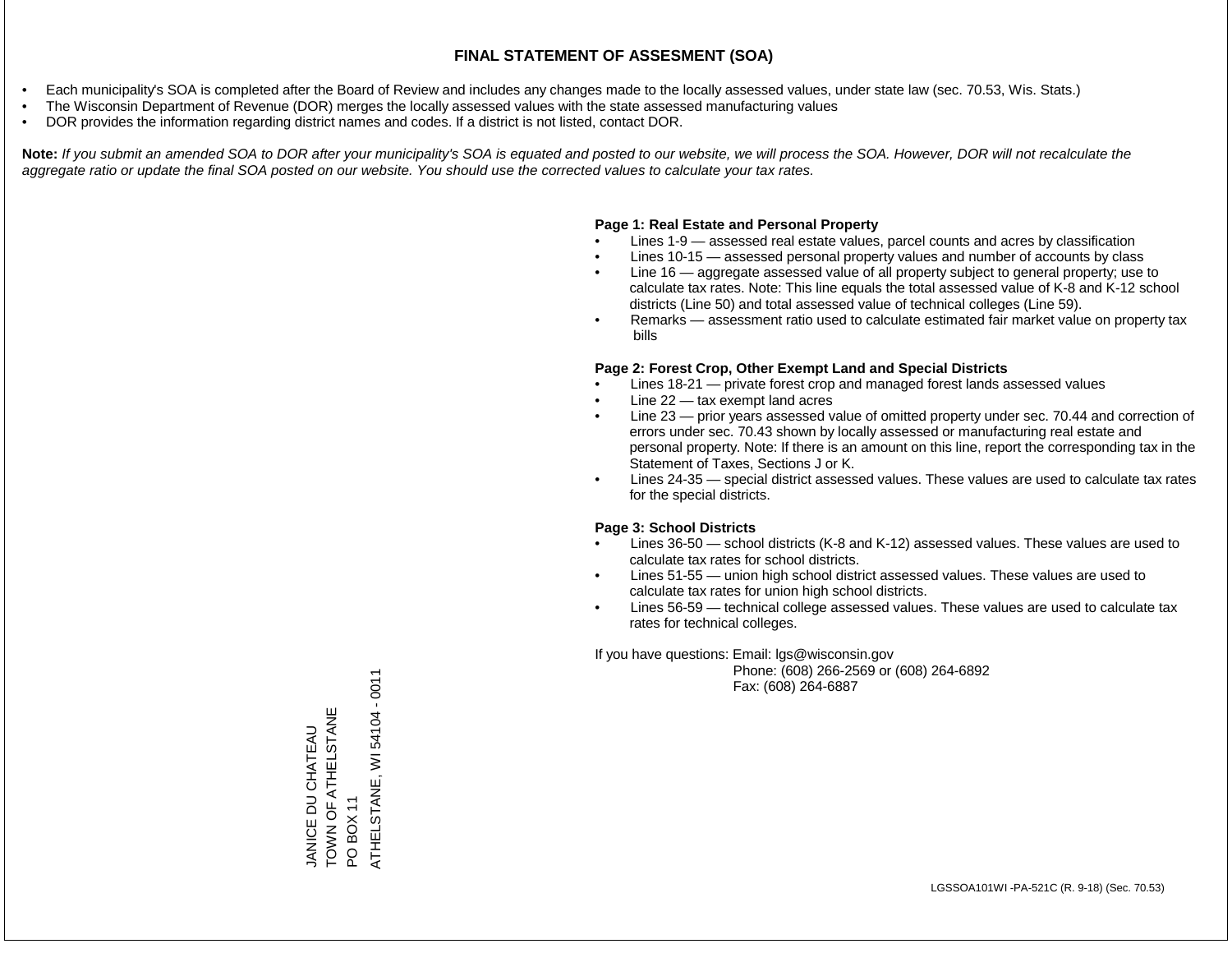**FINAL - EQUATED**

| 38          | MB    | 1027    |
|-------------|-------|---------|
| $($ . $($ ) | MI IN | ACCT NO |

This is an Amended Return

Page 1

| <b>FOR</b><br><b>TOWN OF</b><br>OF<br>Town - Village - City  | <b>BEAVER</b><br><b>Municipality Name</b>                                                                                                                                                                   |                                                  | <b>MARINETTE COUNTY</b><br><b>County Name</b>       |                         |                                        |                                         |  |  |  |
|--------------------------------------------------------------|-------------------------------------------------------------------------------------------------------------------------------------------------------------------------------------------------------------|--------------------------------------------------|-----------------------------------------------------|-------------------------|----------------------------------------|-----------------------------------------|--|--|--|
| <b>REAL ESTATE</b><br>(See Lines 18 - 22 for                 |                                                                                                                                                                                                             | PARCEL COUNT<br><b>TOTAL LAND   IMPROVEMENTS</b> | NO. OF ACRES<br><b>WHOLE</b><br><b>NUMBERS ONLY</b> | <b>VALUE OF</b><br>LAND | <b>VALUE OF</b><br><b>IMPROVEMENTS</b> | TOTAL VALUE OF LAND<br>AND IMPROVEMENTS |  |  |  |
| other Real Estate)                                           | (Col. A)                                                                                                                                                                                                    | (Col. B)                                         | (Col, C)                                            | (Col. D)                | (Col. E)                               | (Col. F)                                |  |  |  |
| <b>RESIDENTIAL - Class 1</b>                                 | 887                                                                                                                                                                                                         | 703                                              | 2,158                                               | 19,872,400              | 58,248,600                             | 78,121,000                              |  |  |  |
| <b>COMMERCIAL - Class 2</b>                                  | 39                                                                                                                                                                                                          | 32                                               | 113                                                 | 657,400                 | 3,331,300                              | 3,988,700                               |  |  |  |
| <b>MANUFACTURING - Class 3</b>                               | 5                                                                                                                                                                                                           | 5                                                | 34                                                  | 139,000                 | 1,384,300                              | 1,523,300                               |  |  |  |
| <b>AGRICULTURAL - Class 4</b>                                | 703                                                                                                                                                                                                         |                                                  | 14,107                                              | 2,431,700               |                                        | 2,431,700                               |  |  |  |
| <b>UNDEVELOPED - Class 5</b>                                 | 403                                                                                                                                                                                                         |                                                  | 1,716                                               | 839,500                 |                                        | 839,500                                 |  |  |  |
| AGRICULTURAL FOREST - Class 5m                               | 424                                                                                                                                                                                                         |                                                  | 7,186                                               | 6,587,900               |                                        | 6,587,900                               |  |  |  |
| FOREST LANDS - Class 6                                       | 465                                                                                                                                                                                                         |                                                  | 12,895                                              | 23,637,300              |                                        | 23,637,300                              |  |  |  |
| OTHER - Class 7                                              | 127                                                                                                                                                                                                         | 126                                              | 296                                                 | 1,300,200               | 36,266,000                             | 37,566,200                              |  |  |  |
| <b>TOTAL - ALL COLUMNS</b>                                   | 3,053                                                                                                                                                                                                       | 866                                              | 38,505                                              | 55,465,400              | 99,230,200                             | 154,695,600                             |  |  |  |
| NUMBER OF PERSONAL PROPERTY ACCOUNTS IN ROLL                 |                                                                                                                                                                                                             |                                                  | 33                                                  | <b>LOCALLY ASSESSED</b> | <b>MANUFACTURING</b>                   | <b>MERGED</b>                           |  |  |  |
| BOATS AND OTHER WATERCRAFT NOT EXEMPT - Code 1               |                                                                                                                                                                                                             |                                                  |                                                     | 0                       | 0                                      | $\Omega$                                |  |  |  |
| MACHINERY, TOOLS AND PATTERNS - Code 2                       |                                                                                                                                                                                                             |                                                  |                                                     |                         | 155,200                                | 155,200                                 |  |  |  |
| FURNITURE, FIXTURES AND EQUIPMENT - Code 3                   |                                                                                                                                                                                                             |                                                  |                                                     | 79,800                  | 24,800                                 | 104,600                                 |  |  |  |
| ALL OTHER PERSONAL PROPERTY NOT EXEMPT - Codes 4A, 4B, 4C    |                                                                                                                                                                                                             |                                                  |                                                     | 136,400                 | 5,800                                  | 142,200                                 |  |  |  |
| TOTAL OF PERSONAL PROPERTY NOT EXEMPT (Total of Lines 11-14) |                                                                                                                                                                                                             |                                                  |                                                     | 216,200                 | 185,800                                | 402,000                                 |  |  |  |
|                                                              | AGGREGATE ASSESSED VALUE OF ALL PROPERTY SUBJECT TO THE GENERAL PROPERTY TAX (Total of Lines 9F and 15F)<br>MUST EQUAL TOTAL VALUE OF THE SCHOOL DISTRICTS (K-12 PLUS K-8) - Line 50, Col. F<br>155,097,600 |                                                  |                                                     |                         |                                        |                                         |  |  |  |
| <b>BOARD OF REVIEW</b>                                       |                                                                                                                                                                                                             |                                                  | Name of Assessor                                    |                         | Telephone #                            |                                         |  |  |  |
| DATE OF FINAL ADJOURNMENT                                    | 08/10/2021                                                                                                                                                                                                  |                                                  | <b>JEROME PILLATH</b>                               |                         |                                        | (920) 897-2681                          |  |  |  |

REMARKS

Line No.

14 15

16

17

The Assessment Ratio to be used in calculating the estimated Fair Market Value on tax bills for this tax district is .915796525

This ratio should be used to convert assessed values to "Calculate Equalized Values" in Step 1 of the Lottery and Gaming Credit Calculations.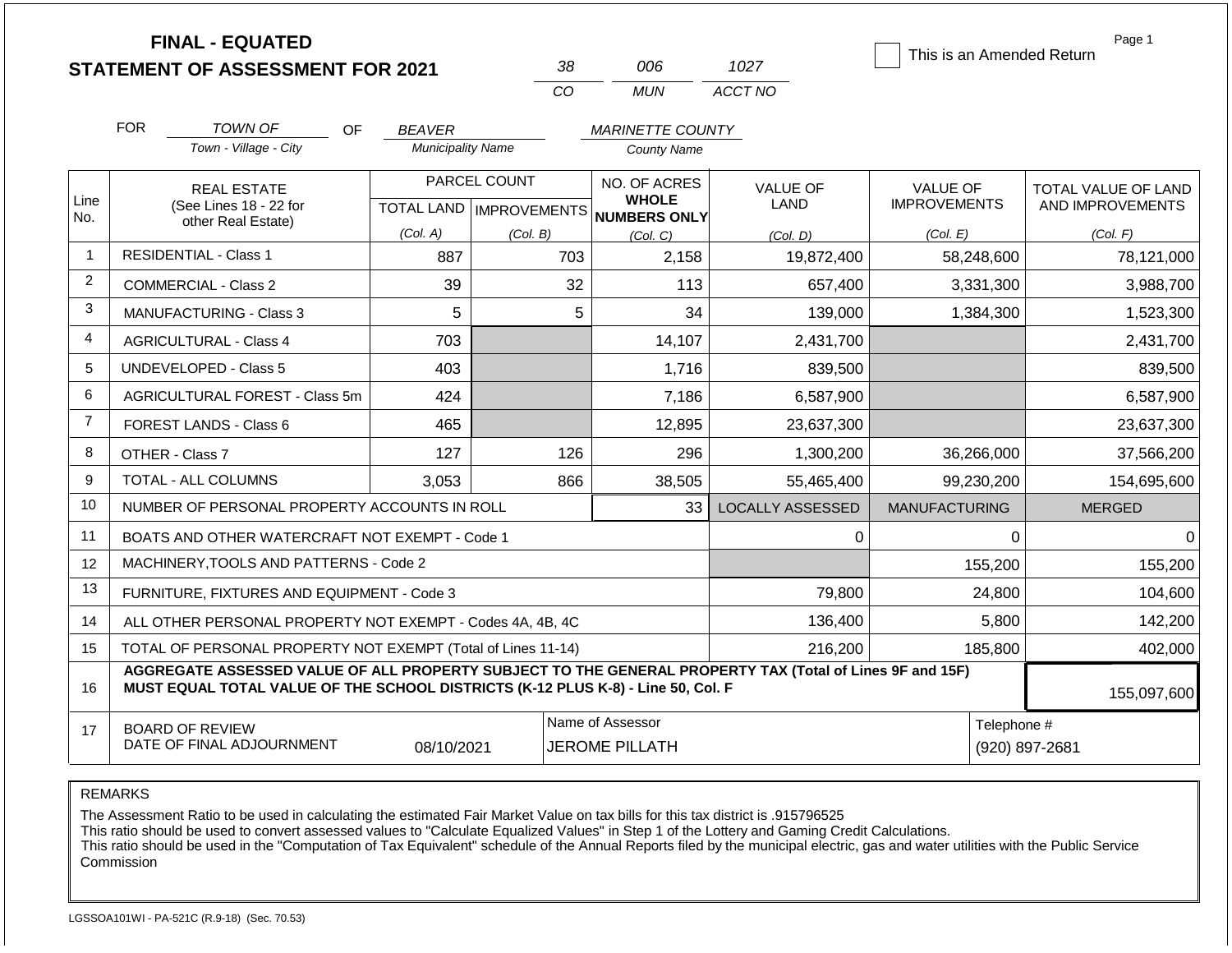2021 38 006 1027

FOREST LANDS (Line 7) and FOREST CROPS (in this section) - are **NOT** the same *YEAR CO MUN ACCT NO*

|    |                                                                                |                                                            |  | Private Forest Crop - Reg Class @ 10¢ per acre                   |                 | Private Forest Crop - Reg Class @ \$2.52 per acre                                           |                                    |                                                                    |  |                    |  |
|----|--------------------------------------------------------------------------------|------------------------------------------------------------|--|------------------------------------------------------------------|-----------------|---------------------------------------------------------------------------------------------|------------------------------------|--------------------------------------------------------------------|--|--------------------|--|
|    | (a) PARCELS                                                                    | (b) ACRES                                                  |  | (c) ASSESSED VALUE                                               |                 | (d) PARCELS                                                                                 |                                    | (e) ACRES                                                          |  | (f) ASSESSED VALUE |  |
| 18 |                                                                                |                                                            |  |                                                                  |                 |                                                                                             |                                    |                                                                    |  |                    |  |
|    |                                                                                |                                                            |  |                                                                  |                 |                                                                                             |                                    |                                                                    |  |                    |  |
|    |                                                                                |                                                            |  | Private Forest Crop - Special Class @ 20¢ per acre               |                 | Entered Before 2005 Managed Forest - Ferrous Mining CLOSED @ \$7.87 per acre<br>(d) PARCELS |                                    |                                                                    |  |                    |  |
| 19 | (a) PARCELS                                                                    | (b) ACRES                                                  |  | (c) ASSESSED VALUE                                               |                 |                                                                                             |                                    | (e) ACRES                                                          |  | (f) ASSESSED VALUE |  |
|    |                                                                                |                                                            |  |                                                                  |                 |                                                                                             |                                    |                                                                    |  |                    |  |
|    |                                                                                |                                                            |  | Entered Before 2005 Managed Forest - OPEN @ 74 ¢ per acre        |                 | Entered Before 2005 Managed Forest - CLOSED @<br>$$1.75$ per acre                           |                                    |                                                                    |  |                    |  |
| 20 | (a) PARCELS                                                                    | (b) ACRES                                                  |  | (c) ASSESSED VALUE                                               |                 | (d) PARCELS                                                                                 |                                    | (e) ACRES                                                          |  | (f) ASSESSED VALUE |  |
|    |                                                                                |                                                            |  |                                                                  |                 |                                                                                             |                                    |                                                                    |  |                    |  |
|    |                                                                                | 13                                                         |  | 27,300                                                           |                 | 11                                                                                          |                                    | 410.52                                                             |  | 862,000            |  |
|    |                                                                                | Entered After 2004 Managed Forest - OPEN @ \$2.04 per acre |  |                                                                  |                 | Entered After 2004 Managed Forest - CLOSED @ \$10.20 per acre                               |                                    |                                                                    |  |                    |  |
| 21 | (a) PARCELS                                                                    | (b) ACRES                                                  |  | (c) ASSESSED VALUE                                               |                 | (d) PARCELS                                                                                 |                                    | (e) ACRES                                                          |  | (f) ASSESSED VALUE |  |
|    |                                                                                |                                                            |  |                                                                  |                 |                                                                                             |                                    |                                                                    |  |                    |  |
|    |                                                                                | 203.08                                                     |  | 426,500                                                          |                 | 73                                                                                          |                                    | 2,178.59                                                           |  | 4,718,900          |  |
|    | (a) County Forest Cropland Acres                                               |                                                            |  | (b) Federal Acres                                                | (c) State Acres |                                                                                             | (d) County (NOT FOREST CROP) Acres |                                                                    |  | (e) Other Acres    |  |
| 22 |                                                                                |                                                            |  |                                                                  |                 |                                                                                             |                                    |                                                                    |  |                    |  |
|    |                                                                                |                                                            |  |                                                                  |                 | 1,264.8                                                                                     |                                    | 34.41                                                              |  | 417.85             |  |
|    |                                                                                |                                                            |  | Assessed Value of Omitted Property From Prior Years (Sec. 70.44) |                 |                                                                                             |                                    | Assessed Value of Sec. 70.43 Corrections of Errors by Assessors    |  |                    |  |
|    |                                                                                | (a) REAL ESTATE                                            |  | (b) PERSONAL                                                     |                 |                                                                                             |                                    | (c1) REAL ESTATE                                                   |  | (c2) PERSONAL      |  |
| 23 |                                                                                |                                                            |  |                                                                  |                 |                                                                                             |                                    |                                                                    |  |                    |  |
|    | Manufacturing Equated Value of Omitted Property From Prior Years (Sec. 70.995) |                                                            |  |                                                                  |                 |                                                                                             |                                    | Mfg. Equated Value of Sec.70.43 Corrections of Errors by Assessors |  |                    |  |
|    | (d) REAL ESTATE                                                                |                                                            |  | (e) PERSONAL                                                     |                 |                                                                                             |                                    | (f1) REAL ESTATE                                                   |  | (f2) PERSONAL      |  |
|    |                                                                                |                                                            |  |                                                                  |                 |                                                                                             |                                    |                                                                    |  |                    |  |
|    |                                                                                |                                                            |  |                                                                  |                 |                                                                                             |                                    |                                                                    |  |                    |  |

### **SPECIAL DISTRICTS**

| Line<br>No. | Enter 6-digit<br>Special District<br>Code (Col. A) | <b>Account</b><br><b>Number</b><br>(Col. B) | <b>Special District Name</b><br>(Col. C) | <b>Locally Assessed Value</b><br>of Real Estate and<br><b>Personal Property (Col. D)</b> | Mfg Value of Real Estate<br>and Personal Property<br>(Col. E) | <b>Merged Value of</b><br><b>Real Estate and</b><br>Personal Property (Col. F) |
|-------------|----------------------------------------------------|---------------------------------------------|------------------------------------------|------------------------------------------------------------------------------------------|---------------------------------------------------------------|--------------------------------------------------------------------------------|
| 24          |                                                    |                                             |                                          |                                                                                          |                                                               |                                                                                |
| 25          |                                                    |                                             |                                          |                                                                                          |                                                               |                                                                                |
| 26          |                                                    |                                             |                                          |                                                                                          |                                                               |                                                                                |
| 27          |                                                    |                                             |                                          |                                                                                          |                                                               |                                                                                |
| 28          |                                                    |                                             |                                          |                                                                                          |                                                               |                                                                                |
| 29          |                                                    |                                             |                                          |                                                                                          |                                                               |                                                                                |
| 30          |                                                    |                                             |                                          |                                                                                          |                                                               |                                                                                |
| 31          |                                                    |                                             |                                          |                                                                                          |                                                               |                                                                                |
| 32          |                                                    |                                             |                                          |                                                                                          |                                                               |                                                                                |
| 33          |                                                    |                                             |                                          |                                                                                          |                                                               |                                                                                |
| 34          |                                                    |                                             |                                          |                                                                                          |                                                               |                                                                                |
| 35          |                                                    |                                             |                                          |                                                                                          |                                                               |                                                                                |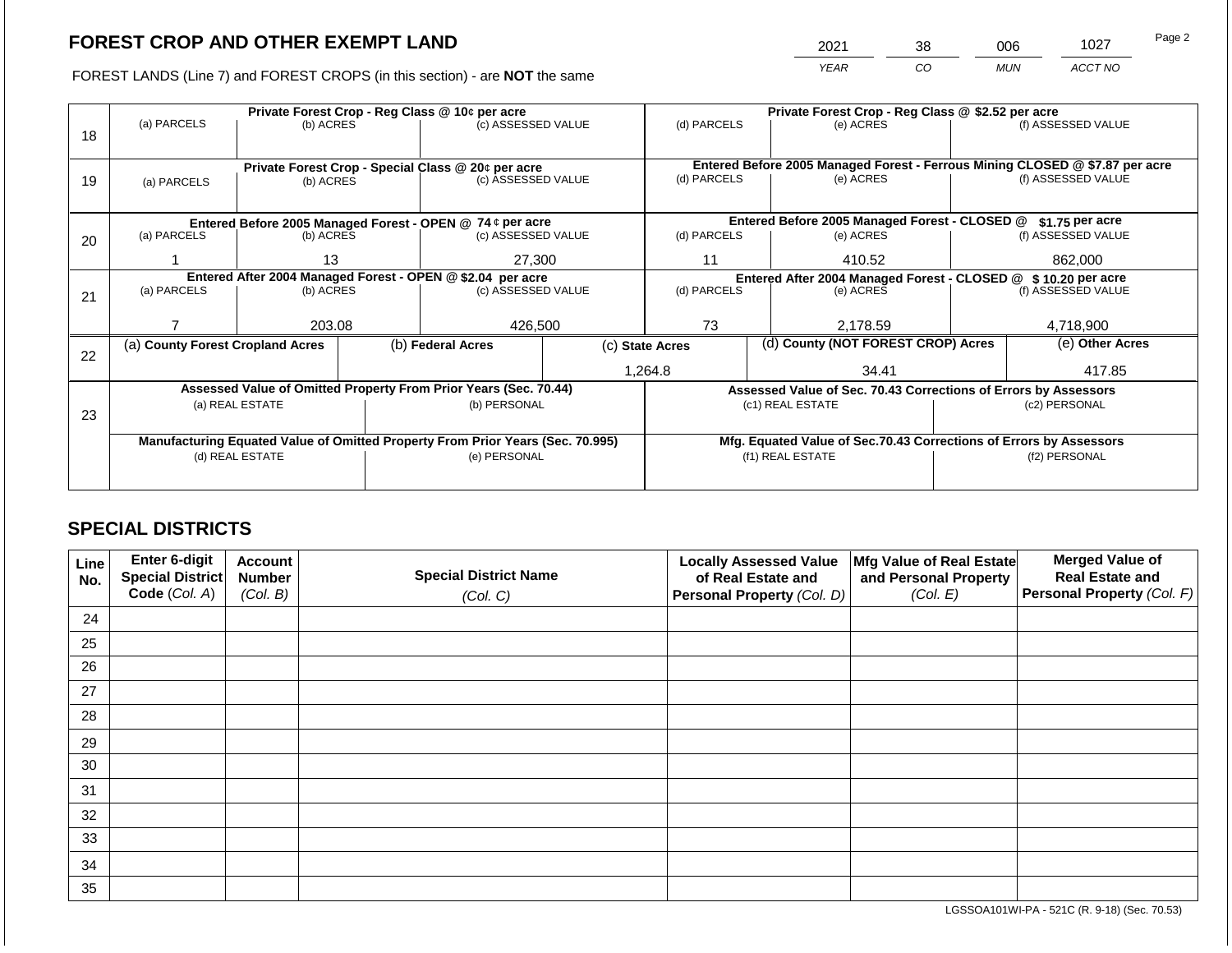|             | <b>SCHOOL DISTRICTS</b>                                  |                                             |                                                         | 2021                                                                              | 006<br>38                                                     | 1027                                                                           |
|-------------|----------------------------------------------------------|---------------------------------------------|---------------------------------------------------------|-----------------------------------------------------------------------------------|---------------------------------------------------------------|--------------------------------------------------------------------------------|
|             |                                                          |                                             |                                                         | <b>YEAR</b>                                                                       | CO<br><b>MUN</b>                                              | ACCT NO                                                                        |
| Line<br>No. | Enter 6-digit<br><b>School District</b><br>Code (Col. A) | <b>Account</b><br><b>Number</b><br>(Col. B) | <b>School District Name</b><br>(Col. C)                 | <b>Locally Assessed Value</b><br>of Real Estate and<br>Personal Property (Col. D) | Mfg Value of Real Estate<br>and Personal Property<br>(Col. E) | <b>Merged Value of</b><br><b>Real Estate and</b><br>Personal Property (Col. F) |
|             | A. SCHOOL DISTRICTS (K-8 and K-12)                       |                                             |                                                         |                                                                                   |                                                               |                                                                                |
| 36          | 381169                                                   | 0223                                        | SCH D OF COLEMAN                                        | 131,551,600                                                                       | 1,274,800                                                     | 132,826,400                                                                    |
| 37          | 381232                                                   | 0224                                        | SCH D OF CRIVITZ                                        | 21,836,900                                                                        | 434,300                                                       | 22,271,200                                                                     |
| 38          |                                                          |                                             |                                                         |                                                                                   |                                                               |                                                                                |
| 39          |                                                          |                                             |                                                         |                                                                                   |                                                               |                                                                                |
| 40          |                                                          |                                             |                                                         |                                                                                   |                                                               |                                                                                |
| 41          |                                                          |                                             |                                                         |                                                                                   |                                                               |                                                                                |
| 42          |                                                          |                                             |                                                         |                                                                                   |                                                               |                                                                                |
| 43          |                                                          |                                             |                                                         |                                                                                   |                                                               |                                                                                |
| 44<br>45    |                                                          |                                             |                                                         |                                                                                   |                                                               |                                                                                |
| 46          |                                                          |                                             |                                                         |                                                                                   |                                                               |                                                                                |
| 47          |                                                          |                                             |                                                         |                                                                                   |                                                               |                                                                                |
| 48          |                                                          |                                             |                                                         |                                                                                   |                                                               |                                                                                |
| 49          |                                                          |                                             |                                                         |                                                                                   |                                                               |                                                                                |
| 50          |                                                          |                                             | TOTAL ASSESSED VALUE OF SCHOOL DISTRICTS (K-8 and K-12) | 153,388,500                                                                       | 1,709,100                                                     | 155,097,600                                                                    |
|             | <b>B.</b><br><b>UNION HIGH SCHOOL DISTRICTS</b>          |                                             |                                                         |                                                                                   |                                                               |                                                                                |
| 51          |                                                          |                                             |                                                         |                                                                                   |                                                               |                                                                                |
| 52          |                                                          |                                             |                                                         |                                                                                   |                                                               |                                                                                |
| 53          |                                                          |                                             |                                                         |                                                                                   |                                                               |                                                                                |
| 54          |                                                          |                                             |                                                         |                                                                                   |                                                               |                                                                                |
| 55          |                                                          |                                             | TOTAL ASSESSED VALUE OF UNION HIGH SCHOOLS              |                                                                                   |                                                               |                                                                                |
|             | C.<br><b>TECHNICAL COLLEGE DISTRICTS</b>                 |                                             |                                                         |                                                                                   |                                                               |                                                                                |
| 56          | 001300                                                   | 0012                                        | NORTHEAST WISCONSIN TECH COLLEGE GNBY                   | 153,388,500                                                                       | 1,709,100                                                     | 155,097,600                                                                    |
| 57<br>58    |                                                          |                                             |                                                         |                                                                                   |                                                               |                                                                                |
| 59          |                                                          |                                             | TOTAL ASSESSED VALUE OF TECHNICAL COLLEGES              | 153,388,500                                                                       | 1,709,100                                                     | 155,097,600                                                                    |
|             |                                                          |                                             |                                                         |                                                                                   |                                                               |                                                                                |

**SCHOOL DISTRICTS**

| Name               |                             | Title | Submission date  |
|--------------------|-----------------------------|-------|------------------|
| <b>TINA BARNES</b> |                             |       | 2021<br>08<br>24 |
| Phone              | Email address               |       |                  |
| 715<br>732<br>7548 | TBARNES@MARINETTECOUNTY.COM |       |                  |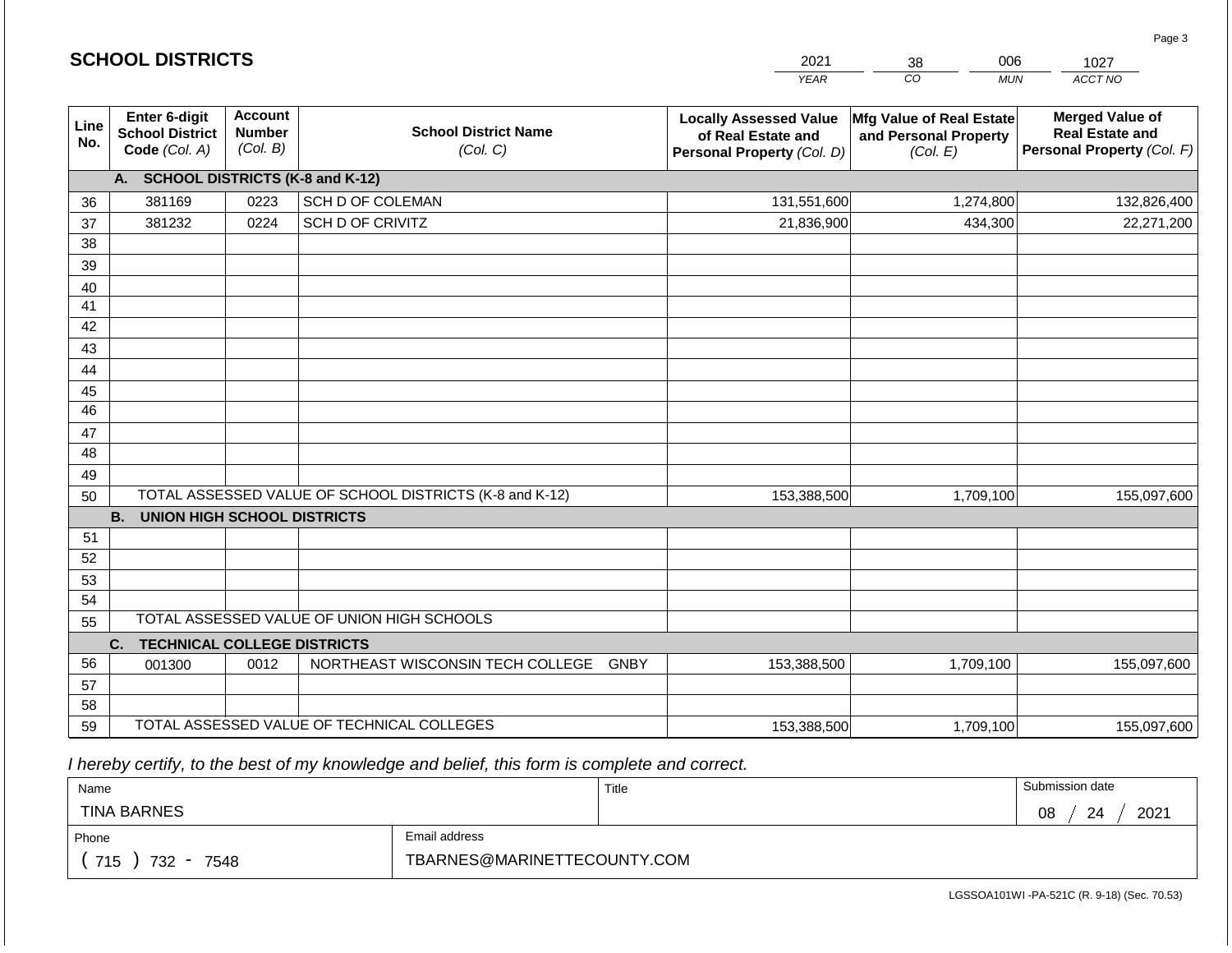- Each municipality's SOA is completed after the Board of Review and includes any changes made to the locally assessed values, under state law (sec. 70.53, Wis. Stats.)
- The Wisconsin Department of Revenue (DOR) merges the locally assessed values with the state assessed manufacturing values
- DOR provides the information regarding district names and codes. If a district is not listed, contact DOR.

Note: If you submit an amended SOA to DOR after your municipality's SOA is equated and posted to our website, we will process the SOA. However, DOR will not recalculate the *aggregate ratio or update the final SOA posted on our website. You should use the corrected values to calculate your tax rates.*

### **Page 1: Real Estate and Personal Property**

- Lines 1-9 assessed real estate values, parcel counts and acres by classification
- Lines 10-15 assessed personal property values and number of accounts by class
- Line 16 aggregate assessed value of all property subject to general property; use to calculate tax rates. Note: This line equals the total assessed value of K-8 and K-12 school districts (Line 50) and total assessed value of technical colleges (Line 59).
- Remarks assessment ratio used to calculate estimated fair market value on property tax bills

### **Page 2: Forest Crop, Other Exempt Land and Special Districts**

- Lines 18-21 private forest crop and managed forest lands assessed values
- Line  $22 -$  tax exempt land acres
- Line 23 prior years assessed value of omitted property under sec. 70.44 and correction of errors under sec. 70.43 shown by locally assessed or manufacturing real estate and personal property. Note: If there is an amount on this line, report the corresponding tax in the Statement of Taxes, Sections J or K.
- Lines 24-35 special district assessed values. These values are used to calculate tax rates for the special districts.

### **Page 3: School Districts**

- Lines 36-50 school districts (K-8 and K-12) assessed values. These values are used to calculate tax rates for school districts.
- Lines 51-55 union high school district assessed values. These values are used to calculate tax rates for union high school districts.
- Lines 56-59 technical college assessed values. These values are used to calculate tax rates for technical colleges.

If you have questions: Email: lgs@wisconsin.gov

 Phone: (608) 266-2569 or (608) 264-6892 Fax: (608) 264-6887

W8405 COUNTY ROAD P CRIVITZ, WI 54114 - 7386 W8405 COUNTY ROAD P CRIVITZ, WI 54114 - 7386TOWN OF BEAVER 3ARB PATZ<br>TOWN OF BEAVER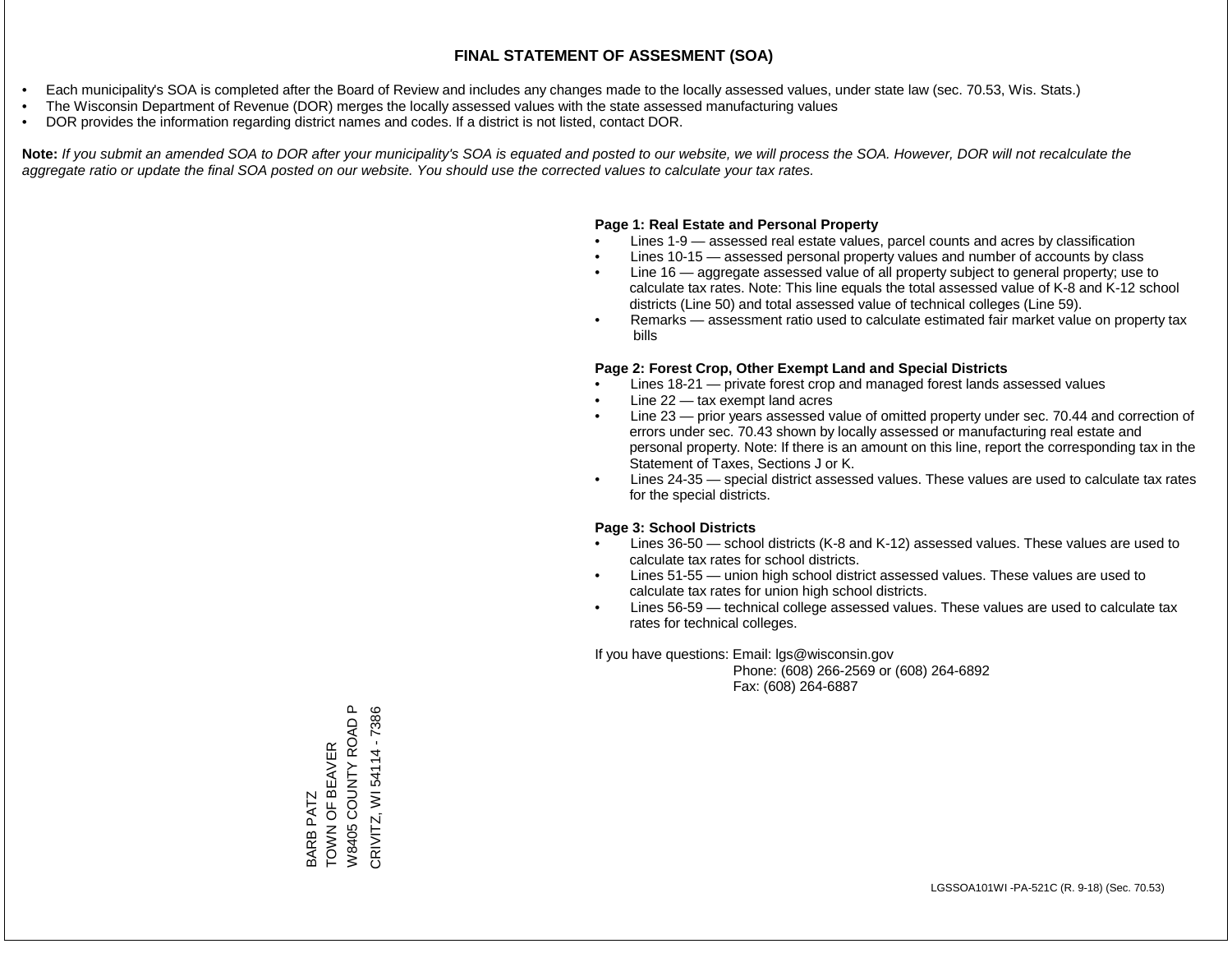|                | <b>FINAL - EQUATED</b><br><b>STATEMENT OF ASSESSMENT FOR 2021</b>                                                                                                                            |                          | 38                               | 008                          | 1028                    | This is an Amended Return | Page 1              |
|----------------|----------------------------------------------------------------------------------------------------------------------------------------------------------------------------------------------|--------------------------|----------------------------------|------------------------------|-------------------------|---------------------------|---------------------|
|                |                                                                                                                                                                                              |                          | CO                               | <b>MUN</b>                   | ACCT NO                 |                           |                     |
|                | <b>FOR</b><br>TOWN OF<br><b>OF</b>                                                                                                                                                           | <b>BEECHER</b>           |                                  | <b>MARINETTE COUNTY</b>      |                         |                           |                     |
|                | Town - Village - City                                                                                                                                                                        | <b>Municipality Name</b> |                                  | County Name                  |                         |                           |                     |
|                | <b>REAL ESTATE</b>                                                                                                                                                                           |                          | PARCEL COUNT                     | NO. OF ACRES                 | <b>VALUE OF</b>         | <b>VALUE OF</b>           | TOTAL VALUE OF LAND |
| Line<br>No.    | (See Lines 18 - 22 for<br>other Real Estate)                                                                                                                                                 |                          | <b>TOTAL LAND   IMPROVEMENTS</b> | <b>WHOLE</b><br>NUMBERS ONLY | LAND                    | <b>IMPROVEMENTS</b>       | AND IMPROVEMENTS    |
|                |                                                                                                                                                                                              | (Col. A)                 | (Col. B)                         | (Col, C)                     | (Col, D)                | (Col. E)                  | (Col. F)            |
| $\mathbf{1}$   | <b>RESIDENTIAL - Class 1</b>                                                                                                                                                                 | 1,416                    | 1,078                            | 3,412                        | 19,143,800              | 56,821,300                | 75,965,100          |
| $\overline{2}$ | <b>COMMERCIAL - Class 2</b>                                                                                                                                                                  | 27                       | 17                               | 284                          | 787,400                 | 2,794,100                 | 3,581,500           |
| 3              | <b>MANUFACTURING - Class 3</b>                                                                                                                                                               | 1                        | 1                                | 4                            | 17,200                  | 328,500                   | 345,700             |
| 4              | <b>AGRICULTURAL - Class 4</b>                                                                                                                                                                | 29                       |                                  | 596                          | 92,800                  |                           | 92,800              |
| 5              | <b>UNDEVELOPED - Class 5</b>                                                                                                                                                                 | 160                      |                                  | 1,587                        | 1,577,600               |                           | 1,577,600           |
| 6              | AGRICULTURAL FOREST - Class 5m                                                                                                                                                               | 16                       |                                  | 173                          | 138,300                 |                           | 138,300             |
| $\overline{7}$ | FOREST LANDS - Class 6                                                                                                                                                                       | 371                      |                                  | 7,766                        | 12,397,900              |                           | 12,397,900          |
| 8              | OTHER - Class 7                                                                                                                                                                              | 4                        | 4                                | 8                            | 36,000                  | 321,900                   | 357,900             |
| 9              | TOTAL - ALL COLUMNS                                                                                                                                                                          | 2,024                    | 1,100                            | 13,830                       | 34,191,000              | 60,265,800                | 94,456,800          |
| 10             | NUMBER OF PERSONAL PROPERTY ACCOUNTS IN ROLL                                                                                                                                                 |                          |                                  | 31                           | <b>LOCALLY ASSESSED</b> | <b>MANUFACTURING</b>      | <b>MERGED</b>       |
| 11             | BOATS AND OTHER WATERCRAFT NOT EXEMPT - Code 1                                                                                                                                               |                          |                                  |                              | 4,700                   | $\Omega$                  | 4,700               |
| 12             | MACHINERY, TOOLS AND PATTERNS - Code 2                                                                                                                                                       |                          |                                  |                              |                         | 6,400                     | 6,400               |
| 13             | FURNITURE, FIXTURES AND EQUIPMENT - Code 3                                                                                                                                                   |                          |                                  |                              | 181,400                 | 3,100                     | 184,500             |
| 14             | ALL OTHER PERSONAL PROPERTY NOT EXEMPT - Codes 4A, 4B, 4C                                                                                                                                    |                          |                                  |                              | 721,100                 | 100                       | 721,200             |
| 15             | TOTAL OF PERSONAL PROPERTY NOT EXEMPT (Total of Lines 11-14)                                                                                                                                 |                          |                                  |                              | 907,200                 | 9,600                     | 916,800             |
| 16             | AGGREGATE ASSESSED VALUE OF ALL PROPERTY SUBJECT TO THE GENERAL PROPERTY TAX (Total of Lines 9F and 15F)<br>MUST EQUAL TOTAL VALUE OF THE SCHOOL DISTRICTS (K-12 PLUS K-8) - Line 50, Col. F |                          |                                  |                              |                         |                           | 95,373,600          |
| 17             | <b>BOARD OF REVIEW</b>                                                                                                                                                                       |                          |                                  | Name of Assessor             |                         | Telephone #               |                     |
|                | DATE OF FINAL ADJOURNMENT                                                                                                                                                                    | 08/27/2021               |                                  | <b>SCOTT TENNESSEN</b>       |                         |                           | (920) 423-3502      |

REMARKS

The Assessment Ratio to be used in calculating the estimated Fair Market Value on tax bills for this tax district is .870788829

This ratio should be used to convert assessed values to "Calculate Equalized Values" in Step 1 of the Lottery and Gaming Credit Calculations.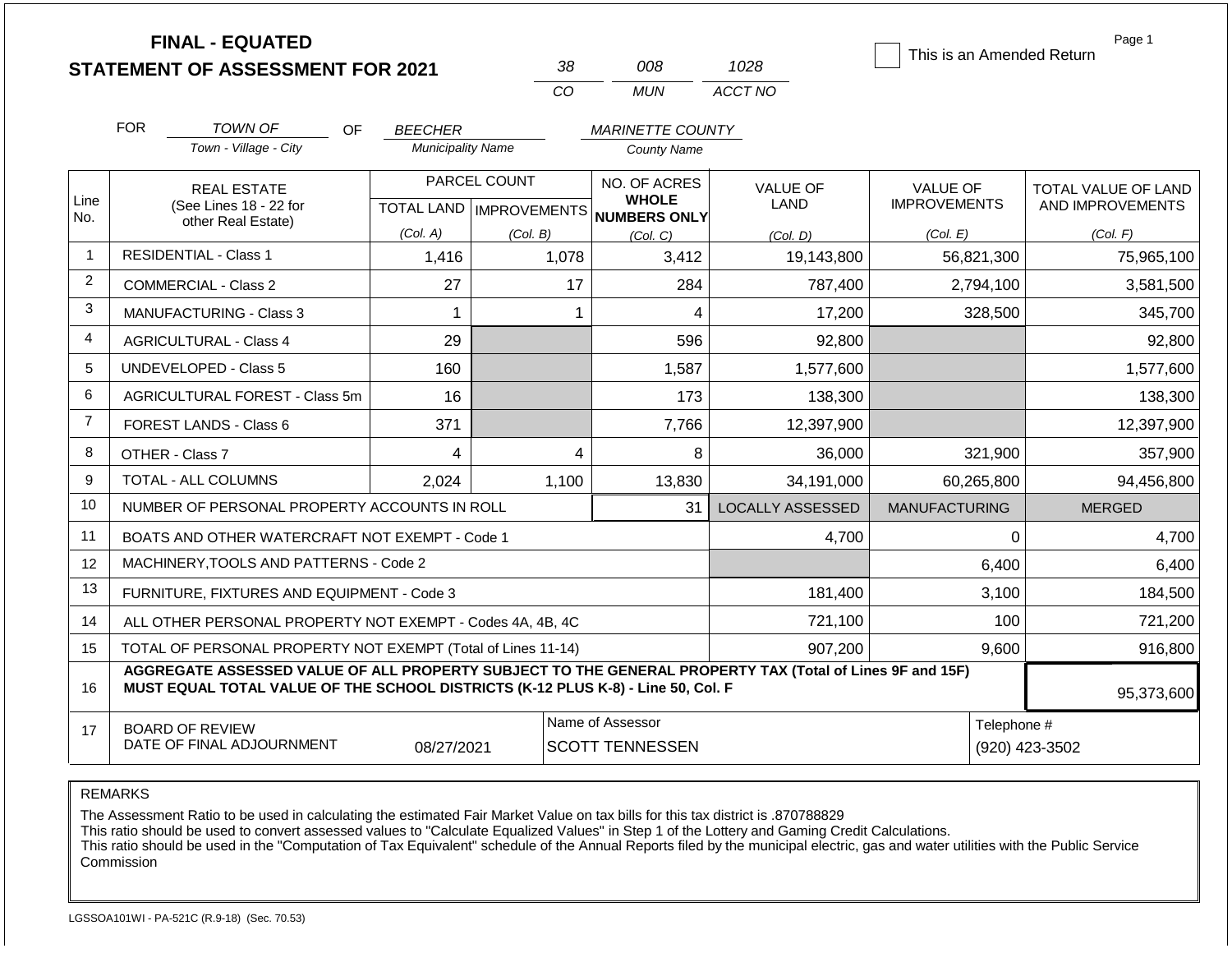2021 38 008 1028

FOREST LANDS (Line 7) and FOREST CROPS (in this section) - are **NOT** the same *YEAR CO MUN ACCT NO*

|    |                                                                                |                                                            |                                                           | Private Forest Crop - Reg Class @ 10¢ per acre                           |  | Private Forest Crop - Reg Class @ \$2.52 per acre                                                        |                                               |                                                                    |                    |                    |  |
|----|--------------------------------------------------------------------------------|------------------------------------------------------------|-----------------------------------------------------------|--------------------------------------------------------------------------|--|----------------------------------------------------------------------------------------------------------|-----------------------------------------------|--------------------------------------------------------------------|--------------------|--------------------|--|
|    | (a) PARCELS                                                                    | (b) ACRES                                                  |                                                           | (c) ASSESSED VALUE                                                       |  | (d) PARCELS                                                                                              |                                               | (e) ACRES                                                          |                    | (f) ASSESSED VALUE |  |
| 18 |                                                                                |                                                            |                                                           |                                                                          |  |                                                                                                          |                                               |                                                                    |                    |                    |  |
|    |                                                                                |                                                            |                                                           |                                                                          |  |                                                                                                          |                                               |                                                                    |                    |                    |  |
|    |                                                                                |                                                            |                                                           | Private Forest Crop - Special Class @ 20¢ per acre<br>(c) ASSESSED VALUE |  | Entered Before 2005 Managed Forest - Ferrous Mining CLOSED @ \$7.87 per acre<br>(d) PARCELS<br>(e) ACRES |                                               |                                                                    | (f) ASSESSED VALUE |                    |  |
| 19 | (a) PARCELS                                                                    | (b) ACRES                                                  |                                                           |                                                                          |  |                                                                                                          |                                               |                                                                    |                    |                    |  |
|    |                                                                                |                                                            |                                                           |                                                                          |  |                                                                                                          |                                               |                                                                    |                    |                    |  |
|    |                                                                                |                                                            | Entered Before 2005 Managed Forest - OPEN @ 74 ¢ per acre |                                                                          |  |                                                                                                          | Entered Before 2005 Managed Forest - CLOSED @ |                                                                    | \$1.75 per acre    |                    |  |
| 20 | (a) PARCELS                                                                    | (b) ACRES                                                  |                                                           | (c) ASSESSED VALUE                                                       |  | (d) PARCELS                                                                                              |                                               | (e) ACRES                                                          |                    | (f) ASSESSED VALUE |  |
|    |                                                                                |                                                            |                                                           |                                                                          |  |                                                                                                          |                                               |                                                                    |                    |                    |  |
|    | 4                                                                              |                                                            | 256,000<br>160                                            |                                                                          |  | 98<br>3,080.35                                                                                           |                                               | 4,928,100                                                          |                    |                    |  |
|    |                                                                                | Entered After 2004 Managed Forest - OPEN @ \$2.04 per acre |                                                           |                                                                          |  | Entered After 2004 Managed Forest - CLOSED @ \$10.20 per acre<br>(f) ASSESSED VALUE                      |                                               |                                                                    |                    |                    |  |
| 21 | (a) PARCELS                                                                    | (b) ACRES                                                  |                                                           | (c) ASSESSED VALUE                                                       |  | (d) PARCELS                                                                                              | (e) ACRES                                     |                                                                    |                    |                    |  |
|    |                                                                                |                                                            |                                                           |                                                                          |  |                                                                                                          |                                               |                                                                    |                    |                    |  |
|    | 16                                                                             | 476.98                                                     |                                                           | 749,000                                                                  |  | 90                                                                                                       |                                               | 2,821.59                                                           |                    | 4,461,600          |  |
|    | (a) County Forest Cropland Acres                                               |                                                            |                                                           | (b) Federal Acres                                                        |  | (d) County (NOT FOREST CROP) Acres<br>(c) State Acres                                                    |                                               |                                                                    |                    | (e) Other Acres    |  |
| 22 |                                                                                |                                                            |                                                           |                                                                          |  |                                                                                                          |                                               |                                                                    |                    |                    |  |
|    | 7,892.65                                                                       |                                                            |                                                           |                                                                          |  | 1,655.66                                                                                                 |                                               | 102.01                                                             |                    | 779.72             |  |
|    |                                                                                |                                                            |                                                           | Assessed Value of Omitted Property From Prior Years (Sec. 70.44)         |  |                                                                                                          |                                               | Assessed Value of Sec. 70.43 Corrections of Errors by Assessors    |                    |                    |  |
|    |                                                                                | (a) REAL ESTATE                                            |                                                           | (b) PERSONAL                                                             |  |                                                                                                          |                                               | (c1) REAL ESTATE                                                   |                    | (c2) PERSONAL      |  |
| 23 |                                                                                |                                                            |                                                           |                                                                          |  |                                                                                                          |                                               |                                                                    |                    |                    |  |
|    | Manufacturing Equated Value of Omitted Property From Prior Years (Sec. 70.995) |                                                            |                                                           |                                                                          |  |                                                                                                          |                                               | Mfg. Equated Value of Sec.70.43 Corrections of Errors by Assessors |                    |                    |  |
|    | (d) REAL ESTATE                                                                |                                                            |                                                           | (e) PERSONAL                                                             |  |                                                                                                          |                                               | (f1) REAL ESTATE                                                   |                    | (f2) PERSONAL      |  |
|    |                                                                                |                                                            |                                                           |                                                                          |  |                                                                                                          |                                               |                                                                    |                    |                    |  |
|    |                                                                                |                                                            |                                                           |                                                                          |  |                                                                                                          |                                               |                                                                    |                    |                    |  |

### **SPECIAL DISTRICTS**

| Line<br>No. | Enter 6-digit<br><b>Special District</b><br>Code (Col. A) | <b>Account</b><br><b>Number</b><br>(Col. B) | <b>Special District Name</b><br>(Col. C)  | <b>Locally Assessed Value</b><br>of Real Estate and<br>Personal Property (Col. D) | Mfg Value of Real Estate<br>and Personal Property<br>(Col. E) | <b>Merged Value of</b><br><b>Real Estate and</b><br>Personal Property (Col. F) |
|-------------|-----------------------------------------------------------|---------------------------------------------|-------------------------------------------|-----------------------------------------------------------------------------------|---------------------------------------------------------------|--------------------------------------------------------------------------------|
| 24          | 388040                                                    | 0547                                        | BEECHER & UPPER LAKE PRO & REHAB DISTRICT | 9,260,400                                                                         |                                                               | 9,260,400                                                                      |
| 25          |                                                           |                                             |                                           |                                                                                   |                                                               |                                                                                |
| 26          |                                                           |                                             |                                           |                                                                                   |                                                               |                                                                                |
| 27          |                                                           |                                             |                                           |                                                                                   |                                                               |                                                                                |
| 28          |                                                           |                                             |                                           |                                                                                   |                                                               |                                                                                |
| 29          |                                                           |                                             |                                           |                                                                                   |                                                               |                                                                                |
| 30          |                                                           |                                             |                                           |                                                                                   |                                                               |                                                                                |
| 31          |                                                           |                                             |                                           |                                                                                   |                                                               |                                                                                |
| 32          |                                                           |                                             |                                           |                                                                                   |                                                               |                                                                                |
| 33          |                                                           |                                             |                                           |                                                                                   |                                                               |                                                                                |
| 34          |                                                           |                                             |                                           |                                                                                   |                                                               |                                                                                |
| 35          |                                                           |                                             |                                           |                                                                                   |                                                               |                                                                                |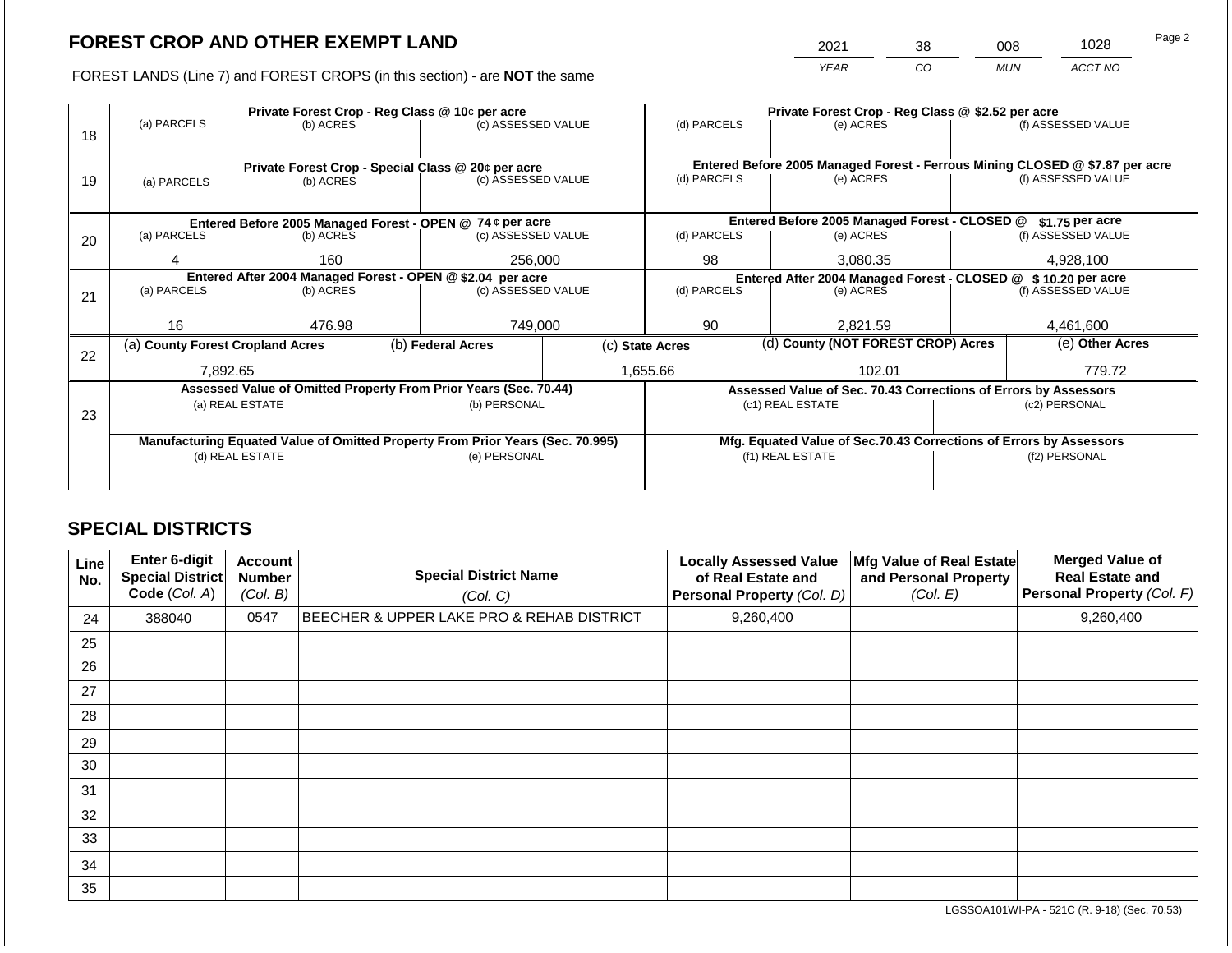| <b>SCHOOL DISTRICTS</b> |                                                          |                                                                                        |                                                         |             | 2021                                                                              | 008<br>38                                                     | 1028                                                                           |
|-------------------------|----------------------------------------------------------|----------------------------------------------------------------------------------------|---------------------------------------------------------|-------------|-----------------------------------------------------------------------------------|---------------------------------------------------------------|--------------------------------------------------------------------------------|
|                         |                                                          |                                                                                        |                                                         |             | <b>YEAR</b>                                                                       | CO<br><b>MUN</b>                                              | ACCT NO                                                                        |
| Line<br>No.             | Enter 6-digit<br><b>School District</b><br>Code (Col. A) | <b>Account</b><br><b>Number</b><br><b>School District Name</b><br>(Col. B)<br>(Col. C) |                                                         |             | <b>Locally Assessed Value</b><br>of Real Estate and<br>Personal Property (Col. D) | Mfg Value of Real Estate<br>and Personal Property<br>(Col. E) | <b>Merged Value of</b><br><b>Real Estate and</b><br>Personal Property (Col. F) |
|                         | A. SCHOOL DISTRICTS (K-8 and K-12)                       |                                                                                        |                                                         |             |                                                                                   |                                                               |                                                                                |
| 36                      | 384263                                                   | 0228                                                                                   | SCH D OF BEECHER-DUNBAR-PEMBINE                         |             | 95,018,300                                                                        | 355,300                                                       | 95,373,600                                                                     |
| 37                      |                                                          |                                                                                        |                                                         |             |                                                                                   |                                                               |                                                                                |
| 38                      |                                                          |                                                                                        |                                                         |             |                                                                                   |                                                               |                                                                                |
| 39                      |                                                          |                                                                                        |                                                         |             |                                                                                   |                                                               |                                                                                |
| 40                      |                                                          |                                                                                        |                                                         |             |                                                                                   |                                                               |                                                                                |
| 41                      |                                                          |                                                                                        |                                                         |             |                                                                                   |                                                               |                                                                                |
| 42                      |                                                          |                                                                                        |                                                         |             |                                                                                   |                                                               |                                                                                |
| 43                      |                                                          |                                                                                        |                                                         |             |                                                                                   |                                                               |                                                                                |
| 44                      |                                                          |                                                                                        |                                                         |             |                                                                                   |                                                               |                                                                                |
| 45<br>46                |                                                          |                                                                                        |                                                         |             |                                                                                   |                                                               |                                                                                |
| 47                      |                                                          |                                                                                        |                                                         |             |                                                                                   |                                                               |                                                                                |
| 48                      |                                                          |                                                                                        |                                                         |             |                                                                                   |                                                               |                                                                                |
| 49                      |                                                          |                                                                                        |                                                         |             |                                                                                   |                                                               |                                                                                |
| 50                      |                                                          |                                                                                        | TOTAL ASSESSED VALUE OF SCHOOL DISTRICTS (K-8 and K-12) |             | 95,018,300                                                                        | 355,300                                                       | 95,373,600                                                                     |
|                         | <b>B.</b><br><b>UNION HIGH SCHOOL DISTRICTS</b>          |                                                                                        |                                                         |             |                                                                                   |                                                               |                                                                                |
| 51                      |                                                          |                                                                                        |                                                         |             |                                                                                   |                                                               |                                                                                |
| 52                      |                                                          |                                                                                        |                                                         |             |                                                                                   |                                                               |                                                                                |
| 53                      |                                                          |                                                                                        |                                                         |             |                                                                                   |                                                               |                                                                                |
| 54                      |                                                          |                                                                                        |                                                         |             |                                                                                   |                                                               |                                                                                |
| 55                      |                                                          |                                                                                        | TOTAL ASSESSED VALUE OF UNION HIGH SCHOOLS              |             |                                                                                   |                                                               |                                                                                |
|                         | C.<br><b>TECHNICAL COLLEGE DISTRICTS</b>                 |                                                                                        |                                                         |             |                                                                                   |                                                               |                                                                                |
| 56                      | 001300                                                   | 0012                                                                                   | NORTHEAST WISCONSIN TECH COLLEGE                        | <b>GNBY</b> | 95,018,300                                                                        | 355,300                                                       | 95,373,600                                                                     |
| 57                      |                                                          |                                                                                        |                                                         |             |                                                                                   |                                                               |                                                                                |
| 58                      |                                                          |                                                                                        |                                                         |             |                                                                                   |                                                               |                                                                                |
| 59                      |                                                          |                                                                                        | TOTAL ASSESSED VALUE OF TECHNICAL COLLEGES              |             | 95,018,300                                                                        | 355,300                                                       | 95,373,600                                                                     |

| Name                                           |                             | Title | Submission date  |  |  |
|------------------------------------------------|-----------------------------|-------|------------------|--|--|
| <b>TINA BARNES</b>                             |                             |       | 2021<br>09<br>07 |  |  |
| Phone                                          | Email address               |       |                  |  |  |
| 715<br>732<br>7548<br>$\overline{\phantom{a}}$ | TBARNES@MARINETTECOUNTY.COM |       |                  |  |  |

LGSSOA101WI -PA-521C (R. 9-18) (Sec. 70.53)

| <b>SCHOOL DISTRICTS</b> |  |  |  |  |  |  |  |  |
|-------------------------|--|--|--|--|--|--|--|--|
|-------------------------|--|--|--|--|--|--|--|--|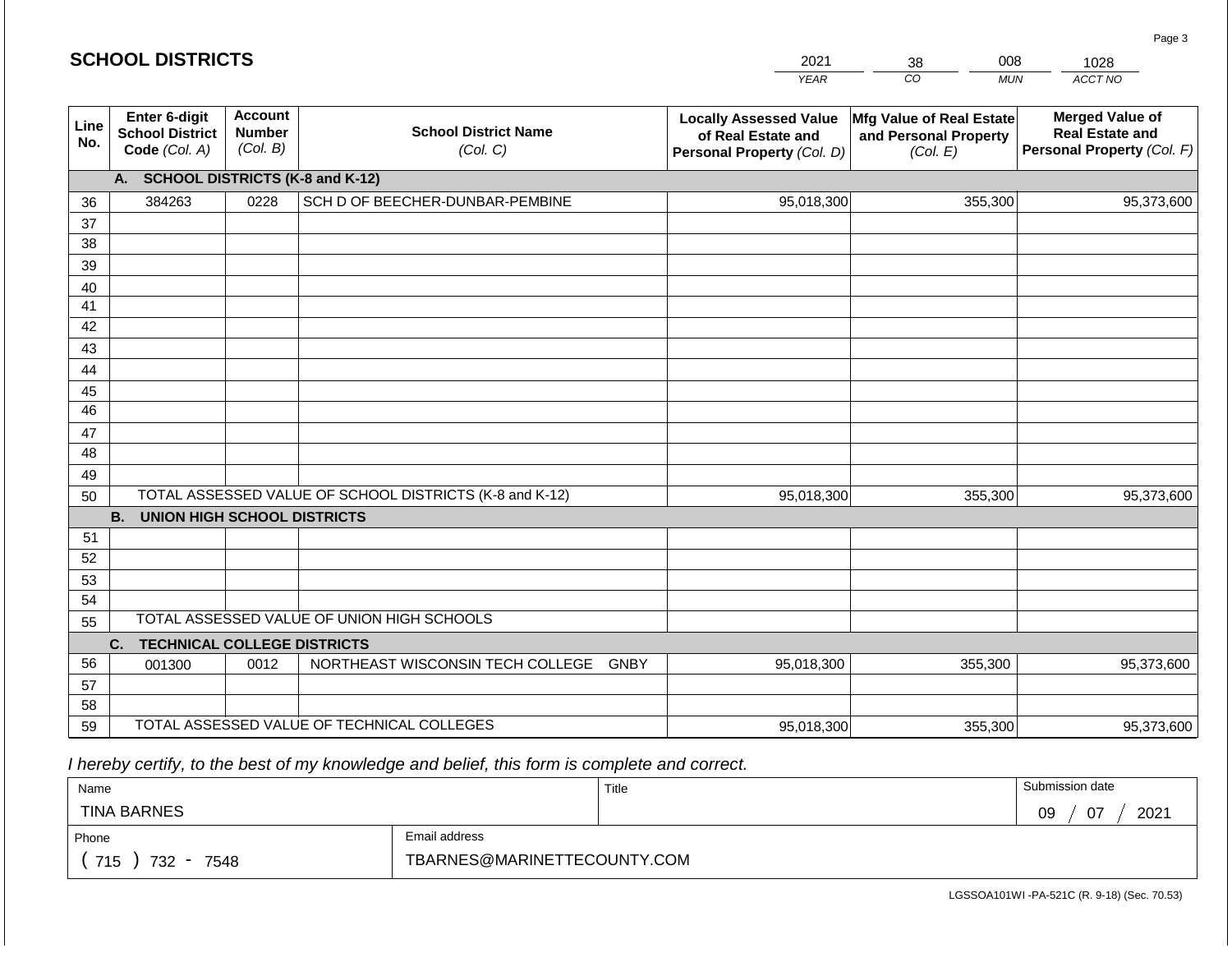- Each municipality's SOA is completed after the Board of Review and includes any changes made to the locally assessed values, under state law (sec. 70.53, Wis. Stats.)
- The Wisconsin Department of Revenue (DOR) merges the locally assessed values with the state assessed manufacturing values
- DOR provides the information regarding district names and codes. If a district is not listed, contact DOR.

Note: If you submit an amended SOA to DOR after your municipality's SOA is equated and posted to our website, we will process the SOA. However, DOR will not recalculate the *aggregate ratio or update the final SOA posted on our website. You should use the corrected values to calculate your tax rates.*

#### **Page 1: Real Estate and Personal Property**

- Lines 1-9 assessed real estate values, parcel counts and acres by classification
- Lines 10-15 assessed personal property values and number of accounts by class
- Line 16 aggregate assessed value of all property subject to general property; use to calculate tax rates. Note: This line equals the total assessed value of K-8 and K-12 school districts (Line 50) and total assessed value of technical colleges (Line 59).
- Remarks assessment ratio used to calculate estimated fair market value on property tax bills

#### **Page 2: Forest Crop, Other Exempt Land and Special Districts**

- Lines 18-21 private forest crop and managed forest lands assessed values
- Line  $22 -$  tax exempt land acres
- Line 23 prior years assessed value of omitted property under sec. 70.44 and correction of errors under sec. 70.43 shown by locally assessed or manufacturing real estate and personal property. Note: If there is an amount on this line, report the corresponding tax in the Statement of Taxes, Sections J or K.
- Lines 24-35 special district assessed values. These values are used to calculate tax rates for the special districts.

#### **Page 3: School Districts**

- Lines 36-50 school districts (K-8 and K-12) assessed values. These values are used to calculate tax rates for school districts.
- Lines 51-55 union high school district assessed values. These values are used to calculate tax rates for union high school districts.
- Lines 56-59 technical college assessed values. These values are used to calculate tax rates for technical colleges.

If you have questions: Email: lgs@wisconsin.gov

 Phone: (608) 266-2569 or (608) 264-6892 Fax: (608) 264-6887

PO BOX 273<br>PEMBINE, WI 54156 - 0273 PEMBINE, WI 54156 - 0273CINDY BUTTERFIELD<br>TOWN OF BEECHER CINDY BUTTERFIELD TOWN OF BEECHER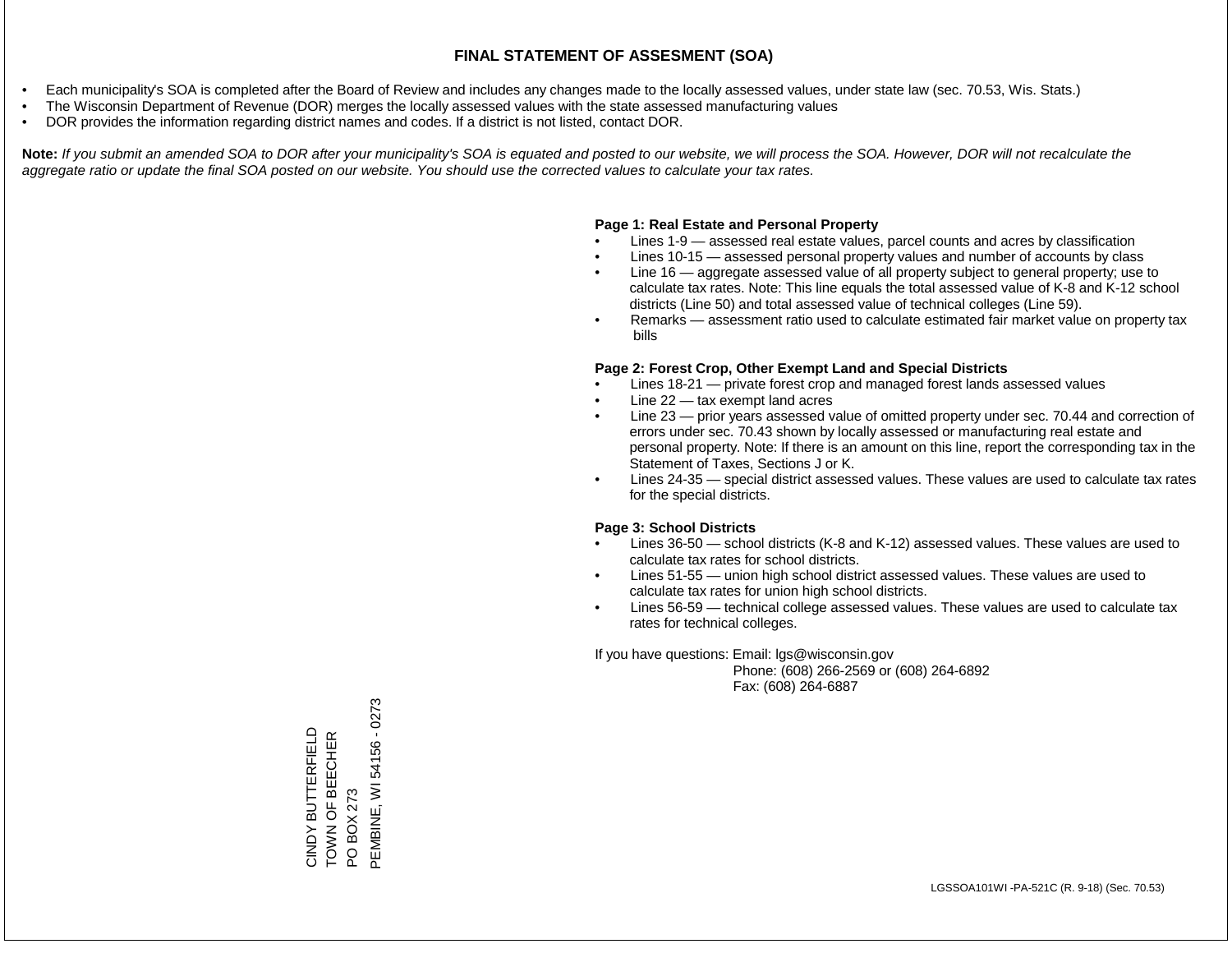**FINAL - EQUATED**

| -22      | 01 N            | 1029    |
|----------|-----------------|---------|
| $\cdots$ | 1 <i>11 INI</i> | ACCT NO |

This is an Amended Return

Page 1

|                |                                                                           |                                                                                                                                                                                              |                          | CO                               | <b>MUN</b>                          | ACCT NO                 |                      |                     |
|----------------|---------------------------------------------------------------------------|----------------------------------------------------------------------------------------------------------------------------------------------------------------------------------------------|--------------------------|----------------------------------|-------------------------------------|-------------------------|----------------------|---------------------|
|                | <b>FOR</b>                                                                | <b>TOWN OF</b><br><b>OF</b>                                                                                                                                                                  | <b>DUNBAR</b>            |                                  | <b>MARINETTE COUNTY</b>             |                         |                      |                     |
|                |                                                                           | Town - Village - City                                                                                                                                                                        | <b>Municipality Name</b> |                                  | <b>County Name</b>                  |                         |                      |                     |
|                |                                                                           | <b>REAL ESTATE</b>                                                                                                                                                                           |                          | PARCEL COUNT                     | NO. OF ACRES                        | <b>VALUE OF</b>         | <b>VALUE OF</b>      | TOTAL VALUE OF LAND |
| Line<br>No.    |                                                                           | (See Lines 18 - 22 for<br>other Real Estate)                                                                                                                                                 |                          | <b>TOTAL LAND   IMPROVEMENTS</b> | <b>WHOLE</b><br><b>NUMBERS ONLY</b> | LAND                    | <b>IMPROVEMENTS</b>  | AND IMPROVEMENTS    |
|                |                                                                           |                                                                                                                                                                                              | (Col. A)                 | (Col. B)                         | (Col. C)                            | (Col. D)                | (Col. E)             | (Col. F)            |
| $\mathbf{1}$   |                                                                           | <b>RESIDENTIAL - Class 1</b>                                                                                                                                                                 | 1,040                    | 835                              | 2,303                               | 17,802,300              | 43,424,500           | 61,226,800          |
| $\overline{2}$ |                                                                           | <b>COMMERCIAL - Class 2</b>                                                                                                                                                                  | 10                       | 10                               | 24                                  | 130,800                 | 599,400              | 730,200             |
| 3              |                                                                           | <b>MANUFACTURING - Class 3</b>                                                                                                                                                               | 0                        | 0                                | $\Omega$                            | 0                       | 0                    |                     |
| $\overline{4}$ |                                                                           | <b>AGRICULTURAL - Class 4</b>                                                                                                                                                                | 84                       |                                  | 1,487                               | 203,350                 |                      | 203,350             |
| 5              |                                                                           | UNDEVELOPED - Class 5                                                                                                                                                                        | 152                      |                                  | 1,010                               | 249,900                 |                      | 249,900             |
| 6              |                                                                           | AGRICULTURAL FOREST - Class 5m                                                                                                                                                               | 49                       |                                  | 562                                 | 506,900                 |                      | 506,900             |
| $\overline{7}$ |                                                                           | FOREST LANDS - Class 6                                                                                                                                                                       | 481                      |                                  | 10,512                              | 18,117,100              |                      | 18,117,100          |
| 8              |                                                                           | OTHER - Class 7                                                                                                                                                                              | 8                        | 8                                | 9                                   | 68,600                  | 479,400              | 548,000             |
| 9              |                                                                           | TOTAL - ALL COLUMNS                                                                                                                                                                          | 1,824                    | 853                              | 15,907                              | 37,078,950              | 44,503,300           | 81,582,250          |
| 10             |                                                                           | NUMBER OF PERSONAL PROPERTY ACCOUNTS IN ROLL                                                                                                                                                 |                          |                                  | 22                                  | <b>LOCALLY ASSESSED</b> | <b>MANUFACTURING</b> | <b>MERGED</b>       |
| 11             |                                                                           | BOATS AND OTHER WATERCRAFT NOT EXEMPT - Code 1                                                                                                                                               |                          |                                  |                                     | 0                       | 0                    | $\Omega$            |
| 12             |                                                                           | MACHINERY, TOOLS AND PATTERNS - Code 2                                                                                                                                                       |                          |                                  |                                     |                         | 0                    | 0                   |
| 13             |                                                                           | FURNITURE, FIXTURES AND EQUIPMENT - Code 3                                                                                                                                                   |                          |                                  |                                     | 28,900                  | 0                    | 28,900              |
| 14             | 0<br>410,000<br>ALL OTHER PERSONAL PROPERTY NOT EXEMPT - Codes 4A, 4B, 4C |                                                                                                                                                                                              |                          |                                  |                                     |                         |                      | 410,000             |
| 15             | TOTAL OF PERSONAL PROPERTY NOT EXEMPT (Total of Lines 11-14)<br>438,900   |                                                                                                                                                                                              |                          |                                  |                                     |                         | $\mathbf 0$          | 438,900             |
| 16             |                                                                           | AGGREGATE ASSESSED VALUE OF ALL PROPERTY SUBJECT TO THE GENERAL PROPERTY TAX (Total of Lines 9F and 15F)<br>MUST EQUAL TOTAL VALUE OF THE SCHOOL DISTRICTS (K-12 PLUS K-8) - Line 50, Col. F |                          |                                  |                                     |                         |                      | 82,021,150          |
| 17             |                                                                           | <b>BOARD OF REVIEW</b>                                                                                                                                                                       |                          |                                  | Name of Assessor                    |                         | Telephone #          |                     |
|                |                                                                           | DATE OF FINAL ADJOURNMENT                                                                                                                                                                    | 06/01/2021               |                                  | CHILDERS APPRAISALS LLC             |                         |                      | (715) 478-2881      |

REMARKS

The Assessment Ratio to be used in calculating the estimated Fair Market Value on tax bills for this tax district is .887693037

This ratio should be used to convert assessed values to "Calculate Equalized Values" in Step 1 of the Lottery and Gaming Credit Calculations.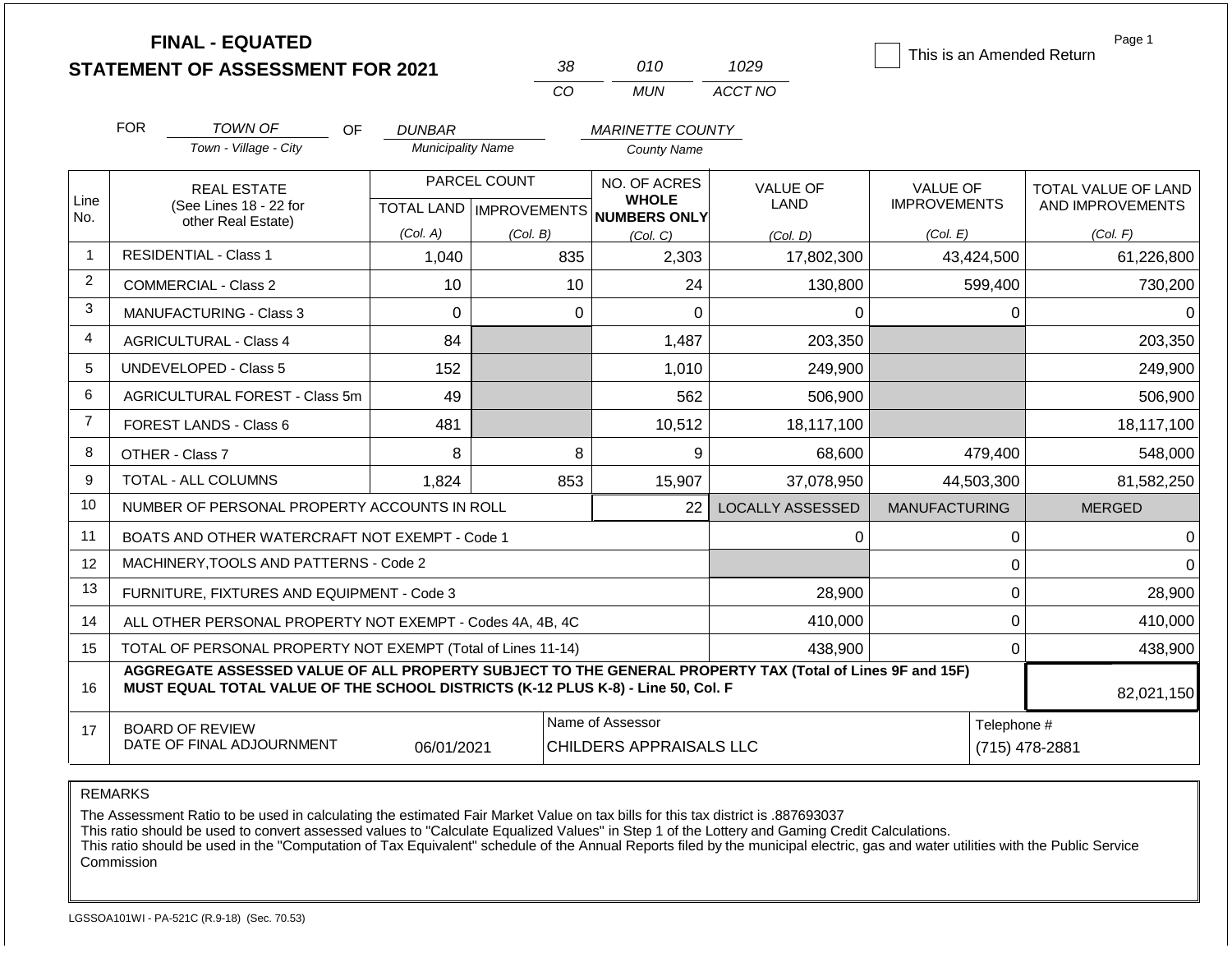2021 38 010 1029

FOREST LANDS (Line 7) and FOREST CROPS (in this section) - are **NOT** the same *YEAR CO MUN ACCT NO*

|                                                            | Private Forest Crop - Reg Class @ 10¢ per acre                                 |                 |  |                                                                  |                                                                | Private Forest Crop - Reg Class @ \$2.52 per acre |                                    |                                                                              |               |                    |
|------------------------------------------------------------|--------------------------------------------------------------------------------|-----------------|--|------------------------------------------------------------------|----------------------------------------------------------------|---------------------------------------------------|------------------------------------|------------------------------------------------------------------------------|---------------|--------------------|
|                                                            | (a) PARCELS                                                                    | (b) ACRES       |  | (c) ASSESSED VALUE                                               |                                                                | (d) PARCELS                                       |                                    | (e) ACRES                                                                    |               | (f) ASSESSED VALUE |
| 18                                                         |                                                                                |                 |  |                                                                  |                                                                |                                                   |                                    |                                                                              |               |                    |
|                                                            |                                                                                |                 |  |                                                                  |                                                                |                                                   |                                    | Entered Before 2005 Managed Forest - Ferrous Mining CLOSED @ \$7.87 per acre |               |                    |
|                                                            | Private Forest Crop - Special Class @ 20¢ per acre                             |                 |  | (c) ASSESSED VALUE                                               |                                                                | (d) PARCELS                                       |                                    | (e) ACRES                                                                    |               | (f) ASSESSED VALUE |
| 19                                                         | (a) PARCELS                                                                    | (b) ACRES       |  |                                                                  |                                                                |                                                   |                                    |                                                                              |               |                    |
|                                                            |                                                                                |                 |  |                                                                  |                                                                |                                                   |                                    |                                                                              |               |                    |
|                                                            |                                                                                |                 |  | Entered Before 2005 Managed Forest - OPEN @ 74 ¢ per acre        |                                                                |                                                   |                                    | Entered Before 2005 Managed Forest - CLOSED @                                |               | $$1.75$ per acre   |
| 20                                                         | (a) PARCELS                                                                    | (b) ACRES       |  | (c) ASSESSED VALUE                                               |                                                                | (d) PARCELS                                       |                                    | (e) ACRES                                                                    |               | (f) ASSESSED VALUE |
|                                                            |                                                                                |                 |  |                                                                  |                                                                |                                                   |                                    |                                                                              |               |                    |
|                                                            | 16                                                                             | 626.75          |  | 836,000                                                          |                                                                | 69<br>2,114.95                                    |                                    |                                                                              |               | 3,411,700          |
| Entered After 2004 Managed Forest - OPEN @ \$2.04 per acre |                                                                                |                 |  |                                                                  | Entered After 2004 Managed Forest - CLOSED @ \$ 10.20 per acre |                                                   |                                    |                                                                              |               |                    |
| 21                                                         | (a) PARCELS<br>(b) ACRES                                                       |                 |  | (c) ASSESSED VALUE                                               |                                                                | (d) PARCELS                                       |                                    | (e) ACRES                                                                    |               | (f) ASSESSED VALUE |
|                                                            |                                                                                |                 |  |                                                                  |                                                                |                                                   |                                    |                                                                              |               |                    |
|                                                            | 23                                                                             | 882.15          |  | 1,209,500                                                        |                                                                | 82                                                |                                    | 2,604.92                                                                     |               | 3,968,100          |
|                                                            | (a) County Forest Cropland Acres                                               |                 |  | (b) Federal Acres                                                | (c) State Acres                                                |                                                   | (d) County (NOT FOREST CROP) Acres |                                                                              |               | (e) Other Acres    |
| 22                                                         |                                                                                |                 |  |                                                                  |                                                                |                                                   |                                    |                                                                              |               |                    |
|                                                            | 43.360.91                                                                      |                 |  |                                                                  |                                                                | 819.13                                            |                                    | 43.5                                                                         |               | 586.93             |
|                                                            |                                                                                |                 |  | Assessed Value of Omitted Property From Prior Years (Sec. 70.44) |                                                                |                                                   |                                    | Assessed Value of Sec. 70.43 Corrections of Errors by Assessors              |               |                    |
|                                                            |                                                                                | (a) REAL ESTATE |  | (b) PERSONAL                                                     |                                                                | (c1) REAL ESTATE                                  |                                    |                                                                              | (c2) PERSONAL |                    |
| 23                                                         |                                                                                |                 |  |                                                                  |                                                                |                                                   |                                    |                                                                              |               |                    |
|                                                            | Manufacturing Equated Value of Omitted Property From Prior Years (Sec. 70.995) |                 |  |                                                                  |                                                                |                                                   |                                    | Mfg. Equated Value of Sec.70.43 Corrections of Errors by Assessors           |               |                    |
|                                                            | (d) REAL ESTATE                                                                |                 |  | (e) PERSONAL                                                     |                                                                |                                                   |                                    | (f1) REAL ESTATE                                                             | (f2) PERSONAL |                    |
|                                                            |                                                                                |                 |  |                                                                  |                                                                |                                                   |                                    |                                                                              |               |                    |
|                                                            |                                                                                |                 |  |                                                                  |                                                                |                                                   |                                    |                                                                              |               |                    |

### **SPECIAL DISTRICTS**

| Line<br>No. | Enter 6-digit<br>Special District<br>Code (Col. A) | <b>Account</b><br><b>Number</b><br>(Col. B) | <b>Special District Name</b><br>(Col. C) | <b>Locally Assessed Value</b><br>of Real Estate and<br><b>Personal Property (Col. D)</b> | Mfg Value of Real Estate<br>and Personal Property<br>(Col. E) | <b>Merged Value of</b><br><b>Real Estate and</b><br>Personal Property (Col. F) |
|-------------|----------------------------------------------------|---------------------------------------------|------------------------------------------|------------------------------------------------------------------------------------------|---------------------------------------------------------------|--------------------------------------------------------------------------------|
| 24          |                                                    |                                             |                                          |                                                                                          |                                                               |                                                                                |
| 25          |                                                    |                                             |                                          |                                                                                          |                                                               |                                                                                |
| 26          |                                                    |                                             |                                          |                                                                                          |                                                               |                                                                                |
| 27          |                                                    |                                             |                                          |                                                                                          |                                                               |                                                                                |
| 28          |                                                    |                                             |                                          |                                                                                          |                                                               |                                                                                |
| 29          |                                                    |                                             |                                          |                                                                                          |                                                               |                                                                                |
| 30          |                                                    |                                             |                                          |                                                                                          |                                                               |                                                                                |
| 31          |                                                    |                                             |                                          |                                                                                          |                                                               |                                                                                |
| 32          |                                                    |                                             |                                          |                                                                                          |                                                               |                                                                                |
| 33          |                                                    |                                             |                                          |                                                                                          |                                                               |                                                                                |
| 34          |                                                    |                                             |                                          |                                                                                          |                                                               |                                                                                |
| 35          |                                                    |                                             |                                          |                                                                                          |                                                               |                                                                                |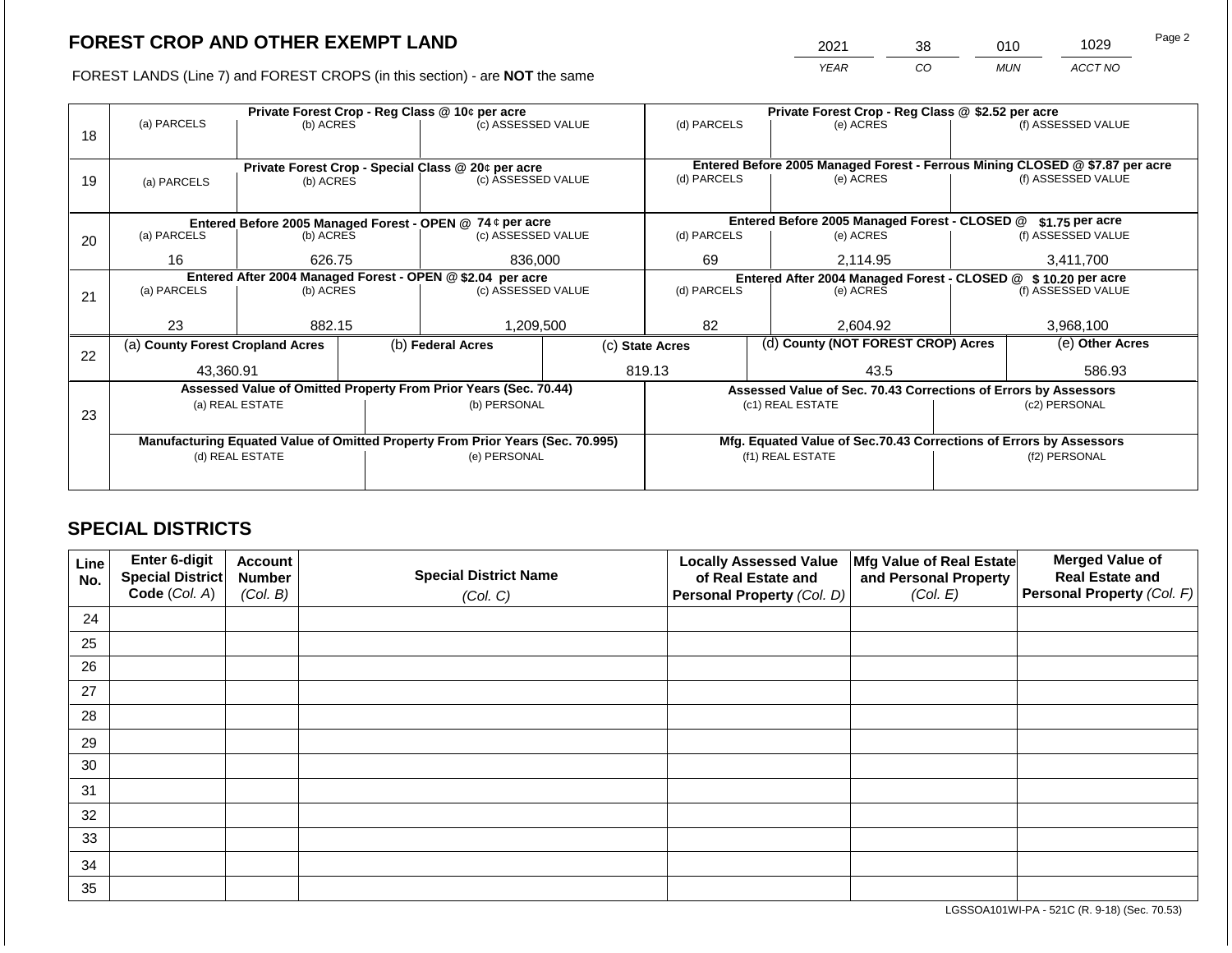|             | <b>SCHOOL DISTRICTS</b>                                         |                                             |                                                         | 2021                                                                              | 010<br>38                                                     | 1029                                                                           |
|-------------|-----------------------------------------------------------------|---------------------------------------------|---------------------------------------------------------|-----------------------------------------------------------------------------------|---------------------------------------------------------------|--------------------------------------------------------------------------------|
|             |                                                                 |                                             |                                                         | <b>YEAR</b>                                                                       | CO<br><b>MUN</b>                                              | ACCT NO                                                                        |
| Line<br>No. | <b>Enter 6-digit</b><br><b>School District</b><br>Code (Col. A) | <b>Account</b><br><b>Number</b><br>(Col. B) | <b>School District Name</b><br>(Col. C)                 | <b>Locally Assessed Value</b><br>of Real Estate and<br>Personal Property (Col. D) | Mfg Value of Real Estate<br>and Personal Property<br>(Col. E) | <b>Merged Value of</b><br><b>Real Estate and</b><br>Personal Property (Col. F) |
|             | А.                                                              |                                             | <b>SCHOOL DISTRICTS (K-8 and K-12)</b>                  |                                                                                   |                                                               |                                                                                |
| 36          | 384263                                                          | 0228                                        | SCH D OF BEECHER-DUNBAR-PEMBINE                         | 82,021,150                                                                        |                                                               | 82,021,150                                                                     |
| 37          |                                                                 |                                             |                                                         |                                                                                   |                                                               |                                                                                |
| 38          |                                                                 |                                             |                                                         |                                                                                   |                                                               |                                                                                |
| 39          |                                                                 |                                             |                                                         |                                                                                   |                                                               |                                                                                |
| 40          |                                                                 |                                             |                                                         |                                                                                   |                                                               |                                                                                |
| 41          |                                                                 |                                             |                                                         |                                                                                   |                                                               |                                                                                |
| 42          |                                                                 |                                             |                                                         |                                                                                   |                                                               |                                                                                |
| 43<br>44    |                                                                 |                                             |                                                         |                                                                                   |                                                               |                                                                                |
| 45          |                                                                 |                                             |                                                         |                                                                                   |                                                               |                                                                                |
| 46          |                                                                 |                                             |                                                         |                                                                                   |                                                               |                                                                                |
| 47          |                                                                 |                                             |                                                         |                                                                                   |                                                               |                                                                                |
| 48          |                                                                 |                                             |                                                         |                                                                                   |                                                               |                                                                                |
| 49          |                                                                 |                                             |                                                         |                                                                                   |                                                               |                                                                                |
| 50          |                                                                 |                                             | TOTAL ASSESSED VALUE OF SCHOOL DISTRICTS (K-8 and K-12) | 82,021,150                                                                        |                                                               | 82,021,150                                                                     |
|             | <b>B.</b><br><b>UNION HIGH SCHOOL DISTRICTS</b>                 |                                             |                                                         |                                                                                   |                                                               |                                                                                |
| 51          |                                                                 |                                             |                                                         |                                                                                   |                                                               |                                                                                |
| 52          |                                                                 |                                             |                                                         |                                                                                   |                                                               |                                                                                |
| 53          |                                                                 |                                             |                                                         |                                                                                   |                                                               |                                                                                |
| 54          |                                                                 |                                             |                                                         |                                                                                   |                                                               |                                                                                |
| 55          |                                                                 |                                             | TOTAL ASSESSED VALUE OF UNION HIGH SCHOOLS              |                                                                                   |                                                               |                                                                                |
|             | C.<br><b>TECHNICAL COLLEGE DISTRICTS</b>                        |                                             |                                                         |                                                                                   |                                                               |                                                                                |
| 56          | 001300                                                          | 0012                                        | NORTHEAST WISCONSIN TECH COLLEGE<br><b>GNBY</b>         | 82,021,150                                                                        |                                                               | 82,021,150                                                                     |
| 57<br>58    |                                                                 |                                             |                                                         |                                                                                   |                                                               |                                                                                |
| 59          |                                                                 |                                             | TOTAL ASSESSED VALUE OF TECHNICAL COLLEGES              |                                                                                   |                                                               |                                                                                |
|             |                                                                 |                                             |                                                         | 82,021,150                                                                        |                                                               | 82,021,150                                                                     |

| Name                                           |                             | Title | Submission date  |  |  |
|------------------------------------------------|-----------------------------|-------|------------------|--|--|
| <b>TINA BARNES</b>                             |                             |       | 2021<br>06<br>15 |  |  |
| Phone                                          | Email address               |       |                  |  |  |
| 715<br>732<br>7548<br>$\overline{\phantom{0}}$ | TBARNES@MARINETTECOUNTY.COM |       |                  |  |  |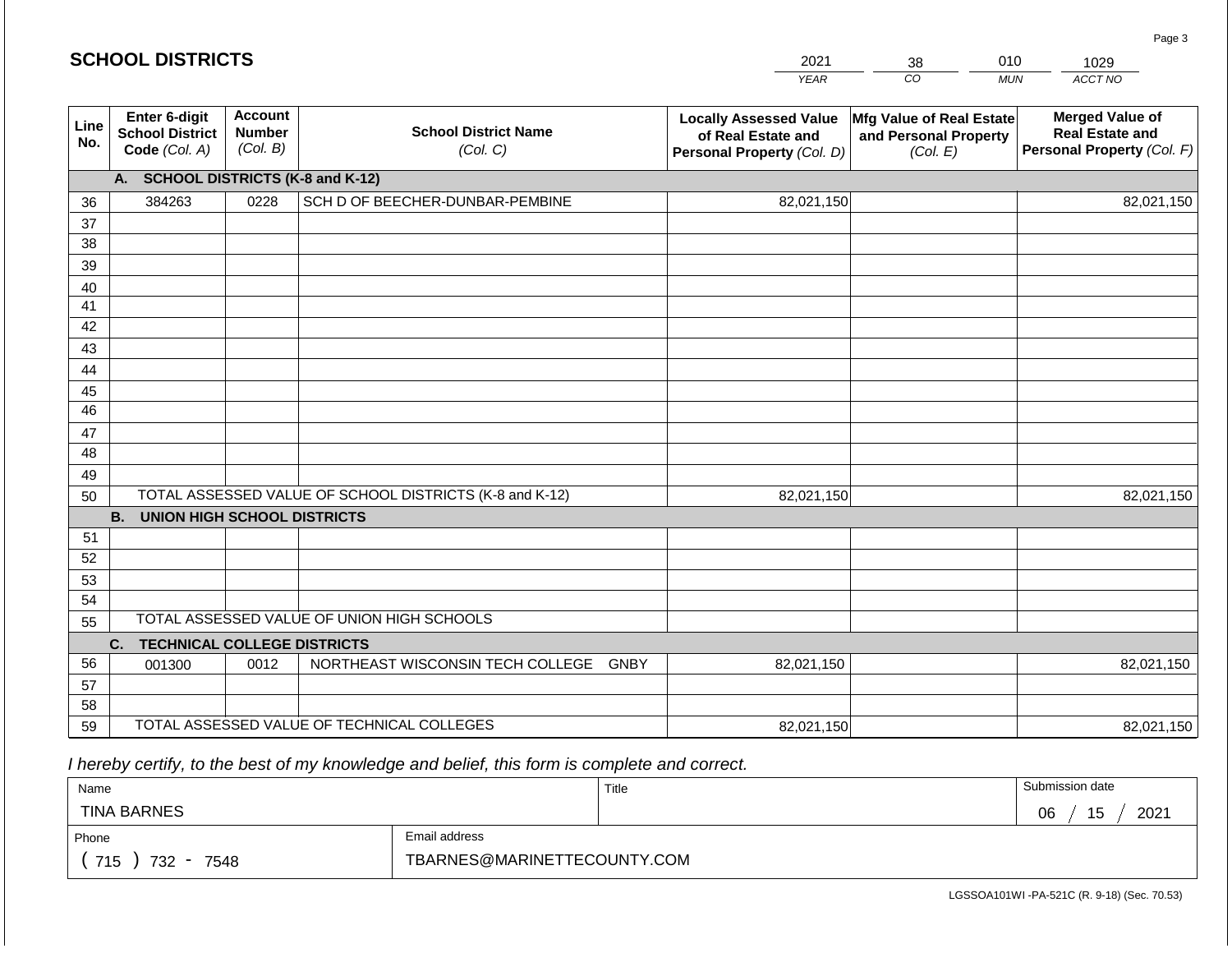- Each municipality's SOA is completed after the Board of Review and includes any changes made to the locally assessed values, under state law (sec. 70.53, Wis. Stats.)
- The Wisconsin Department of Revenue (DOR) merges the locally assessed values with the state assessed manufacturing values
- DOR provides the information regarding district names and codes. If a district is not listed, contact DOR.

Note: If you submit an amended SOA to DOR after your municipality's SOA is equated and posted to our website, we will process the SOA. However, DOR will not recalculate the *aggregate ratio or update the final SOA posted on our website. You should use the corrected values to calculate your tax rates.*

### **Page 1: Real Estate and Personal Property**

- Lines 1-9 assessed real estate values, parcel counts and acres by classification
- Lines 10-15 assessed personal property values and number of accounts by class
- Line 16 aggregate assessed value of all property subject to general property; use to calculate tax rates. Note: This line equals the total assessed value of K-8 and K-12 school districts (Line 50) and total assessed value of technical colleges (Line 59).
- Remarks assessment ratio used to calculate estimated fair market value on property tax bills

### **Page 2: Forest Crop, Other Exempt Land and Special Districts**

- Lines 18-21 private forest crop and managed forest lands assessed values
- Line  $22 -$  tax exempt land acres
- Line 23 prior years assessed value of omitted property under sec. 70.44 and correction of errors under sec. 70.43 shown by locally assessed or manufacturing real estate and personal property. Note: If there is an amount on this line, report the corresponding tax in the Statement of Taxes, Sections J or K.
- Lines 24-35 special district assessed values. These values are used to calculate tax rates for the special districts.

### **Page 3: School Districts**

- Lines 36-50 school districts (K-8 and K-12) assessed values. These values are used to calculate tax rates for school districts.
- Lines 51-55 union high school district assessed values. These values are used to calculate tax rates for union high school districts.
- Lines 56-59 technical college assessed values. These values are used to calculate tax rates for technical colleges.

If you have questions: Email: lgs@wisconsin.gov

 Phone: (608) 266-2569 or (608) 264-6892 Fax: (608) 264-6887

SUE ANN RODHE PERRY<br>TOWN OF DUNBAR<br>N18956 CC CAMP RD<br>DUNBAR, WI 54119 - 9703 SUE ANN RODHE PERRY DUNBAR, WI 54119 - 9703N18956 CC CAMP RD TOWN OF DUNBAR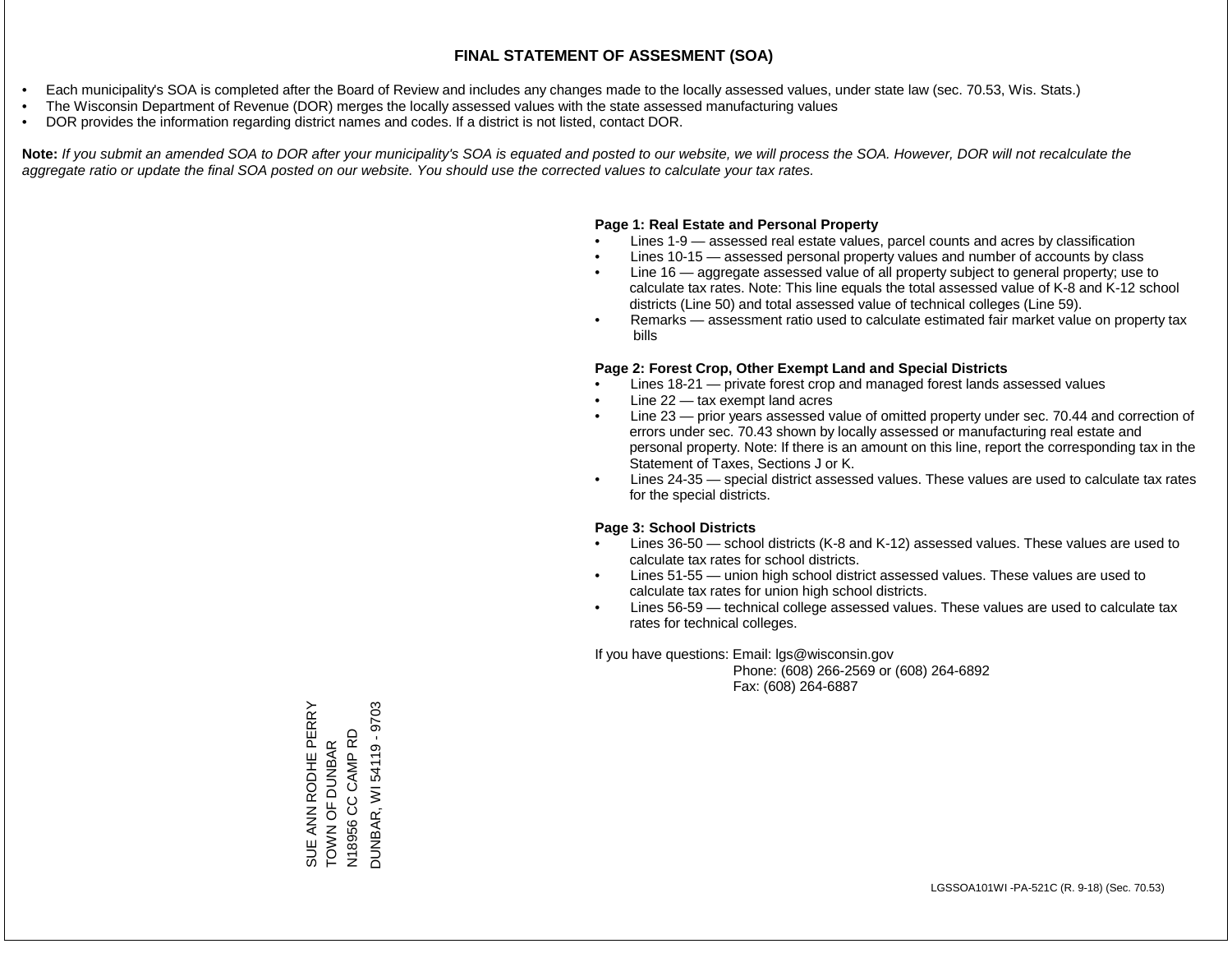**FINAL - EQUATED**

| אצ  | N12   | 1030    |
|-----|-------|---------|
| CO. | MI IN | ACCT NO |

This is an Amended Return

Page 1

|                | <b>FOR</b>                                                                                                                                                                                                 | TOWN OF<br>OF                                                | <b>GOODMAN</b>           |              | <b>MARINETTE COUNTY</b>                              |                         |                      |                     |  |
|----------------|------------------------------------------------------------------------------------------------------------------------------------------------------------------------------------------------------------|--------------------------------------------------------------|--------------------------|--------------|------------------------------------------------------|-------------------------|----------------------|---------------------|--|
|                |                                                                                                                                                                                                            | Town - Village - City                                        | <b>Municipality Name</b> |              | <b>County Name</b>                                   |                         |                      |                     |  |
|                |                                                                                                                                                                                                            | <b>REAL ESTATE</b>                                           |                          | PARCEL COUNT | NO. OF ACRES                                         | <b>VALUE OF</b>         | <b>VALUE OF</b>      | TOTAL VALUE OF LAND |  |
| Line<br>No.    |                                                                                                                                                                                                            | (See Lines 18 - 22 for<br>other Real Estate)                 |                          |              | <b>WHOLE</b><br>TOTAL LAND IMPROVEMENTS NUMBERS ONLY | LAND                    | <b>IMPROVEMENTS</b>  | AND IMPROVEMENTS    |  |
|                |                                                                                                                                                                                                            |                                                              | (Col. A)                 | (Col. B)     | (Col, C)                                             | (Col, D)                | (Col. E)             | (Col. F)            |  |
| $\overline{1}$ |                                                                                                                                                                                                            | <b>RESIDENTIAL - Class 1</b>                                 | 969                      | 734          | 2,154                                                | 19,085,200              | 40,056,300           | 59,141,500          |  |
| 2              |                                                                                                                                                                                                            | <b>COMMERCIAL - Class 2</b>                                  | 35                       | 26           | 127                                                  | 296,800                 | 2,755,300            | 3,052,100           |  |
| 3              |                                                                                                                                                                                                            | MANUFACTURING - Class 3                                      | 5                        | 3            | 90                                                   | 189,600                 | 1,647,900            | 1,837,500           |  |
| $\overline{4}$ |                                                                                                                                                                                                            | <b>AGRICULTURAL - Class 4</b>                                | 46                       |              | 860                                                  | 152,550                 |                      | 152,550             |  |
| 5              |                                                                                                                                                                                                            | <b>UNDEVELOPED - Class 5</b>                                 | 117                      |              | 1,561                                                | 791,300                 |                      | 791,300             |  |
| 6              |                                                                                                                                                                                                            | AGRICULTURAL FOREST - Class 5m                               | 30                       |              | 516                                                  | 436,800                 |                      | 436,800             |  |
| $\overline{7}$ |                                                                                                                                                                                                            | FOREST LANDS - Class 6                                       | 264                      |              | 3,176                                                | 5,496,600               |                      | 5,496,600           |  |
| 8              |                                                                                                                                                                                                            | OTHER - Class 7                                              | 18                       | 18           | 34                                                   | 107,000                 | 1,181,600            | 1,288,600           |  |
| 9              |                                                                                                                                                                                                            | TOTAL - ALL COLUMNS                                          | 1,484                    | 781          | 8,518                                                | 26,555,850              | 45,641,100           | 72,196,950          |  |
| 10             |                                                                                                                                                                                                            | NUMBER OF PERSONAL PROPERTY ACCOUNTS IN ROLL                 |                          |              | 30                                                   | <b>LOCALLY ASSESSED</b> | <b>MANUFACTURING</b> | <b>MERGED</b>       |  |
| 11             |                                                                                                                                                                                                            | BOATS AND OTHER WATERCRAFT NOT EXEMPT - Code 1               |                          |              |                                                      | 0                       | 0                    | $\mathbf 0$         |  |
| 12             |                                                                                                                                                                                                            | MACHINERY, TOOLS AND PATTERNS - Code 2                       |                          |              |                                                      |                         | 860,600              | 860,600             |  |
| 13             |                                                                                                                                                                                                            | FURNITURE, FIXTURES AND EQUIPMENT - Code 3                   |                          |              |                                                      | 147,200                 | 10,000               | 157,200             |  |
| 14             |                                                                                                                                                                                                            | ALL OTHER PERSONAL PROPERTY NOT EXEMPT - Codes 4A, 4B, 4C    |                          |              |                                                      | 1,032,100               | 3,300                | 1,035,400           |  |
| 15             |                                                                                                                                                                                                            | TOTAL OF PERSONAL PROPERTY NOT EXEMPT (Total of Lines 11-14) |                          |              |                                                      | 1,179,300               | 873,900              | 2,053,200           |  |
| 16             | AGGREGATE ASSESSED VALUE OF ALL PROPERTY SUBJECT TO THE GENERAL PROPERTY TAX (Total of Lines 9F and 15F)<br>MUST EQUAL TOTAL VALUE OF THE SCHOOL DISTRICTS (K-12 PLUS K-8) - Line 50, Col. F<br>74,250,150 |                                                              |                          |              |                                                      |                         |                      |                     |  |
| 17             |                                                                                                                                                                                                            | <b>BOARD OF REVIEW</b><br>DATE OF FINAL ADJOURNMENT          | 05/13/2021               |              | Name of Assessor<br>PETER A LIPTACK                  |                         | Telephone #          | (715) 276-1125      |  |

REMARKS

The Assessment Ratio to be used in calculating the estimated Fair Market Value on tax bills for this tax district is .951096892

This ratio should be used to convert assessed values to "Calculate Equalized Values" in Step 1 of the Lottery and Gaming Credit Calculations.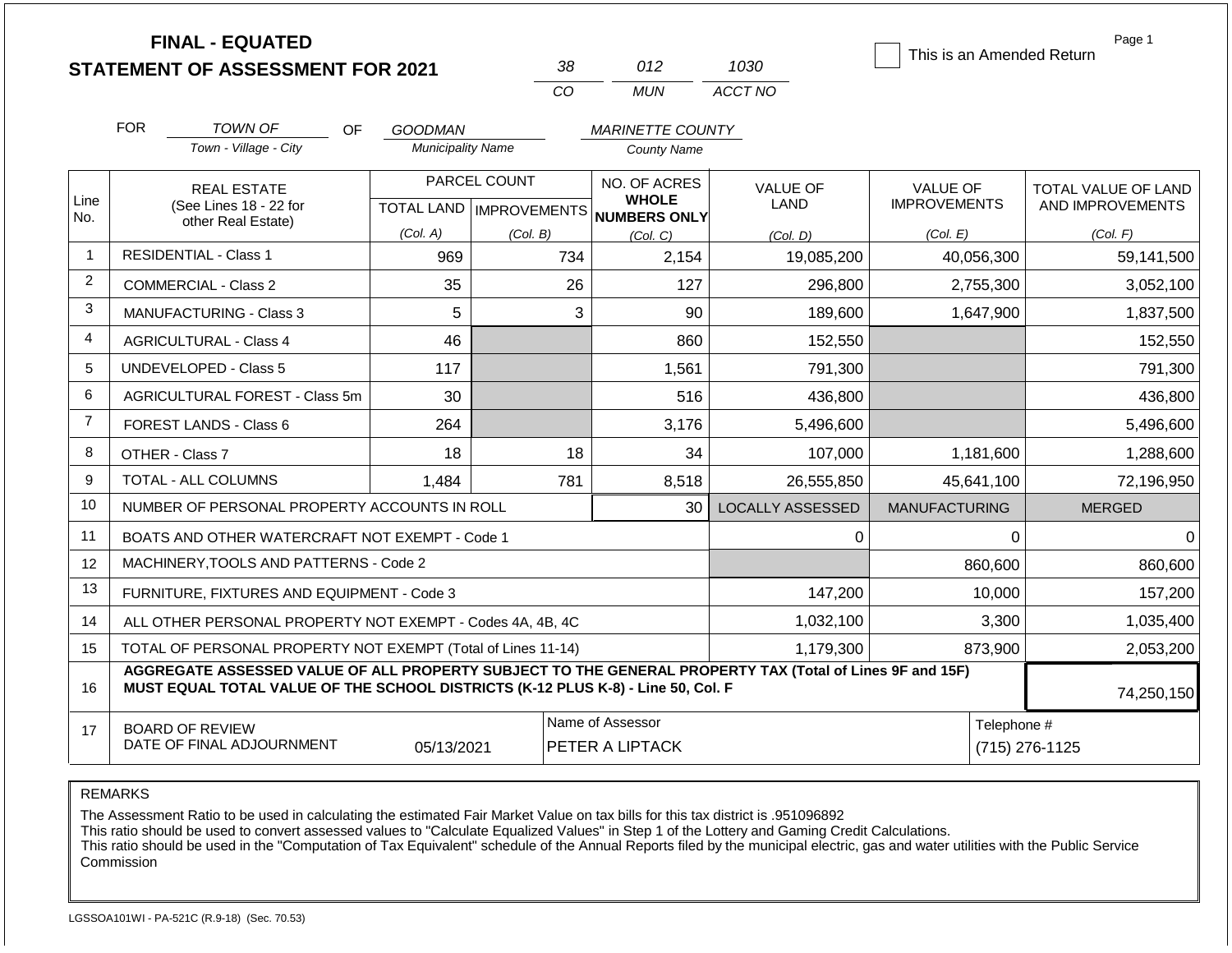2021 38 012 1030

FOREST LANDS (Line 7) and FOREST CROPS (in this section) - are **NOT** the same *YEAR CO MUN ACCT NO*

|    | Private Forest Crop - Reg Class @ 10¢ per acre                                                    |                 |  |                                                                  |  | Private Forest Crop - Reg Class @ \$2.52 per acre               |                                                                |                                                                              |                                                                    |                    |  |
|----|---------------------------------------------------------------------------------------------------|-----------------|--|------------------------------------------------------------------|--|-----------------------------------------------------------------|----------------------------------------------------------------|------------------------------------------------------------------------------|--------------------------------------------------------------------|--------------------|--|
| 18 | (a) PARCELS                                                                                       | (b) ACRES       |  | (c) ASSESSED VALUE                                               |  | (d) PARCELS                                                     |                                                                | (e) ACRES                                                                    |                                                                    | (f) ASSESSED VALUE |  |
|    |                                                                                                   |                 |  |                                                                  |  |                                                                 |                                                                |                                                                              |                                                                    |                    |  |
|    |                                                                                                   |                 |  | Private Forest Crop - Special Class @ 20¢ per acre               |  |                                                                 |                                                                | Entered Before 2005 Managed Forest - Ferrous Mining CLOSED @ \$7.87 per acre |                                                                    |                    |  |
| 19 | (a) PARCELS                                                                                       | (b) ACRES       |  | (c) ASSESSED VALUE                                               |  | (d) PARCELS                                                     |                                                                | (e) ACRES                                                                    |                                                                    | (f) ASSESSED VALUE |  |
|    |                                                                                                   |                 |  |                                                                  |  |                                                                 |                                                                |                                                                              |                                                                    |                    |  |
|    |                                                                                                   |                 |  |                                                                  |  |                                                                 |                                                                |                                                                              |                                                                    |                    |  |
|    |                                                                                                   |                 |  | Entered Before 2005 Managed Forest - OPEN @ 74 ¢ per acre        |  |                                                                 |                                                                | Entered Before 2005 Managed Forest - CLOSED @                                |                                                                    | \$1.75 per acre    |  |
| 20 | (a) PARCELS                                                                                       | (b) ACRES       |  | (c) ASSESSED VALUE                                               |  | (d) PARCELS                                                     |                                                                | (e) ACRES                                                                    |                                                                    | (f) ASSESSED VALUE |  |
|    | 61                                                                                                | 2,392.83        |  | 4,750,400                                                        |  | 44                                                              |                                                                | 1,257.29                                                                     |                                                                    | 2,706,700          |  |
|    |                                                                                                   |                 |  | Entered After 2004 Managed Forest - OPEN @ \$2.04 per acre       |  |                                                                 | Entered After 2004 Managed Forest - CLOSED @ \$ 10.20 per acre |                                                                              |                                                                    |                    |  |
|    | (a) PARCELS                                                                                       | (b) ACRES       |  | (c) ASSESSED VALUE                                               |  | (d) PARCELS<br>(e) ACRES                                        |                                                                | (f) ASSESSED VALUE                                                           |                                                                    |                    |  |
| 21 |                                                                                                   |                 |  |                                                                  |  |                                                                 |                                                                |                                                                              |                                                                    |                    |  |
|    | 434                                                                                               | 17.003.01       |  | 33,759,900                                                       |  | 306                                                             |                                                                | 11.018.9                                                                     |                                                                    | 15.916.400         |  |
|    |                                                                                                   |                 |  |                                                                  |  |                                                                 |                                                                |                                                                              |                                                                    |                    |  |
| 22 | (a) County Forest Cropland Acres                                                                  |                 |  | (b) Federal Acres                                                |  | (c) State Acres                                                 |                                                                | (d) County (NOT FOREST CROP) Acres                                           |                                                                    | (e) Other Acres    |  |
|    | 26.280.54                                                                                         |                 |  | 40                                                               |  | 1.480<br>24.13                                                  |                                                                |                                                                              | 562.85                                                             |                    |  |
|    |                                                                                                   |                 |  | Assessed Value of Omitted Property From Prior Years (Sec. 70.44) |  | Assessed Value of Sec. 70.43 Corrections of Errors by Assessors |                                                                |                                                                              |                                                                    |                    |  |
|    |                                                                                                   | (a) REAL ESTATE |  | (b) PERSONAL                                                     |  | (c1) REAL ESTATE                                                |                                                                | (c2) PERSONAL                                                                |                                                                    |                    |  |
| 23 |                                                                                                   | 12,300          |  |                                                                  |  |                                                                 |                                                                |                                                                              |                                                                    |                    |  |
|    |                                                                                                   |                 |  |                                                                  |  |                                                                 |                                                                |                                                                              |                                                                    |                    |  |
|    | Manufacturing Equated Value of Omitted Property From Prior Years (Sec. 70.995)<br>(d) REAL ESTATE |                 |  | (e) PERSONAL                                                     |  |                                                                 |                                                                | (f1) REAL ESTATE                                                             | Mfg. Equated Value of Sec.70.43 Corrections of Errors by Assessors |                    |  |
|    |                                                                                                   |                 |  |                                                                  |  |                                                                 |                                                                |                                                                              |                                                                    | (f2) PERSONAL      |  |
|    |                                                                                                   |                 |  |                                                                  |  |                                                                 |                                                                |                                                                              |                                                                    |                    |  |

### **SPECIAL DISTRICTS**

| Line<br>No. | <b>Enter 6-digit</b><br>Special District<br>Code (Col. A) | <b>Account</b><br><b>Number</b><br>(Col. B) | <b>Special District Name</b><br>(Col. C) | <b>Locally Assessed Value</b><br>of Real Estate and<br>Personal Property (Col. D) | Mfg Value of Real Estate<br>and Personal Property<br>(Col. E) | <b>Merged Value of</b><br><b>Real Estate and</b><br>Personal Property (Col. F) |
|-------------|-----------------------------------------------------------|---------------------------------------------|------------------------------------------|-----------------------------------------------------------------------------------|---------------------------------------------------------------|--------------------------------------------------------------------------------|
| 24          | 387050                                                    | 0236                                        | GOODMAN SANITARY DISTRICT #1             | 9,622,300                                                                         | 2,711,400                                                     | 12,333,700                                                                     |
| 25          |                                                           |                                             |                                          |                                                                                   |                                                               |                                                                                |
| 26          |                                                           |                                             |                                          |                                                                                   |                                                               |                                                                                |
| 27          |                                                           |                                             |                                          |                                                                                   |                                                               |                                                                                |
| 28          |                                                           |                                             |                                          |                                                                                   |                                                               |                                                                                |
| 29          |                                                           |                                             |                                          |                                                                                   |                                                               |                                                                                |
| 30          |                                                           |                                             |                                          |                                                                                   |                                                               |                                                                                |
| 31          |                                                           |                                             |                                          |                                                                                   |                                                               |                                                                                |
| 32          |                                                           |                                             |                                          |                                                                                   |                                                               |                                                                                |
| 33          |                                                           |                                             |                                          |                                                                                   |                                                               |                                                                                |
| 34          |                                                           |                                             |                                          |                                                                                   |                                                               |                                                                                |
| 35          |                                                           |                                             |                                          |                                                                                   |                                                               |                                                                                |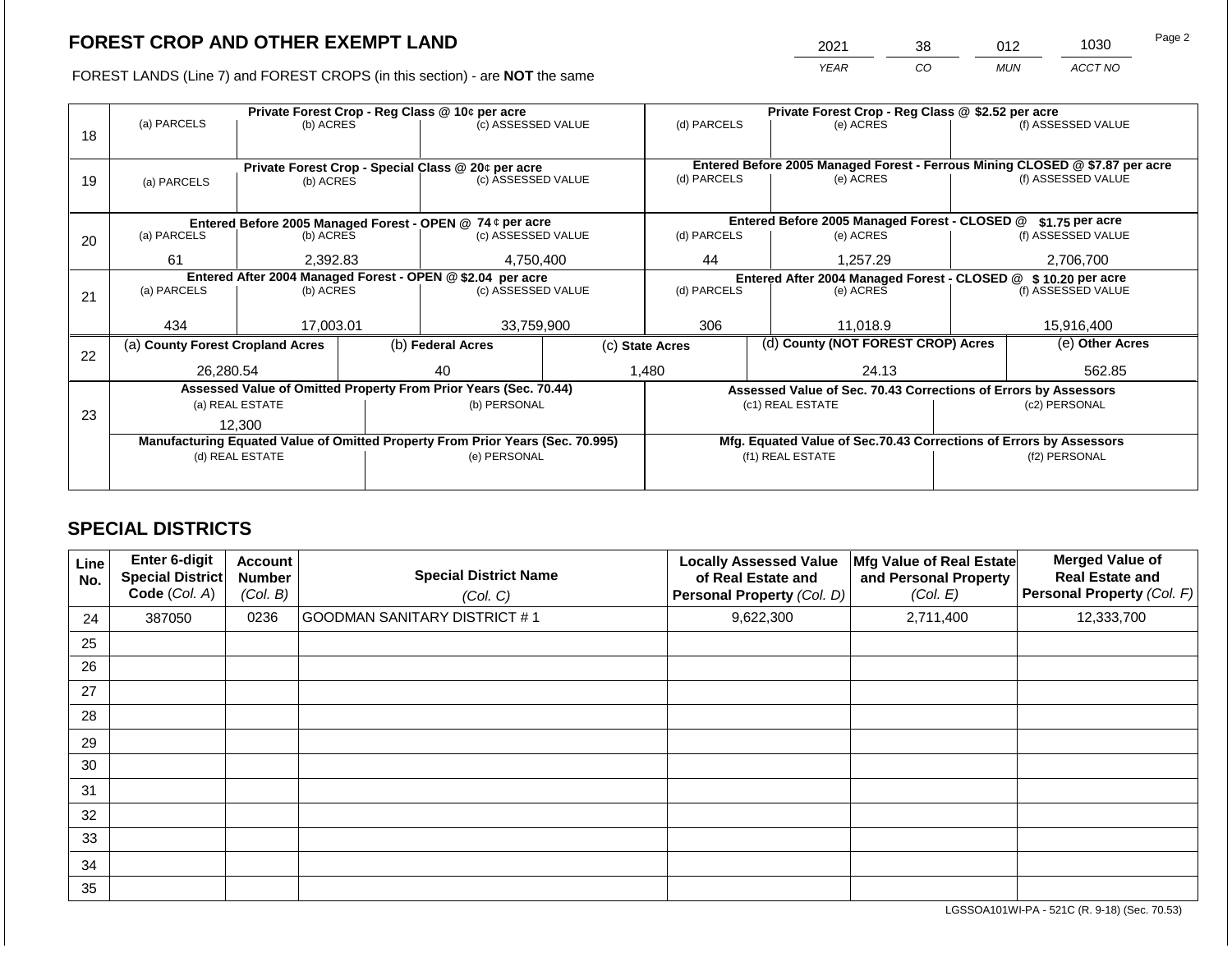| CO<br><b>YEAR</b><br><b>MUN</b><br>ACCT NO<br><b>Account</b><br>Enter 6-digit<br><b>Merged Value of</b><br><b>Locally Assessed Value</b><br>Mfg Value of Real Estate<br>Line<br><b>School District Name</b><br><b>School District</b><br><b>Number</b><br><b>Real Estate and</b><br>of Real Estate and<br>and Personal Property<br>No.<br>(Col. B)<br>Code (Col. A)<br>(Col. C)<br>Personal Property (Col. F)<br>(Col. E)<br>Personal Property (Col. D)<br>A. SCHOOL DISTRICTS (K-8 and K-12)<br>382212<br>SCH D OF GOODMAN-ARMSTRONG<br>71,538,750<br>2,711,400<br>0225<br>74,250,150<br>36<br>37<br>38<br>39<br>40<br>41<br>42<br>43 |
|----------------------------------------------------------------------------------------------------------------------------------------------------------------------------------------------------------------------------------------------------------------------------------------------------------------------------------------------------------------------------------------------------------------------------------------------------------------------------------------------------------------------------------------------------------------------------------------------------------------------------------------|
|                                                                                                                                                                                                                                                                                                                                                                                                                                                                                                                                                                                                                                        |
|                                                                                                                                                                                                                                                                                                                                                                                                                                                                                                                                                                                                                                        |
|                                                                                                                                                                                                                                                                                                                                                                                                                                                                                                                                                                                                                                        |
|                                                                                                                                                                                                                                                                                                                                                                                                                                                                                                                                                                                                                                        |
|                                                                                                                                                                                                                                                                                                                                                                                                                                                                                                                                                                                                                                        |
|                                                                                                                                                                                                                                                                                                                                                                                                                                                                                                                                                                                                                                        |
|                                                                                                                                                                                                                                                                                                                                                                                                                                                                                                                                                                                                                                        |
|                                                                                                                                                                                                                                                                                                                                                                                                                                                                                                                                                                                                                                        |
|                                                                                                                                                                                                                                                                                                                                                                                                                                                                                                                                                                                                                                        |
|                                                                                                                                                                                                                                                                                                                                                                                                                                                                                                                                                                                                                                        |
|                                                                                                                                                                                                                                                                                                                                                                                                                                                                                                                                                                                                                                        |
| 44                                                                                                                                                                                                                                                                                                                                                                                                                                                                                                                                                                                                                                     |
| 45                                                                                                                                                                                                                                                                                                                                                                                                                                                                                                                                                                                                                                     |
| 46                                                                                                                                                                                                                                                                                                                                                                                                                                                                                                                                                                                                                                     |
| 47                                                                                                                                                                                                                                                                                                                                                                                                                                                                                                                                                                                                                                     |
| 48                                                                                                                                                                                                                                                                                                                                                                                                                                                                                                                                                                                                                                     |
| 49                                                                                                                                                                                                                                                                                                                                                                                                                                                                                                                                                                                                                                     |
| TOTAL ASSESSED VALUE OF SCHOOL DISTRICTS (K-8 and K-12)<br>71,538,750<br>2,711,400<br>74,250,150<br>50                                                                                                                                                                                                                                                                                                                                                                                                                                                                                                                                 |
| <b>UNION HIGH SCHOOL DISTRICTS</b><br><b>B.</b>                                                                                                                                                                                                                                                                                                                                                                                                                                                                                                                                                                                        |
| 51                                                                                                                                                                                                                                                                                                                                                                                                                                                                                                                                                                                                                                     |
| 52                                                                                                                                                                                                                                                                                                                                                                                                                                                                                                                                                                                                                                     |
| 53<br>54                                                                                                                                                                                                                                                                                                                                                                                                                                                                                                                                                                                                                               |
| TOTAL ASSESSED VALUE OF UNION HIGH SCHOOLS                                                                                                                                                                                                                                                                                                                                                                                                                                                                                                                                                                                             |
| 55                                                                                                                                                                                                                                                                                                                                                                                                                                                                                                                                                                                                                                     |
| C.<br><b>TECHNICAL COLLEGE DISTRICTS</b><br>NORTHEAST WISCONSIN TECH COLLEGE<br>56<br><b>GNBY</b><br>71,538,750<br>0012<br>2,711,400<br>74,250,150<br>001300                                                                                                                                                                                                                                                                                                                                                                                                                                                                           |
| 57                                                                                                                                                                                                                                                                                                                                                                                                                                                                                                                                                                                                                                     |
| 58                                                                                                                                                                                                                                                                                                                                                                                                                                                                                                                                                                                                                                     |

59 TOTAL ASSESSED VALUE OF TECHNICAL COLLEGES

| Name               |                             | Title | Submission date  |
|--------------------|-----------------------------|-------|------------------|
| <b>TINA BARNES</b> |                             |       | 2021<br>06<br>03 |
| Phone              | Email address               |       |                  |
| 715<br>732<br>7548 | TBARNES@MARINETTECOUNTY.COM |       |                  |

71,538,750

2,711,400 74,250,150

Page 3

| <b>SCHOOL DISTRICTS</b> |  |  |
|-------------------------|--|--|
|-------------------------|--|--|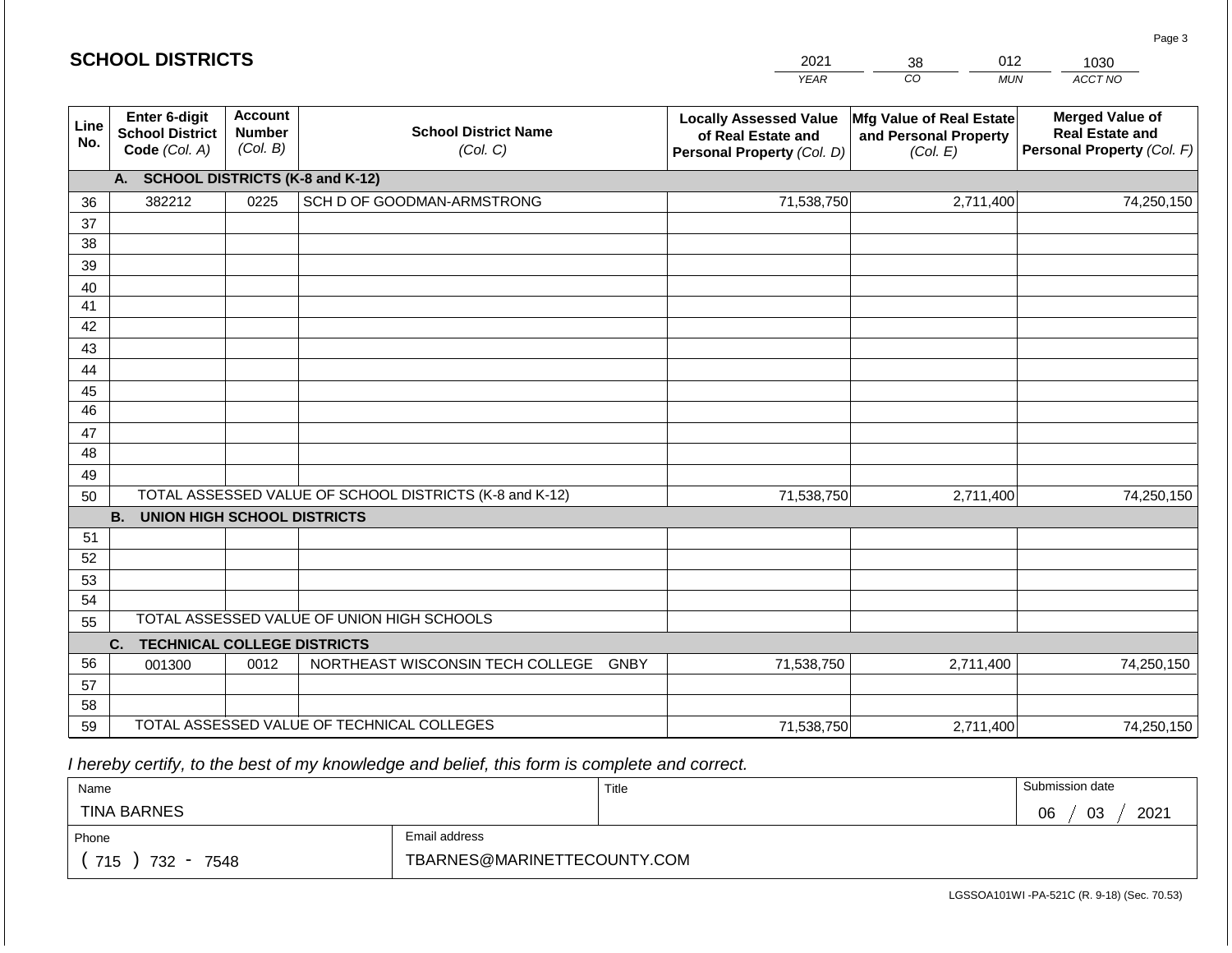- Each municipality's SOA is completed after the Board of Review and includes any changes made to the locally assessed values, under state law (sec. 70.53, Wis. Stats.)
- The Wisconsin Department of Revenue (DOR) merges the locally assessed values with the state assessed manufacturing values
- DOR provides the information regarding district names and codes. If a district is not listed, contact DOR.

Note: If you submit an amended SOA to DOR after your municipality's SOA is equated and posted to our website, we will process the SOA. However, DOR will not recalculate the *aggregate ratio or update the final SOA posted on our website. You should use the corrected values to calculate your tax rates.*

#### **Page 1: Real Estate and Personal Property**

- Lines 1-9 assessed real estate values, parcel counts and acres by classification
- Lines 10-15 assessed personal property values and number of accounts by class
- Line 16 aggregate assessed value of all property subject to general property; use to calculate tax rates. Note: This line equals the total assessed value of K-8 and K-12 school districts (Line 50) and total assessed value of technical colleges (Line 59).
- Remarks assessment ratio used to calculate estimated fair market value on property tax bills

#### **Page 2: Forest Crop, Other Exempt Land and Special Districts**

- Lines 18-21 private forest crop and managed forest lands assessed values
- Line  $22 -$  tax exempt land acres
- Line 23 prior years assessed value of omitted property under sec. 70.44 and correction of errors under sec. 70.43 shown by locally assessed or manufacturing real estate and personal property. Note: If there is an amount on this line, report the corresponding tax in the Statement of Taxes, Sections J or K.
- Lines 24-35 special district assessed values. These values are used to calculate tax rates for the special districts.

#### **Page 3: School Districts**

- Lines 36-50 school districts (K-8 and K-12) assessed values. These values are used to calculate tax rates for school districts.
- Lines 51-55 union high school district assessed values. These values are used to calculate tax rates for union high school districts.
- Lines 56-59 technical college assessed values. These values are used to calculate tax rates for technical colleges.

If you have questions: Email: lgs@wisconsin.gov

 Phone: (608) 266-2569 or (608) 264-6892 Fax: (608) 264-6887

SUSAN PRATT **NANDOOO LO NANDI** SUSAN PRATT<br>TOWN OF GOODMAN<br>PO BOX 306<br>GOODMAN, WI 54125 - 0306 GOODMAN, WI 54125 - 0306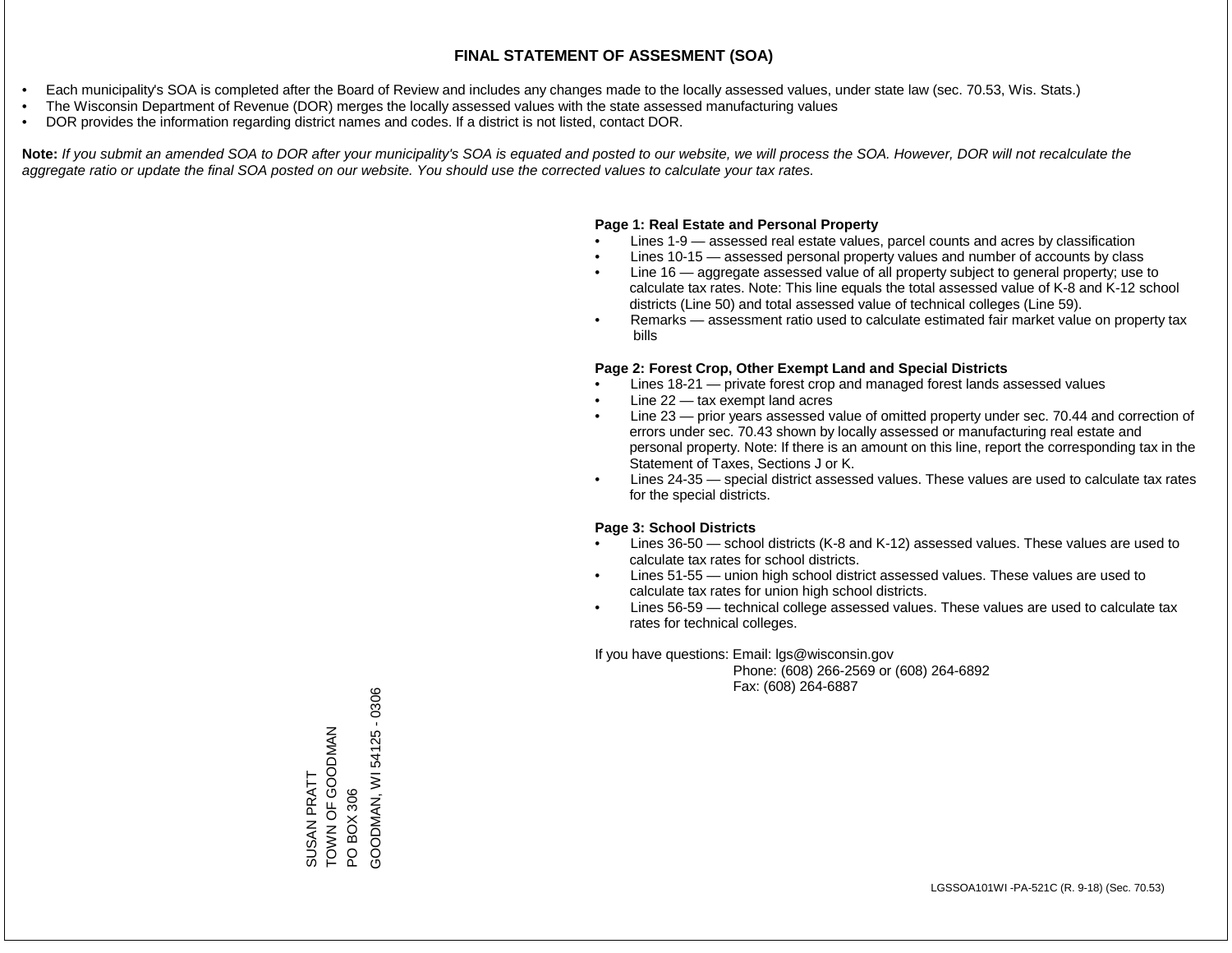**FINAL - EQUATED**

| 38  | 014 | 1031    |
|-----|-----|---------|
| CO. | MUN | ACCT NO |

This is an Amended Return

| Page 1 |  |
|--------|--|
|--------|--|

|                | <b>FOR</b>                                                                                                                                                                                                  | TOWN OF<br>Town - Village - City                                   | <b>OF</b><br><b>GROVER</b><br><b>Municipality Name</b> |                                           | <b>MARINETTE COUNTY</b><br>County Name              |                         |                                        |                                         |
|----------------|-------------------------------------------------------------------------------------------------------------------------------------------------------------------------------------------------------------|--------------------------------------------------------------------|--------------------------------------------------------|-------------------------------------------|-----------------------------------------------------|-------------------------|----------------------------------------|-----------------------------------------|
| Line<br>No.    |                                                                                                                                                                                                             | <b>REAL ESTATE</b><br>(See Lines 18 - 22 for<br>other Real Estate) |                                                        | PARCEL COUNT<br>TOTAL LAND   IMPROVEMENTS | NO. OF ACRES<br><b>WHOLE</b><br><b>NUMBERS ONLY</b> | <b>VALUE OF</b><br>LAND | <b>VALUE OF</b><br><b>IMPROVEMENTS</b> | TOTAL VALUE OF LAND<br>AND IMPROVEMENTS |
|                |                                                                                                                                                                                                             |                                                                    | (Col. A)                                               | (Col, B)                                  | (Col, C)                                            | (Col, D)                | (Col. E)                               | (Col. F)                                |
| $\overline{1}$ |                                                                                                                                                                                                             | <b>RESIDENTIAL - Class 1</b>                                       | 697                                                    | 649                                       | 1,422                                               | 12,975,600              | 61,707,400                             | 74,683,000                              |
| $\overline{2}$ |                                                                                                                                                                                                             | <b>COMMERCIAL - Class 2</b>                                        | 36                                                     | 22                                        | 242                                                 | 809,900                 | 3,314,100                              | 4,124,000                               |
| $\mathbf{3}$   |                                                                                                                                                                                                             | <b>MANUFACTURING - Class 3</b>                                     | $\Omega$                                               | $\Omega$                                  | $\mathbf{0}$                                        | $\Omega$                | $\Omega$                               | n                                       |
| $\overline{4}$ |                                                                                                                                                                                                             | <b>AGRICULTURAL - Class 4</b>                                      | 990                                                    |                                           | 21,106                                              | 4,042,400               |                                        | 4,042,400                               |
| 5              |                                                                                                                                                                                                             | <b>UNDEVELOPED - Class 5</b>                                       | 711                                                    |                                           | 3,668                                               | 2,423,500               |                                        | 2,423,500                               |
| 6              |                                                                                                                                                                                                             | AGRICULTURAL FOREST - Class 5m                                     | 544                                                    |                                           | 7,199                                               | 6,120,000               |                                        | 6,120,000                               |
| $\overline{7}$ | FOREST LANDS - Class 6                                                                                                                                                                                      |                                                                    | 286                                                    |                                           | 7,304                                               | 12,035,600              |                                        | 12,035,600                              |
| 8              |                                                                                                                                                                                                             | 211<br>OTHER - Class 7                                             |                                                        | 211<br>399<br>3,781,700                   |                                                     | 24,081,600              | 27,863,300                             |                                         |
| 9              |                                                                                                                                                                                                             | <b>TOTAL - ALL COLUMNS</b>                                         | 3,475                                                  | 882                                       | 41,340                                              | 42,188,700              | 89,103,100                             | 131,291,800                             |
| 10             |                                                                                                                                                                                                             | NUMBER OF PERSONAL PROPERTY ACCOUNTS IN ROLL                       |                                                        |                                           | 28 <sup>1</sup>                                     | <b>LOCALLY ASSESSED</b> | <b>MANUFACTURING</b>                   | <b>MERGED</b>                           |
| 11             |                                                                                                                                                                                                             | BOATS AND OTHER WATERCRAFT NOT EXEMPT - Code 1                     |                                                        |                                           |                                                     | $\Omega$                | 0                                      | 0                                       |
| 12             |                                                                                                                                                                                                             | MACHINERY, TOOLS AND PATTERNS - Code 2                             |                                                        |                                           |                                                     |                         | 76,100                                 | 76,100                                  |
| 13             |                                                                                                                                                                                                             | FURNITURE, FIXTURES AND EQUIPMENT - Code 3                         |                                                        |                                           |                                                     | 42,100                  | $\Omega$                               | 42,100                                  |
| 14             |                                                                                                                                                                                                             | ALL OTHER PERSONAL PROPERTY NOT EXEMPT - Codes 4A, 4B, 4C          |                                                        |                                           |                                                     | 298,600                 | 8,100                                  | 306,700                                 |
| 15             |                                                                                                                                                                                                             | TOTAL OF PERSONAL PROPERTY NOT EXEMPT (Total of Lines 11-14)       |                                                        |                                           | 340,700                                             | 84,200                  | 424,900                                |                                         |
| 16             | AGGREGATE ASSESSED VALUE OF ALL PROPERTY SUBJECT TO THE GENERAL PROPERTY TAX (Total of Lines 9F and 15F)<br>MUST EQUAL TOTAL VALUE OF THE SCHOOL DISTRICTS (K-12 PLUS K-8) - Line 50, Col. F<br>131,716,700 |                                                                    |                                                        |                                           |                                                     |                         |                                        |                                         |
| 17             | Name of Assessor<br><b>BOARD OF REVIEW</b><br>DATE OF FINAL ADJOURNMENT<br>08/12/2021<br><b>SCOTT TENNESSEN</b>                                                                                             |                                                                    |                                                        |                                           |                                                     |                         | Telephone #                            | (920) 423-3502                          |

REMARKS

The Assessment Ratio to be used in calculating the estimated Fair Market Value on tax bills for this tax district is .919791742

This ratio should be used to convert assessed values to "Calculate Equalized Values" in Step 1 of the Lottery and Gaming Credit Calculations.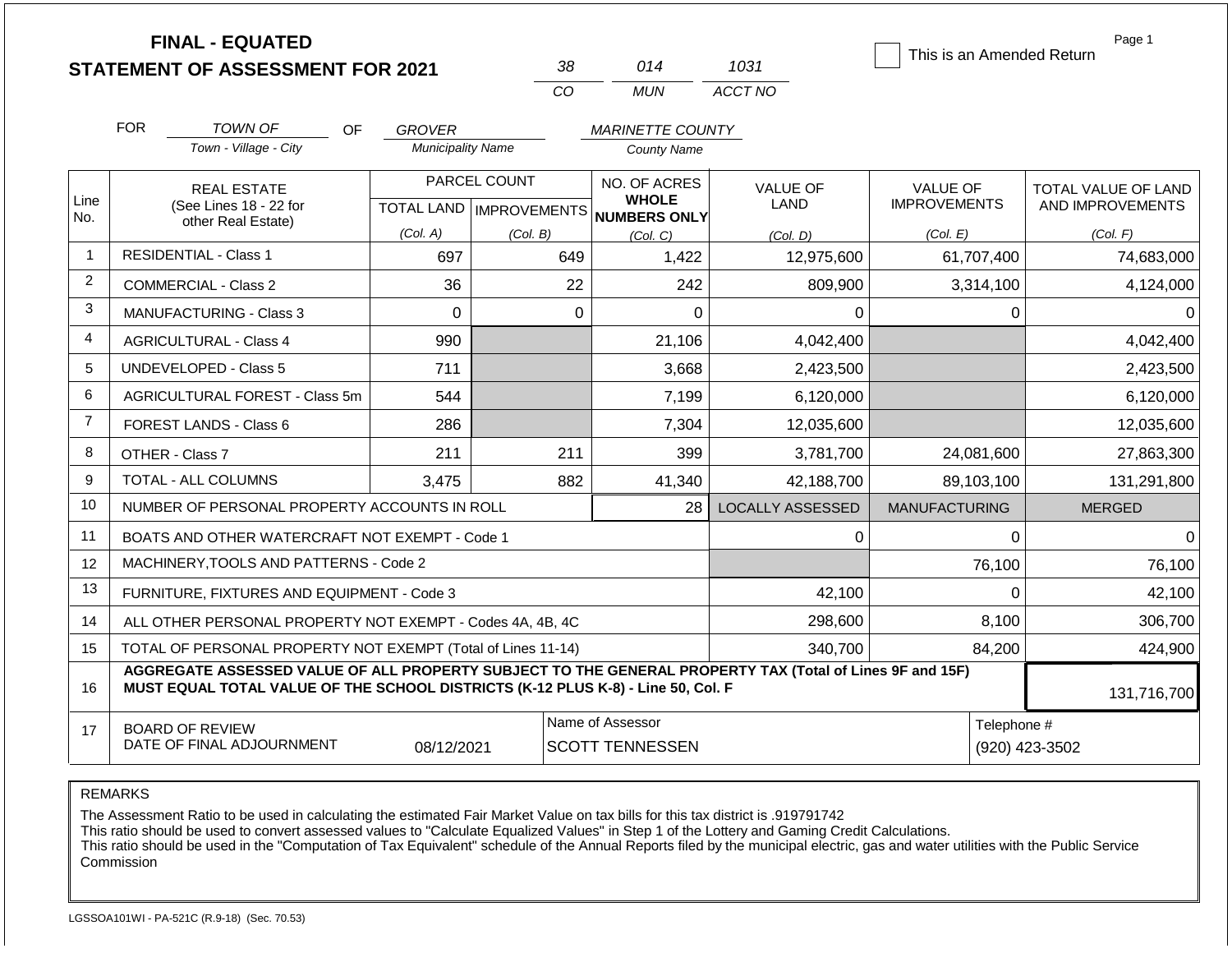2021 38 014 1031

FOREST LANDS (Line 7) and FOREST CROPS (in this section) - are **NOT** the same *YEAR CO MUN ACCT NO*

|    | Private Forest Crop - Reg Class @ 10¢ per acre                                 |           |  |                                                                                  |  | Private Forest Crop - Reg Class @ \$2.52 per acre               |          |                                                                    |                 |                                                                                                    |
|----|--------------------------------------------------------------------------------|-----------|--|----------------------------------------------------------------------------------|--|-----------------------------------------------------------------|----------|--------------------------------------------------------------------|-----------------|----------------------------------------------------------------------------------------------------|
|    | (a) PARCELS                                                                    | (b) ACRES |  | (c) ASSESSED VALUE                                                               |  | (d) PARCELS                                                     |          | (e) ACRES                                                          |                 | (f) ASSESSED VALUE                                                                                 |
| 18 |                                                                                |           |  |                                                                                  |  |                                                                 |          |                                                                    |                 |                                                                                                    |
|    |                                                                                |           |  |                                                                                  |  |                                                                 |          |                                                                    |                 |                                                                                                    |
|    |                                                                                |           |  | Private Forest Crop - Special Class @ 20¢ per acre                               |  | (d) PARCELS                                                     |          | (e) ACRES                                                          |                 | Entered Before 2005 Managed Forest - Ferrous Mining CLOSED @ \$7.87 per acre<br>(f) ASSESSED VALUE |
| 19 | (a) PARCELS                                                                    | (b) ACRES |  | (c) ASSESSED VALUE                                                               |  |                                                                 |          |                                                                    |                 |                                                                                                    |
|    |                                                                                |           |  |                                                                                  |  |                                                                 |          |                                                                    |                 |                                                                                                    |
|    |                                                                                |           |  | Entered Before 2005 Managed Forest - OPEN @ 74 ¢ per acre                        |  |                                                                 |          | Entered Before 2005 Managed Forest - CLOSED @                      |                 | \$1.75 per acre                                                                                    |
| 20 | (a) PARCELS                                                                    | (b) ACRES |  | (c) ASSESSED VALUE                                                               |  | (d) PARCELS                                                     |          | (e) ACRES                                                          |                 | (f) ASSESSED VALUE                                                                                 |
|    |                                                                                |           |  |                                                                                  |  |                                                                 |          |                                                                    |                 |                                                                                                    |
|    |                                                                                |           |  |                                                                                  |  | 13                                                              |          | 460.38                                                             |                 | 795,300                                                                                            |
|    |                                                                                |           |  | Entered After 2004 Managed Forest - OPEN @ \$2.04 per acre<br>(c) ASSESSED VALUE |  | Entered After 2004 Managed Forest - CLOSED @ \$ 10.20 per acre  |          |                                                                    |                 |                                                                                                    |
| 21 | (a) PARCELS                                                                    | (b) ACRES |  |                                                                                  |  | (d) PARCELS                                                     |          | (e) ACRES                                                          |                 | (f) ASSESSED VALUE                                                                                 |
|    |                                                                                |           |  |                                                                                  |  |                                                                 |          |                                                                    |                 |                                                                                                    |
|    |                                                                                |           |  |                                                                                  |  | 15                                                              |          | 505.66                                                             |                 | 917,200                                                                                            |
|    | (a) County Forest Cropland Acres                                               |           |  | (b) Federal Acres                                                                |  | (d) County (NOT FOREST CROP) Acres<br>(c) State Acres           |          |                                                                    | (e) Other Acres |                                                                                                    |
| 22 |                                                                                |           |  |                                                                                  |  |                                                                 |          |                                                                    |                 |                                                                                                    |
|    |                                                                                |           |  |                                                                                  |  | 28.18                                                           | 2,772.58 |                                                                    | 331.79          |                                                                                                    |
|    | Assessed Value of Omitted Property From Prior Years (Sec. 70.44)               |           |  |                                                                                  |  | Assessed Value of Sec. 70.43 Corrections of Errors by Assessors |          |                                                                    |                 |                                                                                                    |
|    | (a) REAL ESTATE<br>(b) PERSONAL                                                |           |  |                                                                                  |  |                                                                 |          | (c1) REAL ESTATE                                                   | (c2) PERSONAL   |                                                                                                    |
| 23 |                                                                                |           |  |                                                                                  |  |                                                                 |          |                                                                    |                 |                                                                                                    |
|    | Manufacturing Equated Value of Omitted Property From Prior Years (Sec. 70.995) |           |  |                                                                                  |  |                                                                 |          | Mfg. Equated Value of Sec.70.43 Corrections of Errors by Assessors |                 |                                                                                                    |
|    | (d) REAL ESTATE                                                                |           |  | (e) PERSONAL                                                                     |  | (f1) REAL ESTATE                                                |          |                                                                    | (f2) PERSONAL   |                                                                                                    |
|    |                                                                                |           |  |                                                                                  |  |                                                                 |          |                                                                    |                 |                                                                                                    |
|    |                                                                                |           |  |                                                                                  |  |                                                                 |          |                                                                    |                 |                                                                                                    |

### **SPECIAL DISTRICTS**

| Line<br>No. | Enter 6-digit<br>Special District<br>Code (Col. A) | <b>Account</b><br><b>Number</b><br>(Col. B) | <b>Special District Name</b><br>(Col. C) | <b>Locally Assessed Value</b><br>of Real Estate and<br><b>Personal Property (Col. D)</b> | Mfg Value of Real Estate<br>and Personal Property<br>(Col. E) | <b>Merged Value of</b><br><b>Real Estate and</b><br>Personal Property (Col. F) |
|-------------|----------------------------------------------------|---------------------------------------------|------------------------------------------|------------------------------------------------------------------------------------------|---------------------------------------------------------------|--------------------------------------------------------------------------------|
| 24          |                                                    |                                             |                                          |                                                                                          |                                                               |                                                                                |
| 25          |                                                    |                                             |                                          |                                                                                          |                                                               |                                                                                |
| 26          |                                                    |                                             |                                          |                                                                                          |                                                               |                                                                                |
| 27          |                                                    |                                             |                                          |                                                                                          |                                                               |                                                                                |
| 28          |                                                    |                                             |                                          |                                                                                          |                                                               |                                                                                |
| 29          |                                                    |                                             |                                          |                                                                                          |                                                               |                                                                                |
| 30          |                                                    |                                             |                                          |                                                                                          |                                                               |                                                                                |
| 31          |                                                    |                                             |                                          |                                                                                          |                                                               |                                                                                |
| 32          |                                                    |                                             |                                          |                                                                                          |                                                               |                                                                                |
| 33          |                                                    |                                             |                                          |                                                                                          |                                                               |                                                                                |
| 34          |                                                    |                                             |                                          |                                                                                          |                                                               |                                                                                |
| 35          |                                                    |                                             |                                          |                                                                                          |                                                               |                                                                                |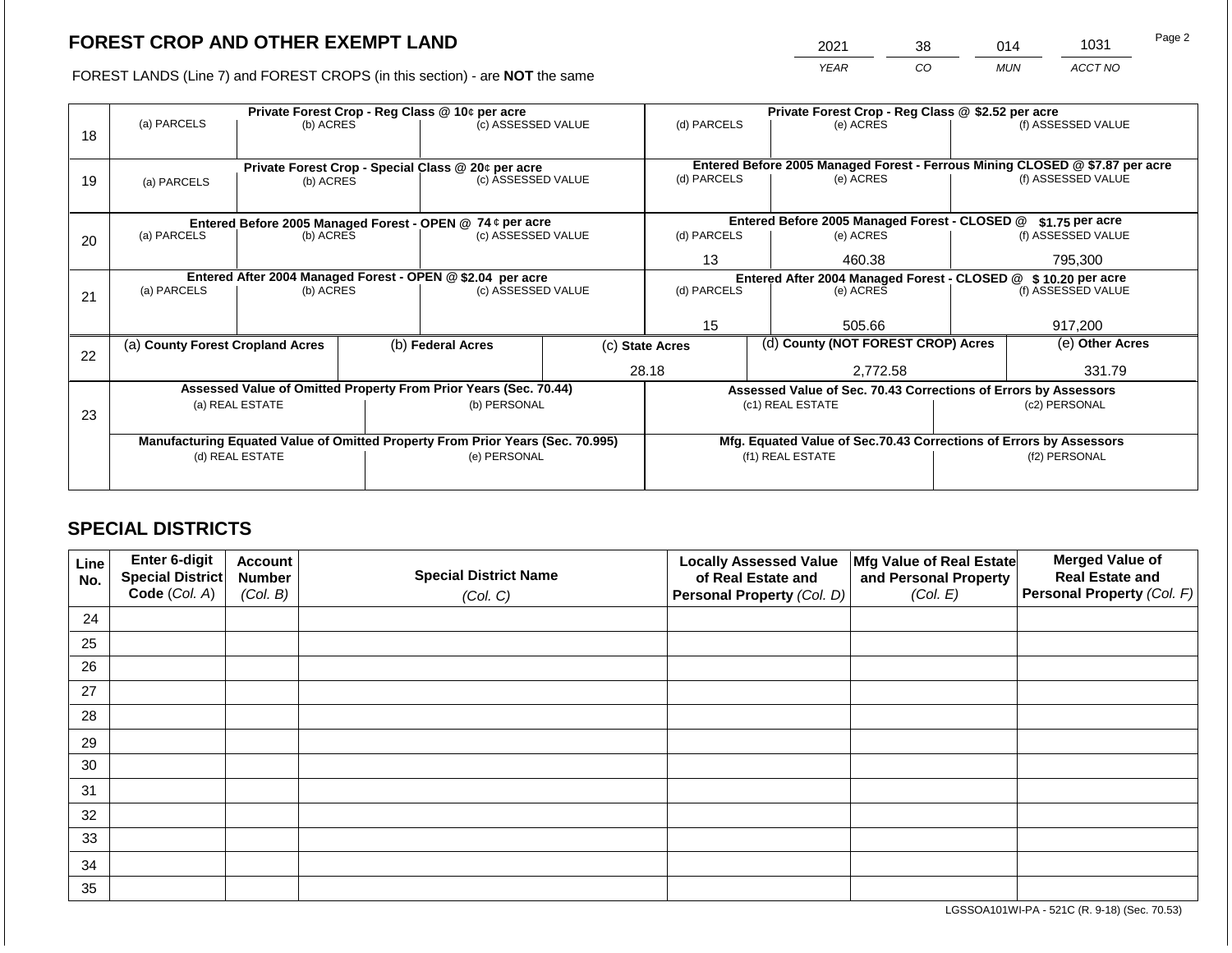|             | <b>SCHOOL DISTRICTS</b>                                  |      |                                                                                        | 2021        | 014<br>38                                                            | 1031                                                                           |  |
|-------------|----------------------------------------------------------|------|----------------------------------------------------------------------------------------|-------------|----------------------------------------------------------------------|--------------------------------------------------------------------------------|--|
|             |                                                          |      |                                                                                        | <b>YEAR</b> | CO<br><b>MUN</b>                                                     | ACCT NO                                                                        |  |
| Line<br>No. | Enter 6-digit<br><b>School District</b><br>Code (Col. A) |      | <b>Account</b><br><b>School District Name</b><br><b>Number</b><br>(Col. B)<br>(Col. C) |             | <b>Mfg Value of Real Estate</b><br>and Personal Property<br>(Col. E) | <b>Merged Value of</b><br><b>Real Estate and</b><br>Personal Property (Col. F) |  |
|             | A. SCHOOL DISTRICTS (K-8 and K-12)                       |      |                                                                                        |             |                                                                      |                                                                                |  |
| 36          | 381169                                                   | 0223 | SCH D OF COLEMAN                                                                       | 39,168,400  |                                                                      | 39,168,400                                                                     |  |
| 37          | 383311                                                   | 0226 | SCH D OF MARINETTE                                                                     | 3,483,800   |                                                                      | 3,483,800                                                                      |  |
| 38          | 384305                                                   | 0229 | SCH D OF PESHTIGO                                                                      | 86,668,500  | 84,200                                                               | 86,752,700                                                                     |  |
| 39          | 422961                                                   | 0256 | SCH D OF LENA                                                                          | 2,311,800   |                                                                      | 2,311,800                                                                      |  |
| 40          |                                                          |      |                                                                                        |             |                                                                      |                                                                                |  |
| 41          |                                                          |      |                                                                                        |             |                                                                      |                                                                                |  |
| 42          |                                                          |      |                                                                                        |             |                                                                      |                                                                                |  |
| 43          |                                                          |      |                                                                                        |             |                                                                      |                                                                                |  |
| 44          |                                                          |      |                                                                                        |             |                                                                      |                                                                                |  |
| 45          |                                                          |      |                                                                                        |             |                                                                      |                                                                                |  |
| 46          |                                                          |      |                                                                                        |             |                                                                      |                                                                                |  |
| 47<br>48    |                                                          |      |                                                                                        |             |                                                                      |                                                                                |  |
| 49          |                                                          |      |                                                                                        |             |                                                                      |                                                                                |  |
| 50          |                                                          |      | TOTAL ASSESSED VALUE OF SCHOOL DISTRICTS (K-8 and K-12)                                | 131,632,500 | 84,200                                                               | 131,716,700                                                                    |  |
|             | <b>B.</b><br><b>UNION HIGH SCHOOL DISTRICTS</b>          |      |                                                                                        |             |                                                                      |                                                                                |  |
| 51          |                                                          |      |                                                                                        |             |                                                                      |                                                                                |  |
| 52          |                                                          |      |                                                                                        |             |                                                                      |                                                                                |  |
| 53          |                                                          |      |                                                                                        |             |                                                                      |                                                                                |  |
| 54          |                                                          |      |                                                                                        |             |                                                                      |                                                                                |  |
| 55          |                                                          |      | TOTAL ASSESSED VALUE OF UNION HIGH SCHOOLS                                             |             |                                                                      |                                                                                |  |
|             | C.<br><b>TECHNICAL COLLEGE DISTRICTS</b>                 |      |                                                                                        |             |                                                                      |                                                                                |  |
| 56          | 001300                                                   | 0012 | NORTHEAST WISCONSIN TECH COLLEGE GNBY                                                  | 131,632,500 | 84,200                                                               | 131,716,700                                                                    |  |
| 57          |                                                          |      |                                                                                        |             |                                                                      |                                                                                |  |
| 58          |                                                          |      |                                                                                        |             |                                                                      |                                                                                |  |
| 59          |                                                          |      | TOTAL ASSESSED VALUE OF TECHNICAL COLLEGES                                             | 131,632,500 | 84,200                                                               | 131,716,700                                                                    |  |

**SCHOOL DISTRICTS**

| Name               |                             | Title | Submission date  |
|--------------------|-----------------------------|-------|------------------|
| <b>TINA BARNES</b> |                             |       | 2021<br>08<br>19 |
| Phone              | Email address               |       |                  |
| 715<br>732<br>7548 | TBARNES@MARINETTECOUNTY.COM |       |                  |

LGSSOA101WI -PA-521C (R. 9-18) (Sec. 70.53)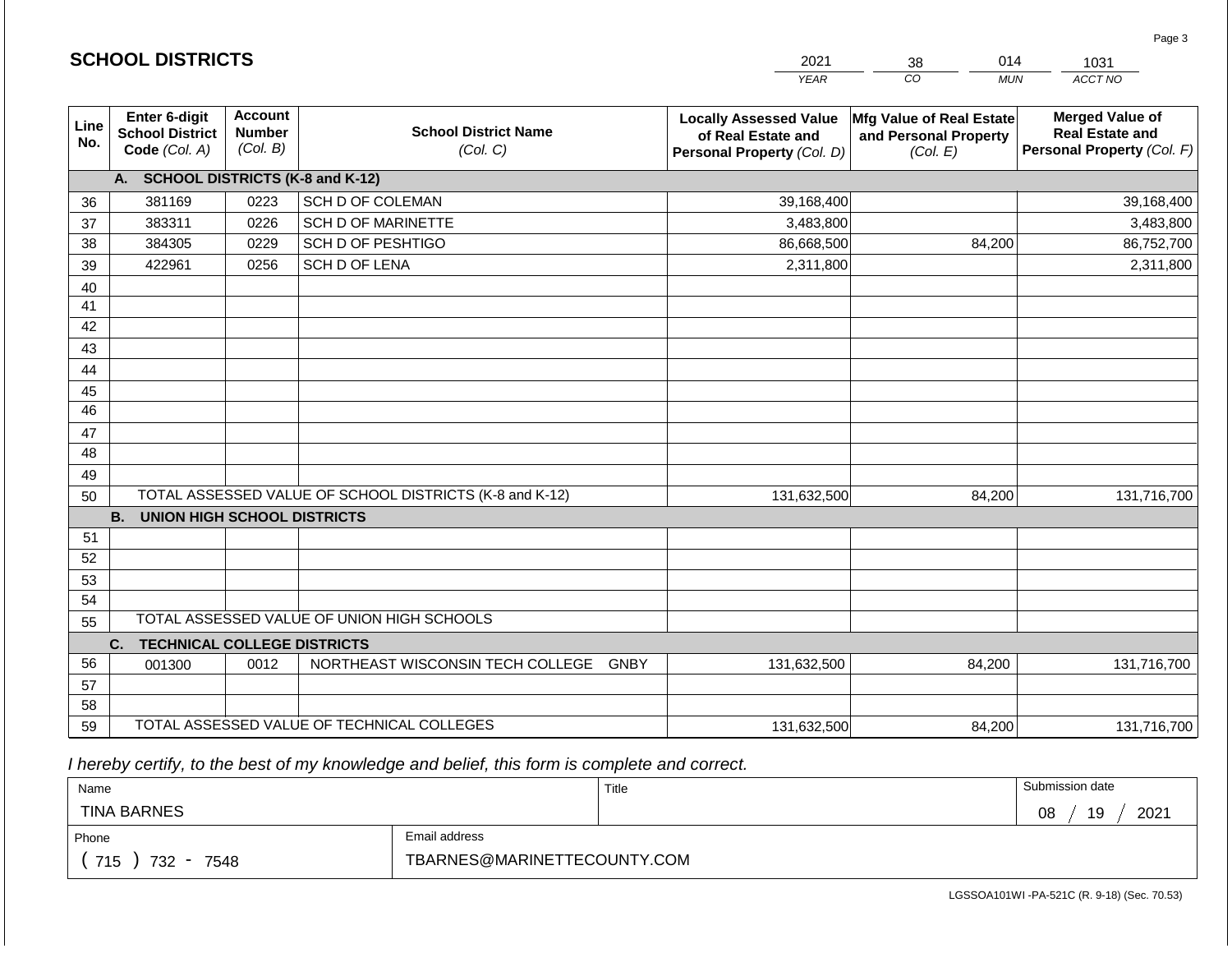- Each municipality's SOA is completed after the Board of Review and includes any changes made to the locally assessed values, under state law (sec. 70.53, Wis. Stats.)
- The Wisconsin Department of Revenue (DOR) merges the locally assessed values with the state assessed manufacturing values
- DOR provides the information regarding district names and codes. If a district is not listed, contact DOR.

Note: If you submit an amended SOA to DOR after your municipality's SOA is equated and posted to our website, we will process the SOA. However, DOR will not recalculate the *aggregate ratio or update the final SOA posted on our website. You should use the corrected values to calculate your tax rates.*

#### **Page 1: Real Estate and Personal Property**

- Lines 1-9 assessed real estate values, parcel counts and acres by classification
- Lines 10-15 assessed personal property values and number of accounts by class
- Line 16 aggregate assessed value of all property subject to general property; use to calculate tax rates. Note: This line equals the total assessed value of K-8 and K-12 school districts (Line 50) and total assessed value of technical colleges (Line 59).
- Remarks assessment ratio used to calculate estimated fair market value on property tax bills

#### **Page 2: Forest Crop, Other Exempt Land and Special Districts**

- Lines 18-21 private forest crop and managed forest lands assessed values
- Line  $22 -$  tax exempt land acres
- Line 23 prior years assessed value of omitted property under sec. 70.44 and correction of errors under sec. 70.43 shown by locally assessed or manufacturing real estate and personal property. Note: If there is an amount on this line, report the corresponding tax in the Statement of Taxes, Sections J or K.
- Lines 24-35 special district assessed values. These values are used to calculate tax rates for the special districts.

#### **Page 3: School Districts**

- Lines 36-50 school districts (K-8 and K-12) assessed values. These values are used to calculate tax rates for school districts.
- Lines 51-55 union high school district assessed values. These values are used to calculate tax rates for union high school districts.
- Lines 56-59 technical college assessed values. These values are used to calculate tax rates for technical colleges.

If you have questions: Email: lgs@wisconsin.gov

 Phone: (608) 266-2569 or (608) 264-6892 Fax: (608) 264-6887

W5161 TOWN HALL ROAD W5161 TOWN HALL ROAD PESHTIGO, WI 54157 PESHTIGO, WI 54157TOWN OF GROVER LISA WITAK<br>TOWN OF GROVER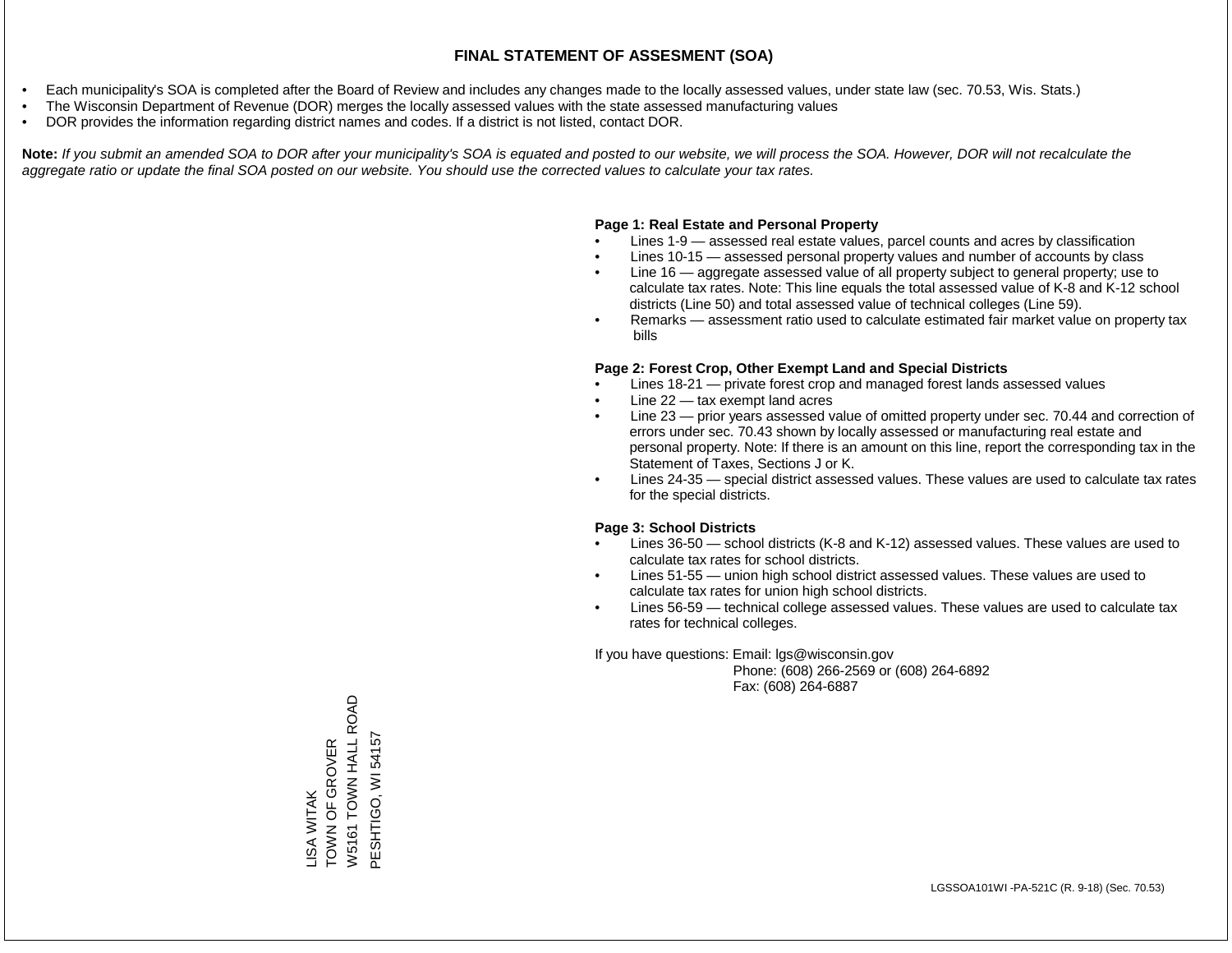**FINAL - EQUATED**

| 38       | 016.  | 1032    |
|----------|-------|---------|
| $\cdots$ | MI IN | ACCT NO |

This is an Amended Return

Page 1

|                 |                                                              |                                                                                                                                                                                              |                          |                           | 10101Y                                         | <b>AUUI 11U</b>         |                      |                     |
|-----------------|--------------------------------------------------------------|----------------------------------------------------------------------------------------------------------------------------------------------------------------------------------------------|--------------------------|---------------------------|------------------------------------------------|-------------------------|----------------------|---------------------|
|                 | <b>FOR</b>                                                   | TOWN OF<br>OF                                                                                                                                                                                | LAKE                     |                           | <b>MARINETTE COUNTY</b>                        |                         |                      |                     |
|                 |                                                              | Town - Village - City                                                                                                                                                                        | <b>Municipality Name</b> |                           | <b>County Name</b>                             |                         |                      |                     |
|                 |                                                              | <b>REAL ESTATE</b>                                                                                                                                                                           |                          | PARCEL COUNT              | NO. OF ACRES                                   | <b>VALUE OF</b>         | <b>VALUE OF</b>      | TOTAL VALUE OF LAND |
| Line<br>No.     |                                                              | (See Lines 18 - 22 for<br>other Real Estate)                                                                                                                                                 |                          | TOTAL LAND   IMPROVEMENTS | <b>WHOLE</b><br>NUMBERS ONLY                   | <b>LAND</b>             | <b>IMPROVEMENTS</b>  | AND IMPROVEMENTS    |
|                 |                                                              |                                                                                                                                                                                              | (Col. A)                 | (Col. B)                  | (Col. C)                                       | (Col. D)                | (Col. E)             | (Col. F)            |
| $\mathbf{1}$    |                                                              | <b>RESIDENTIAL - Class 1</b>                                                                                                                                                                 | 1,122                    | 907                       | 1,778                                          | 40,632,600              | 87,673,600           | 128,306,200         |
| $\overline{2}$  |                                                              | <b>COMMERCIAL - Class 2</b>                                                                                                                                                                  | 31                       | 23                        | 127                                            | 2,154,700               | 2,714,500            | 4,869,200           |
| 3               |                                                              | <b>MANUFACTURING - Class 3</b>                                                                                                                                                               | $\overline{2}$           | 1                         | 35                                             | 66,600                  | 139,000              | 205,600             |
| $\overline{4}$  |                                                              | <b>AGRICULTURAL - Class 4</b>                                                                                                                                                                | 420                      |                           | 5,961                                          | 998,800                 |                      | 998,800             |
| $5\phantom{.0}$ |                                                              | <b>UNDEVELOPED - Class 5</b>                                                                                                                                                                 | 403                      |                           | 2,826                                          | 2,172,800               |                      | 2,172,800           |
| 6               |                                                              | AGRICULTURAL FOREST - Class 5m                                                                                                                                                               | 277                      |                           | 4,109                                          | 3,738,800               |                      | 3,738,800           |
| $\overline{7}$  |                                                              | FOREST LANDS - Class 6                                                                                                                                                                       | 560                      |                           | 11,535                                         | 21,158,600              |                      | 21,158,600          |
| 8               |                                                              | OTHER - Class 7                                                                                                                                                                              | 46                       | 43                        | 126                                            | 566,800                 | 3,959,300            | 4,526,100           |
| 9               |                                                              | TOTAL - ALL COLUMNS                                                                                                                                                                          | 2,861                    | 974                       | 26,497                                         | 71,489,700              | 94,486,400           | 165,976,100         |
| 10              |                                                              | NUMBER OF PERSONAL PROPERTY ACCOUNTS IN ROLL                                                                                                                                                 |                          |                           | 42                                             | <b>LOCALLY ASSESSED</b> | <b>MANUFACTURING</b> | <b>MERGED</b>       |
| 11              |                                                              | BOATS AND OTHER WATERCRAFT NOT EXEMPT - Code 1                                                                                                                                               |                          |                           |                                                | 0                       | $\Omega$             | $\Omega$            |
| 12              |                                                              | MACHINERY, TOOLS AND PATTERNS - Code 2                                                                                                                                                       |                          |                           |                                                |                         | 43,000               | 43,000              |
| 13              |                                                              | FURNITURE, FIXTURES AND EQUIPMENT - Code 3                                                                                                                                                   |                          |                           |                                                | 64,500                  | 1,000                | 65,500              |
| 14              |                                                              | ALL OTHER PERSONAL PROPERTY NOT EXEMPT - Codes 4A, 4B, 4C                                                                                                                                    |                          |                           |                                                | 508,500                 | 2,100                | 510,600             |
| 15              | TOTAL OF PERSONAL PROPERTY NOT EXEMPT (Total of Lines 11-14) |                                                                                                                                                                                              |                          |                           |                                                | 573,000                 | 46,100               | 619,100             |
| 16              |                                                              | AGGREGATE ASSESSED VALUE OF ALL PROPERTY SUBJECT TO THE GENERAL PROPERTY TAX (Total of Lines 9F and 15F)<br>MUST EQUAL TOTAL VALUE OF THE SCHOOL DISTRICTS (K-12 PLUS K-8) - Line 50, Col. F |                          |                           |                                                |                         |                      | 166,595,200         |
| 17              |                                                              | <b>BOARD OF REVIEW</b><br>DATE OF FINAL ADJOURNMENT                                                                                                                                          | 09/13/2021               |                           | Name of Assessor<br>R AND R ASSESSING SERVICES |                         | Telephone #          | (920) 846-4250      |
|                 |                                                              |                                                                                                                                                                                              |                          |                           |                                                |                         |                      |                     |

REMARKS

The Assessment Ratio to be used in calculating the estimated Fair Market Value on tax bills for this tax district is .904698634

This ratio should be used to convert assessed values to "Calculate Equalized Values" in Step 1 of the Lottery and Gaming Credit Calculations.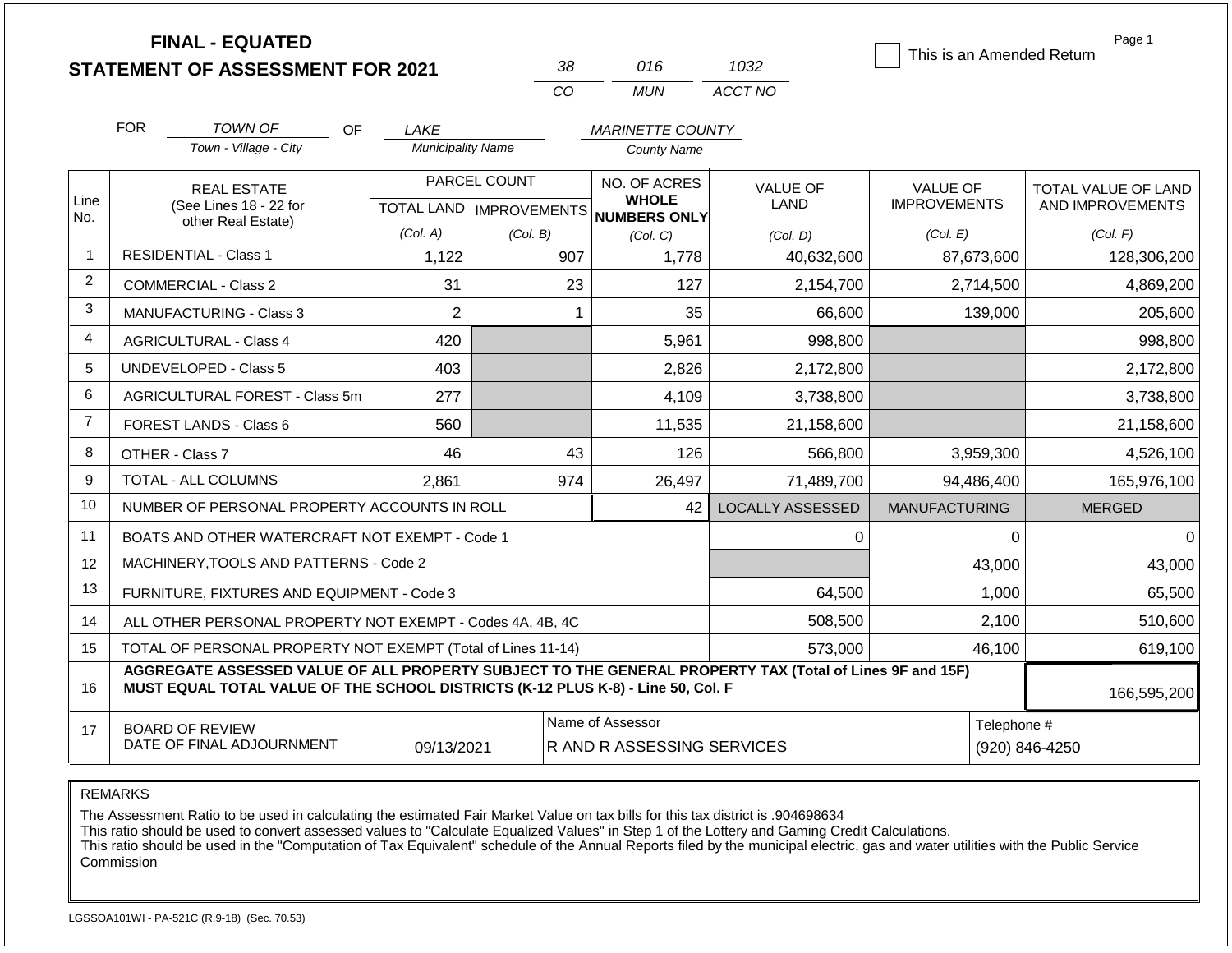2021 38 016 1032

FOREST LANDS (Line 7) and FOREST CROPS (in this section) - are **NOT** the same *YEAR CO MUN ACCT NO*

|    | Private Forest Crop - Reg Class @ 10¢ per acre |                 |  |                                                                                |  |                                                               | Private Forest Crop - Reg Class @ \$2.52 per acre |                                                                    |                    |                                                                              |
|----|------------------------------------------------|-----------------|--|--------------------------------------------------------------------------------|--|---------------------------------------------------------------|---------------------------------------------------|--------------------------------------------------------------------|--------------------|------------------------------------------------------------------------------|
|    | (a) PARCELS                                    | (b) ACRES       |  | (c) ASSESSED VALUE                                                             |  | (d) PARCELS                                                   |                                                   | (e) ACRES                                                          |                    | (f) ASSESSED VALUE                                                           |
| 18 |                                                |                 |  |                                                                                |  |                                                               |                                                   |                                                                    |                    |                                                                              |
|    |                                                |                 |  |                                                                                |  |                                                               |                                                   |                                                                    |                    |                                                                              |
|    |                                                |                 |  | Private Forest Crop - Special Class @ 20¢ per acre                             |  |                                                               |                                                   |                                                                    |                    | Entered Before 2005 Managed Forest - Ferrous Mining CLOSED @ \$7.87 per acre |
| 19 | (a) PARCELS                                    | (b) ACRES       |  | (c) ASSESSED VALUE                                                             |  | (d) PARCELS                                                   |                                                   | (e) ACRES                                                          |                    | (f) ASSESSED VALUE                                                           |
|    |                                                |                 |  |                                                                                |  |                                                               |                                                   |                                                                    |                    |                                                                              |
|    |                                                |                 |  | Entered Before 2005 Managed Forest - OPEN @ 74 ¢ per acre                      |  |                                                               |                                                   | Entered Before 2005 Managed Forest - CLOSED @                      |                    | \$1.75 per acre                                                              |
| 20 | (a) PARCELS                                    | (b) ACRES       |  | (c) ASSESSED VALUE                                                             |  | (d) PARCELS                                                   |                                                   | (e) ACRES                                                          |                    | (f) ASSESSED VALUE                                                           |
|    |                                                |                 |  |                                                                                |  |                                                               |                                                   |                                                                    |                    |                                                                              |
|    |                                                |                 |  |                                                                                |  | 75                                                            |                                                   | 2,459.83                                                           |                    | 4,357,900                                                                    |
|    |                                                |                 |  | Entered After 2004 Managed Forest - OPEN @ \$2.04 per acre                     |  | Entered After 2004 Managed Forest - CLOSED @ \$10.20 per acre |                                                   |                                                                    |                    |                                                                              |
| 21 | (a) PARCELS                                    | (b) ACRES       |  | (c) ASSESSED VALUE                                                             |  | (d) PARCELS<br>(e) ACRES                                      |                                                   |                                                                    | (f) ASSESSED VALUE |                                                                              |
|    |                                                |                 |  |                                                                                |  |                                                               |                                                   |                                                                    |                    |                                                                              |
|    |                                                |                 |  |                                                                                |  | 79                                                            |                                                   | 2,458.57                                                           |                    | 4,391,700                                                                    |
|    | (a) County Forest Cropland Acres               |                 |  | (b) Federal Acres                                                              |  | (c) State Acres                                               |                                                   | (d) County (NOT FOREST CROP) Acres                                 |                    | (e) Other Acres                                                              |
| 22 |                                                |                 |  |                                                                                |  |                                                               |                                                   |                                                                    |                    |                                                                              |
|    | 2,141.65                                       |                 |  |                                                                                |  | 1,086.47                                                      |                                                   | 158.25                                                             |                    | 249.08                                                                       |
|    |                                                |                 |  | Assessed Value of Omitted Property From Prior Years (Sec. 70.44)               |  |                                                               |                                                   | Assessed Value of Sec. 70.43 Corrections of Errors by Assessors    |                    |                                                                              |
|    |                                                | (a) REAL ESTATE |  | (b) PERSONAL                                                                   |  |                                                               |                                                   | (c1) REAL ESTATE                                                   |                    | (c2) PERSONAL                                                                |
| 23 |                                                |                 |  |                                                                                |  |                                                               |                                                   |                                                                    |                    |                                                                              |
|    |                                                |                 |  | Manufacturing Equated Value of Omitted Property From Prior Years (Sec. 70.995) |  |                                                               |                                                   | Mfg. Equated Value of Sec.70.43 Corrections of Errors by Assessors |                    |                                                                              |
|    |                                                | (d) REAL ESTATE |  | (e) PERSONAL                                                                   |  |                                                               |                                                   | (f1) REAL ESTATE                                                   |                    | (f2) PERSONAL                                                                |
|    |                                                |                 |  |                                                                                |  |                                                               |                                                   |                                                                    |                    |                                                                              |
|    |                                                |                 |  |                                                                                |  |                                                               |                                                   |                                                                    |                    |                                                                              |

## **SPECIAL DISTRICTS**

| Line<br>No. | <b>Enter 6-digit</b><br><b>Special District</b><br>Code (Col. A) | <b>Account</b><br><b>Number</b><br>(Col. B) | <b>Special District Name</b><br>(Col. C) | <b>Locally Assessed Value</b><br>of Real Estate and<br>Personal Property (Col. D) | Mfg Value of Real Estate<br>and Personal Property<br>(Col. E) | <b>Merged Value of</b><br><b>Real Estate and</b><br>Personal Property (Col. F) |
|-------------|------------------------------------------------------------------|---------------------------------------------|------------------------------------------|-----------------------------------------------------------------------------------|---------------------------------------------------------------|--------------------------------------------------------------------------------|
| 24          | 388020                                                           | 0237                                        | LAKE NOQUEBAY REHABILITATION DISTRICT    | 75,239,500                                                                        |                                                               | 75,239,500                                                                     |
| 25          |                                                                  |                                             |                                          |                                                                                   |                                                               |                                                                                |
| 26          |                                                                  |                                             |                                          |                                                                                   |                                                               |                                                                                |
| 27          |                                                                  |                                             |                                          |                                                                                   |                                                               |                                                                                |
| 28          |                                                                  |                                             |                                          |                                                                                   |                                                               |                                                                                |
| 29          |                                                                  |                                             |                                          |                                                                                   |                                                               |                                                                                |
| 30          |                                                                  |                                             |                                          |                                                                                   |                                                               |                                                                                |
| 31          |                                                                  |                                             |                                          |                                                                                   |                                                               |                                                                                |
| 32          |                                                                  |                                             |                                          |                                                                                   |                                                               |                                                                                |
| 33          |                                                                  |                                             |                                          |                                                                                   |                                                               |                                                                                |
| 34          |                                                                  |                                             |                                          |                                                                                   |                                                               |                                                                                |
| 35          |                                                                  |                                             |                                          |                                                                                   |                                                               |                                                                                |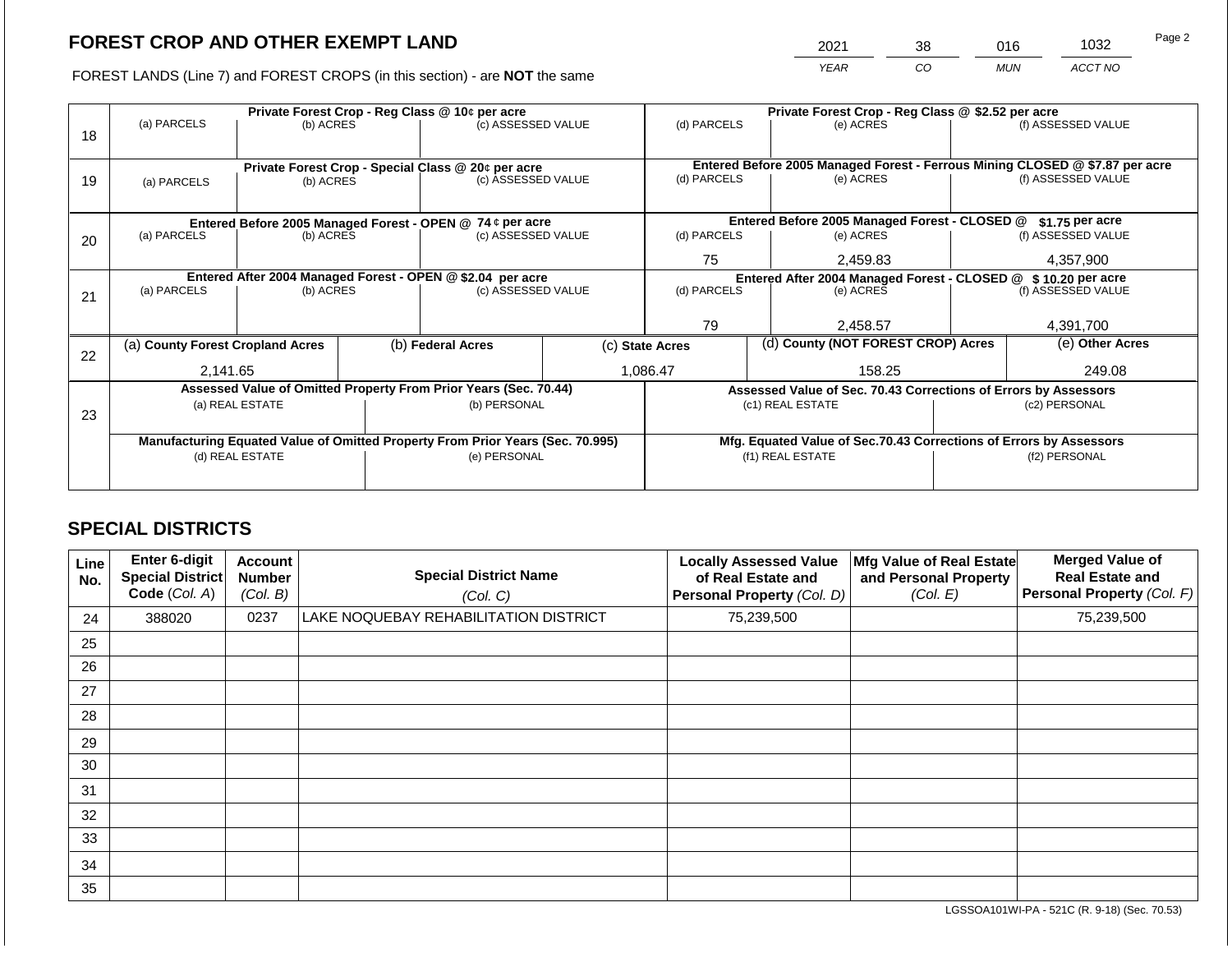|             | <b>SCHOOL DISTRICTS</b>                                  |                                             |                                                         | 2021                                                                              | 016<br>38                                                     | 1032                                                                           |
|-------------|----------------------------------------------------------|---------------------------------------------|---------------------------------------------------------|-----------------------------------------------------------------------------------|---------------------------------------------------------------|--------------------------------------------------------------------------------|
|             |                                                          |                                             |                                                         | <b>YEAR</b>                                                                       | CO<br><b>MUN</b>                                              | ACCT NO                                                                        |
| Line<br>No. | Enter 6-digit<br><b>School District</b><br>Code (Col. A) | <b>Account</b><br><b>Number</b><br>(Col. B) | <b>School District Name</b><br>(Col. C)                 | <b>Locally Assessed Value</b><br>of Real Estate and<br>Personal Property (Col. D) | Mfg Value of Real Estate<br>and Personal Property<br>(Col. E) | <b>Merged Value of</b><br><b>Real Estate and</b><br>Personal Property (Col. F) |
|             | A. SCHOOL DISTRICTS (K-8 and K-12)                       |                                             |                                                         |                                                                                   |                                                               |                                                                                |
| 36          | 381232                                                   | 0224                                        | <b>SCH D OF CRIVITZ</b>                                 | 146,434,200                                                                       | 251,700                                                       | 146,685,900                                                                    |
| 37          | 383311                                                   | 0226                                        | <b>SCH D OF MARINETTE</b>                               | 19,909,300                                                                        |                                                               | 19,909,300                                                                     |
| 38          |                                                          |                                             |                                                         |                                                                                   |                                                               |                                                                                |
| 39          |                                                          |                                             |                                                         |                                                                                   |                                                               |                                                                                |
| 40          |                                                          |                                             |                                                         |                                                                                   |                                                               |                                                                                |
| 41          |                                                          |                                             |                                                         |                                                                                   |                                                               |                                                                                |
| 42<br>43    |                                                          |                                             |                                                         |                                                                                   |                                                               |                                                                                |
| 44          |                                                          |                                             |                                                         |                                                                                   |                                                               |                                                                                |
| 45          |                                                          |                                             |                                                         |                                                                                   |                                                               |                                                                                |
| 46          |                                                          |                                             |                                                         |                                                                                   |                                                               |                                                                                |
| 47          |                                                          |                                             |                                                         |                                                                                   |                                                               |                                                                                |
| 48          |                                                          |                                             |                                                         |                                                                                   |                                                               |                                                                                |
| 49          |                                                          |                                             |                                                         |                                                                                   |                                                               |                                                                                |
| 50          |                                                          |                                             | TOTAL ASSESSED VALUE OF SCHOOL DISTRICTS (K-8 and K-12) | 166,343,500                                                                       | 251,700                                                       | 166,595,200                                                                    |
|             | <b>B.</b><br><b>UNION HIGH SCHOOL DISTRICTS</b>          |                                             |                                                         |                                                                                   |                                                               |                                                                                |
| 51          |                                                          |                                             |                                                         |                                                                                   |                                                               |                                                                                |
| 52          |                                                          |                                             |                                                         |                                                                                   |                                                               |                                                                                |
| 53          |                                                          |                                             |                                                         |                                                                                   |                                                               |                                                                                |
| 54          |                                                          |                                             | TOTAL ASSESSED VALUE OF UNION HIGH SCHOOLS              |                                                                                   |                                                               |                                                                                |
| 55          |                                                          |                                             |                                                         |                                                                                   |                                                               |                                                                                |
|             | <b>TECHNICAL COLLEGE DISTRICTS</b><br>C.                 |                                             |                                                         |                                                                                   |                                                               |                                                                                |
| 56          | 001300                                                   | 0012                                        | NORTHEAST WISCONSIN TECH COLLEGE GNBY                   | 166,343,500                                                                       | 251,700                                                       | 166,595,200                                                                    |
| 57<br>58    |                                                          |                                             |                                                         |                                                                                   |                                                               |                                                                                |
| 59          |                                                          |                                             | TOTAL ASSESSED VALUE OF TECHNICAL COLLEGES              | 166,343,500                                                                       | 251,700                                                       | 166,595,200                                                                    |

**SCHOOL DISTRICTS**

| Name                                           |                             | Title | Submission date  |
|------------------------------------------------|-----------------------------|-------|------------------|
| <b>TINA BARNES</b>                             |                             |       | 2021<br>20<br>09 |
| Phone                                          | Email address               |       |                  |
| 715<br>732<br>7548<br>$\overline{\phantom{a}}$ | TBARNES@MARINETTECOUNTY.COM |       |                  |

LGSSOA101WI -PA-521C (R. 9-18) (Sec. 70.53)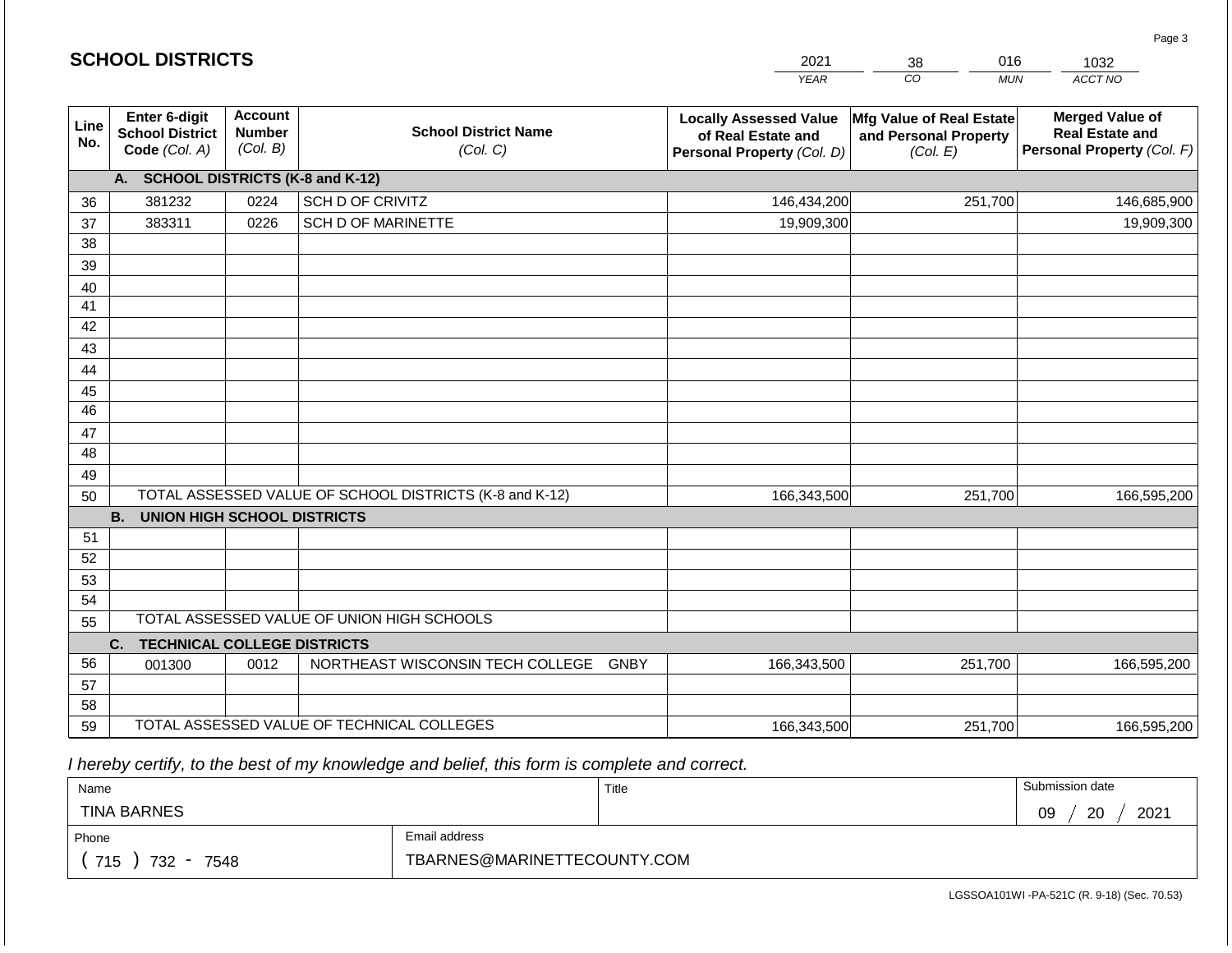- Each municipality's SOA is completed after the Board of Review and includes any changes made to the locally assessed values, under state law (sec. 70.53, Wis. Stats.)
- The Wisconsin Department of Revenue (DOR) merges the locally assessed values with the state assessed manufacturing values
- DOR provides the information regarding district names and codes. If a district is not listed, contact DOR.

Note: If you submit an amended SOA to DOR after your municipality's SOA is equated and posted to our website, we will process the SOA. However, DOR will not recalculate the *aggregate ratio or update the final SOA posted on our website. You should use the corrected values to calculate your tax rates.*

### **Page 1: Real Estate and Personal Property**

- Lines 1-9 assessed real estate values, parcel counts and acres by classification
- Lines 10-15 assessed personal property values and number of accounts by class
- Line 16 aggregate assessed value of all property subject to general property; use to calculate tax rates. Note: This line equals the total assessed value of K-8 and K-12 school districts (Line 50) and total assessed value of technical colleges (Line 59).
- Remarks assessment ratio used to calculate estimated fair market value on property tax bills

### **Page 2: Forest Crop, Other Exempt Land and Special Districts**

- Lines 18-21 private forest crop and managed forest lands assessed values
- Line  $22 -$  tax exempt land acres
- Line 23 prior years assessed value of omitted property under sec. 70.44 and correction of errors under sec. 70.43 shown by locally assessed or manufacturing real estate and personal property. Note: If there is an amount on this line, report the corresponding tax in the Statement of Taxes, Sections J or K.
- Lines 24-35 special district assessed values. These values are used to calculate tax rates for the special districts.

### **Page 3: School Districts**

- Lines 36-50 school districts (K-8 and K-12) assessed values. These values are used to calculate tax rates for school districts.
- Lines 51-55 union high school district assessed values. These values are used to calculate tax rates for union high school districts.
- Lines 56-59 technical college assessed values. These values are used to calculate tax rates for technical colleges.

If you have questions: Email: lgs@wisconsin.gov

 Phone: (608) 266-2569 or (608) 264-6892 Fax: (608) 264-6887

PORTERFIELD, WI 54159 - 9422 PORTERFIELD, WI 54159 - 9422W6202 LOOMIS RD W6202 LOOMIS RD LINDA TARMANN<br>TOWN OF LAKE LINDA TARMANN TOWN OF LAKE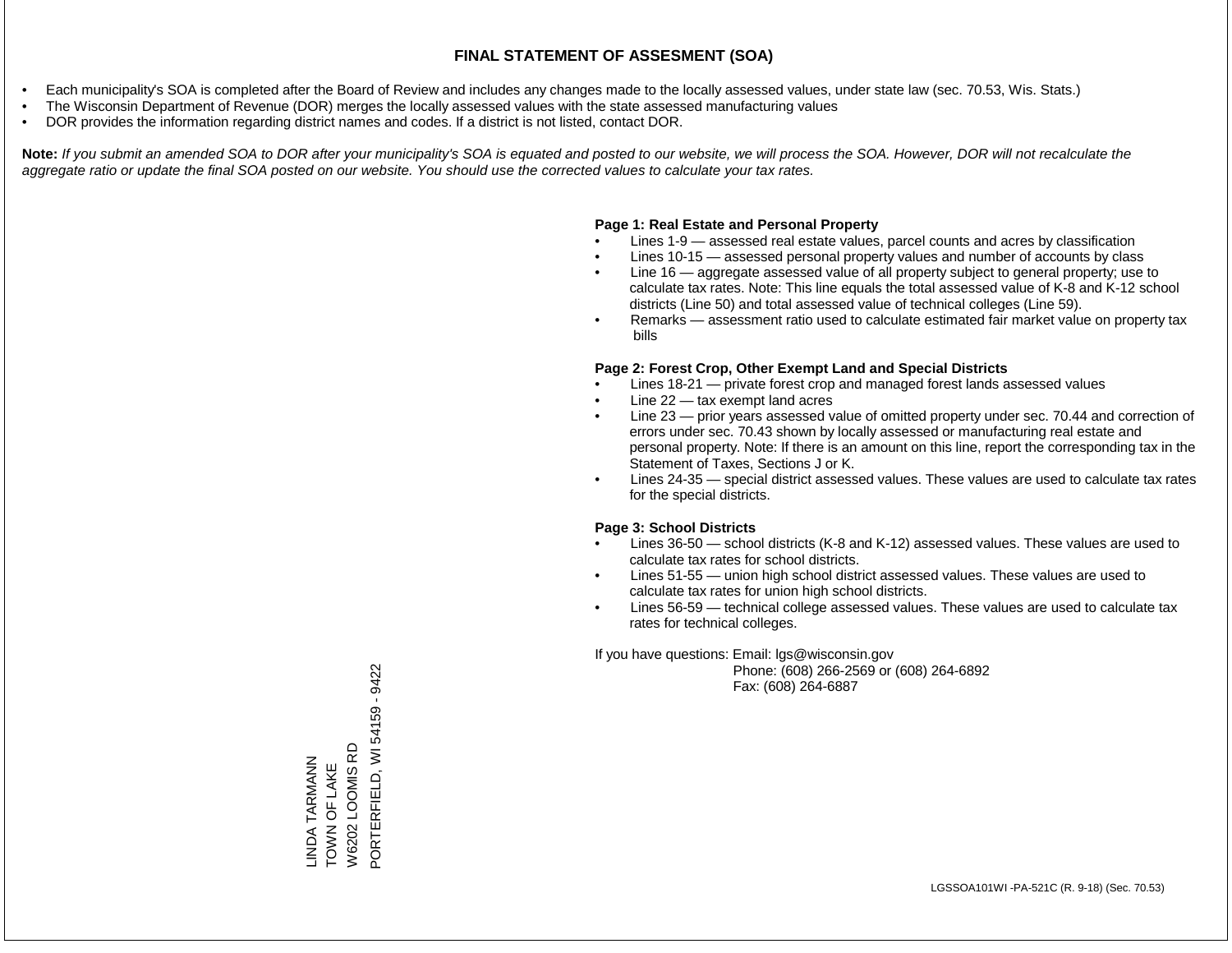**STATEMENT OF ASSESSMENT FOR 2021 FINAL - EQUATED** <sup>X</sup> This is an Amended Return

| '38 | 018   | 1033    |
|-----|-------|---------|
| CO. | MI IN | ACCT NO |

Page 1

|                | <b>FOR</b> | <b>TOWN OF</b><br><b>OF</b>                                                                                                                                                                  | <b>MIDDLE INLET</b>      |                                                         | <b>MARINETTE COUNTY</b>         |                     |                      |                     |
|----------------|------------|----------------------------------------------------------------------------------------------------------------------------------------------------------------------------------------------|--------------------------|---------------------------------------------------------|---------------------------------|---------------------|----------------------|---------------------|
|                |            | Town - Village - City                                                                                                                                                                        | <b>Municipality Name</b> |                                                         | <b>County Name</b>              |                     |                      |                     |
| Line           |            | <b>REAL ESTATE</b>                                                                                                                                                                           |                          | PARCEL COUNT<br>NO. OF ACRES<br><b>WHOLE</b>            |                                 | <b>VALUE OF</b>     | <b>VALUE OF</b>      | TOTAL VALUE OF LAND |
| No.            |            | (See Lines 18 - 22 for<br>other Real Estate)                                                                                                                                                 |                          | <b>TOTAL LAND   IMPROVEMENTS</b><br><b>NUMBERS ONLY</b> | <b>LAND</b>                     | <b>IMPROVEMENTS</b> | AND IMPROVEMENTS     |                     |
|                |            |                                                                                                                                                                                              | (Col. A)                 | (Col, B)                                                | (Col, C)                        | (Col, D)            | (Col. E)             | (Col. F)            |
| 1              |            | <b>RESIDENTIAL - Class 1</b>                                                                                                                                                                 | 1,091                    | 862                                                     | 2,072                           | 25,923,900          | 55,694,900           | 81,618,800          |
| $\overline{2}$ |            | <b>COMMERCIAL - Class 2</b>                                                                                                                                                                  | 16                       | 15                                                      | 26                              | 471,000             | 1,063,700            | 1,534,700           |
| 3              |            | <b>MANUFACTURING - Class 3</b>                                                                                                                                                               | $\overline{2}$           |                                                         | 29<br>2                         | 66,800              | 251,900              | 318,700             |
| $\overline{4}$ |            | <b>AGRICULTURAL - Class 4</b>                                                                                                                                                                | 215                      |                                                         | 4,181                           | 708,200             |                      | 708,200             |
| 5              |            | UNDEVELOPED - Class 5                                                                                                                                                                        | 309                      |                                                         | 3,072                           | 2,550,000           |                      | 2,550,000           |
| 6              |            | AGRICULTURAL FOREST - Class 5m                                                                                                                                                               | 150                      |                                                         | 2,190                           | 2,221,800           |                      | 2,221,800           |
| $\overline{7}$ |            | FOREST LANDS - Class 6                                                                                                                                                                       | 443                      |                                                         | 9,363                           | 16,397,200          |                      | 16,397,200          |
| 8              |            | OTHER - Class 7                                                                                                                                                                              | 23                       | 23                                                      | 37                              | 168,400             | 2,301,500            | 2,469,900           |
| 9              |            | TOTAL - ALL COLUMNS                                                                                                                                                                          | 2,249                    | 902                                                     | 20,970                          | 48,507,300          | 59,312,000           | 107,819,300         |
| 10             |            | NUMBER OF PERSONAL PROPERTY ACCOUNTS IN ROLL                                                                                                                                                 |                          |                                                         | 17                              | LOCALLY ASSESSED    | <b>MANUFACTURING</b> | <b>MERGED</b>       |
| 11             |            | BOATS AND OTHER WATERCRAFT NOT EXEMPT - Code 1                                                                                                                                               |                          |                                                         |                                 | 0                   | $\Omega$             | 0                   |
| 12             |            | MACHINERY, TOOLS AND PATTERNS - Code 2                                                                                                                                                       |                          |                                                         |                                 |                     | 14,500               | 14,500              |
| 13             |            | FURNITURE, FIXTURES AND EQUIPMENT - Code 3                                                                                                                                                   |                          |                                                         |                                 | 15,300              | 1,600                | 16,900              |
| 14             |            | ALL OTHER PERSONAL PROPERTY NOT EXEMPT - Codes 4A, 4B, 4C                                                                                                                                    |                          |                                                         |                                 | 296,300             | 700                  | 297,000             |
| 15             |            | TOTAL OF PERSONAL PROPERTY NOT EXEMPT (Total of Lines 11-14)                                                                                                                                 |                          |                                                         |                                 | 311,600             | 16,800               | 328,400             |
| 16             |            | AGGREGATE ASSESSED VALUE OF ALL PROPERTY SUBJECT TO THE GENERAL PROPERTY TAX (Total of Lines 9F and 15F)<br>MUST EQUAL TOTAL VALUE OF THE SCHOOL DISTRICTS (K-12 PLUS K-8) - Line 50, Col. F |                          |                                                         |                                 |                     |                      | 108,147,700         |
| 17             |            | <b>BOARD OF REVIEW</b>                                                                                                                                                                       |                          |                                                         | Name of Assessor                |                     | Telephone #          |                     |
|                |            | DATE OF FINAL ADJOURNMENT                                                                                                                                                                    | 09/15/2021               |                                                         | MANDO LAND SURVEY AND ASSESSING |                     | (920) 897-2681       |                     |

REMARKS

The Assessment Ratio to be used in calculating the estimated Fair Market Value on tax bills for this tax district is .845908323

This ratio should be used to convert assessed values to "Calculate Equalized Values" in Step 1 of the Lottery and Gaming Credit Calculations.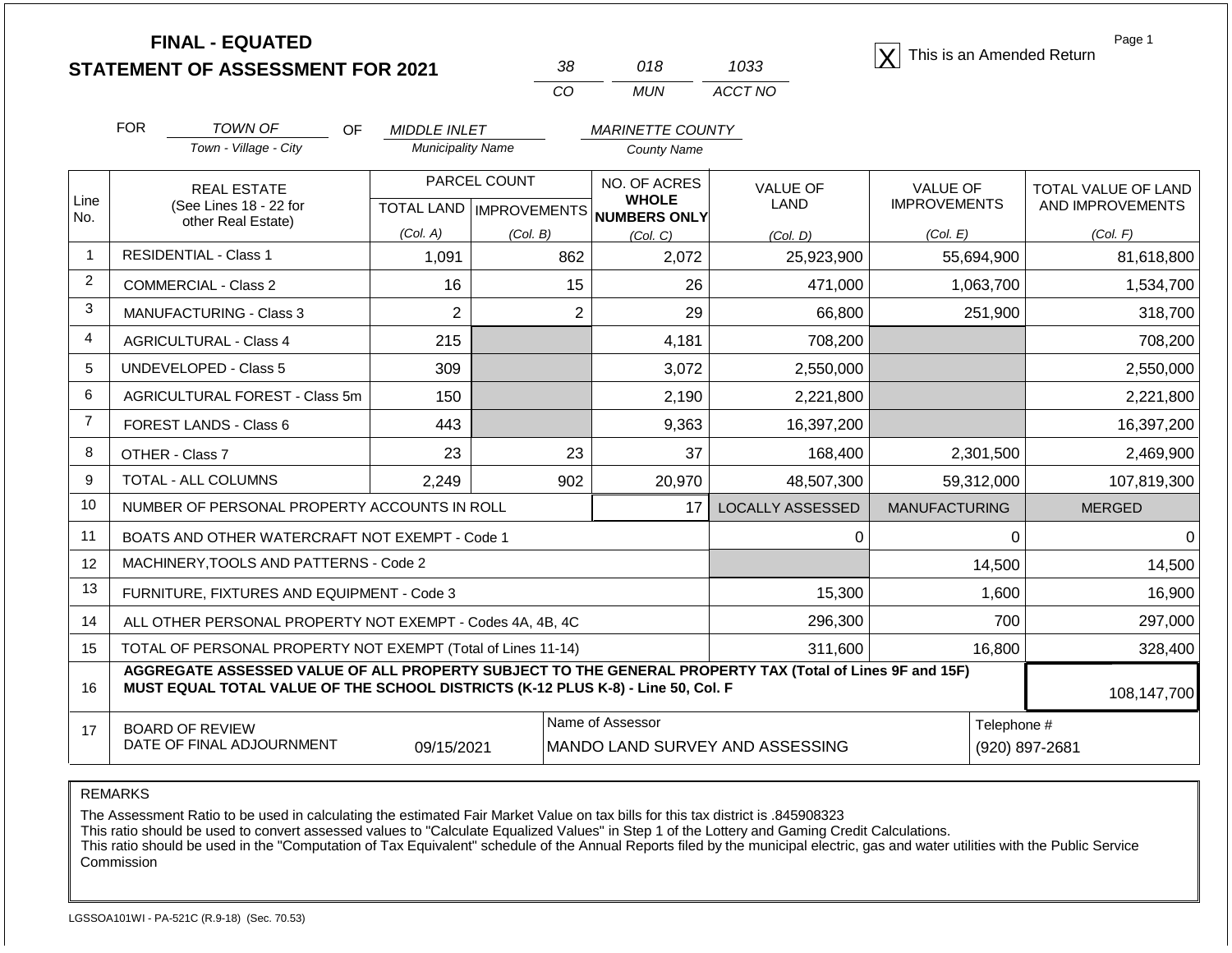2021 38 018 1033

FOREST LANDS (Line 7) and FOREST CROPS (in this section) - are **NOT** the same *YEAR CO MUN ACCT NO*

|    | Private Forest Crop - Reg Class @ 10¢ per acre                                 |                 |  |                                                                          |                                                                |                 | Private Forest Crop - Reg Class @ \$2.52 per acre |                                                                                           |  |                    |
|----|--------------------------------------------------------------------------------|-----------------|--|--------------------------------------------------------------------------|----------------------------------------------------------------|-----------------|---------------------------------------------------|-------------------------------------------------------------------------------------------|--|--------------------|
|    | (a) PARCELS                                                                    | (b) ACRES       |  | (c) ASSESSED VALUE                                                       |                                                                | (d) PARCELS     |                                                   | (e) ACRES                                                                                 |  | (f) ASSESSED VALUE |
| 18 |                                                                                |                 |  |                                                                          |                                                                |                 |                                                   |                                                                                           |  |                    |
|    |                                                                                |                 |  |                                                                          |                                                                |                 |                                                   |                                                                                           |  |                    |
|    |                                                                                |                 |  | Private Forest Crop - Special Class @ 20¢ per acre<br>(c) ASSESSED VALUE |                                                                | (d) PARCELS     |                                                   | Entered Before 2005 Managed Forest - Ferrous Mining CLOSED @ \$7.87 per acre<br>(e) ACRES |  | (f) ASSESSED VALUE |
| 19 | (a) PARCELS                                                                    | (b) ACRES       |  |                                                                          |                                                                |                 |                                                   |                                                                                           |  |                    |
|    |                                                                                |                 |  |                                                                          |                                                                |                 |                                                   |                                                                                           |  |                    |
|    |                                                                                |                 |  | Entered Before 2005 Managed Forest - OPEN @ 74 ¢ per acre                |                                                                |                 |                                                   | Entered Before 2005 Managed Forest - CLOSED @                                             |  | $$1.75$ per acre   |
| 20 | (a) PARCELS                                                                    | (b) ACRES       |  | (c) ASSESSED VALUE                                                       |                                                                | (d) PARCELS     |                                                   | (e) ACRES                                                                                 |  | (f) ASSESSED VALUE |
|    |                                                                                |                 |  |                                                                          |                                                                |                 |                                                   |                                                                                           |  |                    |
|    |                                                                                |                 |  |                                                                          |                                                                | 55              |                                                   | 1,657.42                                                                                  |  | 2,994,100          |
|    |                                                                                |                 |  | Entered After 2004 Managed Forest - OPEN @ \$2.04 per acre               | Entered After 2004 Managed Forest - CLOSED @ \$ 10.20 per acre |                 |                                                   |                                                                                           |  |                    |
| 21 | (a) PARCELS                                                                    | (b) ACRES       |  | (c) ASSESSED VALUE                                                       |                                                                | (d) PARCELS     |                                                   | (e) ACRES                                                                                 |  | (f) ASSESSED VALUE |
|    |                                                                                |                 |  |                                                                          |                                                                |                 |                                                   |                                                                                           |  |                    |
|    |                                                                                | 80.38           |  | 115,100                                                                  |                                                                | 146             |                                                   | 4,252.86                                                                                  |  | 6,753,800          |
|    | (a) County Forest Cropland Acres                                               |                 |  | (b) Federal Acres                                                        |                                                                | (c) State Acres |                                                   | (d) County (NOT FOREST CROP) Acres                                                        |  | (e) Other Acres    |
| 22 |                                                                                |                 |  |                                                                          |                                                                |                 |                                                   |                                                                                           |  |                    |
|    | 4.368.24                                                                       |                 |  |                                                                          |                                                                | 158.92<br>50.91 |                                                   |                                                                                           |  | 260.33             |
|    |                                                                                |                 |  | Assessed Value of Omitted Property From Prior Years (Sec. 70.44)         |                                                                |                 |                                                   | Assessed Value of Sec. 70.43 Corrections of Errors by Assessors                           |  |                    |
|    |                                                                                | (a) REAL ESTATE |  | (b) PERSONAL                                                             |                                                                |                 |                                                   | (c1) REAL ESTATE                                                                          |  | (c2) PERSONAL      |
| 23 |                                                                                |                 |  |                                                                          |                                                                |                 |                                                   |                                                                                           |  |                    |
|    | Manufacturing Equated Value of Omitted Property From Prior Years (Sec. 70.995) |                 |  |                                                                          |                                                                |                 |                                                   | Mfg. Equated Value of Sec.70.43 Corrections of Errors by Assessors                        |  |                    |
|    |                                                                                | (d) REAL ESTATE |  | (e) PERSONAL                                                             |                                                                |                 |                                                   | (f1) REAL ESTATE                                                                          |  | (f2) PERSONAL      |
|    |                                                                                |                 |  |                                                                          |                                                                |                 |                                                   |                                                                                           |  |                    |
|    |                                                                                |                 |  |                                                                          |                                                                |                 |                                                   |                                                                                           |  |                    |

### **SPECIAL DISTRICTS**

| Line<br>No. | Enter 6-digit<br><b>Special District</b><br>Code (Col. A) | Account<br><b>Number</b><br>(Col. B) | <b>Special District Name</b><br>(Col. C) | <b>Locally Assessed Value</b><br>of Real Estate and<br>Personal Property (Col. D) | Mfg Value of Real Estate<br>and Personal Property<br>(Col. E) | <b>Merged Value of</b><br><b>Real Estate and</b><br>Personal Property (Col. F) |
|-------------|-----------------------------------------------------------|--------------------------------------|------------------------------------------|-----------------------------------------------------------------------------------|---------------------------------------------------------------|--------------------------------------------------------------------------------|
| 24          | 388020                                                    | 0237                                 | LAKE NOQUEBAY REHABILITATION DISTRICT    | 31,029,500                                                                        |                                                               | 31,029,500                                                                     |
| 25          |                                                           |                                      |                                          |                                                                                   |                                                               |                                                                                |
| 26          |                                                           |                                      |                                          |                                                                                   |                                                               |                                                                                |
| 27          |                                                           |                                      |                                          |                                                                                   |                                                               |                                                                                |
| 28          |                                                           |                                      |                                          |                                                                                   |                                                               |                                                                                |
| 29          |                                                           |                                      |                                          |                                                                                   |                                                               |                                                                                |
| 30          |                                                           |                                      |                                          |                                                                                   |                                                               |                                                                                |
| 31          |                                                           |                                      |                                          |                                                                                   |                                                               |                                                                                |
| 32          |                                                           |                                      |                                          |                                                                                   |                                                               |                                                                                |
| 33          |                                                           |                                      |                                          |                                                                                   |                                                               |                                                                                |
| 34          |                                                           |                                      |                                          |                                                                                   |                                                               |                                                                                |
| 35          |                                                           |                                      |                                          |                                                                                   |                                                               |                                                                                |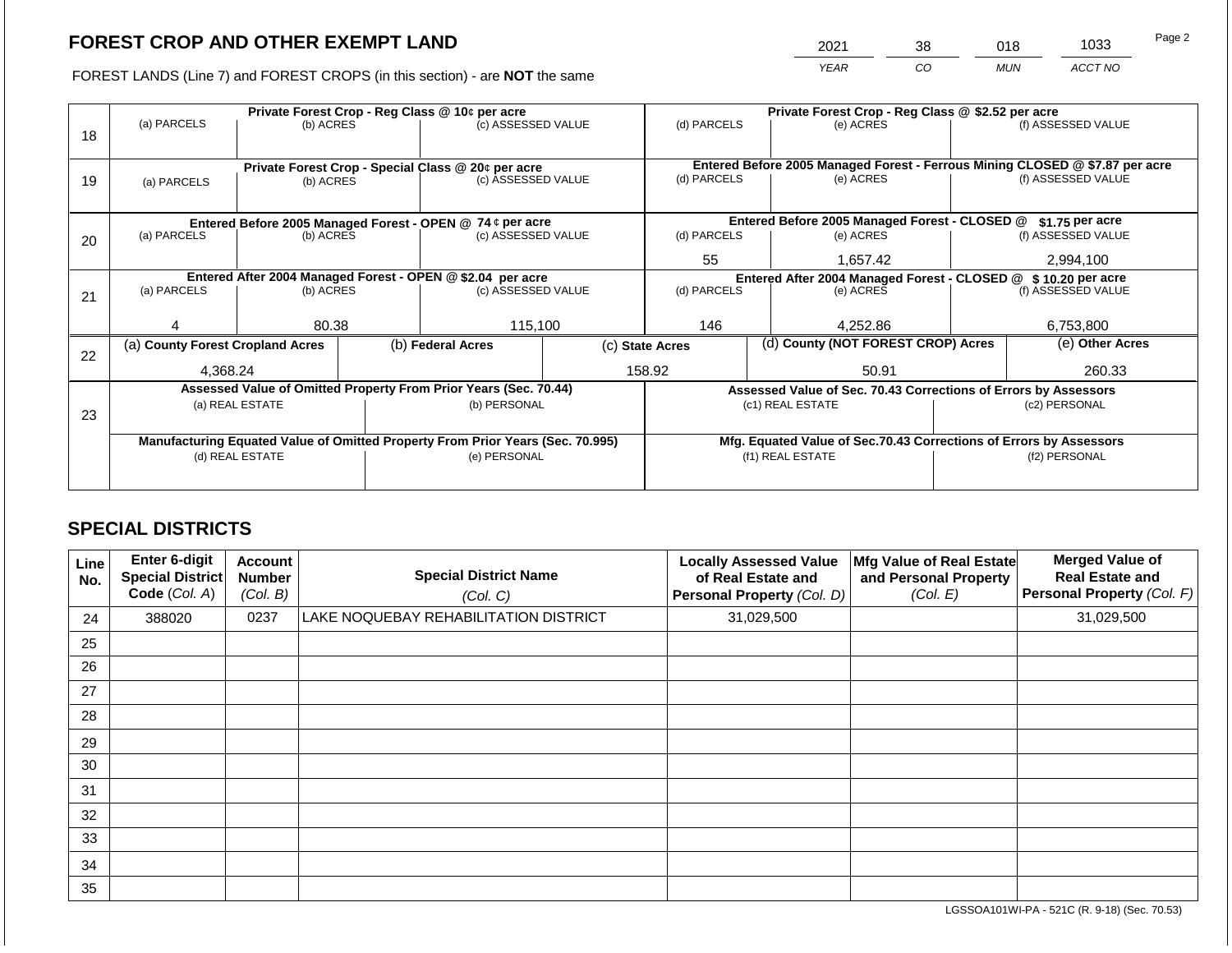|             | <b>SCHOOL DISTRICTS</b>                                         |                                             |                                                         | 2021                                                                              | 018<br>38                                                     | 1033                                                                           |
|-------------|-----------------------------------------------------------------|---------------------------------------------|---------------------------------------------------------|-----------------------------------------------------------------------------------|---------------------------------------------------------------|--------------------------------------------------------------------------------|
|             |                                                                 |                                             |                                                         | <b>YEAR</b>                                                                       | CO <sub>.</sub><br><b>MUN</b>                                 | ACCT NO                                                                        |
| Line<br>No. | <b>Enter 6-digit</b><br><b>School District</b><br>Code (Col. A) | <b>Account</b><br><b>Number</b><br>(Col. B) | <b>School District Name</b><br>(Col. C)                 | <b>Locally Assessed Value</b><br>of Real Estate and<br>Personal Property (Col. D) | Mfg Value of Real Estate<br>and Personal Property<br>(Col. E) | <b>Merged Value of</b><br><b>Real Estate and</b><br>Personal Property (Col. F) |
|             | A. SCHOOL DISTRICTS (K-8 and K-12)                              |                                             |                                                         |                                                                                   |                                                               |                                                                                |
| 36          | 381232                                                          | 0224                                        | SCH D OF CRIVITZ                                        | 103,640,300                                                                       | 335,500                                                       | 103,975,800                                                                    |
| 37          | 386230                                                          | 0230                                        | SCH D OF WAUSAUKEE                                      | 4,171,900                                                                         |                                                               | 4,171,900                                                                      |
| 38          |                                                                 |                                             |                                                         |                                                                                   |                                                               |                                                                                |
| 39          |                                                                 |                                             |                                                         |                                                                                   |                                                               |                                                                                |
| 40          |                                                                 |                                             |                                                         |                                                                                   |                                                               |                                                                                |
| 41          |                                                                 |                                             |                                                         |                                                                                   |                                                               |                                                                                |
| 42          |                                                                 |                                             |                                                         |                                                                                   |                                                               |                                                                                |
| 43          |                                                                 |                                             |                                                         |                                                                                   |                                                               |                                                                                |
| 44          |                                                                 |                                             |                                                         |                                                                                   |                                                               |                                                                                |
| 45<br>46    |                                                                 |                                             |                                                         |                                                                                   |                                                               |                                                                                |
| 47          |                                                                 |                                             |                                                         |                                                                                   |                                                               |                                                                                |
| 48          |                                                                 |                                             |                                                         |                                                                                   |                                                               |                                                                                |
| 49          |                                                                 |                                             |                                                         |                                                                                   |                                                               |                                                                                |
| 50          |                                                                 |                                             | TOTAL ASSESSED VALUE OF SCHOOL DISTRICTS (K-8 and K-12) | 107,812,200                                                                       | 335,500                                                       | 108,147,700                                                                    |
|             | <b>B.</b><br><b>UNION HIGH SCHOOL DISTRICTS</b>                 |                                             |                                                         |                                                                                   |                                                               |                                                                                |
| 51          |                                                                 |                                             |                                                         |                                                                                   |                                                               |                                                                                |
| 52          |                                                                 |                                             |                                                         |                                                                                   |                                                               |                                                                                |
| 53          |                                                                 |                                             |                                                         |                                                                                   |                                                               |                                                                                |
| 54          |                                                                 |                                             |                                                         |                                                                                   |                                                               |                                                                                |
| 55          |                                                                 |                                             | TOTAL ASSESSED VALUE OF UNION HIGH SCHOOLS              |                                                                                   |                                                               |                                                                                |
|             | <b>TECHNICAL COLLEGE DISTRICTS</b><br>C.                        |                                             |                                                         |                                                                                   |                                                               |                                                                                |
| 56          | 001300                                                          | 0012                                        | NORTHEAST WISCONSIN TECH COLLEGE GNBY                   | 107,812,200                                                                       | 335,500                                                       | 108,147,700                                                                    |
| 57          |                                                                 |                                             |                                                         |                                                                                   |                                                               |                                                                                |
| 58          |                                                                 |                                             |                                                         |                                                                                   |                                                               |                                                                                |
| 59          |                                                                 |                                             | TOTAL ASSESSED VALUE OF TECHNICAL COLLEGES              | 107,812,200                                                                       | 335,500                                                       | 108,147,700                                                                    |

| Name                                           |                             | Title | Submission date         |
|------------------------------------------------|-----------------------------|-------|-------------------------|
| <b>TINA BARNES</b>                             |                             |       | 2021<br>09<br>ົດລ<br>نت |
| Email address<br>Phone                         |                             |       |                         |
| 715<br>732<br>7548<br>$\overline{\phantom{a}}$ | TBARNES@MARINETTECOUNTY.COM |       |                         |

LGSSOA101WI -PA-521C (R. 9-18) (Sec. 70.53)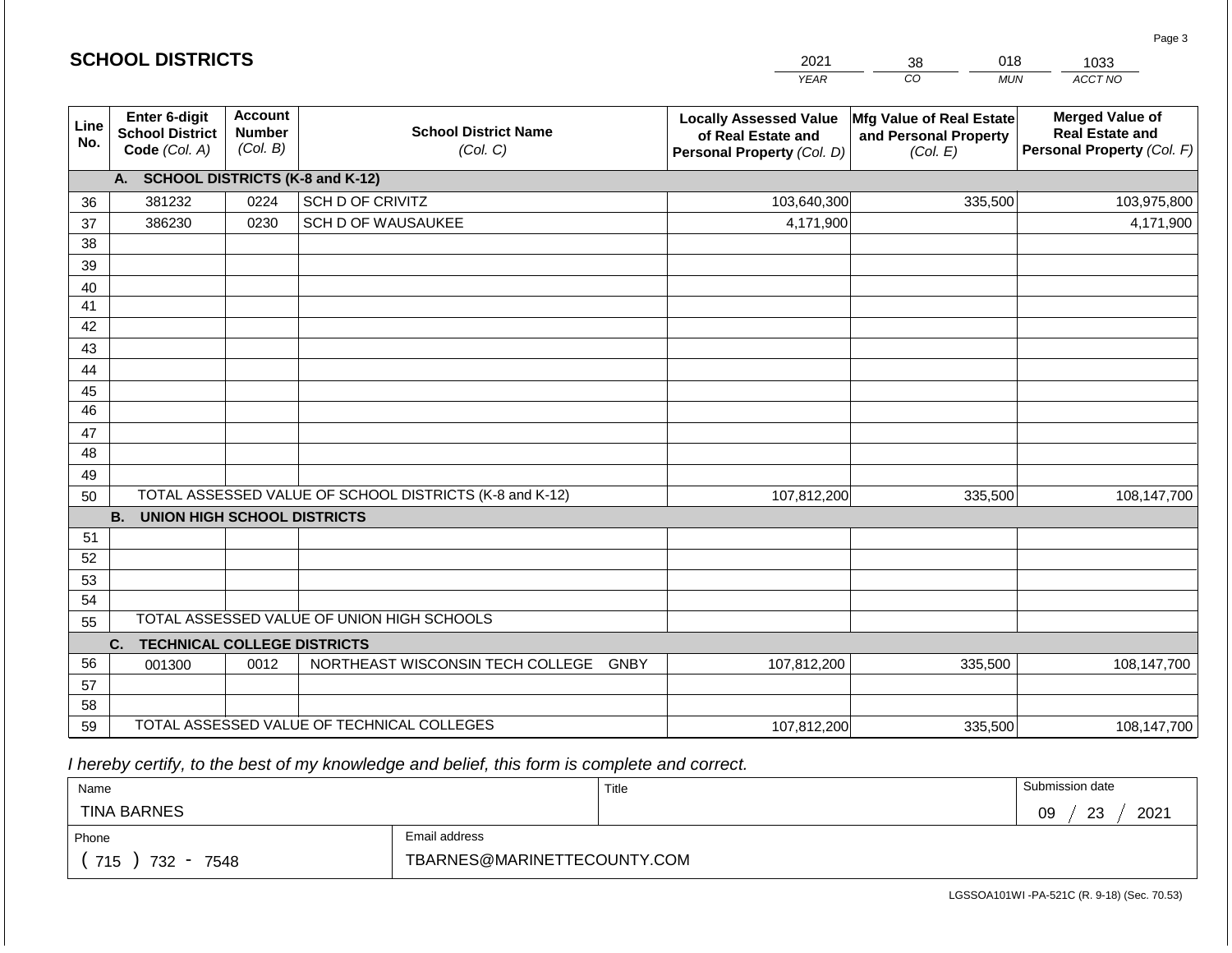- Each municipality's SOA is completed after the Board of Review and includes any changes made to the locally assessed values, under state law (sec. 70.53, Wis. Stats.)
- The Wisconsin Department of Revenue (DOR) merges the locally assessed values with the state assessed manufacturing values
- DOR provides the information regarding district names and codes. If a district is not listed, contact DOR.

Note: If you submit an amended SOA to DOR after your municipality's SOA is equated and posted to our website, we will process the SOA. However, DOR will not recalculate the *aggregate ratio or update the final SOA posted on our website. You should use the corrected values to calculate your tax rates.*

### **Page 1: Real Estate and Personal Property**

- Lines 1-9 assessed real estate values, parcel counts and acres by classification
- Lines 10-15 assessed personal property values and number of accounts by class
- Line 16 aggregate assessed value of all property subject to general property; use to calculate tax rates. Note: This line equals the total assessed value of K-8 and K-12 school districts (Line 50) and total assessed value of technical colleges (Line 59).
- Remarks assessment ratio used to calculate estimated fair market value on property tax bills

### **Page 2: Forest Crop, Other Exempt Land and Special Districts**

- Lines 18-21 private forest crop and managed forest lands assessed values
- Line  $22 -$  tax exempt land acres
- Line 23 prior years assessed value of omitted property under sec. 70.44 and correction of errors under sec. 70.43 shown by locally assessed or manufacturing real estate and personal property. Note: If there is an amount on this line, report the corresponding tax in the Statement of Taxes, Sections J or K.
- Lines 24-35 special district assessed values. These values are used to calculate tax rates for the special districts.

### **Page 3: School Districts**

- Lines 36-50 school districts (K-8 and K-12) assessed values. These values are used to calculate tax rates for school districts.
- Lines 51-55 union high school district assessed values. These values are used to calculate tax rates for union high school districts.
- Lines 56-59 technical college assessed values. These values are used to calculate tax rates for technical colleges.

If you have questions: Email: lgs@wisconsin.gov

 Phone: (608) 266-2569 or (608) 264-6892 Fax: (608) 264-6887

TOWN OF MIDDLE INLET PATRICIA SCHUTTE<br>TOWN OF MIDDLE INLET VIIDDLE INLET, WI 54114 MIDDLE INLET, WI 54114 $\pmb{\times}$ W7901 COUNTY HWY X COUNTY HWY PATRICIA SCHUTTE W7901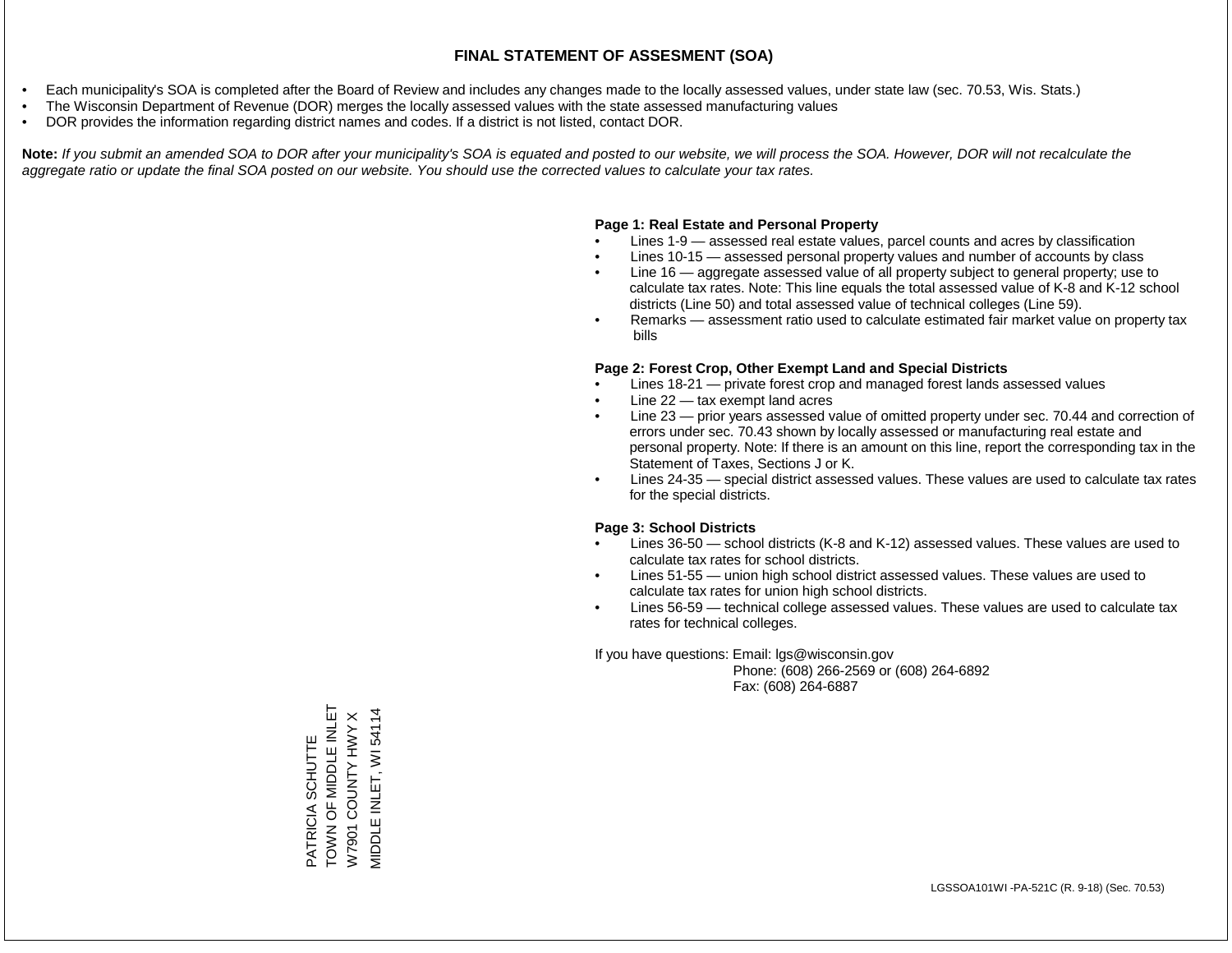|                |                                                              | <b>FINAL - EQUATED</b><br><b>STATEMENT OF ASSESSMENT FOR 2021</b>                                                                                                                            |                                  |              | 38  | 020                                 | 1034                    | This is an Amended Return | Page 1      |                     |
|----------------|--------------------------------------------------------------|----------------------------------------------------------------------------------------------------------------------------------------------------------------------------------------------|----------------------------------|--------------|-----|-------------------------------------|-------------------------|---------------------------|-------------|---------------------|
|                |                                                              |                                                                                                                                                                                              |                                  | CO           |     | <b>MUN</b>                          | ACCT NO                 |                           |             |                     |
|                | <b>FOR</b>                                                   | <b>TOWN OF</b><br>OF.                                                                                                                                                                        | <b>NIAGARA</b>                   |              |     | <b>MARINETTE COUNTY</b>             |                         |                           |             |                     |
|                |                                                              | Town - Village - City                                                                                                                                                                        | <b>Municipality Name</b>         |              |     | <b>County Name</b>                  |                         |                           |             |                     |
|                |                                                              | <b>REAL ESTATE</b>                                                                                                                                                                           |                                  | PARCEL COUNT |     | NO. OF ACRES                        | <b>VALUE OF</b>         | <b>VALUE OF</b>           |             | TOTAL VALUE OF LAND |
| Line           |                                                              | (See Lines 18 - 22 for                                                                                                                                                                       | <b>TOTAL LAND   IMPROVEMENTS</b> |              |     | <b>WHOLE</b><br><b>NUMBERS ONLY</b> | LAND                    | <b>IMPROVEMENTS</b>       |             | AND IMPROVEMENTS    |
| No.            |                                                              | other Real Estate)                                                                                                                                                                           | (Col. A)                         | (Col. B)     |     | (Col, C)                            | (Col, D)                | (Col. E)                  |             | (Col. F)            |
| $\mathbf{1}$   |                                                              | <b>RESIDENTIAL - Class 1</b>                                                                                                                                                                 | 703                              |              | 572 | 2,196                               | 7,612,400               | 44,486,400                |             | 52,098,800          |
| 2              |                                                              | <b>COMMERCIAL - Class 2</b>                                                                                                                                                                  | 24                               |              | 18  | 181                                 | 491,500                 | 1,866,200                 |             | 2,357,700           |
| 3              |                                                              | <b>MANUFACTURING - Class 3</b>                                                                                                                                                               | 0                                |              | 0   | $\Omega$                            | 0                       |                           | $\mathbf 0$ | 0                   |
| 4              | <b>AGRICULTURAL - Class 4</b>                                |                                                                                                                                                                                              | 96                               |              |     | 1,726                               | 204,450                 |                           |             | 204,450             |
| 5              |                                                              | <b>UNDEVELOPED - Class 5</b>                                                                                                                                                                 | 155                              |              |     | 1,543                               | 1,080,800               |                           |             | 1,080,800           |
| 6              |                                                              | AGRICULTURAL FOREST - Class 5m                                                                                                                                                               | 48                               |              |     | 711                                 | 651,400                 |                           |             | 651,400             |
| $\overline{7}$ |                                                              | FOREST LANDS - Class 6                                                                                                                                                                       | 386                              |              |     | 9,371                               | 14,448,700              |                           |             | 14,448,700          |
| 8              |                                                              | OTHER - Class 7                                                                                                                                                                              | 20                               |              | 20  | 46                                  | 108,600                 |                           | 945,900     | 1,054,500           |
| 9              |                                                              | TOTAL - ALL COLUMNS                                                                                                                                                                          | 1,432                            |              | 610 | 15,774                              | 24,597,850              | 47,298,500                |             | 71,896,350          |
| 10             |                                                              | NUMBER OF PERSONAL PROPERTY ACCOUNTS IN ROLL                                                                                                                                                 |                                  |              |     | 28                                  | <b>LOCALLY ASSESSED</b> | <b>MANUFACTURING</b>      |             | <b>MERGED</b>       |
| 11             |                                                              | BOATS AND OTHER WATERCRAFT NOT EXEMPT - Code 1                                                                                                                                               |                                  |              |     |                                     | 0                       |                           | 0           | $\mathbf 0$         |
| 12             |                                                              | MACHINERY, TOOLS AND PATTERNS - Code 2                                                                                                                                                       |                                  |              |     |                                     |                         |                           | 3,500       | 3,500               |
| 13             | FURNITURE, FIXTURES AND EQUIPMENT - Code 3                   |                                                                                                                                                                                              |                                  |              |     |                                     | 171,638                 |                           | 3,900       | 175,538             |
| 14             | ALL OTHER PERSONAL PROPERTY NOT EXEMPT - Codes 4A, 4B, 4C    |                                                                                                                                                                                              |                                  |              |     |                                     | 473,729                 |                           | 1,000       | 474,729             |
| 15             | TOTAL OF PERSONAL PROPERTY NOT EXEMPT (Total of Lines 11-14) |                                                                                                                                                                                              |                                  |              |     |                                     | 645,367                 |                           | 8,400       | 653,767             |
| 16             |                                                              | AGGREGATE ASSESSED VALUE OF ALL PROPERTY SUBJECT TO THE GENERAL PROPERTY TAX (Total of Lines 9F and 15F)<br>MUST EQUAL TOTAL VALUE OF THE SCHOOL DISTRICTS (K-12 PLUS K-8) - Line 50, Col. F |                                  |              |     |                                     |                         |                           |             | 72,550,117          |
| 17             | <b>BOARD OF REVIEW</b>                                       |                                                                                                                                                                                              |                                  |              |     | Name of Assessor                    |                         | Telephone #               |             |                     |

REMARKS

The Assessment Ratio to be used in calculating the estimated Fair Market Value on tax bills for this tax district is .865824459

This ratio should be used to convert assessed values to "Calculate Equalized Values" in Step 1 of the Lottery and Gaming Credit Calculations.

 This ratio should be used in the "Computation of Tax Equivalent" schedule of the Annual Reports filed by the municipal electric, gas and water utilities with the Public Service Commission

07/20/2021 | TOM MCGUIRE | 2002021 | TOM MCGUIRE | 2002021 | 2012021 | 2012021 | 2012021 | 2012021 | 2012021 |

DATE OF FINAL ADJOURNMENT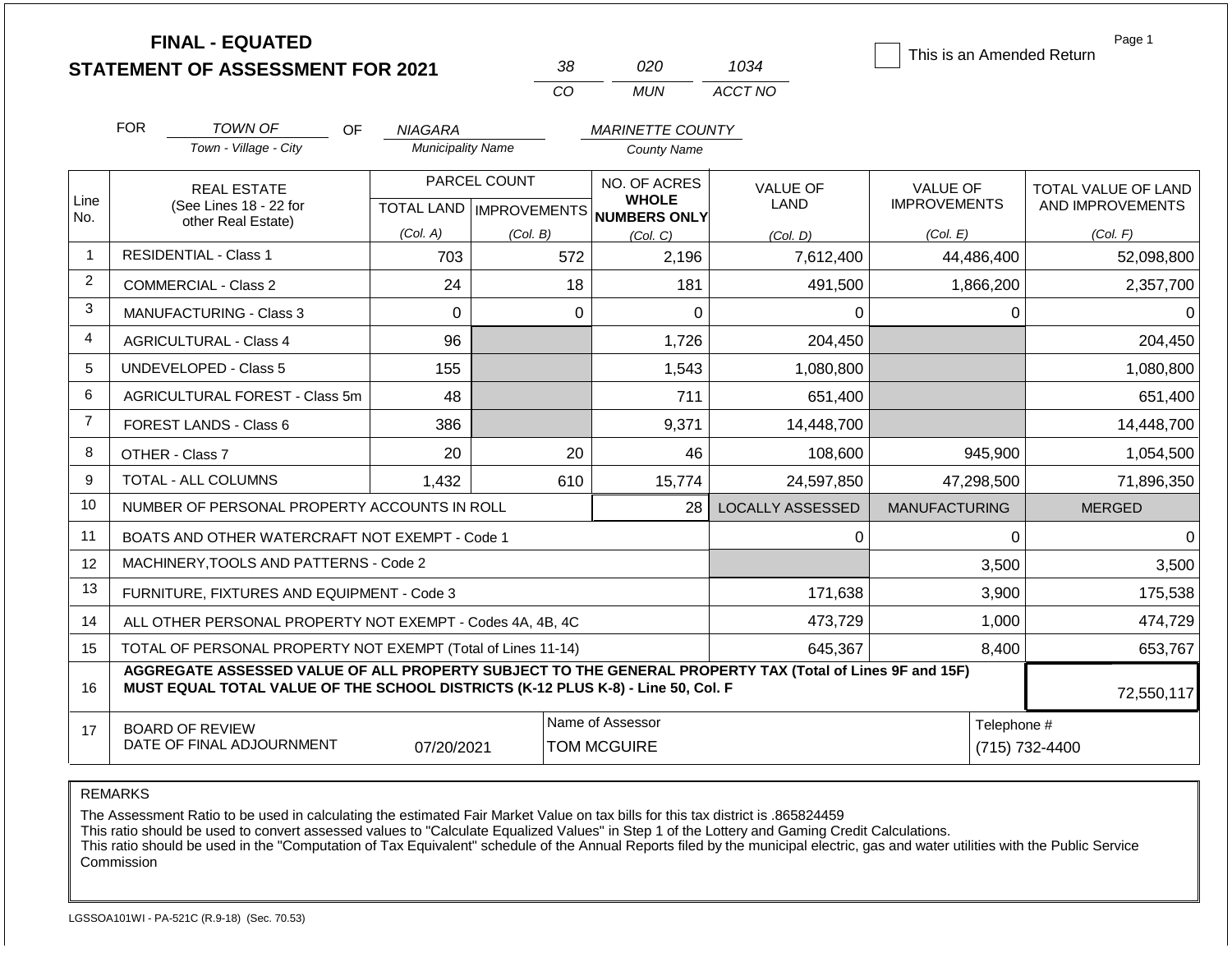FOREST LANDS (Line 7) and FOREST CROPS (in this section) - are **NOT** the same

|                                     | 2021                                              | 38 | 020        | 1034    | Page 2 |
|-------------------------------------|---------------------------------------------------|----|------------|---------|--------|
|                                     | YEAR                                              | CО | <b>MUN</b> | ACCT NO |        |
|                                     | Private Forest Crop - Reg Class @ \$2.52 per acre |    |            |         |        |
| $\cdots$ $\cdots$ $\cdots$ $\cdots$ | .                                                 |    |            |         |        |

|    |                                                                                |                 |  | Private Forest Crop - Reg Class @ 10¢ per acre                   |  | Private Forest Crop - Reg Class @ \$2.52 per acre |                  |                                                                    |                    |                                                                              |  |
|----|--------------------------------------------------------------------------------|-----------------|--|------------------------------------------------------------------|--|---------------------------------------------------|------------------|--------------------------------------------------------------------|--------------------|------------------------------------------------------------------------------|--|
| 18 | (a) PARCELS                                                                    | (b) ACRES       |  | (c) ASSESSED VALUE                                               |  | (d) PARCELS                                       |                  | (e) ACRES                                                          |                    | (f) ASSESSED VALUE                                                           |  |
|    |                                                                                |                 |  |                                                                  |  |                                                   |                  | 40                                                                 |                    | 60,400                                                                       |  |
|    |                                                                                |                 |  | Private Forest Crop - Special Class @ 20¢ per acre               |  |                                                   |                  |                                                                    |                    | Entered Before 2005 Managed Forest - Ferrous Mining CLOSED @ \$7.87 per acre |  |
| 19 | (a) PARCELS                                                                    | (b) ACRES       |  | (c) ASSESSED VALUE                                               |  | (d) PARCELS                                       |                  | (e) ACRES                                                          |                    | (f) ASSESSED VALUE                                                           |  |
|    |                                                                                |                 |  |                                                                  |  |                                                   |                  |                                                                    |                    |                                                                              |  |
|    | Entered Before 2005 Managed Forest - OPEN @ 74 ¢ per acre                      |                 |  |                                                                  |  |                                                   |                  | Entered Before 2005 Managed Forest - CLOSED @ \$1.75 per acre      |                    |                                                                              |  |
| 20 | (a) PARCELS                                                                    | (b) ACRES       |  | (c) ASSESSED VALUE                                               |  | (d) PARCELS                                       |                  | (e) ACRES                                                          |                    | (f) ASSESSED VALUE                                                           |  |
|    | 5                                                                              | 189.71          |  | 326,300                                                          |  | 21                                                | 630.92           |                                                                    | 1,024,100          |                                                                              |  |
|    |                                                                                |                 |  | Entered After 2004 Managed Forest - OPEN @ \$2.04 per acre       |  |                                                   |                  | Entered After 2004 Managed Forest - CLOSED @                       |                    | \$10.20 per acre                                                             |  |
| 21 | (a) PARCELS                                                                    | (b) ACRES       |  | (c) ASSESSED VALUE                                               |  | (d) PARCELS                                       |                  | (e) ACRES                                                          | (f) ASSESSED VALUE |                                                                              |  |
|    |                                                                                |                 |  |                                                                  |  |                                                   |                  |                                                                    |                    |                                                                              |  |
|    | 25                                                                             | 877.66          |  | 1,620,800                                                        |  | 51                                                |                  | 1.716.87                                                           |                    | 2,754,800                                                                    |  |
| 22 | (a) County Forest Cropland Acres                                               |                 |  | (b) Federal Acres                                                |  | (c) State Acres                                   |                  | (d) County (NOT FOREST CROP) Acres                                 |                    | (e) Other Acres                                                              |  |
|    | 20,412.4                                                                       |                 |  |                                                                  |  | 2,337.13                                          |                  | 225.86                                                             |                    | 316.45                                                                       |  |
|    |                                                                                |                 |  | Assessed Value of Omitted Property From Prior Years (Sec. 70.44) |  |                                                   |                  | Assessed Value of Sec. 70.43 Corrections of Errors by Assessors    |                    |                                                                              |  |
| 23 |                                                                                | (a) REAL ESTATE |  | (b) PERSONAL                                                     |  |                                                   | (c1) REAL ESTATE |                                                                    |                    | (c2) PERSONAL                                                                |  |
|    |                                                                                |                 |  |                                                                  |  |                                                   |                  |                                                                    |                    |                                                                              |  |
|    | Manufacturing Equated Value of Omitted Property From Prior Years (Sec. 70.995) |                 |  |                                                                  |  |                                                   |                  | Mfg. Equated Value of Sec.70.43 Corrections of Errors by Assessors |                    |                                                                              |  |
|    | (d) REAL ESTATE                                                                |                 |  | (e) PERSONAL                                                     |  |                                                   | (f1) REAL ESTATE | (f2) PERSONAL                                                      |                    |                                                                              |  |
|    |                                                                                |                 |  |                                                                  |  |                                                   |                  |                                                                    |                    |                                                                              |  |
|    |                                                                                |                 |  |                                                                  |  |                                                   |                  |                                                                    |                    |                                                                              |  |

## **SPECIAL DISTRICTS**

 $\Box$ 

| Line<br>No. | Enter 6-digit<br>Special District<br>Code (Col. A) | <b>Account</b><br><b>Number</b><br>(Col. B) | <b>Special District Name</b><br>(Col. C) | <b>Locally Assessed Value</b><br>of Real Estate and<br>Personal Property (Col. D) | Mfg Value of Real Estate<br>and Personal Property<br>(Col. E) | <b>Merged Value of</b><br><b>Real Estate and</b><br>Personal Property (Col. F) |
|-------------|----------------------------------------------------|---------------------------------------------|------------------------------------------|-----------------------------------------------------------------------------------|---------------------------------------------------------------|--------------------------------------------------------------------------------|
| 24          | 388050                                             | 0611                                        | LAKE SHANNON DISTRICT                    | 2,732,300                                                                         |                                                               | 2,732,300                                                                      |
| 25          |                                                    |                                             |                                          |                                                                                   |                                                               |                                                                                |
| 26          |                                                    |                                             |                                          |                                                                                   |                                                               |                                                                                |
| 27          |                                                    |                                             |                                          |                                                                                   |                                                               |                                                                                |
| 28          |                                                    |                                             |                                          |                                                                                   |                                                               |                                                                                |
| 29          |                                                    |                                             |                                          |                                                                                   |                                                               |                                                                                |
| 30          |                                                    |                                             |                                          |                                                                                   |                                                               |                                                                                |
| 31          |                                                    |                                             |                                          |                                                                                   |                                                               |                                                                                |
| 32          |                                                    |                                             |                                          |                                                                                   |                                                               |                                                                                |
| 33          |                                                    |                                             |                                          |                                                                                   |                                                               |                                                                                |
| 34          |                                                    |                                             |                                          |                                                                                   |                                                               |                                                                                |
| 35          |                                                    |                                             |                                          |                                                                                   |                                                               |                                                                                |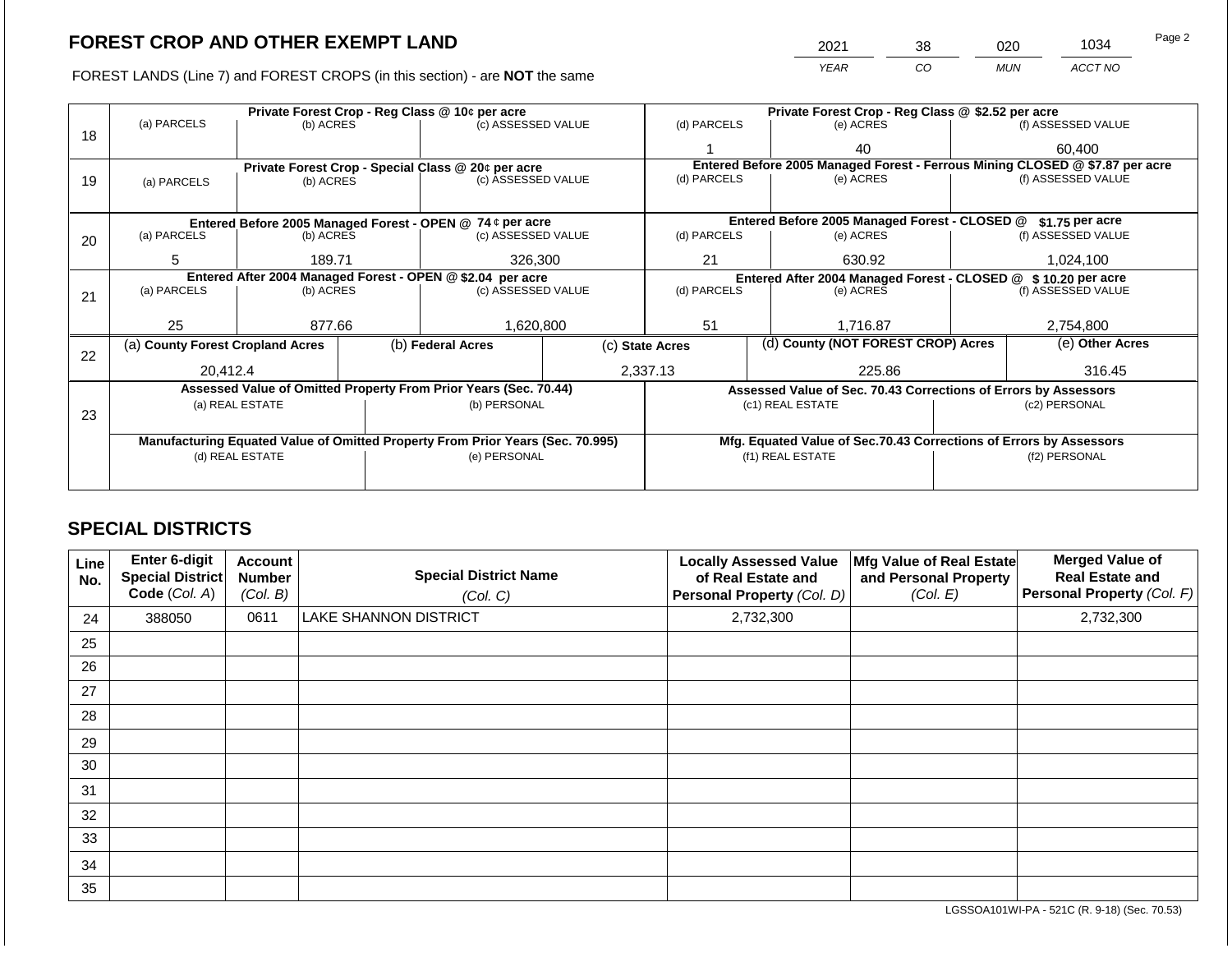| <b>SCHOOL DISTRICTS</b> |                                                          |      |                                                                                        | 2021        | 020<br>38                                                                                   | 1034                                                                           |
|-------------------------|----------------------------------------------------------|------|----------------------------------------------------------------------------------------|-------------|---------------------------------------------------------------------------------------------|--------------------------------------------------------------------------------|
|                         |                                                          |      |                                                                                        | <b>YEAR</b> | CO<br><b>MUN</b>                                                                            | ACCT NO                                                                        |
| Line<br>No.             | Enter 6-digit<br><b>School District</b><br>Code (Col. A) |      | <b>Account</b><br><b>School District Name</b><br><b>Number</b><br>(Col. B)<br>(Col. C) |             | Mfg Value of Real Estate<br>and Personal Property<br>(Col. E)<br>Personal Property (Col. D) | <b>Merged Value of</b><br><b>Real Estate and</b><br>Personal Property (Col. F) |
|                         | A. SCHOOL DISTRICTS (K-8 and K-12)                       |      |                                                                                        |             |                                                                                             |                                                                                |
| 36                      | 383969                                                   | 0227 | <b>SCH D OF NIAGARA</b>                                                                | 72,541,717  | 8,400                                                                                       | 72,550,117                                                                     |
| 37                      |                                                          |      |                                                                                        |             |                                                                                             |                                                                                |
| 38                      |                                                          |      |                                                                                        |             |                                                                                             |                                                                                |
| 39                      |                                                          |      |                                                                                        |             |                                                                                             |                                                                                |
| 40                      |                                                          |      |                                                                                        |             |                                                                                             |                                                                                |
| 41<br>42                |                                                          |      |                                                                                        |             |                                                                                             |                                                                                |
| 43                      |                                                          |      |                                                                                        |             |                                                                                             |                                                                                |
| 44                      |                                                          |      |                                                                                        |             |                                                                                             |                                                                                |
| 45                      |                                                          |      |                                                                                        |             |                                                                                             |                                                                                |
| 46                      |                                                          |      |                                                                                        |             |                                                                                             |                                                                                |
| 47                      |                                                          |      |                                                                                        |             |                                                                                             |                                                                                |
| 48                      |                                                          |      |                                                                                        |             |                                                                                             |                                                                                |
| 49                      |                                                          |      |                                                                                        |             |                                                                                             |                                                                                |
| 50                      |                                                          |      | TOTAL ASSESSED VALUE OF SCHOOL DISTRICTS (K-8 and K-12)                                | 72,541,717  | 8,400                                                                                       | 72,550,117                                                                     |
|                         | <b>B.</b><br><b>UNION HIGH SCHOOL DISTRICTS</b>          |      |                                                                                        |             |                                                                                             |                                                                                |
| 51<br>52                |                                                          |      |                                                                                        |             |                                                                                             |                                                                                |
| 53                      |                                                          |      |                                                                                        |             |                                                                                             |                                                                                |
| 54                      |                                                          |      |                                                                                        |             |                                                                                             |                                                                                |
| 55                      |                                                          |      | TOTAL ASSESSED VALUE OF UNION HIGH SCHOOLS                                             |             |                                                                                             |                                                                                |
|                         | <b>TECHNICAL COLLEGE DISTRICTS</b><br>C.                 |      |                                                                                        |             |                                                                                             |                                                                                |
| 56                      | 001300                                                   | 0012 | NORTHEAST WISCONSIN TECH COLLEGE GNBY                                                  | 72,541,717  | 8,400                                                                                       | 72,550,117                                                                     |
| 57                      |                                                          |      |                                                                                        |             |                                                                                             |                                                                                |
| 58                      |                                                          |      |                                                                                        |             |                                                                                             |                                                                                |
| 59                      |                                                          |      | TOTAL ASSESSED VALUE OF TECHNICAL COLLEGES                                             | 72,541,717  | 8,400                                                                                       | 72,550,117                                                                     |

**SCHOOL DISTRICTS**

| Name               |                             | Title | Submission date  |
|--------------------|-----------------------------|-------|------------------|
| <b>TINA BARNES</b> |                             |       | 2021<br>03<br>08 |
| Phone              | Email address               |       |                  |
| 715<br>732<br>7548 | TBARNES@MARINETTECOUNTY.COM |       |                  |

Page 3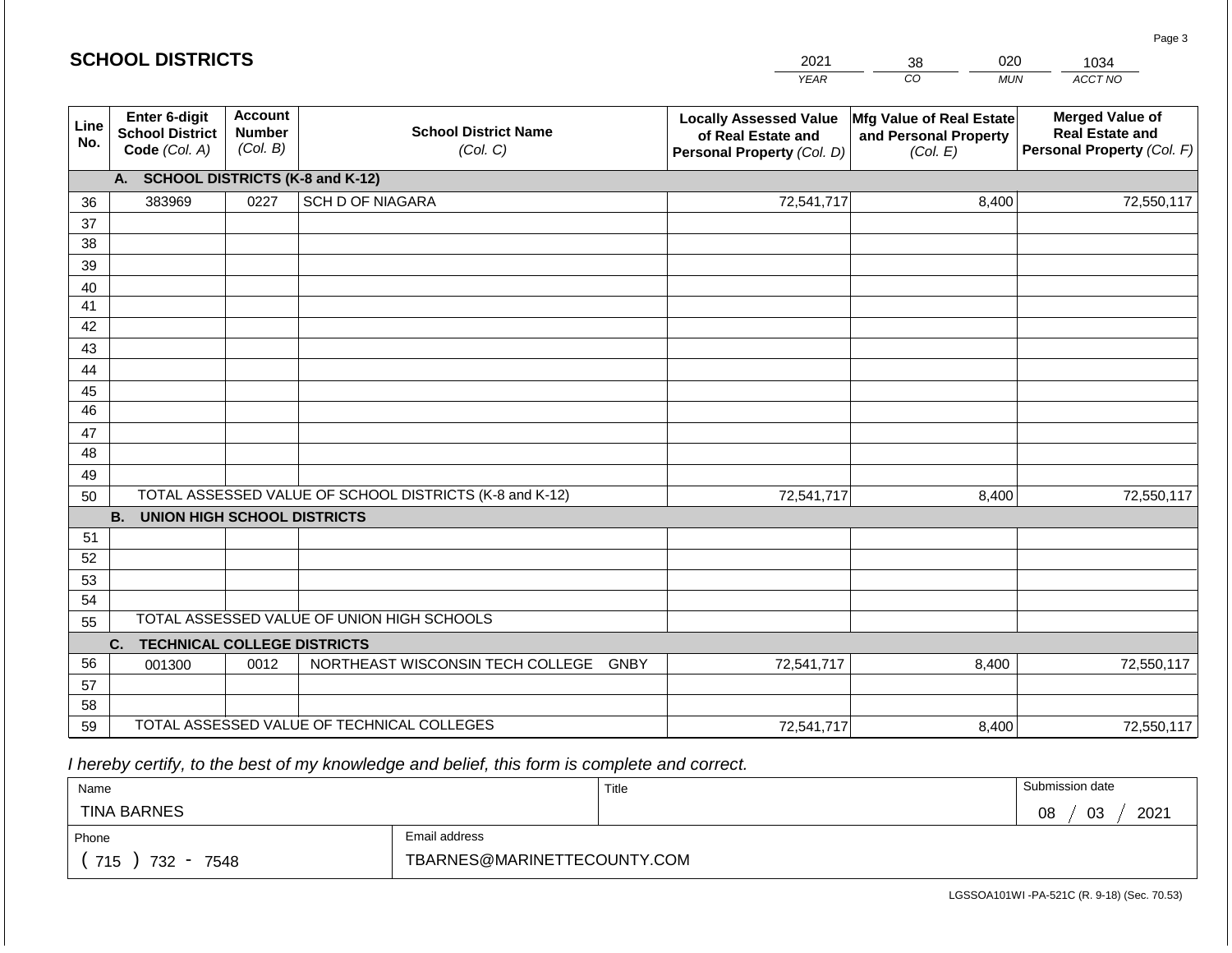- Each municipality's SOA is completed after the Board of Review and includes any changes made to the locally assessed values, under state law (sec. 70.53, Wis. Stats.)
- The Wisconsin Department of Revenue (DOR) merges the locally assessed values with the state assessed manufacturing values
- DOR provides the information regarding district names and codes. If a district is not listed, contact DOR.

Note: If you submit an amended SOA to DOR after your municipality's SOA is equated and posted to our website, we will process the SOA. However, DOR will not recalculate the *aggregate ratio or update the final SOA posted on our website. You should use the corrected values to calculate your tax rates.*

#### **Page 1: Real Estate and Personal Property**

- Lines 1-9 assessed real estate values, parcel counts and acres by classification
- Lines 10-15 assessed personal property values and number of accounts by class
- Line 16 aggregate assessed value of all property subject to general property; use to calculate tax rates. Note: This line equals the total assessed value of K-8 and K-12 school districts (Line 50) and total assessed value of technical colleges (Line 59).
- Remarks assessment ratio used to calculate estimated fair market value on property tax bills

#### **Page 2: Forest Crop, Other Exempt Land and Special Districts**

- Lines 18-21 private forest crop and managed forest lands assessed values
- Line  $22 -$  tax exempt land acres
- Line 23 prior years assessed value of omitted property under sec. 70.44 and correction of errors under sec. 70.43 shown by locally assessed or manufacturing real estate and personal property. Note: If there is an amount on this line, report the corresponding tax in the Statement of Taxes, Sections J or K.
- Lines 24-35 special district assessed values. These values are used to calculate tax rates for the special districts.

#### **Page 3: School Districts**

- Lines 36-50 school districts (K-8 and K-12) assessed values. These values are used to calculate tax rates for school districts.
- Lines 51-55 union high school district assessed values. These values are used to calculate tax rates for union high school districts.
- Lines 56-59 technical college assessed values. These values are used to calculate tax rates for technical colleges.

If you have questions: Email: lgs@wisconsin.gov

 Phone: (608) 266-2569 or (608) 264-6892 Fax: (608) 264-6887

DAWN JOHNSON<br>TOWN OF NIAGARA<br>N22380 HANSEN RD TOWN OF NIAGARA N22380 HANSEN RD VIAGARA, WI 54151 NIAGARA, WI 54151DAWN JOHNSON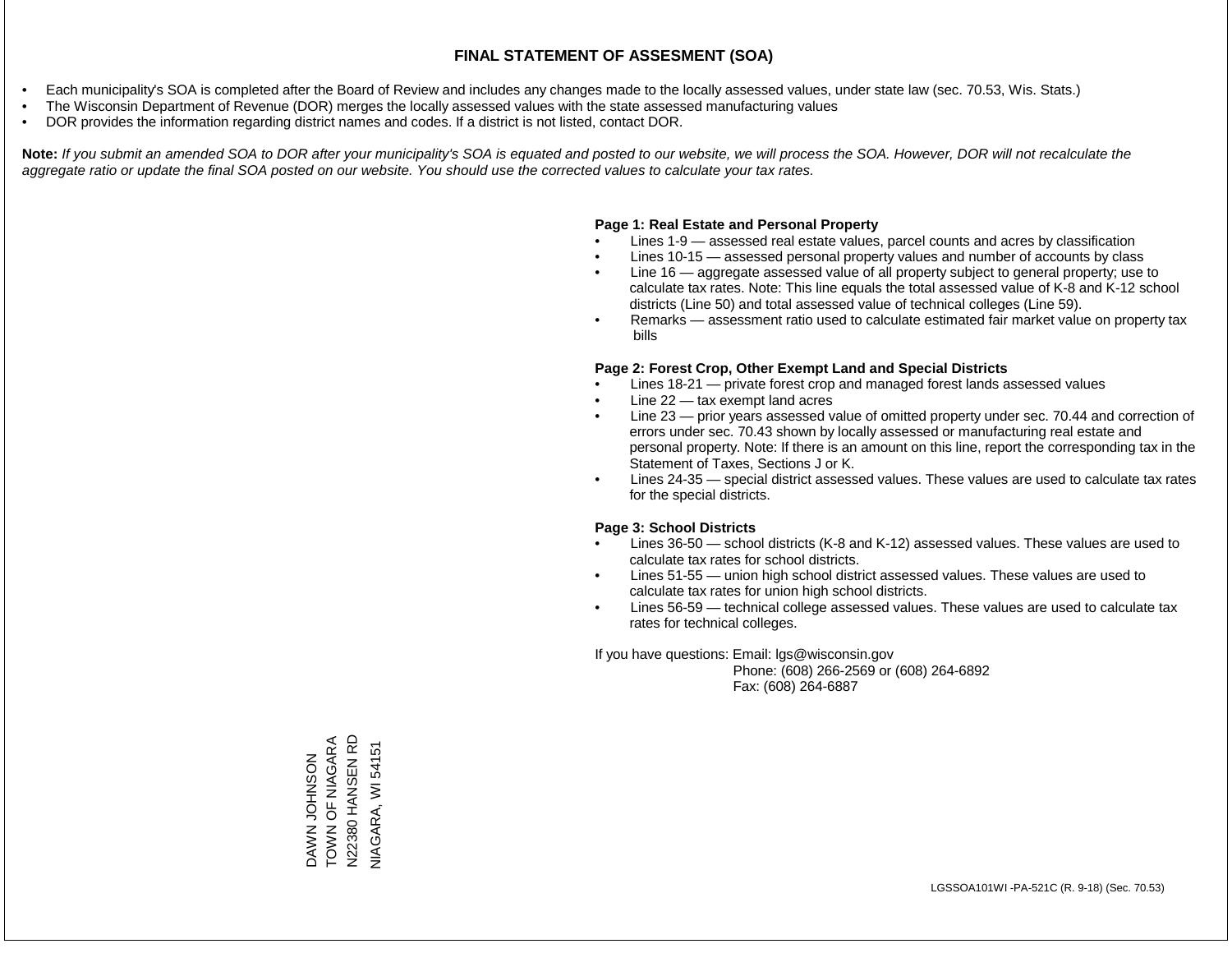**FINAL - EQUATED**

| אי       | 722   | 1035    |
|----------|-------|---------|
| $\alpha$ | MI IN | ACCT NO |

This is an Amended Return

Page 1

|                | <b>FOR</b>                                                        | TOWN OF<br><b>OF</b>                                                                                                                                                                         | <b>PEMBINE</b>           |                                  | <b>MARINETTE COUNTY</b>                    |                                |                                        |                                                |
|----------------|-------------------------------------------------------------------|----------------------------------------------------------------------------------------------------------------------------------------------------------------------------------------------|--------------------------|----------------------------------|--------------------------------------------|--------------------------------|----------------------------------------|------------------------------------------------|
|                |                                                                   | Town - Village - City                                                                                                                                                                        | <b>Municipality Name</b> |                                  | <b>County Name</b>                         |                                |                                        |                                                |
| Line           | <b>REAL ESTATE</b><br>(See Lines 18 - 22 for                      |                                                                                                                                                                                              | PARCEL COUNT             |                                  | NO. OF ACRES<br><b>WHOLE</b>               | <b>VALUE OF</b><br><b>LAND</b> | <b>VALUE OF</b><br><b>IMPROVEMENTS</b> | <b>TOTAL VALUE OF LAND</b><br>AND IMPROVEMENTS |
| No.            |                                                                   | other Real Estate)                                                                                                                                                                           |                          | <b>TOTAL LAND   IMPROVEMENTS</b> | <b>NUMBERS ONLY</b>                        |                                |                                        |                                                |
|                |                                                                   |                                                                                                                                                                                              | (Col. A)                 | (Col. B)                         | (Col, C)                                   | (Col. D)                       | (Col. E)                               | (Col. F)                                       |
| $\mathbf{1}$   |                                                                   | <b>RESIDENTIAL - Class 1</b>                                                                                                                                                                 | 1,305                    | 986                              | 3,437                                      | 13,135,100                     | 51,344,400                             | 64,479,500                                     |
| $\overline{2}$ |                                                                   | <b>COMMERCIAL - Class 2</b>                                                                                                                                                                  | 49                       | 38                               | 78                                         | 513,700                        | 3,500,500                              | 4,014,200                                      |
| 3              |                                                                   | <b>MANUFACTURING - Class 3</b>                                                                                                                                                               | 6                        | $\overline{2}$                   | 698                                        | 1,024,800                      | 1,168,800                              | 2,193,600                                      |
| $\overline{4}$ |                                                                   | <b>AGRICULTURAL - Class 4</b>                                                                                                                                                                | 36                       |                                  | 669                                        | 116,800                        |                                        | 116,800                                        |
| 5              |                                                                   | <b>UNDEVELOPED - Class 5</b>                                                                                                                                                                 | 88                       |                                  | 902                                        | 724,800                        |                                        | 724,800                                        |
| 6              |                                                                   | AGRICULTURAL FOREST - Class 5m                                                                                                                                                               | 17                       |                                  | 162                                        | 129,600                        |                                        | 129,600                                        |
| $\overline{7}$ |                                                                   | FOREST LANDS - Class 6                                                                                                                                                                       | 413                      |                                  | 10,246                                     | 16,282,100                     |                                        | 16,282,100                                     |
| 8              |                                                                   | OTHER - Class 7                                                                                                                                                                              | 4                        | 4                                | 8                                          | 39,000                         | 217,900                                | 256,900                                        |
| 9              |                                                                   | TOTAL - ALL COLUMNS                                                                                                                                                                          | 1,918                    | 1,030                            | 16,200                                     | 31,965,900                     | 56,231,600                             | 88,197,500                                     |
| 10             |                                                                   | NUMBER OF PERSONAL PROPERTY ACCOUNTS IN ROLL                                                                                                                                                 |                          |                                  | 50                                         | <b>LOCALLY ASSESSED</b>        | <b>MANUFACTURING</b>                   | <b>MERGED</b>                                  |
| 11             |                                                                   | BOATS AND OTHER WATERCRAFT NOT EXEMPT - Code 1                                                                                                                                               |                          |                                  |                                            | $\Omega$                       | $\Omega$                               | $\mathbf 0$                                    |
| 12             |                                                                   | MACHINERY, TOOLS AND PATTERNS - Code 2                                                                                                                                                       |                          |                                  |                                            |                                | 338,000                                | 338,000                                        |
| 13             |                                                                   | FURNITURE, FIXTURES AND EQUIPMENT - Code 3                                                                                                                                                   |                          |                                  |                                            | 217,600                        | 56,400                                 | 274,000                                        |
| 14             |                                                                   | ALL OTHER PERSONAL PROPERTY NOT EXEMPT - Codes 4A, 4B, 4C                                                                                                                                    |                          |                                  |                                            | 1,137,000                      | 198,100                                | 1,335,100                                      |
| 15             |                                                                   | TOTAL OF PERSONAL PROPERTY NOT EXEMPT (Total of Lines 11-14)                                                                                                                                 |                          |                                  |                                            | 1,354,600                      | 592,500                                | 1,947,100                                      |
| 16             |                                                                   | AGGREGATE ASSESSED VALUE OF ALL PROPERTY SUBJECT TO THE GENERAL PROPERTY TAX (Total of Lines 9F and 15F)<br>MUST EQUAL TOTAL VALUE OF THE SCHOOL DISTRICTS (K-12 PLUS K-8) - Line 50, Col. F |                          |                                  |                                            |                                |                                        | 90,144,600                                     |
| 17             | <b>BOARD OF REVIEW</b><br>DATE OF FINAL ADJOURNMENT<br>08/27/2021 |                                                                                                                                                                                              |                          |                                  | Name of Assessor<br><b>SCOTT TENNESSEN</b> |                                | Telephone #<br>(920) 423-3502          |                                                |
|                |                                                                   |                                                                                                                                                                                              |                          |                                  |                                            |                                |                                        |                                                |

REMARKS

The Assessment Ratio to be used in calculating the estimated Fair Market Value on tax bills for this tax district is .906560221

This ratio should be used to convert assessed values to "Calculate Equalized Values" in Step 1 of the Lottery and Gaming Credit Calculations.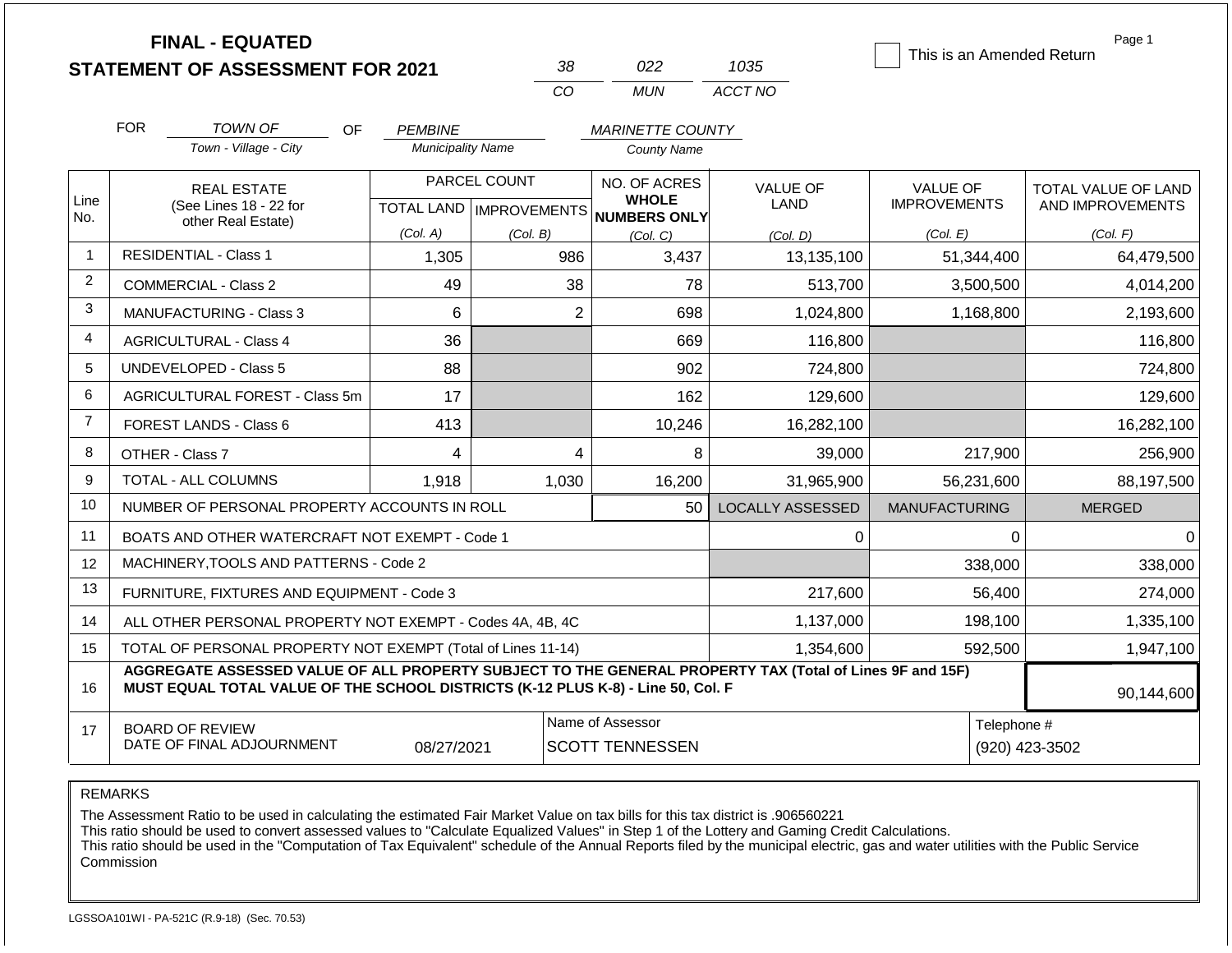2021 38 022 1035

FOREST LANDS (Line 7) and FOREST CROPS (in this section) - are **NOT** the same *YEAR CO MUN ACCT NO*

|    |                                                                                |                                                                                                      |  | Private Forest Crop - Reg Class @ 10¢ per acre                   |                                                                    | Private Forest Crop - Reg Class @ \$2.52 per acre               |                                                                              |                                                               |               |                    |  |  |
|----|--------------------------------------------------------------------------------|------------------------------------------------------------------------------------------------------|--|------------------------------------------------------------------|--------------------------------------------------------------------|-----------------------------------------------------------------|------------------------------------------------------------------------------|---------------------------------------------------------------|---------------|--------------------|--|--|
|    | (a) PARCELS                                                                    | (b) ACRES                                                                                            |  | (c) ASSESSED VALUE                                               |                                                                    | (d) PARCELS                                                     |                                                                              | (e) ACRES                                                     |               | (f) ASSESSED VALUE |  |  |
| 18 |                                                                                |                                                                                                      |  |                                                                  |                                                                    |                                                                 |                                                                              |                                                               |               |                    |  |  |
|    |                                                                                |                                                                                                      |  |                                                                  |                                                                    |                                                                 | Entered Before 2005 Managed Forest - Ferrous Mining CLOSED @ \$7.87 per acre |                                                               |               |                    |  |  |
| 19 |                                                                                | Private Forest Crop - Special Class @ 20¢ per acre<br>(c) ASSESSED VALUE<br>(b) ACRES<br>(a) PARCELS |  |                                                                  |                                                                    | (d) PARCELS                                                     |                                                                              | (e) ACRES                                                     |               | (f) ASSESSED VALUE |  |  |
|    |                                                                                |                                                                                                      |  |                                                                  |                                                                    |                                                                 |                                                                              |                                                               |               |                    |  |  |
|    |                                                                                |                                                                                                      |  |                                                                  |                                                                    |                                                                 |                                                                              |                                                               |               |                    |  |  |
|    |                                                                                |                                                                                                      |  | Entered Before 2005 Managed Forest - OPEN @ 74 ¢ per acre        |                                                                    |                                                                 |                                                                              | Entered Before 2005 Managed Forest - CLOSED @                 |               | \$1.75 per acre    |  |  |
| 20 | (a) PARCELS                                                                    | (b) ACRES                                                                                            |  | (c) ASSESSED VALUE                                               |                                                                    | (d) PARCELS                                                     |                                                                              | (e) ACRES                                                     |               | (f) ASSESSED VALUE |  |  |
|    |                                                                                |                                                                                                      |  |                                                                  |                                                                    |                                                                 |                                                                              |                                                               |               |                    |  |  |
|    |                                                                                | $\overline{2}$<br>126,200<br>78.85                                                                   |  |                                                                  | 78                                                                 |                                                                 | 2,607.07                                                                     | 4,184,300                                                     |               |                    |  |  |
|    |                                                                                | Entered After 2004 Managed Forest - OPEN @ \$2.04 per acre                                           |  |                                                                  |                                                                    |                                                                 |                                                                              | Entered After 2004 Managed Forest - CLOSED @ \$10.20 per acre |               |                    |  |  |
| 21 | (a) PARCELS                                                                    | (b) ACRES                                                                                            |  | (c) ASSESSED VALUE                                               |                                                                    | (d) PARCELS                                                     |                                                                              | (f) ASSESSED VALUE<br>(e) ACRES                               |               |                    |  |  |
|    |                                                                                |                                                                                                      |  |                                                                  |                                                                    |                                                                 |                                                                              |                                                               |               |                    |  |  |
|    | 10 <sup>1</sup>                                                                | 374.68                                                                                               |  | 599,600                                                          |                                                                    | 85                                                              |                                                                              | 2,765.06                                                      | 4,330,500     |                    |  |  |
|    | (a) County Forest Cropland Acres                                               |                                                                                                      |  | (b) Federal Acres                                                |                                                                    | (c) State Acres                                                 |                                                                              | (d) County (NOT FOREST CROP) Acres                            |               | (e) Other Acres    |  |  |
| 22 |                                                                                |                                                                                                      |  |                                                                  |                                                                    |                                                                 |                                                                              |                                                               |               |                    |  |  |
|    | 17,556.3                                                                       |                                                                                                      |  |                                                                  |                                                                    | 1,875.62                                                        |                                                                              | 478.19                                                        |               | 497.7              |  |  |
|    |                                                                                |                                                                                                      |  | Assessed Value of Omitted Property From Prior Years (Sec. 70.44) |                                                                    | Assessed Value of Sec. 70.43 Corrections of Errors by Assessors |                                                                              |                                                               |               |                    |  |  |
|    |                                                                                | (a) REAL ESTATE                                                                                      |  | (b) PERSONAL                                                     |                                                                    |                                                                 |                                                                              | (c1) REAL ESTATE                                              |               | (c2) PERSONAL      |  |  |
| 23 |                                                                                |                                                                                                      |  |                                                                  |                                                                    |                                                                 |                                                                              |                                                               |               |                    |  |  |
|    | Manufacturing Equated Value of Omitted Property From Prior Years (Sec. 70.995) |                                                                                                      |  |                                                                  | Mfg. Equated Value of Sec.70.43 Corrections of Errors by Assessors |                                                                 |                                                                              |                                                               |               |                    |  |  |
|    |                                                                                | (d) REAL ESTATE                                                                                      |  | (e) PERSONAL                                                     |                                                                    |                                                                 |                                                                              | (f1) REAL ESTATE                                              | (f2) PERSONAL |                    |  |  |
|    |                                                                                |                                                                                                      |  |                                                                  |                                                                    |                                                                 |                                                                              |                                                               |               |                    |  |  |
|    |                                                                                |                                                                                                      |  |                                                                  |                                                                    |                                                                 |                                                                              |                                                               |               |                    |  |  |

## **SPECIAL DISTRICTS**

| Line<br>No. | <b>Enter 6-digit</b><br>Special District | <b>Account</b><br><b>Number</b> | <b>Special District Name</b> | <b>Locally Assessed Value</b><br>of Real Estate and | Mfg Value of Real Estate<br>and Personal Property | <b>Merged Value of</b><br><b>Real Estate and</b> |
|-------------|------------------------------------------|---------------------------------|------------------------------|-----------------------------------------------------|---------------------------------------------------|--------------------------------------------------|
|             | Code (Col. A)                            | (Col. B)                        | (Col. C)                     | Personal Property (Col. D)                          | (Col. E)                                          | Personal Property (Col. F)                       |
| 24          |                                          |                                 |                              |                                                     |                                                   |                                                  |
| 25          |                                          |                                 |                              |                                                     |                                                   |                                                  |
| 26          |                                          |                                 |                              |                                                     |                                                   |                                                  |
| 27          |                                          |                                 |                              |                                                     |                                                   |                                                  |
| 28          |                                          |                                 |                              |                                                     |                                                   |                                                  |
| 29          |                                          |                                 |                              |                                                     |                                                   |                                                  |
| 30          |                                          |                                 |                              |                                                     |                                                   |                                                  |
| 31          |                                          |                                 |                              |                                                     |                                                   |                                                  |
| 32          |                                          |                                 |                              |                                                     |                                                   |                                                  |
| 33          |                                          |                                 |                              |                                                     |                                                   |                                                  |
| 34          |                                          |                                 |                              |                                                     |                                                   |                                                  |
| 35          |                                          |                                 |                              |                                                     |                                                   |                                                  |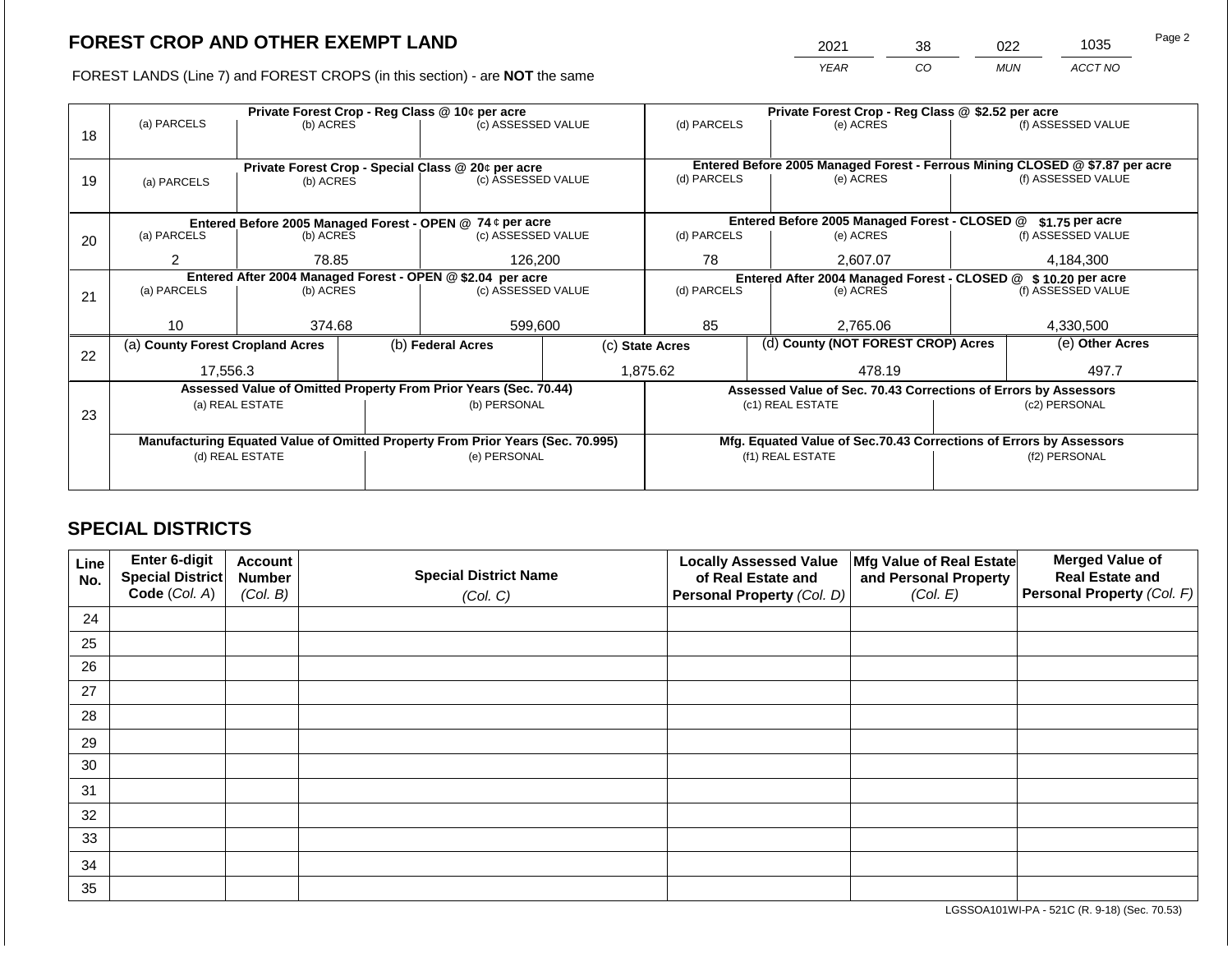| <b>SCHOOL DISTRICTS</b> |                                                                                                         |      |                                                         | 2021                                                                              | 022<br>38                                                     | 1035                                                                           |  |
|-------------------------|---------------------------------------------------------------------------------------------------------|------|---------------------------------------------------------|-----------------------------------------------------------------------------------|---------------------------------------------------------------|--------------------------------------------------------------------------------|--|
|                         |                                                                                                         |      |                                                         | <b>YEAR</b>                                                                       | CO                                                            | ACCT NO<br><b>MUN</b>                                                          |  |
| Line<br>No.             | <b>Account</b><br>Enter 6-digit<br><b>Number</b><br><b>School District</b><br>(Col. B)<br>Code (Col. A) |      | <b>School District Name</b><br>(Col. C)                 | <b>Locally Assessed Value</b><br>of Real Estate and<br>Personal Property (Col. D) | Mfg Value of Real Estate<br>and Personal Property<br>(Col. E) | <b>Merged Value of</b><br><b>Real Estate and</b><br>Personal Property (Col. F) |  |
|                         | A. SCHOOL DISTRICTS (K-8 and K-12)                                                                      |      |                                                         |                                                                                   |                                                               |                                                                                |  |
| 36                      | 384263                                                                                                  | 0228 | SCH D OF BEECHER-DUNBAR-PEMBINE                         | 87,358,500                                                                        | 2,786,100                                                     | 90,144,600                                                                     |  |
| 37                      |                                                                                                         |      |                                                         |                                                                                   |                                                               |                                                                                |  |
| 38                      |                                                                                                         |      |                                                         |                                                                                   |                                                               |                                                                                |  |
| 39                      |                                                                                                         |      |                                                         |                                                                                   |                                                               |                                                                                |  |
| 40                      |                                                                                                         |      |                                                         |                                                                                   |                                                               |                                                                                |  |
| 41                      |                                                                                                         |      |                                                         |                                                                                   |                                                               |                                                                                |  |
| 42                      |                                                                                                         |      |                                                         |                                                                                   |                                                               |                                                                                |  |
| 43                      |                                                                                                         |      |                                                         |                                                                                   |                                                               |                                                                                |  |
| 44<br>45                |                                                                                                         |      |                                                         |                                                                                   |                                                               |                                                                                |  |
| 46                      |                                                                                                         |      |                                                         |                                                                                   |                                                               |                                                                                |  |
| 47                      |                                                                                                         |      |                                                         |                                                                                   |                                                               |                                                                                |  |
| 48                      |                                                                                                         |      |                                                         |                                                                                   |                                                               |                                                                                |  |
| 49                      |                                                                                                         |      |                                                         |                                                                                   |                                                               |                                                                                |  |
| 50                      |                                                                                                         |      | TOTAL ASSESSED VALUE OF SCHOOL DISTRICTS (K-8 and K-12) | 87,358,500                                                                        | 2,786,100                                                     | 90,144,600                                                                     |  |
|                         | <b>B.</b><br><b>UNION HIGH SCHOOL DISTRICTS</b>                                                         |      |                                                         |                                                                                   |                                                               |                                                                                |  |
| 51                      |                                                                                                         |      |                                                         |                                                                                   |                                                               |                                                                                |  |
| 52                      |                                                                                                         |      |                                                         |                                                                                   |                                                               |                                                                                |  |
| 53                      |                                                                                                         |      |                                                         |                                                                                   |                                                               |                                                                                |  |
| 54                      |                                                                                                         |      |                                                         |                                                                                   |                                                               |                                                                                |  |
| 55                      |                                                                                                         |      | TOTAL ASSESSED VALUE OF UNION HIGH SCHOOLS              |                                                                                   |                                                               |                                                                                |  |
|                         | C.<br><b>TECHNICAL COLLEGE DISTRICTS</b>                                                                |      |                                                         |                                                                                   |                                                               |                                                                                |  |
| 56                      | 001300                                                                                                  | 0012 | NORTHEAST WISCONSIN TECH COLLEGE                        | 87,358,500<br><b>GNBY</b>                                                         | 2,786,100                                                     | 90,144,600                                                                     |  |
| 57                      |                                                                                                         |      |                                                         |                                                                                   |                                                               |                                                                                |  |
| 58                      |                                                                                                         |      | TOTAL ASSESSED VALUE OF TECHNICAL COLLEGES              |                                                                                   |                                                               |                                                                                |  |
| 59                      |                                                                                                         |      |                                                         | 87,358,500                                                                        | 2,786,100                                                     | 90,144,600                                                                     |  |

| Name                                           |                             | Title | Submission date        |
|------------------------------------------------|-----------------------------|-------|------------------------|
| <b>TINA BARNES</b>                             |                             |       | 2021<br>03<br>na<br>ບວ |
| Phone                                          | Email address               |       |                        |
| 715<br>732<br>7548<br>$\overline{\phantom{0}}$ | TBARNES@MARINETTECOUNTY.COM |       |                        |

LGSSOA101WI -PA-521C (R. 9-18) (Sec. 70.53)

Page 3

| <b>SCHOOL DISTRICTS</b> |  |
|-------------------------|--|
|-------------------------|--|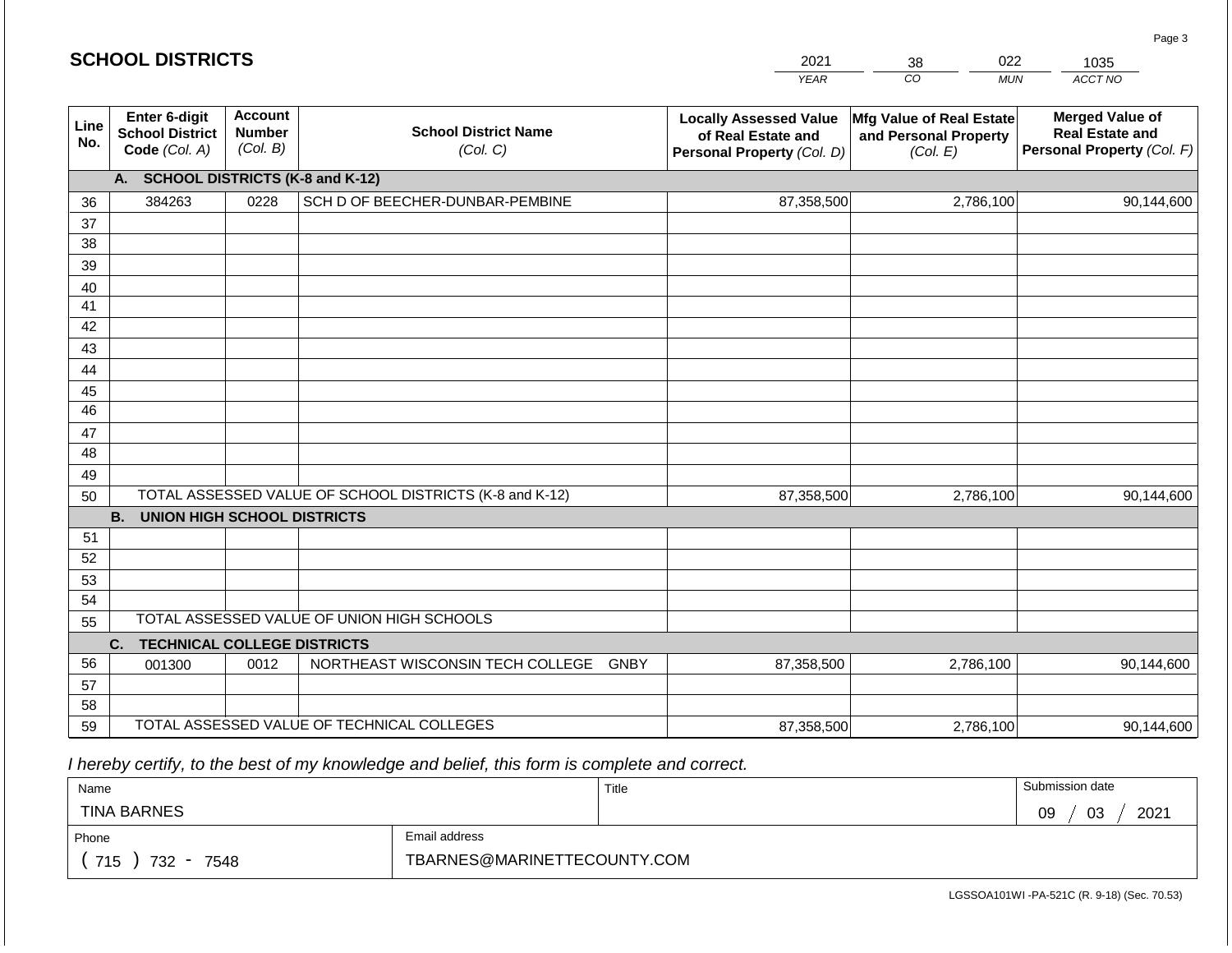- Each municipality's SOA is completed after the Board of Review and includes any changes made to the locally assessed values, under state law (sec. 70.53, Wis. Stats.)
- The Wisconsin Department of Revenue (DOR) merges the locally assessed values with the state assessed manufacturing values
- DOR provides the information regarding district names and codes. If a district is not listed, contact DOR.

Note: If you submit an amended SOA to DOR after your municipality's SOA is equated and posted to our website, we will process the SOA. However, DOR will not recalculate the *aggregate ratio or update the final SOA posted on our website. You should use the corrected values to calculate your tax rates.*

#### **Page 1: Real Estate and Personal Property**

- Lines 1-9 assessed real estate values, parcel counts and acres by classification
- Lines 10-15 assessed personal property values and number of accounts by class
- Line 16 aggregate assessed value of all property subject to general property; use to calculate tax rates. Note: This line equals the total assessed value of K-8 and K-12 school districts (Line 50) and total assessed value of technical colleges (Line 59).
- Remarks assessment ratio used to calculate estimated fair market value on property tax bills

#### **Page 2: Forest Crop, Other Exempt Land and Special Districts**

- Lines 18-21 private forest crop and managed forest lands assessed values
- Line  $22 -$  tax exempt land acres
- Line 23 prior years assessed value of omitted property under sec. 70.44 and correction of errors under sec. 70.43 shown by locally assessed or manufacturing real estate and personal property. Note: If there is an amount on this line, report the corresponding tax in the Statement of Taxes, Sections J or K.
- Lines 24-35 special district assessed values. These values are used to calculate tax rates for the special districts.

#### **Page 3: School Districts**

- Lines 36-50 school districts (K-8 and K-12) assessed values. These values are used to calculate tax rates for school districts.
- Lines 51-55 union high school district assessed values. These values are used to calculate tax rates for union high school districts.
- Lines 56-59 technical college assessed values. These values are used to calculate tax rates for technical colleges.

If you have questions: Email: lgs@wisconsin.gov

 Phone: (608) 266-2569 or (608) 264-6892 Fax: (608) 264-6887

SUZANNE ALLEN TOWN OF PEMBINE SUZANNE ALLEN<br>TOWN OF PEMBINE<br>PO BOX 279<br>PEMBINE, WI 54156 - 0279 PEMBINE, WI 54156 - 0279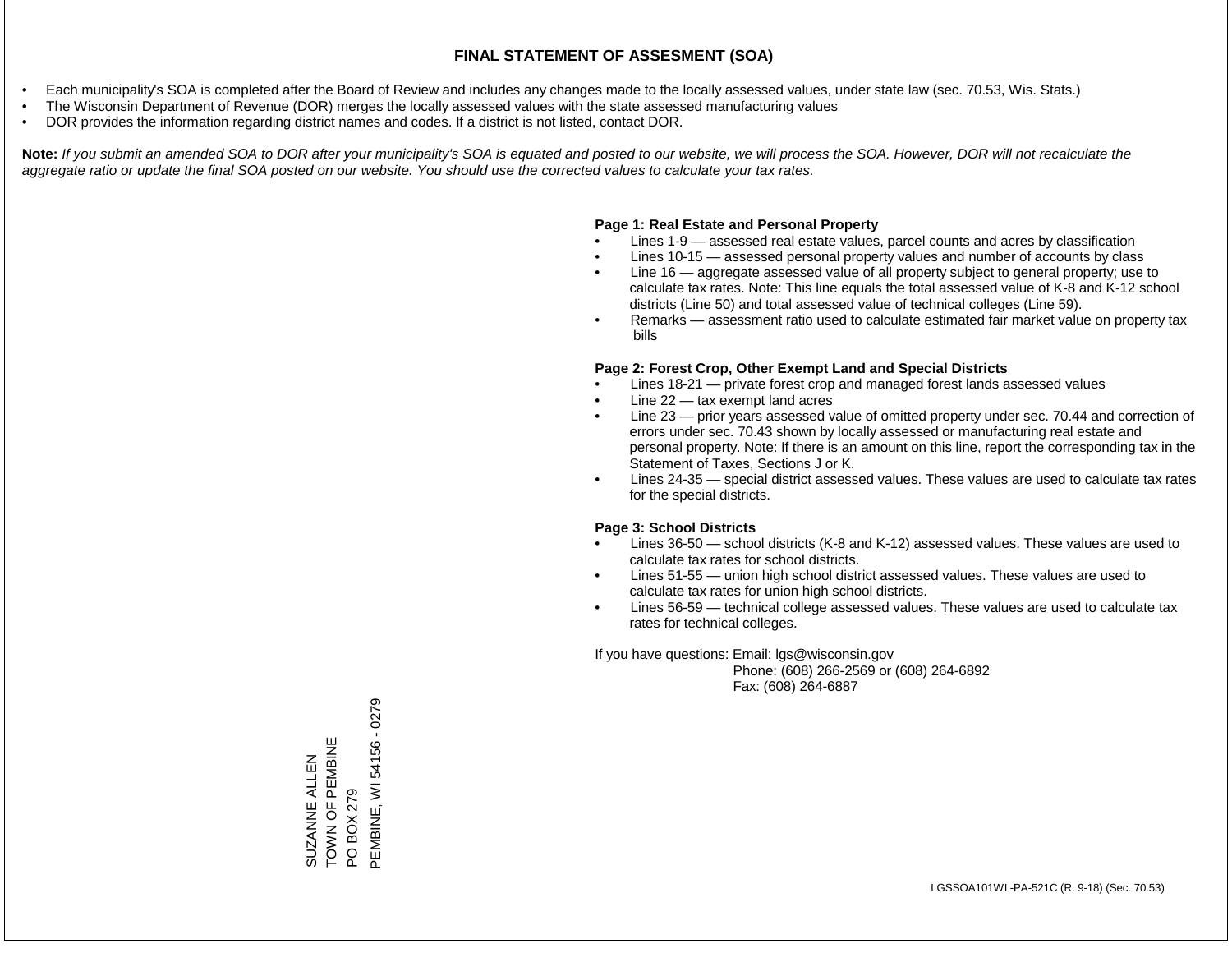| <b>STATEMENT OF ASSESSMENT FOR 2021</b> |  |
|-----------------------------------------|--|
|                                         |  |

**FINAL - EQUATED**

| - २१२ | በ24   | 1036.   |
|-------|-------|---------|
| CO.   | MI IN | ACCT NO |

This is an Amended Return

Page 1

|                | <b>FOR</b><br>TOWN OF<br>OF                                                                                                                                                                                 | <b>PESHTIGO</b>          |              | <b>MARINETTE COUNTY</b>                             |                         |                      |                     |  |
|----------------|-------------------------------------------------------------------------------------------------------------------------------------------------------------------------------------------------------------|--------------------------|--------------|-----------------------------------------------------|-------------------------|----------------------|---------------------|--|
|                | Town - Village - City                                                                                                                                                                                       | <b>Municipality Name</b> |              | <b>County Name</b>                                  |                         |                      |                     |  |
|                | <b>REAL ESTATE</b>                                                                                                                                                                                          |                          | PARCEL COUNT | NO. OF ACRES                                        | <b>VALUE OF</b>         | VALUE OF             | TOTAL VALUE OF LAND |  |
| Line<br>No.    | (See Lines 18 - 22 for<br>other Real Estate)                                                                                                                                                                |                          |              | <b>WHOLE</b><br>TOTAL LAND MPROVEMENTS NUMBERS ONLY | <b>LAND</b>             | <b>IMPROVEMENTS</b>  | AND IMPROVEMENTS    |  |
|                |                                                                                                                                                                                                             | (Col. A)                 | (Col. B)     | (Col. C)                                            | (Col, D)                | (Col. E)             | (Col. F)            |  |
| $\mathbf 1$    | <b>RESIDENTIAL - Class 1</b>                                                                                                                                                                                | 2,367                    | 2,011        | 5,248                                               | 59,884,300              | 233,242,000          | 293,126,300         |  |
| $\overline{2}$ | <b>COMMERCIAL - Class 2</b>                                                                                                                                                                                 | 92                       | 66           | 422                                                 | 2,687,500               | 11,886,500           | 14,574,000          |  |
| 3              | <b>MANUFACTURING - Class 3</b>                                                                                                                                                                              | 4                        | 4            | 65                                                  | 221,000                 | 1,030,600            | 1,251,600           |  |
| 4              | <b>AGRICULTURAL - Class 4</b>                                                                                                                                                                               | 161                      |              | 3,441                                               | 519,600                 |                      | 519,600             |  |
| 5              | UNDEVELOPED - Class 5                                                                                                                                                                                       | 670                      |              | 10,102                                              | 6,900,600               |                      | 6,900,600           |  |
| 6              | AGRICULTURAL FOREST - Class 5m                                                                                                                                                                              | 39                       |              | 517                                                 | 478,200                 |                      | 478,200             |  |
| $\overline{7}$ | FOREST LANDS - Class 6                                                                                                                                                                                      | 507                      |              | 7,398                                               | 12,922,000              |                      | 12,922,000          |  |
| 8              | OTHER - Class 7                                                                                                                                                                                             | 16                       | 15           | 43                                                  | 155,900                 | 735,700              | 891,600             |  |
| 9              | TOTAL - ALL COLUMNS                                                                                                                                                                                         | 3,856                    | 2,096        | 27,236                                              | 83,769,100              | 246,894,800          | 330,663,900         |  |
| 10             | NUMBER OF PERSONAL PROPERTY ACCOUNTS IN ROLL                                                                                                                                                                |                          |              | 63                                                  | <b>LOCALLY ASSESSED</b> | <b>MANUFACTURING</b> | <b>MERGED</b>       |  |
| 11             | BOATS AND OTHER WATERCRAFT NOT EXEMPT - Code 1                                                                                                                                                              |                          |              |                                                     | 0                       | 0                    | 0                   |  |
| 12             | MACHINERY, TOOLS AND PATTERNS - Code 2                                                                                                                                                                      |                          |              |                                                     |                         | 60,900               | 60,900              |  |
| 13             | FURNITURE, FIXTURES AND EQUIPMENT - Code 3                                                                                                                                                                  |                          |              |                                                     | 545,800                 | 8,600                | 554,400             |  |
| 14             | ALL OTHER PERSONAL PROPERTY NOT EXEMPT - Codes 4A, 4B, 4C                                                                                                                                                   |                          |              |                                                     | 292,500                 | 43,800               | 336,300             |  |
| 15             | TOTAL OF PERSONAL PROPERTY NOT EXEMPT (Total of Lines 11-14)                                                                                                                                                |                          |              |                                                     | 838,300                 | 113,300              | 951,600             |  |
| 16             | AGGREGATE ASSESSED VALUE OF ALL PROPERTY SUBJECT TO THE GENERAL PROPERTY TAX (Total of Lines 9F and 15F)<br>MUST EQUAL TOTAL VALUE OF THE SCHOOL DISTRICTS (K-12 PLUS K-8) - Line 50, Col. F<br>331,615,500 |                          |              |                                                     |                         |                      |                     |  |
| 17             | <b>BOARD OF REVIEW</b><br>DATE OF FINAL ADJOURNMENT                                                                                                                                                         | 07/06/2021               |              | Name of Assessor<br><b>TOM MCGUIRE</b>              |                         | Telephone #          | (715) 732-4400      |  |

REMARKS

The Assessment Ratio to be used in calculating the estimated Fair Market Value on tax bills for this tax district is .93514614

This ratio should be used to convert assessed values to "Calculate Equalized Values" in Step 1 of the Lottery and Gaming Credit Calculations.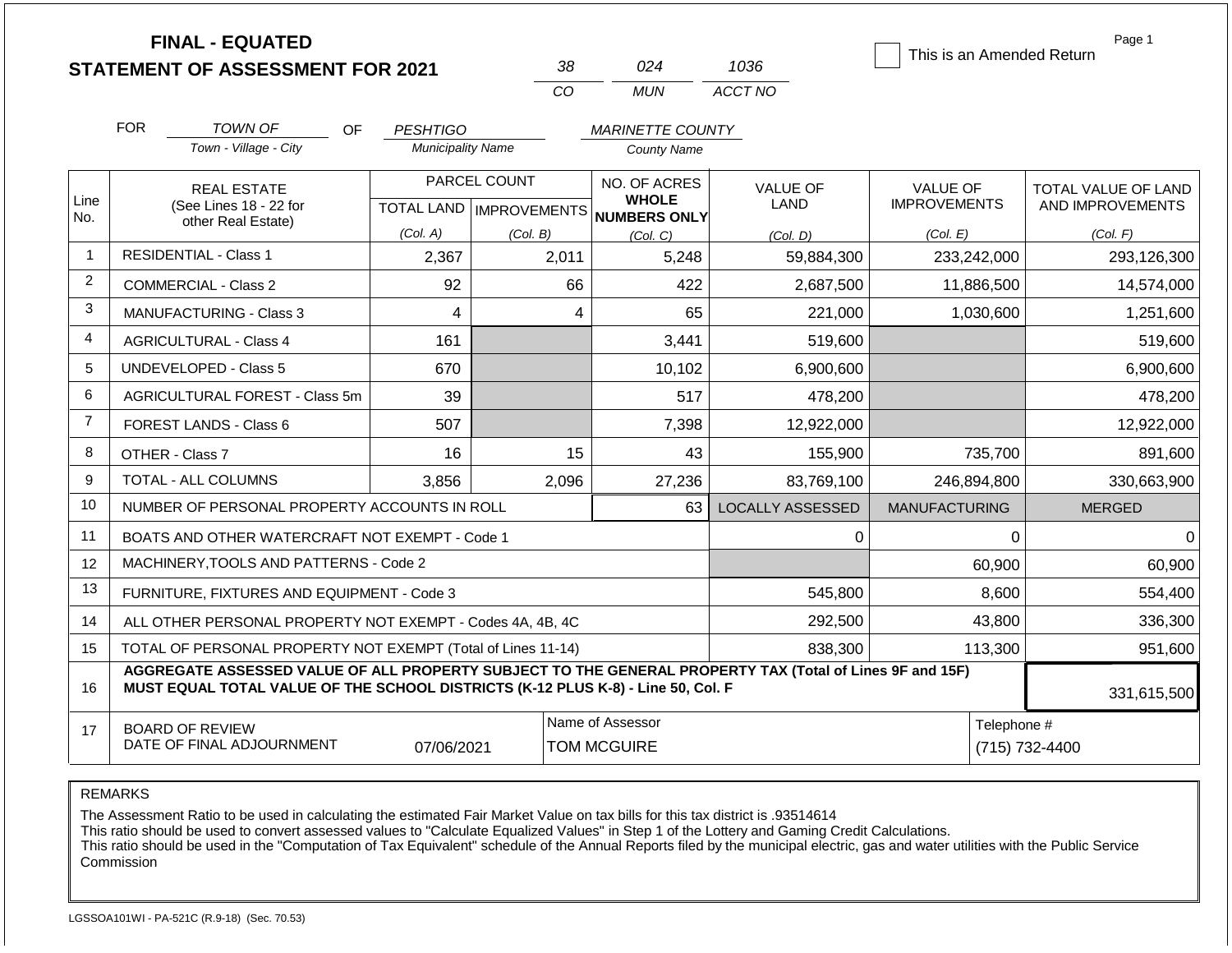2021 38 024 1036

FOREST LANDS (Line 7) and FOREST CROPS (in this section) - are **NOT** the same *YEAR CO MUN ACCT NO*

|    | Private Forest Crop - Reg Class @ 10¢ per acre                                 |                 |  |                                                                  |  |                                                               | Private Forest Crop - Reg Class @ \$2.52 per acre |                                                                 |                                                                    |                                                                              |
|----|--------------------------------------------------------------------------------|-----------------|--|------------------------------------------------------------------|--|---------------------------------------------------------------|---------------------------------------------------|-----------------------------------------------------------------|--------------------------------------------------------------------|------------------------------------------------------------------------------|
| 18 | (a) PARCELS                                                                    | (b) ACRES       |  | (c) ASSESSED VALUE                                               |  | (d) PARCELS                                                   |                                                   | (e) ACRES                                                       |                                                                    | (f) ASSESSED VALUE                                                           |
|    |                                                                                |                 |  |                                                                  |  |                                                               |                                                   |                                                                 |                                                                    |                                                                              |
|    |                                                                                |                 |  | Private Forest Crop - Special Class @ 20¢ per acre               |  |                                                               |                                                   |                                                                 |                                                                    | Entered Before 2005 Managed Forest - Ferrous Mining CLOSED @ \$7.87 per acre |
| 19 | (a) PARCELS                                                                    | (b) ACRES       |  | (c) ASSESSED VALUE                                               |  | (d) PARCELS                                                   |                                                   | (e) ACRES                                                       |                                                                    | (f) ASSESSED VALUE                                                           |
|    |                                                                                |                 |  |                                                                  |  |                                                               |                                                   |                                                                 |                                                                    |                                                                              |
|    |                                                                                |                 |  | Entered Before 2005 Managed Forest - OPEN @ 74 ¢ per acre        |  |                                                               |                                                   | Entered Before 2005 Managed Forest - CLOSED @                   |                                                                    | $$1.75$ per acre                                                             |
| 20 | (a) PARCELS                                                                    | (b) ACRES       |  | (c) ASSESSED VALUE                                               |  | (d) PARCELS                                                   |                                                   | (e) ACRES                                                       |                                                                    | (f) ASSESSED VALUE                                                           |
|    |                                                                                |                 |  |                                                                  |  |                                                               |                                                   |                                                                 |                                                                    |                                                                              |
|    |                                                                                |                 |  |                                                                  |  | 12                                                            |                                                   | 297.9                                                           |                                                                    | 603,800                                                                      |
|    |                                                                                |                 |  | Entered After 2004 Managed Forest - OPEN @ \$2.04 per acre       |  | Entered After 2004 Managed Forest - CLOSED @ \$10.20 per acre |                                                   |                                                                 |                                                                    |                                                                              |
| 21 | (a) PARCELS                                                                    | (b) ACRES       |  | (c) ASSESSED VALUE                                               |  | (d) PARCELS                                                   |                                                   | (e) ACRES                                                       |                                                                    | (f) ASSESSED VALUE                                                           |
|    |                                                                                |                 |  |                                                                  |  |                                                               |                                                   |                                                                 |                                                                    |                                                                              |
|    |                                                                                |                 |  |                                                                  |  | 43                                                            |                                                   | 1,377.37                                                        |                                                                    | 2,556,100                                                                    |
| 22 | (a) County Forest Cropland Acres                                               |                 |  | (b) Federal Acres                                                |  | (c) State Acres                                               |                                                   | (d) County (NOT FOREST CROP) Acres                              |                                                                    | (e) Other Acres                                                              |
|    |                                                                                |                 |  | 1.63                                                             |  |                                                               |                                                   |                                                                 |                                                                    |                                                                              |
|    |                                                                                |                 |  |                                                                  |  | 6,115.95<br>673.71                                            |                                                   |                                                                 | 600.98                                                             |                                                                              |
|    |                                                                                |                 |  | Assessed Value of Omitted Property From Prior Years (Sec. 70.44) |  |                                                               |                                                   | Assessed Value of Sec. 70.43 Corrections of Errors by Assessors |                                                                    |                                                                              |
| 23 |                                                                                | (a) REAL ESTATE |  | (b) PERSONAL                                                     |  |                                                               |                                                   | (c1) REAL ESTATE                                                |                                                                    | (c2) PERSONAL                                                                |
|    |                                                                                |                 |  |                                                                  |  |                                                               |                                                   |                                                                 |                                                                    |                                                                              |
|    | Manufacturing Equated Value of Omitted Property From Prior Years (Sec. 70.995) |                 |  |                                                                  |  |                                                               |                                                   |                                                                 | Mfg. Equated Value of Sec.70.43 Corrections of Errors by Assessors |                                                                              |
|    |                                                                                | (d) REAL ESTATE |  | (e) PERSONAL                                                     |  |                                                               |                                                   | (f1) REAL ESTATE                                                |                                                                    | (f2) PERSONAL                                                                |
|    |                                                                                |                 |  |                                                                  |  |                                                               |                                                   |                                                                 |                                                                    |                                                                              |
|    |                                                                                |                 |  |                                                                  |  |                                                               |                                                   |                                                                 |                                                                    |                                                                              |

## **SPECIAL DISTRICTS**

| Line<br>No. | <b>Enter 6-digit</b><br>Special District | <b>Account</b><br><b>Number</b> | <b>Special District Name</b> | <b>Locally Assessed Value</b><br>of Real Estate and | Mfg Value of Real Estate<br>and Personal Property | <b>Merged Value of</b><br><b>Real Estate and</b> |
|-------------|------------------------------------------|---------------------------------|------------------------------|-----------------------------------------------------|---------------------------------------------------|--------------------------------------------------|
|             | Code (Col. A)                            | (Col. B)                        | (Col. C)                     | Personal Property (Col. D)                          | (Col. E)                                          | <b>Personal Property (Col. F)</b>                |
| 24          |                                          |                                 |                              |                                                     |                                                   |                                                  |
| 25          |                                          |                                 |                              |                                                     |                                                   |                                                  |
| 26          |                                          |                                 |                              |                                                     |                                                   |                                                  |
| 27          |                                          |                                 |                              |                                                     |                                                   |                                                  |
| 28          |                                          |                                 |                              |                                                     |                                                   |                                                  |
| 29          |                                          |                                 |                              |                                                     |                                                   |                                                  |
| 30          |                                          |                                 |                              |                                                     |                                                   |                                                  |
| 31          |                                          |                                 |                              |                                                     |                                                   |                                                  |
| 32          |                                          |                                 |                              |                                                     |                                                   |                                                  |
| 33          |                                          |                                 |                              |                                                     |                                                   |                                                  |
| 34          |                                          |                                 |                              |                                                     |                                                   |                                                  |
| 35          |                                          |                                 |                              |                                                     |                                                   |                                                  |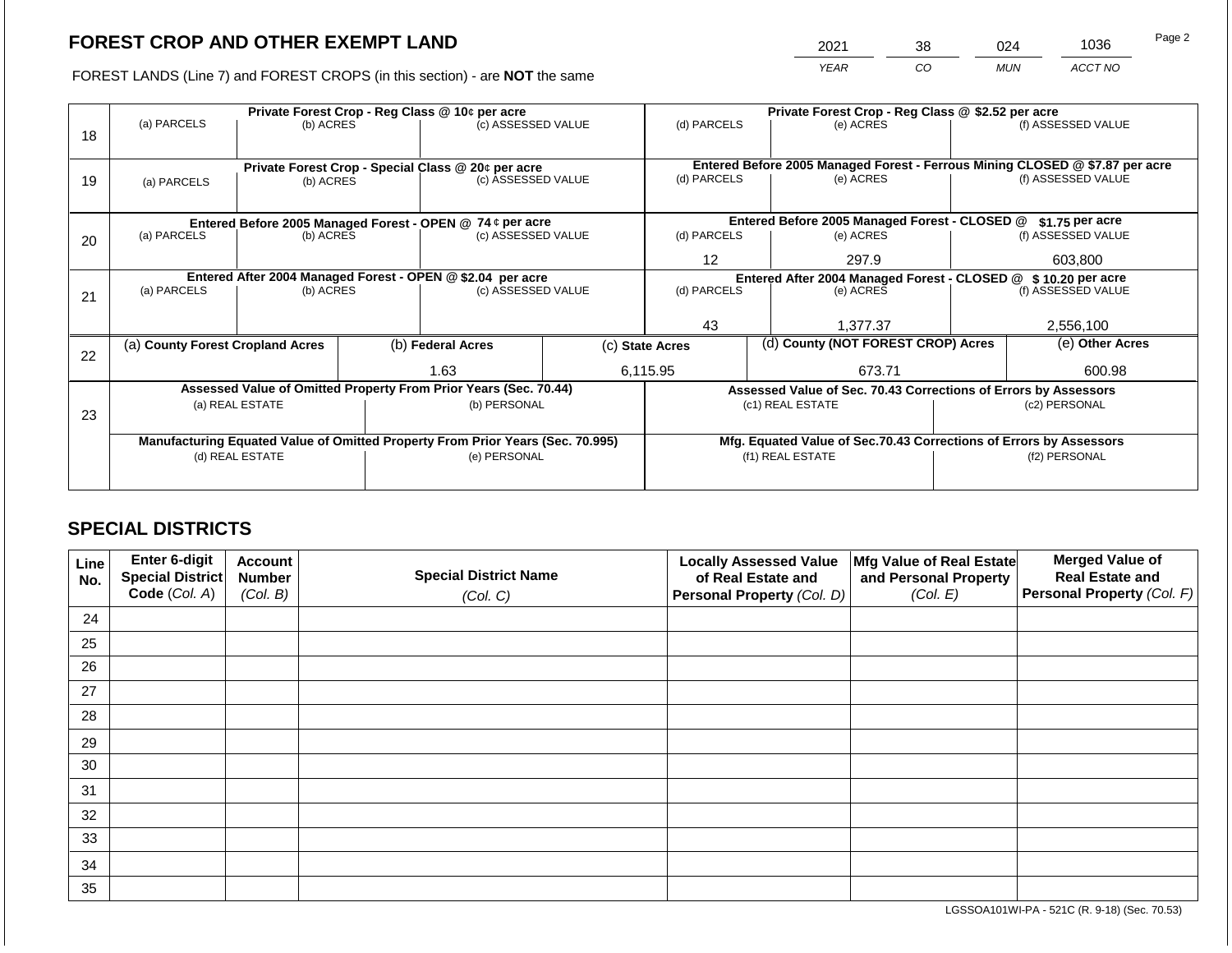| <b>SCHOOL DISTRICTS</b> |                                                          |                                             |                                                         | 2021                                                                              | 024<br>38                                                     | 1036                                                                           |
|-------------------------|----------------------------------------------------------|---------------------------------------------|---------------------------------------------------------|-----------------------------------------------------------------------------------|---------------------------------------------------------------|--------------------------------------------------------------------------------|
|                         |                                                          |                                             |                                                         | <b>YEAR</b>                                                                       | CO<br><b>MUN</b>                                              | ACCT NO                                                                        |
| Line<br>No.             | Enter 6-digit<br><b>School District</b><br>Code (Col. A) | <b>Account</b><br><b>Number</b><br>(Col. B) | <b>School District Name</b><br>(Col. C)                 | <b>Locally Assessed Value</b><br>of Real Estate and<br>Personal Property (Col. D) | Mfg Value of Real Estate<br>and Personal Property<br>(Col. E) | <b>Merged Value of</b><br><b>Real Estate and</b><br>Personal Property (Col. F) |
|                         | A. SCHOOL DISTRICTS (K-8 and K-12)                       |                                             |                                                         |                                                                                   |                                                               |                                                                                |
| 36                      | 383311                                                   | 0226                                        | <b>SCH D OF MARINETTE</b>                               | 185,128,000                                                                       | 1,364,900                                                     | 186,492,900                                                                    |
| 37                      | 384305                                                   | 0229                                        | SCH D OF PESHTIGO                                       | 145,122,600                                                                       |                                                               | 145,122,600                                                                    |
| 38                      |                                                          |                                             |                                                         |                                                                                   |                                                               |                                                                                |
| 39                      |                                                          |                                             |                                                         |                                                                                   |                                                               |                                                                                |
| 40                      |                                                          |                                             |                                                         |                                                                                   |                                                               |                                                                                |
| 41<br>42                |                                                          |                                             |                                                         |                                                                                   |                                                               |                                                                                |
| 43                      |                                                          |                                             |                                                         |                                                                                   |                                                               |                                                                                |
| 44                      |                                                          |                                             |                                                         |                                                                                   |                                                               |                                                                                |
| 45                      |                                                          |                                             |                                                         |                                                                                   |                                                               |                                                                                |
| 46                      |                                                          |                                             |                                                         |                                                                                   |                                                               |                                                                                |
| 47                      |                                                          |                                             |                                                         |                                                                                   |                                                               |                                                                                |
| 48                      |                                                          |                                             |                                                         |                                                                                   |                                                               |                                                                                |
| 49                      |                                                          |                                             |                                                         |                                                                                   |                                                               |                                                                                |
| 50                      |                                                          |                                             | TOTAL ASSESSED VALUE OF SCHOOL DISTRICTS (K-8 and K-12) | 330,250,600                                                                       | 1,364,900                                                     | 331,615,500                                                                    |
|                         | <b>B.</b><br><b>UNION HIGH SCHOOL DISTRICTS</b>          |                                             |                                                         |                                                                                   |                                                               |                                                                                |
| 51                      |                                                          |                                             |                                                         |                                                                                   |                                                               |                                                                                |
| 52<br>53                |                                                          |                                             |                                                         |                                                                                   |                                                               |                                                                                |
| 54                      |                                                          |                                             |                                                         |                                                                                   |                                                               |                                                                                |
| 55                      |                                                          |                                             | TOTAL ASSESSED VALUE OF UNION HIGH SCHOOLS              |                                                                                   |                                                               |                                                                                |
|                         | <b>TECHNICAL COLLEGE DISTRICTS</b><br>C.                 |                                             |                                                         |                                                                                   |                                                               |                                                                                |
| 56                      | 001300                                                   | 0012                                        | NORTHEAST WISCONSIN TECH COLLEGE GNBY                   | 330,250,600                                                                       | 1,364,900                                                     | 331,615,500                                                                    |
| 57                      |                                                          |                                             |                                                         |                                                                                   |                                                               |                                                                                |
| 58                      |                                                          |                                             |                                                         |                                                                                   |                                                               |                                                                                |
| 59                      |                                                          |                                             | TOTAL ASSESSED VALUE OF TECHNICAL COLLEGES              | 330,250,600                                                                       | 1,364,900                                                     | 331,615,500                                                                    |

**SCHOOL DISTRICTS**

| Name                                           |                             | Title | Submission date       |
|------------------------------------------------|-----------------------------|-------|-----------------------|
| <b>TINA BARNES</b>                             |                             |       | 2021<br>റാ<br>07<br>ت |
| Phone                                          | Email address               |       |                       |
| 715<br>732<br>7548<br>$\overline{\phantom{a}}$ | TBARNES@MARINETTECOUNTY.COM |       |                       |

Page 3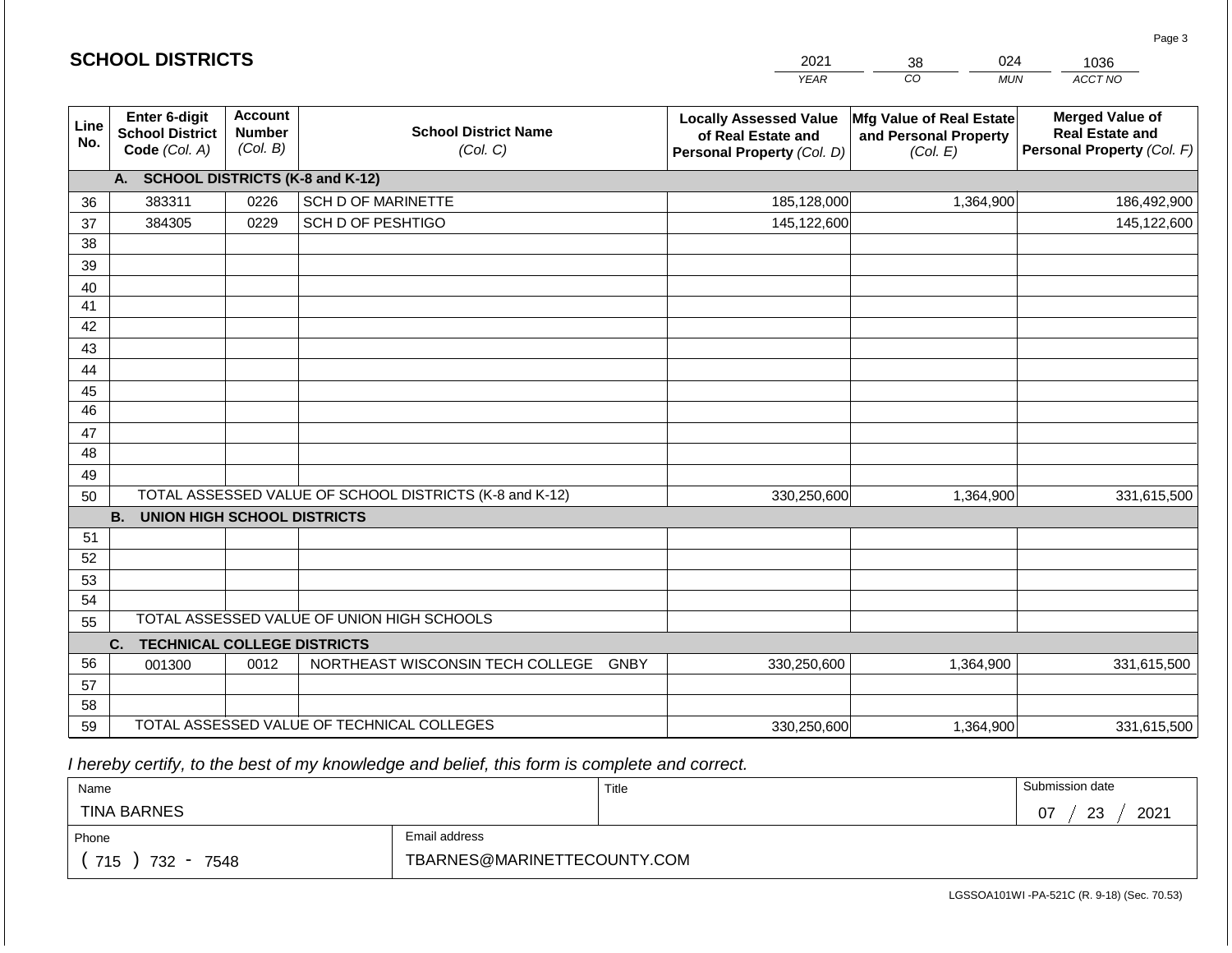- Each municipality's SOA is completed after the Board of Review and includes any changes made to the locally assessed values, under state law (sec. 70.53, Wis. Stats.)
- The Wisconsin Department of Revenue (DOR) merges the locally assessed values with the state assessed manufacturing values
- DOR provides the information regarding district names and codes. If a district is not listed, contact DOR.

Note: If you submit an amended SOA to DOR after your municipality's SOA is equated and posted to our website, we will process the SOA. However, DOR will not recalculate the *aggregate ratio or update the final SOA posted on our website. You should use the corrected values to calculate your tax rates.*

#### **Page 1: Real Estate and Personal Property**

- Lines 1-9 assessed real estate values, parcel counts and acres by classification
- Lines 10-15 assessed personal property values and number of accounts by class
- Line 16 aggregate assessed value of all property subject to general property; use to calculate tax rates. Note: This line equals the total assessed value of K-8 and K-12 school districts (Line 50) and total assessed value of technical colleges (Line 59).
- Remarks assessment ratio used to calculate estimated fair market value on property tax bills

#### **Page 2: Forest Crop, Other Exempt Land and Special Districts**

- Lines 18-21 private forest crop and managed forest lands assessed values
- Line  $22 -$  tax exempt land acres
- Line 23 prior years assessed value of omitted property under sec. 70.44 and correction of errors under sec. 70.43 shown by locally assessed or manufacturing real estate and personal property. Note: If there is an amount on this line, report the corresponding tax in the Statement of Taxes, Sections J or K.
- Lines 24-35 special district assessed values. These values are used to calculate tax rates for the special districts.

#### **Page 3: School Districts**

- Lines 36-50 school districts (K-8 and K-12) assessed values. These values are used to calculate tax rates for school districts.
- Lines 51-55 union high school district assessed values. These values are used to calculate tax rates for union high school districts.
- Lines 56-59 technical college assessed values. These values are used to calculate tax rates for technical colleges.

If you have questions: Email: lgs@wisconsin.gov

 Phone: (608) 266-2569 or (608) 264-6892 Fax: (608) 264-6887

VIARINETTE, WI 54143 - 9207 MARINETTE, WI 54143 - 9207W2435 OLD PESHTIGO RD W2435 OLD PESHTIGO RD CLARENCE COBLE<br>TOWN OF PESHTIGO OOILISHA LO Z NOL CLARENCE COBLE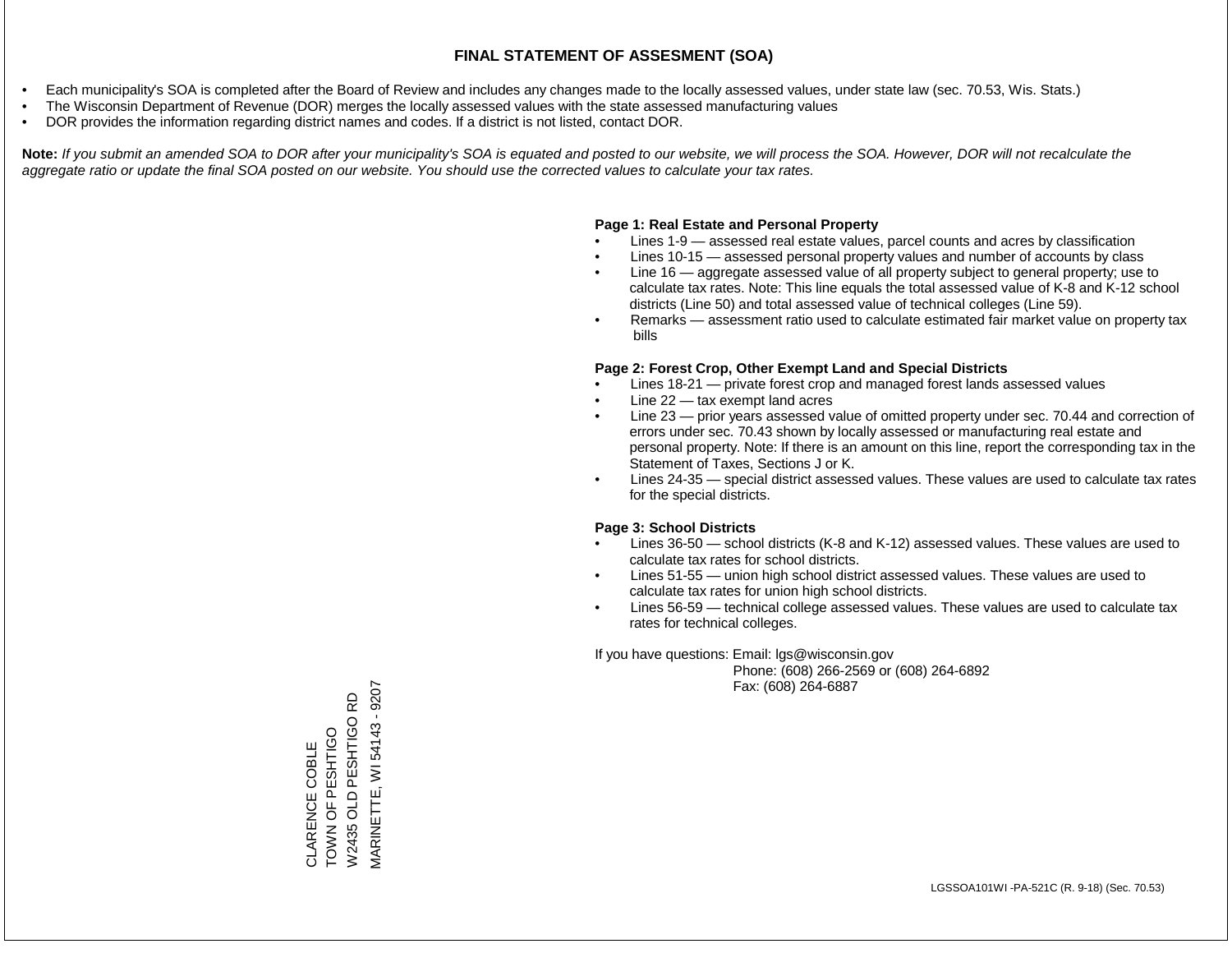|                | <b>FINAL - EQUATED</b><br><b>STATEMENT OF ASSESSMENT FOR 2021</b>                                                                                                                            |                          | 38                                      | 026                                                | 1037                    | This is an Amended Return              | Page 1                                  |
|----------------|----------------------------------------------------------------------------------------------------------------------------------------------------------------------------------------------|--------------------------|-----------------------------------------|----------------------------------------------------|-------------------------|----------------------------------------|-----------------------------------------|
|                |                                                                                                                                                                                              |                          | CO                                      | <b>MUN</b>                                         | ACCT NO                 |                                        |                                         |
|                | <b>FOR</b><br>TOWN OF<br><b>OF</b>                                                                                                                                                           | PORTERFIELD              |                                         | <b>MARINETTE COUNTY</b>                            |                         |                                        |                                         |
|                | Town - Village - City                                                                                                                                                                        | <b>Municipality Name</b> |                                         | County Name                                        |                         |                                        |                                         |
| Line           | <b>REAL ESTATE</b><br>(See Lines 18 - 22 for                                                                                                                                                 |                          | PARCEL COUNT                            | NO. OF ACRES<br><b>WHOLE</b>                       | <b>VALUE OF</b><br>LAND | <b>VALUE OF</b><br><b>IMPROVEMENTS</b> | TOTAL VALUE OF LAND<br>AND IMPROVEMENTS |
| No.            | other Real Estate)                                                                                                                                                                           | (Col. A)                 | TOTAL LAND   IMPROVEMENTS  <br>(Col. B) | <b>NUMBERS ONLY</b><br>(Col, C)                    | (Col. D)                | (Col. E)                               | (Col. F)                                |
| 1              | <b>RESIDENTIAL - Class 1</b>                                                                                                                                                                 | 1,253                    | 1,045                                   | 3,045                                              | 30,515,000              | 113,322,000                            | 143,837,000                             |
| $\overline{2}$ | <b>COMMERCIAL - Class 2</b>                                                                                                                                                                  | 40                       | 34                                      | 169                                                | 816,100                 | 3,356,900                              | 4,173,000                               |
| 3              | MANUFACTURING - Class 3                                                                                                                                                                      | $\overline{2}$           | $\overline{2}$                          | 49                                                 | 122,100                 | 889,400                                | 1,011,500                               |
| 4              | <b>AGRICULTURAL - Class 4</b>                                                                                                                                                                | 369                      |                                         | 6,720                                              | 1,344,300               |                                        | 1,344,300                               |
| 5              | <b>UNDEVELOPED - Class 5</b>                                                                                                                                                                 | 559                      |                                         | 5,527                                              | 4,485,900               |                                        | 4,485,900                               |
| 6              | AGRICULTURAL FOREST - Class 5m                                                                                                                                                               | 199                      |                                         | 2,633                                              | 2,801,600               |                                        | 2,801,600                               |
| $\overline{7}$ | FOREST LANDS - Class 6                                                                                                                                                                       | 474                      |                                         | 9,181                                              | 19,636,500              |                                        | 19,636,500                              |
| 8              | OTHER - Class 7                                                                                                                                                                              | 61                       | 59                                      | 111                                                | 442,600                 | 4,969,500                              | 5,412,100                               |
| 9              | TOTAL - ALL COLUMNS                                                                                                                                                                          | 2,957                    | 1,140                                   | 27,435                                             | 60,164,100              | 122,537,800                            | 182,701,900                             |
| 10             | NUMBER OF PERSONAL PROPERTY ACCOUNTS IN ROLL                                                                                                                                                 |                          |                                         | 35                                                 | <b>LOCALLY ASSESSED</b> | <b>MANUFACTURING</b>                   | <b>MERGED</b>                           |
| 11             | BOATS AND OTHER WATERCRAFT NOT EXEMPT - Code 1                                                                                                                                               |                          |                                         |                                                    | 0                       | 0                                      | $\Omega$                                |
| 12             | MACHINERY, TOOLS AND PATTERNS - Code 2                                                                                                                                                       |                          |                                         |                                                    |                         | 93,400                                 | 93,400                                  |
| 13             | FURNITURE, FIXTURES AND EQUIPMENT - Code 3                                                                                                                                                   |                          |                                         |                                                    | 72,300                  | 800                                    | 73,100                                  |
| 14             | ALL OTHER PERSONAL PROPERTY NOT EXEMPT - Codes 4A, 4B, 4C                                                                                                                                    |                          |                                         |                                                    | 287,200                 | 5,700                                  | 292,900                                 |
| 15             | TOTAL OF PERSONAL PROPERTY NOT EXEMPT (Total of Lines 11-14)                                                                                                                                 |                          |                                         |                                                    | 359,500                 | 99,900                                 | 459,400                                 |
| 16             | AGGREGATE ASSESSED VALUE OF ALL PROPERTY SUBJECT TO THE GENERAL PROPERTY TAX (Total of Lines 9F and 15F)<br>MUST EQUAL TOTAL VALUE OF THE SCHOOL DISTRICTS (K-12 PLUS K-8) - Line 50, Col. F |                          |                                         |                                                    |                         |                                        | 183,161,300                             |
| 17             | <b>BOARD OF REVIEW</b><br>DATE OF FINAL ADJOURNMENT                                                                                                                                          | 08/26/2021               |                                         | Name of Assessor<br>R AND R ASSESSING SERVICES LLC |                         | Telephone #                            | (920) 846-4250                          |

REMARKS

The Assessment Ratio to be used in calculating the estimated Fair Market Value on tax bills for this tax district is .943831497

This ratio should be used to convert assessed values to "Calculate Equalized Values" in Step 1 of the Lottery and Gaming Credit Calculations.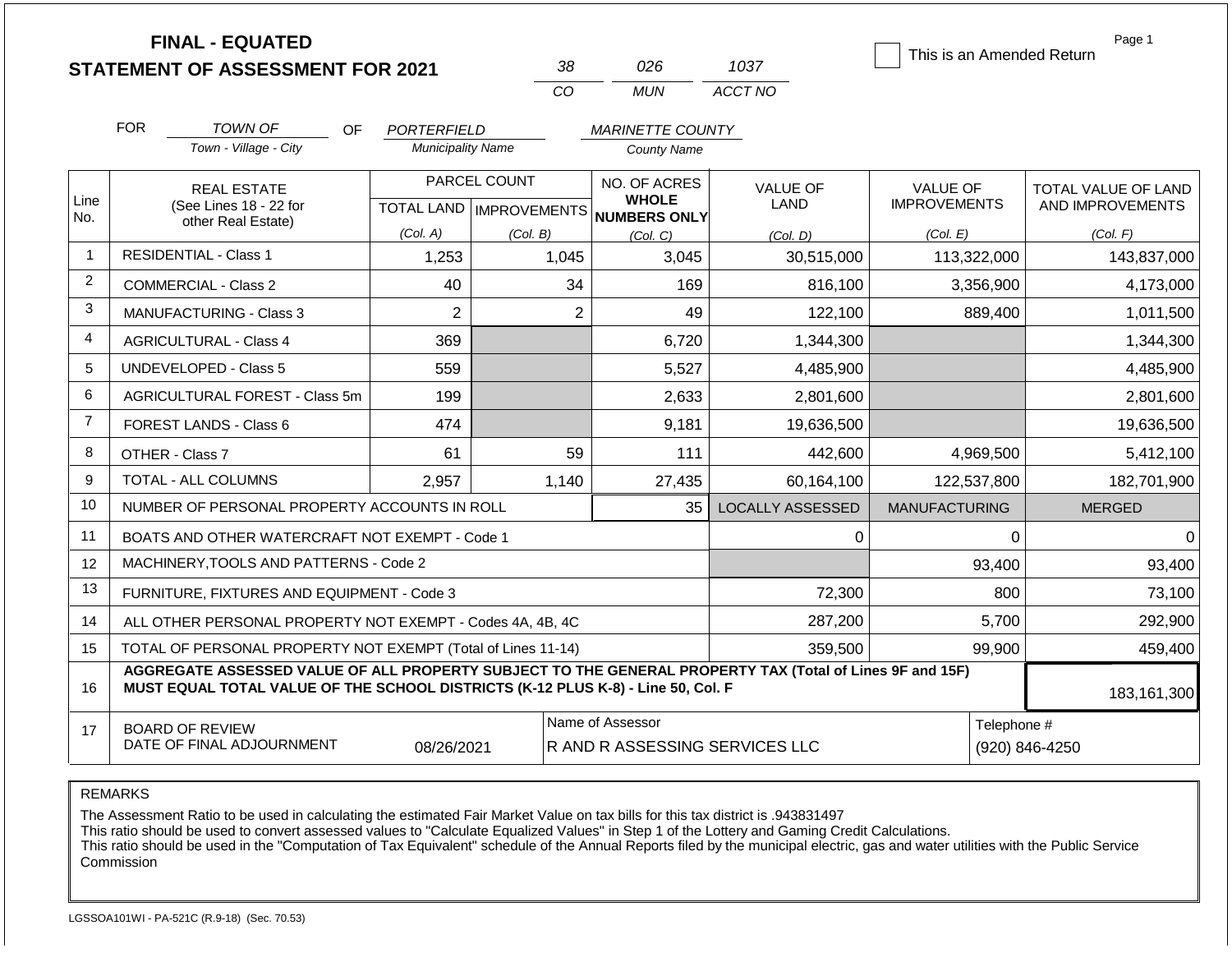2021 38 026 1037

FOREST LANDS (Line 7) and FOREST CROPS (in this section) - are **NOT** the same *YEAR CO MUN ACCT NO*

|    |                                                    |                 | Private Forest Crop - Reg Class @ 10¢ per acre                                 |                                                                |                 | Private Forest Crop - Reg Class @ \$2.52 per acre |                                                                    |                                                                                                    |                    |
|----|----------------------------------------------------|-----------------|--------------------------------------------------------------------------------|----------------------------------------------------------------|-----------------|---------------------------------------------------|--------------------------------------------------------------------|----------------------------------------------------------------------------------------------------|--------------------|
|    | (a) PARCELS                                        | (b) ACRES       | (c) ASSESSED VALUE                                                             |                                                                | (d) PARCELS     |                                                   | (e) ACRES                                                          |                                                                                                    | (f) ASSESSED VALUE |
| 18 |                                                    |                 |                                                                                |                                                                |                 |                                                   |                                                                    |                                                                                                    |                    |
|    |                                                    |                 |                                                                                |                                                                |                 |                                                   |                                                                    |                                                                                                    |                    |
|    | Private Forest Crop - Special Class @ 20¢ per acre |                 |                                                                                |                                                                | (d) PARCELS     |                                                   | (e) ACRES                                                          | Entered Before 2005 Managed Forest - Ferrous Mining CLOSED @ \$7.87 per acre<br>(f) ASSESSED VALUE |                    |
| 19 | (a) PARCELS                                        | (b) ACRES       | (c) ASSESSED VALUE                                                             |                                                                |                 |                                                   |                                                                    |                                                                                                    |                    |
|    |                                                    |                 |                                                                                |                                                                |                 |                                                   |                                                                    |                                                                                                    |                    |
|    |                                                    |                 | Entered Before 2005 Managed Forest - OPEN @ 74 ¢ per acre                      |                                                                |                 |                                                   | Entered Before 2005 Managed Forest - CLOSED @                      |                                                                                                    | \$1.75 per acre    |
| 20 | (a) PARCELS                                        | (b) ACRES       | (c) ASSESSED VALUE                                                             |                                                                | (d) PARCELS     |                                                   | (e) ACRES                                                          |                                                                                                    | (f) ASSESSED VALUE |
|    |                                                    |                 |                                                                                |                                                                |                 |                                                   |                                                                    |                                                                                                    |                    |
|    |                                                    |                 |                                                                                |                                                                | 54              |                                                   | 1,459.39                                                           |                                                                                                    | 3,261,900          |
|    |                                                    |                 | Entered After 2004 Managed Forest - OPEN @ \$2.04 per acre                     | Entered After 2004 Managed Forest - CLOSED @ \$ 10.20 per acre |                 |                                                   |                                                                    |                                                                                                    |                    |
| 21 | (a) PARCELS                                        | (b) ACRES       | (c) ASSESSED VALUE                                                             |                                                                | (d) PARCELS     |                                                   | (e) ACRES                                                          | (f) ASSESSED VALUE                                                                                 |                    |
|    |                                                    |                 |                                                                                |                                                                |                 |                                                   |                                                                    |                                                                                                    |                    |
|    |                                                    | 136.74          | 287,500                                                                        |                                                                | 79              |                                                   | 2,279.13                                                           |                                                                                                    | 4,366,200          |
|    | (a) County Forest Cropland Acres                   |                 | (b) Federal Acres                                                              |                                                                | (c) State Acres |                                                   | (d) County (NOT FOREST CROP) Acres                                 |                                                                                                    | (e) Other Acres    |
| 22 |                                                    |                 |                                                                                |                                                                |                 |                                                   |                                                                    |                                                                                                    |                    |
|    |                                                    |                 |                                                                                |                                                                | 76.84           |                                                   | 47.63                                                              |                                                                                                    | 944.29             |
|    |                                                    |                 | Assessed Value of Omitted Property From Prior Years (Sec. 70.44)               |                                                                |                 |                                                   |                                                                    | Assessed Value of Sec. 70.43 Corrections of Errors by Assessors                                    |                    |
|    |                                                    | (a) REAL ESTATE | (b) PERSONAL                                                                   |                                                                |                 |                                                   | (c1) REAL ESTATE                                                   | (c2) PERSONAL                                                                                      |                    |
| 23 |                                                    |                 |                                                                                |                                                                |                 |                                                   |                                                                    |                                                                                                    |                    |
|    |                                                    |                 | Manufacturing Equated Value of Omitted Property From Prior Years (Sec. 70.995) |                                                                |                 |                                                   | Mfg. Equated Value of Sec.70.43 Corrections of Errors by Assessors |                                                                                                    |                    |
|    |                                                    | (d) REAL ESTATE | (e) PERSONAL                                                                   |                                                                |                 |                                                   | (f1) REAL ESTATE                                                   | (f2) PERSONAL                                                                                      |                    |
|    |                                                    |                 |                                                                                |                                                                |                 |                                                   |                                                                    |                                                                                                    |                    |
|    |                                                    |                 |                                                                                |                                                                |                 |                                                   |                                                                    |                                                                                                    |                    |

## **SPECIAL DISTRICTS**

| Line<br>No. | Enter 6-digit<br><b>Special District</b> | <b>Account</b><br><b>Number</b> | <b>Special District Name</b> | <b>Locally Assessed Value</b><br>of Real Estate and | Mfg Value of Real Estate<br>and Personal Property | <b>Merged Value of</b><br><b>Real Estate and</b> |
|-------------|------------------------------------------|---------------------------------|------------------------------|-----------------------------------------------------|---------------------------------------------------|--------------------------------------------------|
|             | Code (Col. A)                            | (Col. B)                        | (Col. C)                     | Personal Property (Col. D)                          | (Col. E)                                          | Personal Property (Col. F)                       |
| 24          |                                          |                                 |                              |                                                     |                                                   |                                                  |
| 25          |                                          |                                 |                              |                                                     |                                                   |                                                  |
| 26          |                                          |                                 |                              |                                                     |                                                   |                                                  |
| 27          |                                          |                                 |                              |                                                     |                                                   |                                                  |
| 28          |                                          |                                 |                              |                                                     |                                                   |                                                  |
| 29          |                                          |                                 |                              |                                                     |                                                   |                                                  |
| 30          |                                          |                                 |                              |                                                     |                                                   |                                                  |
| 31          |                                          |                                 |                              |                                                     |                                                   |                                                  |
| 32          |                                          |                                 |                              |                                                     |                                                   |                                                  |
| 33          |                                          |                                 |                              |                                                     |                                                   |                                                  |
| 34          |                                          |                                 |                              |                                                     |                                                   |                                                  |
| 35          |                                          |                                 |                              |                                                     |                                                   |                                                  |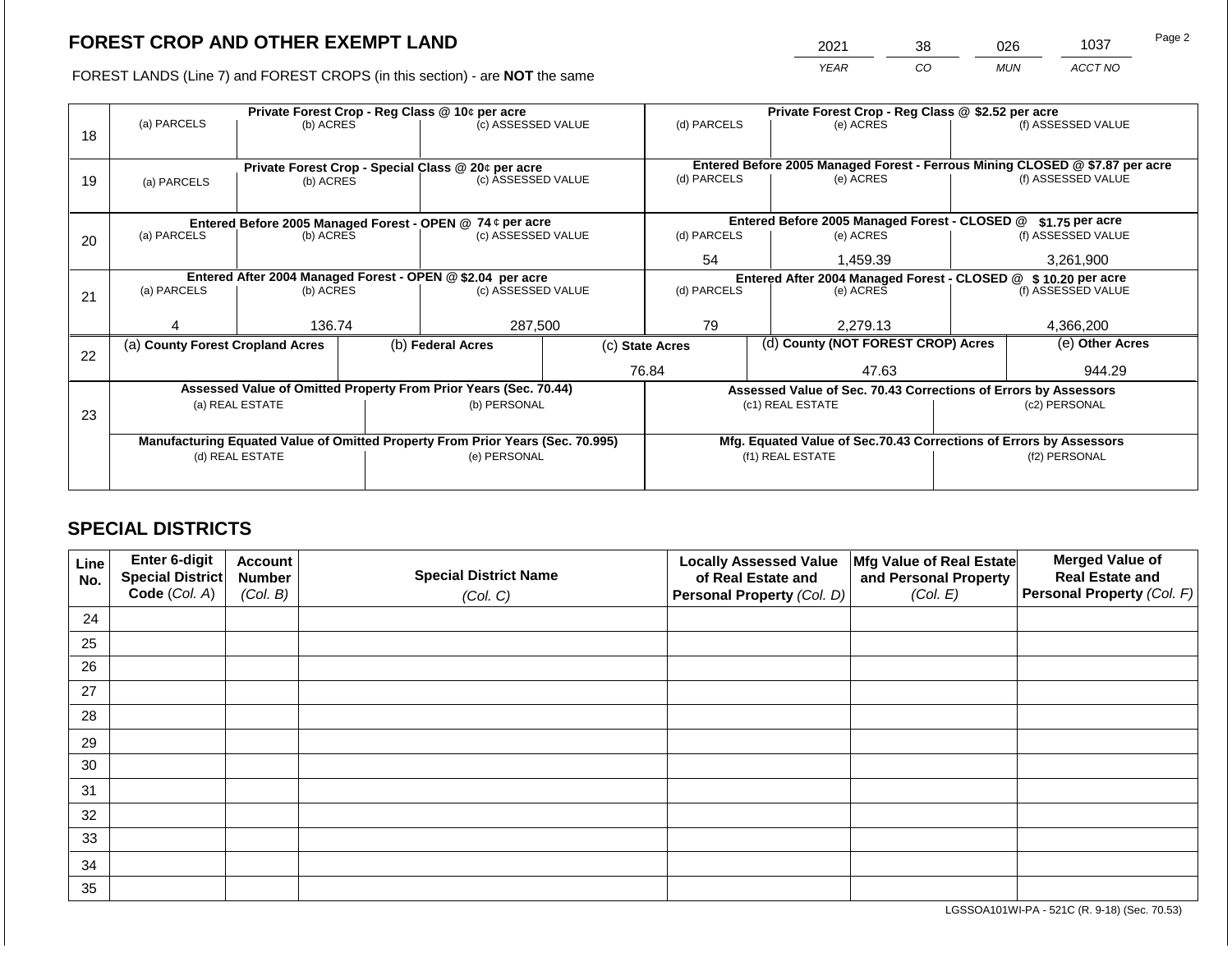|             | <b>SCHOOL DISTRICTS</b>                                         |                                             |                                                         | 2021                                                                              | 026<br>38                                                     | 1037                                                                           |
|-------------|-----------------------------------------------------------------|---------------------------------------------|---------------------------------------------------------|-----------------------------------------------------------------------------------|---------------------------------------------------------------|--------------------------------------------------------------------------------|
|             |                                                                 |                                             |                                                         | <b>YEAR</b>                                                                       | CO<br><b>MUN</b>                                              | ACCT NO                                                                        |
| Line<br>No. | <b>Enter 6-digit</b><br><b>School District</b><br>Code (Col. A) | <b>Account</b><br><b>Number</b><br>(Col. B) | <b>School District Name</b><br>(Col. C)                 | <b>Locally Assessed Value</b><br>of Real Estate and<br>Personal Property (Col. D) | Mfg Value of Real Estate<br>and Personal Property<br>(Col. E) | <b>Merged Value of</b><br><b>Real Estate and</b><br>Personal Property (Col. F) |
|             | A. SCHOOL DISTRICTS (K-8 and K-12)                              |                                             |                                                         |                                                                                   |                                                               |                                                                                |
| 36          | 383311                                                          | 0226                                        | SCH D OF MARINETTE                                      | 181,775,800                                                                       | 1,111,400                                                     | 182,887,200                                                                    |
| 37          | 386230                                                          | 0230                                        | <b>SCH D OF WAUSAUKEE</b>                               | 274,100                                                                           |                                                               | 274,100                                                                        |
| 38          |                                                                 |                                             |                                                         |                                                                                   |                                                               |                                                                                |
| 39          |                                                                 |                                             |                                                         |                                                                                   |                                                               |                                                                                |
| 40          |                                                                 |                                             |                                                         |                                                                                   |                                                               |                                                                                |
| 41          |                                                                 |                                             |                                                         |                                                                                   |                                                               |                                                                                |
| 42          |                                                                 |                                             |                                                         |                                                                                   |                                                               |                                                                                |
| 43          |                                                                 |                                             |                                                         |                                                                                   |                                                               |                                                                                |
| 44          |                                                                 |                                             |                                                         |                                                                                   |                                                               |                                                                                |
| 45<br>46    |                                                                 |                                             |                                                         |                                                                                   |                                                               |                                                                                |
| 47          |                                                                 |                                             |                                                         |                                                                                   |                                                               |                                                                                |
| 48          |                                                                 |                                             |                                                         |                                                                                   |                                                               |                                                                                |
| 49          |                                                                 |                                             |                                                         |                                                                                   |                                                               |                                                                                |
| 50          |                                                                 |                                             | TOTAL ASSESSED VALUE OF SCHOOL DISTRICTS (K-8 and K-12) | 182,049,900                                                                       | 1,111,400                                                     | 183, 161, 300                                                                  |
|             | <b>B.</b><br><b>UNION HIGH SCHOOL DISTRICTS</b>                 |                                             |                                                         |                                                                                   |                                                               |                                                                                |
| 51          |                                                                 |                                             |                                                         |                                                                                   |                                                               |                                                                                |
| 52          |                                                                 |                                             |                                                         |                                                                                   |                                                               |                                                                                |
| 53          |                                                                 |                                             |                                                         |                                                                                   |                                                               |                                                                                |
| 54          |                                                                 |                                             |                                                         |                                                                                   |                                                               |                                                                                |
| 55          |                                                                 |                                             | TOTAL ASSESSED VALUE OF UNION HIGH SCHOOLS              |                                                                                   |                                                               |                                                                                |
|             | <b>TECHNICAL COLLEGE DISTRICTS</b><br>C.                        |                                             |                                                         |                                                                                   |                                                               |                                                                                |
| 56          | 001300                                                          | 0012                                        | NORTHEAST WISCONSIN TECH COLLEGE GNBY                   | 182,049,900                                                                       | 1,111,400                                                     | 183,161,300                                                                    |
| 57          |                                                                 |                                             |                                                         |                                                                                   |                                                               |                                                                                |
| 58          |                                                                 |                                             |                                                         |                                                                                   |                                                               |                                                                                |
| 59          |                                                                 |                                             | TOTAL ASSESSED VALUE OF TECHNICAL COLLEGES              | 182,049,900                                                                       | 1,111,400                                                     | 183, 161, 300                                                                  |

| Name               |                             | Title | Submission date  |
|--------------------|-----------------------------|-------|------------------|
| <b>TINA BARNES</b> |                             |       | 2021<br>03<br>09 |
| Phone              |                             |       |                  |
| 715<br>732<br>7548 | TBARNES@MARINETTECOUNTY.COM |       |                  |

Page 3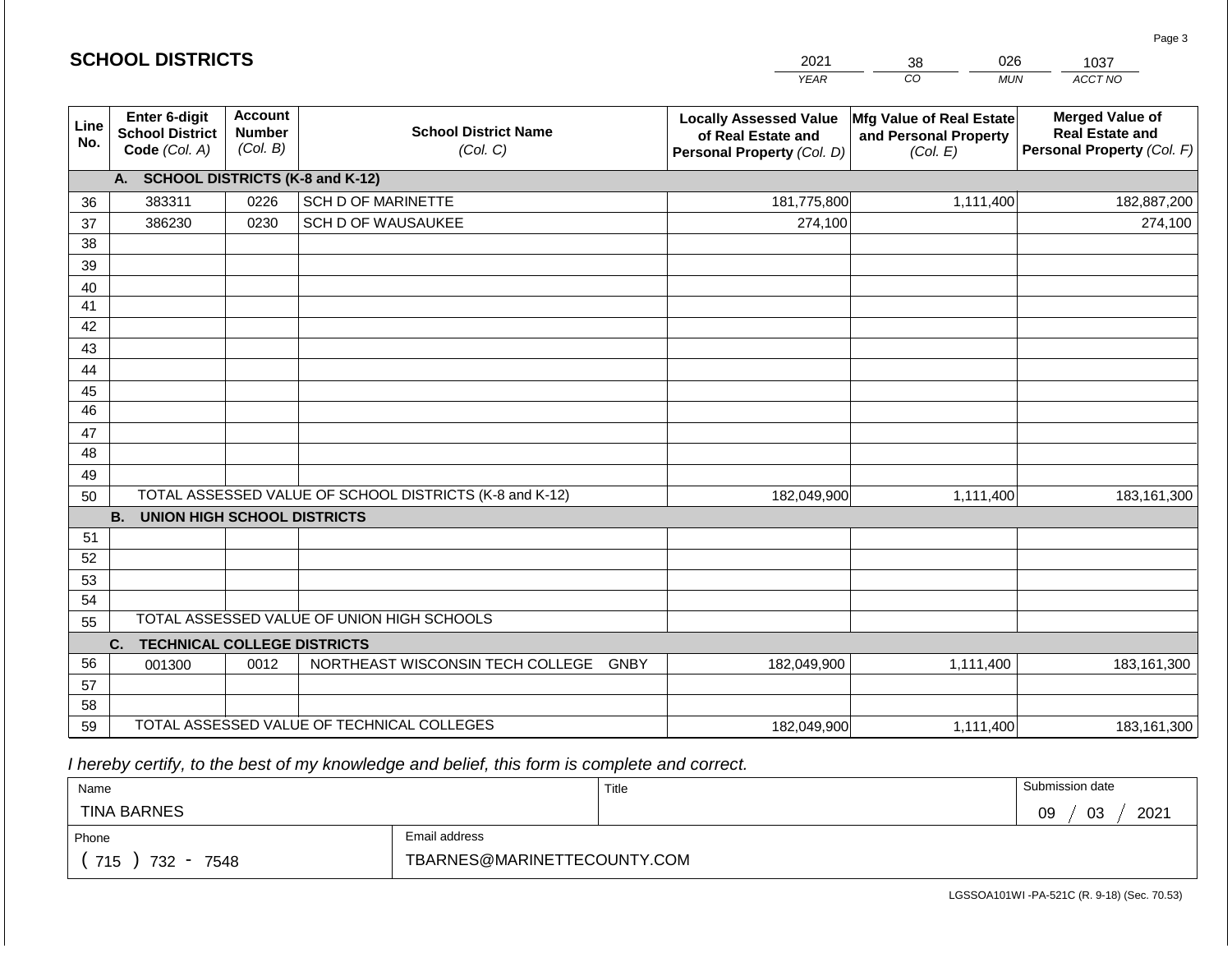- Each municipality's SOA is completed after the Board of Review and includes any changes made to the locally assessed values, under state law (sec. 70.53, Wis. Stats.)
- The Wisconsin Department of Revenue (DOR) merges the locally assessed values with the state assessed manufacturing values
- DOR provides the information regarding district names and codes. If a district is not listed, contact DOR.

Note: If you submit an amended SOA to DOR after your municipality's SOA is equated and posted to our website, we will process the SOA. However, DOR will not recalculate the *aggregate ratio or update the final SOA posted on our website. You should use the corrected values to calculate your tax rates.*

### **Page 1: Real Estate and Personal Property**

- Lines 1-9 assessed real estate values, parcel counts and acres by classification
- Lines 10-15 assessed personal property values and number of accounts by class
- Line 16 aggregate assessed value of all property subject to general property; use to calculate tax rates. Note: This line equals the total assessed value of K-8 and K-12 school districts (Line 50) and total assessed value of technical colleges (Line 59).
- Remarks assessment ratio used to calculate estimated fair market value on property tax bills

### **Page 2: Forest Crop, Other Exempt Land and Special Districts**

- Lines 18-21 private forest crop and managed forest lands assessed values
- Line  $22 -$  tax exempt land acres
- Line 23 prior years assessed value of omitted property under sec. 70.44 and correction of errors under sec. 70.43 shown by locally assessed or manufacturing real estate and personal property. Note: If there is an amount on this line, report the corresponding tax in the Statement of Taxes, Sections J or K.
- Lines 24-35 special district assessed values. These values are used to calculate tax rates for the special districts.

### **Page 3: School Districts**

- Lines 36-50 school districts (K-8 and K-12) assessed values. These values are used to calculate tax rates for school districts.
- Lines 51-55 union high school district assessed values. These values are used to calculate tax rates for union high school districts.
- Lines 56-59 technical college assessed values. These values are used to calculate tax rates for technical colleges.

If you have questions: Email: lgs@wisconsin.gov

 Phone: (608) 266-2569 or (608) 264-6892 Fax: (608) 264-6887

VIARINETTE, WI 54143 - 9682 MARINETTE, WI 54143 - 9682AMY LINSTAD<br>TOWN OF PORTERFIELD<br>N5202 BAGLEY RD TOWN OF PORTERFIELD N5202 BAGLEY RD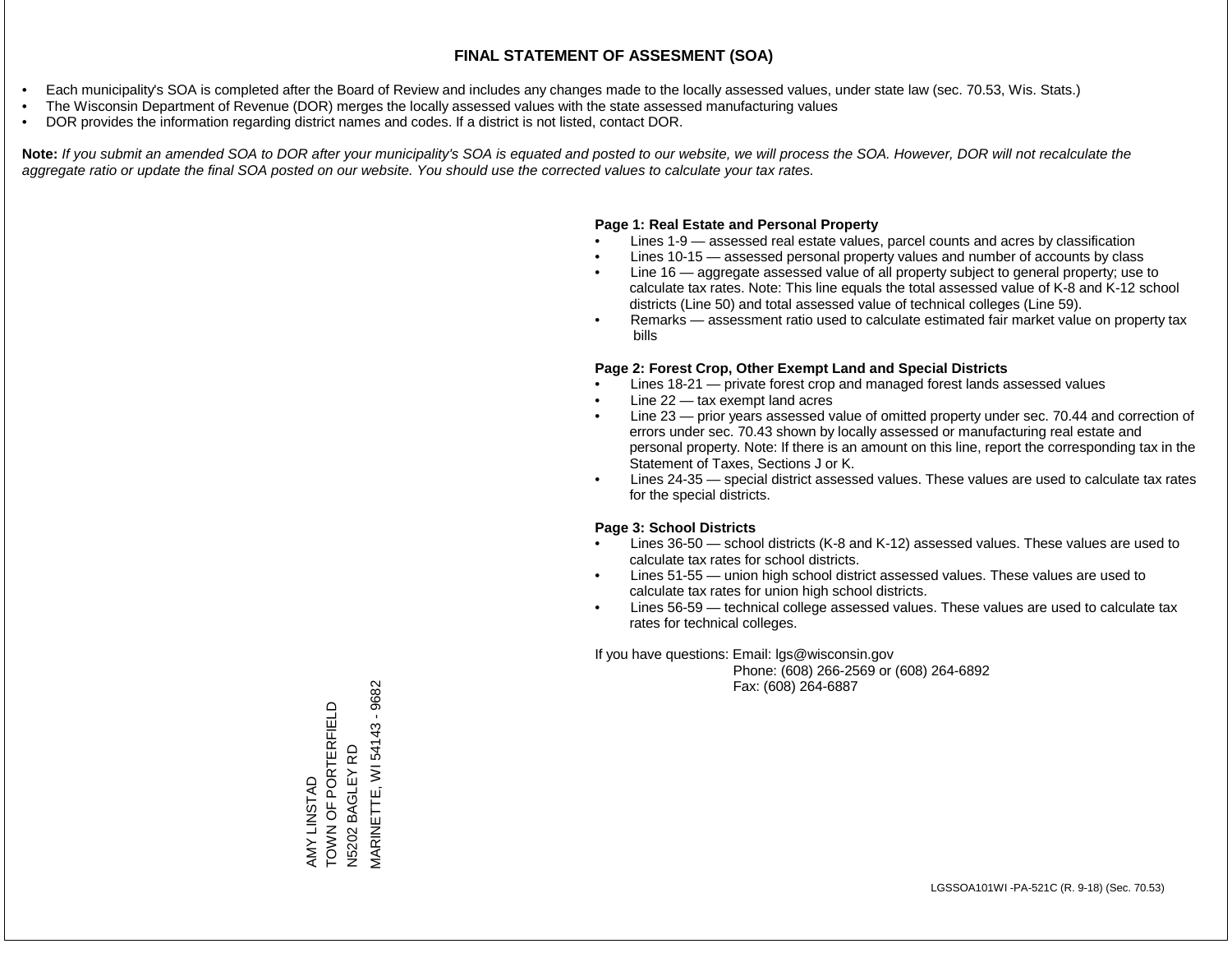**FINAL - EQUATED**

| 38 | 02.R | 1038    |
|----|------|---------|
| Γn | MUN  | ACCT NO |

This is an Amended Return

Page 1

|                | <b>FOR</b>                                                                                                                                                                                   | <b>TOWN OF</b><br>OF                                      | <b>POUND</b>             |              | <b>MARINETTE COUNTY</b>                                  |                         |                      |                     |
|----------------|----------------------------------------------------------------------------------------------------------------------------------------------------------------------------------------------|-----------------------------------------------------------|--------------------------|--------------|----------------------------------------------------------|-------------------------|----------------------|---------------------|
|                |                                                                                                                                                                                              | Town - Village - City                                     | <b>Municipality Name</b> |              | <b>County Name</b>                                       |                         |                      |                     |
|                |                                                                                                                                                                                              | <b>REAL ESTATE</b>                                        |                          | PARCEL COUNT | NO. OF ACRES                                             | <b>VALUE OF</b>         | <b>VALUE OF</b>      | TOTAL VALUE OF LAND |
| Line<br>No.    |                                                                                                                                                                                              | (See Lines 18 - 22 for<br>other Real Estate)              |                          |              | <b>WHOLE</b><br>TOTAL LAND   IMPROVEMENTS   NUMBERS ONLY | LAND                    | <b>IMPROVEMENTS</b>  | AND IMPROVEMENTS    |
|                |                                                                                                                                                                                              |                                                           | (Col. A)                 | (Col. B)     | (Col, C)                                                 | (Col, D)                | (Col. E)             | (Col. F)            |
| $\mathbf{1}$   |                                                                                                                                                                                              | <b>RESIDENTIAL - Class 1</b>                              | 649                      | 596          | 1,252                                                    | 7,063,200               | 60,171,100           | 67,234,300          |
| $\overline{2}$ |                                                                                                                                                                                              | <b>COMMERCIAL - Class 2</b>                               | 25                       | 18           | 118                                                      | 542,900                 | 2,384,400            | 2,927,300           |
| 3              |                                                                                                                                                                                              | <b>MANUFACTURING - Class 3</b>                            | 4                        | 3            | 36                                                       | 94,200                  | 1,352,800            | 1,447,000           |
| 4              |                                                                                                                                                                                              | <b>AGRICULTURAL - Class 4</b>                             | 732                      |              | 14,437                                                   | 2,370,900               |                      | 2,370,900           |
| 5              |                                                                                                                                                                                              | <b>UNDEVELOPED - Class 5</b>                              | 586                      |              | 4,376                                                    | 4,017,200               |                      | 4,017,200           |
| 6              |                                                                                                                                                                                              | AGRICULTURAL FOREST - Class 5m                            | 405                      |              | 4,595                                                    | 6,100,000               |                      | 6,100,000           |
| $\overline{7}$ |                                                                                                                                                                                              | FOREST LANDS - Class 6                                    | 227                      |              | 3,875                                                    | 10,269,900              |                      | 10,269,900          |
| 8              |                                                                                                                                                                                              | OTHER - Class 7                                           | 118                      | 113          | 248                                                      | 989,700                 | 10,674,900           | 11,664,600          |
| 9              |                                                                                                                                                                                              | TOTAL - ALL COLUMNS                                       | 2,746                    | 730          | 28,937                                                   | 31,448,000              | 74,583,200           | 106,031,200         |
| 10             |                                                                                                                                                                                              | NUMBER OF PERSONAL PROPERTY ACCOUNTS IN ROLL              |                          |              | 18 <sup>1</sup>                                          | <b>LOCALLY ASSESSED</b> | <b>MANUFACTURING</b> | <b>MERGED</b>       |
| 11             |                                                                                                                                                                                              | BOATS AND OTHER WATERCRAFT NOT EXEMPT - Code 1            |                          |              |                                                          | 0                       | $\mathbf{0}$         | 0                   |
| 12             |                                                                                                                                                                                              | MACHINERY, TOOLS AND PATTERNS - Code 2                    |                          |              |                                                          |                         | 24,000               | 24,000              |
| 13             |                                                                                                                                                                                              | FURNITURE, FIXTURES AND EQUIPMENT - Code 3                |                          |              |                                                          | 26,200                  | 25,100               | 51,300              |
| 14             |                                                                                                                                                                                              | ALL OTHER PERSONAL PROPERTY NOT EXEMPT - Codes 4A, 4B, 4C |                          |              |                                                          | 204,500                 | 6,000                | 210,500             |
| 15             | TOTAL OF PERSONAL PROPERTY NOT EXEMPT (Total of Lines 11-14)<br>230,700<br>55,100                                                                                                            |                                                           |                          |              |                                                          |                         |                      | 285,800             |
| 16             | AGGREGATE ASSESSED VALUE OF ALL PROPERTY SUBJECT TO THE GENERAL PROPERTY TAX (Total of Lines 9F and 15F)<br>MUST EQUAL TOTAL VALUE OF THE SCHOOL DISTRICTS (K-12 PLUS K-8) - Line 50, Col. F | 106,317,000                                               |                          |              |                                                          |                         |                      |                     |
| 17             | Name of Assessor<br>Telephone #<br><b>BOARD OF REVIEW</b><br>DATE OF FINAL ADJOURNMENT<br><b>JEROME PILLATH</b><br>08/24/2021<br>(920) 897-2681                                              |                                                           |                          |              |                                                          |                         |                      |                     |

REMARKS

The Assessment Ratio to be used in calculating the estimated Fair Market Value on tax bills for this tax district is .898012145

This ratio should be used to convert assessed values to "Calculate Equalized Values" in Step 1 of the Lottery and Gaming Credit Calculations.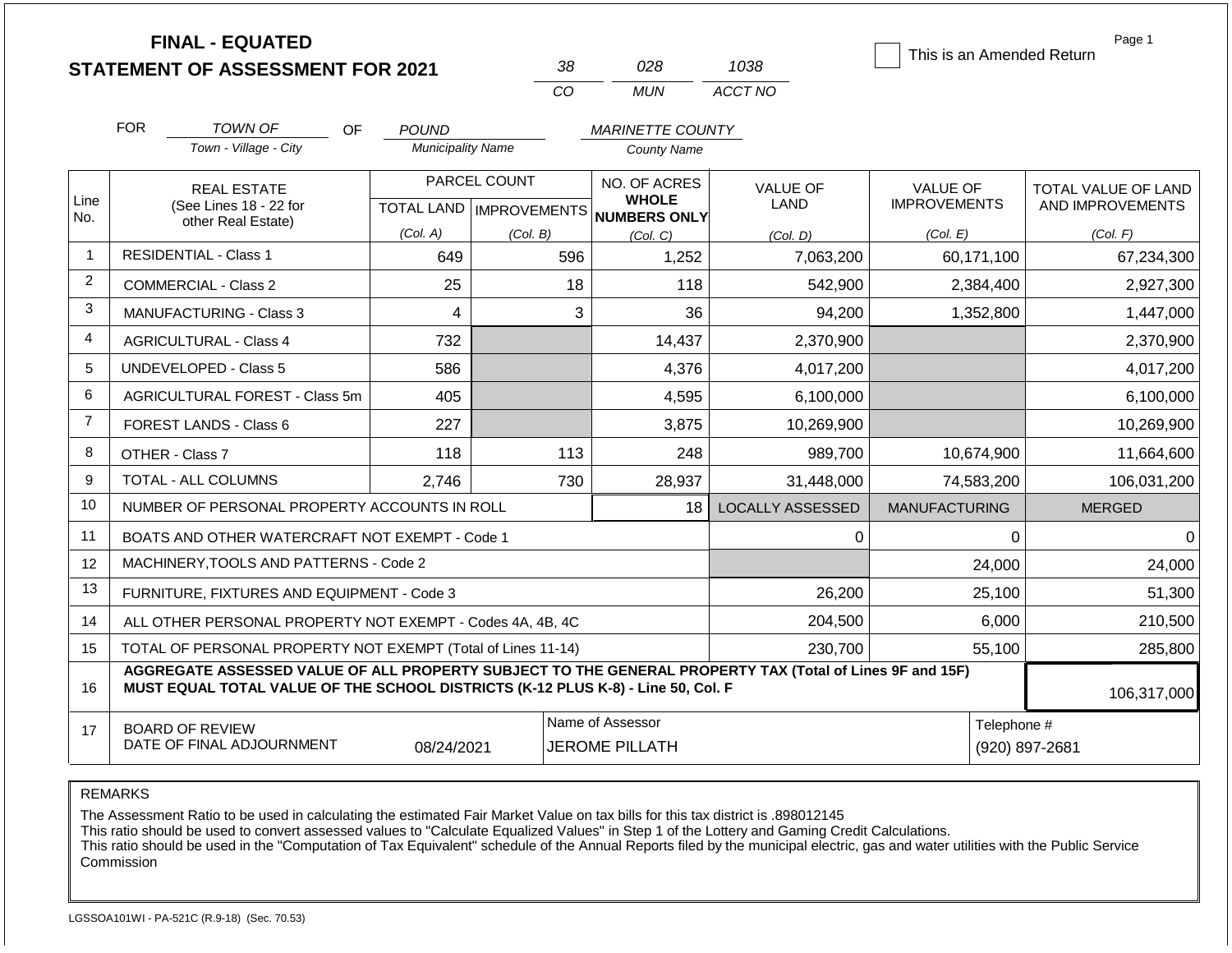2021 38 028 1038

FOREST LANDS (Line 7) and FOREST CROPS (in this section) - are **NOT** the same *YEAR CO MUN ACCT NO*

|    | Private Forest Crop - Reg Class @ 10¢ per acre |                                                                 |  |                                                                                  |  | Private Forest Crop - Reg Class @ \$2.52 per acre             |                                                       |                                                                    |               |                                                                              |
|----|------------------------------------------------|-----------------------------------------------------------------|--|----------------------------------------------------------------------------------|--|---------------------------------------------------------------|-------------------------------------------------------|--------------------------------------------------------------------|---------------|------------------------------------------------------------------------------|
| 18 | (a) PARCELS                                    | (b) ACRES                                                       |  | (c) ASSESSED VALUE                                                               |  | (d) PARCELS                                                   |                                                       | (e) ACRES                                                          |               | (f) ASSESSED VALUE                                                           |
|    |                                                |                                                                 |  |                                                                                  |  |                                                               |                                                       |                                                                    |               |                                                                              |
|    |                                                |                                                                 |  |                                                                                  |  |                                                               |                                                       |                                                                    |               | Entered Before 2005 Managed Forest - Ferrous Mining CLOSED @ \$7.87 per acre |
| 19 | (a) PARCELS                                    | Private Forest Crop - Special Class @ 20¢ per acre<br>(b) ACRES |  | (c) ASSESSED VALUE                                                               |  | (d) PARCELS                                                   |                                                       | (e) ACRES                                                          |               | (f) ASSESSED VALUE                                                           |
|    |                                                |                                                                 |  |                                                                                  |  |                                                               |                                                       |                                                                    |               |                                                                              |
|    |                                                |                                                                 |  |                                                                                  |  |                                                               |                                                       |                                                                    |               |                                                                              |
|    |                                                |                                                                 |  | Entered Before 2005 Managed Forest - OPEN @ 74 ¢ per acre                        |  |                                                               |                                                       | Entered Before 2005 Managed Forest - CLOSED @                      |               | $$1.75$ per acre                                                             |
| 20 | (a) PARCELS                                    | (b) ACRES                                                       |  | (c) ASSESSED VALUE                                                               |  | (d) PARCELS                                                   |                                                       | (e) ACRES                                                          |               | (f) ASSESSED VALUE                                                           |
|    |                                                |                                                                 |  |                                                                                  |  | 25                                                            |                                                       | 634.11                                                             |               | 1,920,400                                                                    |
|    |                                                |                                                                 |  |                                                                                  |  |                                                               |                                                       |                                                                    |               |                                                                              |
|    |                                                |                                                                 |  | Entered After 2004 Managed Forest - OPEN @ \$2.04 per acre<br>(c) ASSESSED VALUE |  | Entered After 2004 Managed Forest - CLOSED @ \$10.20 per acre |                                                       | (f) ASSESSED VALUE                                                 |               |                                                                              |
| 21 | (a) PARCELS                                    | (b) ACRES                                                       |  |                                                                                  |  | (d) PARCELS                                                   |                                                       | (e) ACRES                                                          |               |                                                                              |
|    |                                                |                                                                 |  |                                                                                  |  |                                                               |                                                       |                                                                    |               |                                                                              |
|    |                                                |                                                                 |  |                                                                                  |  | 23                                                            |                                                       | 777.17                                                             |               | 2,197,700                                                                    |
|    | (a) County Forest Cropland Acres               |                                                                 |  | (b) Federal Acres                                                                |  |                                                               | (d) County (NOT FOREST CROP) Acres<br>(c) State Acres |                                                                    |               | (e) Other Acres                                                              |
| 22 |                                                |                                                                 |  |                                                                                  |  |                                                               |                                                       |                                                                    |               |                                                                              |
|    |                                                |                                                                 |  |                                                                                  |  | 97.33                                                         |                                                       | 3.14                                                               | 260.46        |                                                                              |
|    |                                                |                                                                 |  | Assessed Value of Omitted Property From Prior Years (Sec. 70.44)                 |  |                                                               |                                                       | Assessed Value of Sec. 70.43 Corrections of Errors by Assessors    |               |                                                                              |
|    |                                                | (a) REAL ESTATE                                                 |  | (b) PERSONAL                                                                     |  |                                                               |                                                       | (c1) REAL ESTATE                                                   |               | (c2) PERSONAL                                                                |
| 23 |                                                |                                                                 |  |                                                                                  |  |                                                               |                                                       |                                                                    |               |                                                                              |
|    |                                                |                                                                 |  | Manufacturing Equated Value of Omitted Property From Prior Years (Sec. 70.995)   |  |                                                               |                                                       | Mfg. Equated Value of Sec.70.43 Corrections of Errors by Assessors |               |                                                                              |
|    |                                                | (d) REAL ESTATE                                                 |  | (e) PERSONAL                                                                     |  |                                                               |                                                       | (f1) REAL ESTATE                                                   | (f2) PERSONAL |                                                                              |
|    |                                                |                                                                 |  |                                                                                  |  |                                                               |                                                       |                                                                    |               |                                                                              |
|    |                                                |                                                                 |  |                                                                                  |  |                                                               |                                                       |                                                                    |               |                                                                              |

## **SPECIAL DISTRICTS**

| Line<br>No. | Enter 6-digit<br>Special District<br>Code (Col. A) | <b>Account</b><br><b>Number</b><br>(Col. B) | <b>Special District Name</b><br>(Col. C) | <b>Locally Assessed Value</b><br>of Real Estate and<br><b>Personal Property (Col. D)</b> | Mfg Value of Real Estate<br>and Personal Property<br>(Col. E) | <b>Merged Value of</b><br><b>Real Estate and</b><br>Personal Property (Col. F) |
|-------------|----------------------------------------------------|---------------------------------------------|------------------------------------------|------------------------------------------------------------------------------------------|---------------------------------------------------------------|--------------------------------------------------------------------------------|
| 24          |                                                    |                                             |                                          |                                                                                          |                                                               |                                                                                |
| 25          |                                                    |                                             |                                          |                                                                                          |                                                               |                                                                                |
| 26          |                                                    |                                             |                                          |                                                                                          |                                                               |                                                                                |
| 27          |                                                    |                                             |                                          |                                                                                          |                                                               |                                                                                |
| 28          |                                                    |                                             |                                          |                                                                                          |                                                               |                                                                                |
| 29          |                                                    |                                             |                                          |                                                                                          |                                                               |                                                                                |
| 30          |                                                    |                                             |                                          |                                                                                          |                                                               |                                                                                |
| 31          |                                                    |                                             |                                          |                                                                                          |                                                               |                                                                                |
| 32          |                                                    |                                             |                                          |                                                                                          |                                                               |                                                                                |
| 33          |                                                    |                                             |                                          |                                                                                          |                                                               |                                                                                |
| 34          |                                                    |                                             |                                          |                                                                                          |                                                               |                                                                                |
| 35          |                                                    |                                             |                                          |                                                                                          |                                                               |                                                                                |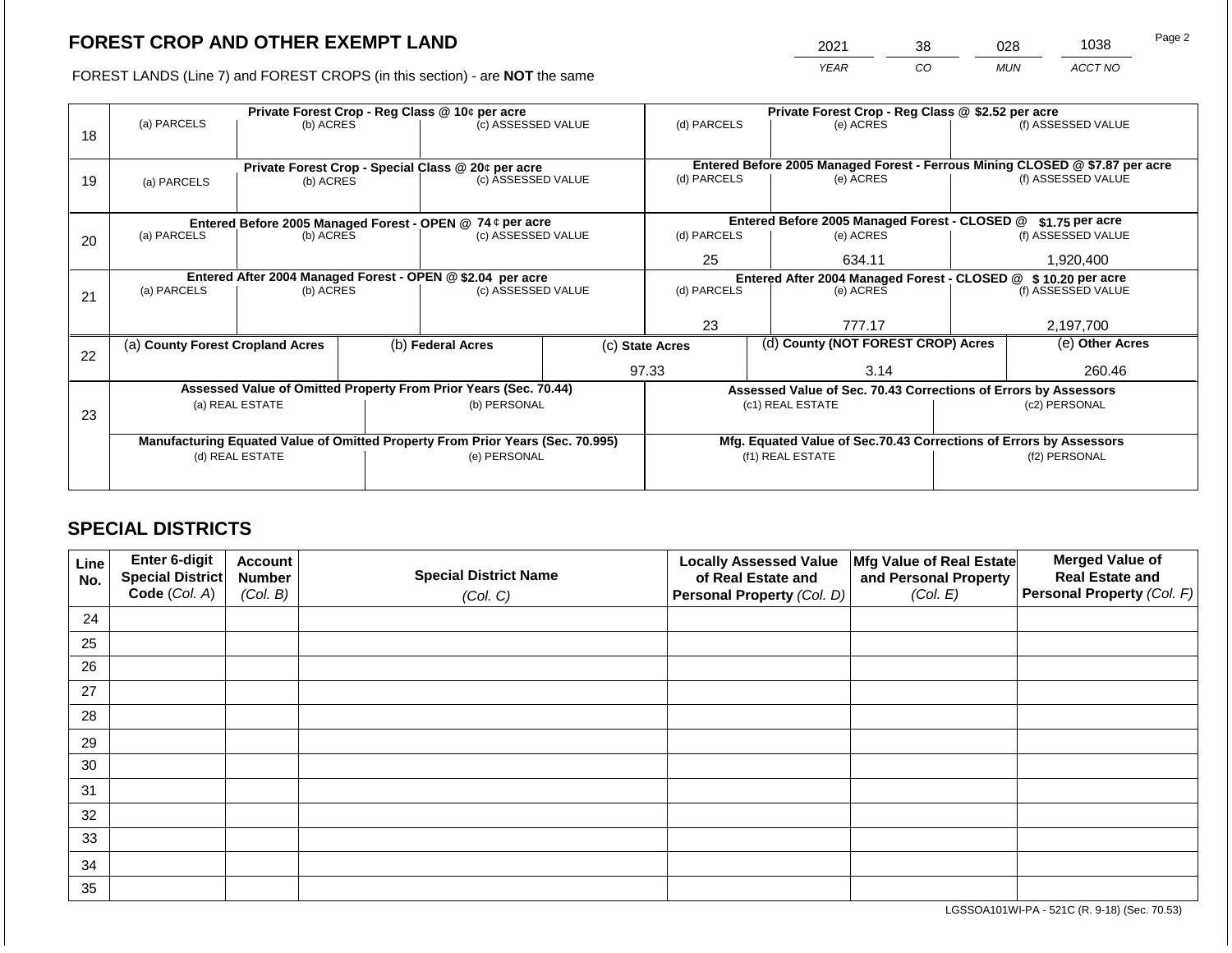|             | U. U U U                                                 |                                             |                                                         | ---                                                                               | ပပ<br>$\sim$                                                  | סטטו                                                                           |
|-------------|----------------------------------------------------------|---------------------------------------------|---------------------------------------------------------|-----------------------------------------------------------------------------------|---------------------------------------------------------------|--------------------------------------------------------------------------------|
|             |                                                          |                                             |                                                         | <b>YEAR</b>                                                                       | $\overline{co}$<br><b>MUN</b>                                 | ACCT NO                                                                        |
| Line<br>No. | Enter 6-digit<br><b>School District</b><br>Code (Col. A) | <b>Account</b><br><b>Number</b><br>(Col. B) | <b>School District Name</b><br>(Col. C)                 | <b>Locally Assessed Value</b><br>of Real Estate and<br>Personal Property (Col. D) | Mfg Value of Real Estate<br>and Personal Property<br>(Col. E) | <b>Merged Value of</b><br><b>Real Estate and</b><br>Personal Property (Col. F) |
|             | А.                                                       |                                             | <b>SCHOOL DISTRICTS (K-8 and K-12)</b>                  |                                                                                   |                                                               |                                                                                |
| 36          | 381169                                                   | 0223                                        | SCH D OF COLEMAN                                        | 104,814,900                                                                       | 1,502,100                                                     | 106,317,000                                                                    |
| 37          |                                                          |                                             |                                                         |                                                                                   |                                                               |                                                                                |
| 38          |                                                          |                                             |                                                         |                                                                                   |                                                               |                                                                                |
| 39          |                                                          |                                             |                                                         |                                                                                   |                                                               |                                                                                |
| 40          |                                                          |                                             |                                                         |                                                                                   |                                                               |                                                                                |
| 41          |                                                          |                                             |                                                         |                                                                                   |                                                               |                                                                                |
| 42<br>43    |                                                          |                                             |                                                         |                                                                                   |                                                               |                                                                                |
| 44          |                                                          |                                             |                                                         |                                                                                   |                                                               |                                                                                |
| 45          |                                                          |                                             |                                                         |                                                                                   |                                                               |                                                                                |
| 46          |                                                          |                                             |                                                         |                                                                                   |                                                               |                                                                                |
| 47          |                                                          |                                             |                                                         |                                                                                   |                                                               |                                                                                |
| 48          |                                                          |                                             |                                                         |                                                                                   |                                                               |                                                                                |
| 49          |                                                          |                                             |                                                         |                                                                                   |                                                               |                                                                                |
| 50          |                                                          |                                             | TOTAL ASSESSED VALUE OF SCHOOL DISTRICTS (K-8 and K-12) | 104,814,900                                                                       | 1,502,100                                                     | 106,317,000                                                                    |
|             | <b>B.</b><br><b>UNION HIGH SCHOOL DISTRICTS</b>          |                                             |                                                         |                                                                                   |                                                               |                                                                                |
| 51          |                                                          |                                             |                                                         |                                                                                   |                                                               |                                                                                |
| 52          |                                                          |                                             |                                                         |                                                                                   |                                                               |                                                                                |
| 53          |                                                          |                                             |                                                         |                                                                                   |                                                               |                                                                                |
| 54          |                                                          |                                             | TOTAL ASSESSED VALUE OF UNION HIGH SCHOOLS              |                                                                                   |                                                               |                                                                                |
| 55          |                                                          |                                             |                                                         |                                                                                   |                                                               |                                                                                |
| 56          | <b>TECHNICAL COLLEGE DISTRICTS</b><br>C.                 | 0012                                        | NORTHEAST WISCONSIN TECH COLLEGE                        | <b>GNBY</b>                                                                       |                                                               |                                                                                |
| 57          | 001300                                                   |                                             |                                                         | 104,814,900                                                                       | 1,502,100                                                     | 106,317,000                                                                    |
| 58          |                                                          |                                             |                                                         |                                                                                   |                                                               |                                                                                |
| 59          |                                                          |                                             | TOTAL ASSESSED VALUE OF TECHNICAL COLLEGES              | 104,814,900                                                                       | 1,502,100                                                     | 106,317,000                                                                    |

| Name                                           |                             | Title | Submission date        |
|------------------------------------------------|-----------------------------|-------|------------------------|
| <b>TINA BARNES</b>                             |                             |       | 2021<br>07<br>na<br>ບວ |
| Phone                                          | Email address               |       |                        |
| 715<br>732<br>7548<br>$\overline{\phantom{0}}$ | TBARNES@MARINETTECOUNTY.COM |       |                        |

Page 3

2021 38 028 1038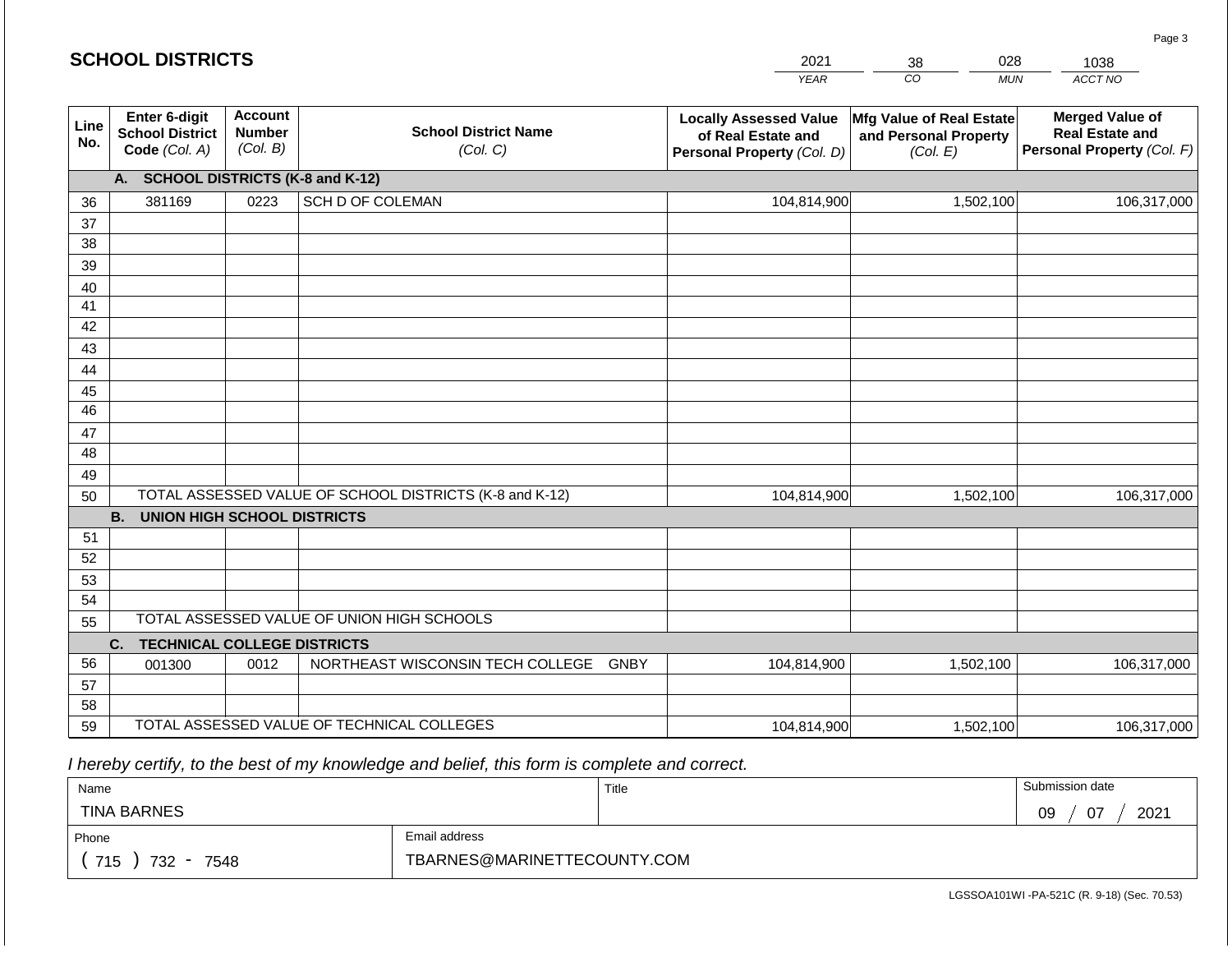- Each municipality's SOA is completed after the Board of Review and includes any changes made to the locally assessed values, under state law (sec. 70.53, Wis. Stats.)
- The Wisconsin Department of Revenue (DOR) merges the locally assessed values with the state assessed manufacturing values
- DOR provides the information regarding district names and codes. If a district is not listed, contact DOR.

Note: If you submit an amended SOA to DOR after your municipality's SOA is equated and posted to our website, we will process the SOA. However, DOR will not recalculate the *aggregate ratio or update the final SOA posted on our website. You should use the corrected values to calculate your tax rates.*

### **Page 1: Real Estate and Personal Property**

- Lines 1-9 assessed real estate values, parcel counts and acres by classification
- Lines 10-15 assessed personal property values and number of accounts by class
- Line 16 aggregate assessed value of all property subject to general property; use to calculate tax rates. Note: This line equals the total assessed value of K-8 and K-12 school districts (Line 50) and total assessed value of technical colleges (Line 59).
- Remarks assessment ratio used to calculate estimated fair market value on property tax bills

### **Page 2: Forest Crop, Other Exempt Land and Special Districts**

- Lines 18-21 private forest crop and managed forest lands assessed values
- Line  $22 -$  tax exempt land acres
- Line 23 prior years assessed value of omitted property under sec. 70.44 and correction of errors under sec. 70.43 shown by locally assessed or manufacturing real estate and personal property. Note: If there is an amount on this line, report the corresponding tax in the Statement of Taxes, Sections J or K.
- Lines 24-35 special district assessed values. These values are used to calculate tax rates for the special districts.

### **Page 3: School Districts**

- Lines 36-50 school districts (K-8 and K-12) assessed values. These values are used to calculate tax rates for school districts.
- Lines 51-55 union high school district assessed values. These values are used to calculate tax rates for union high school districts.
- Lines 56-59 technical college assessed values. These values are used to calculate tax rates for technical colleges.

If you have questions: Email: lgs@wisconsin.gov

 Phone: (608) 266-2569 or (608) 264-6892 Fax: (608) 264-6887

 $\bf{m}$ W8484 COUNTY ROAD B W8484 COUNTY ROAD COLEMAN, WI 54112 COLEMAN, WI 54112TOWN OF POUND TOWN OF POUND ESSICA OLSON JESSICA OLSON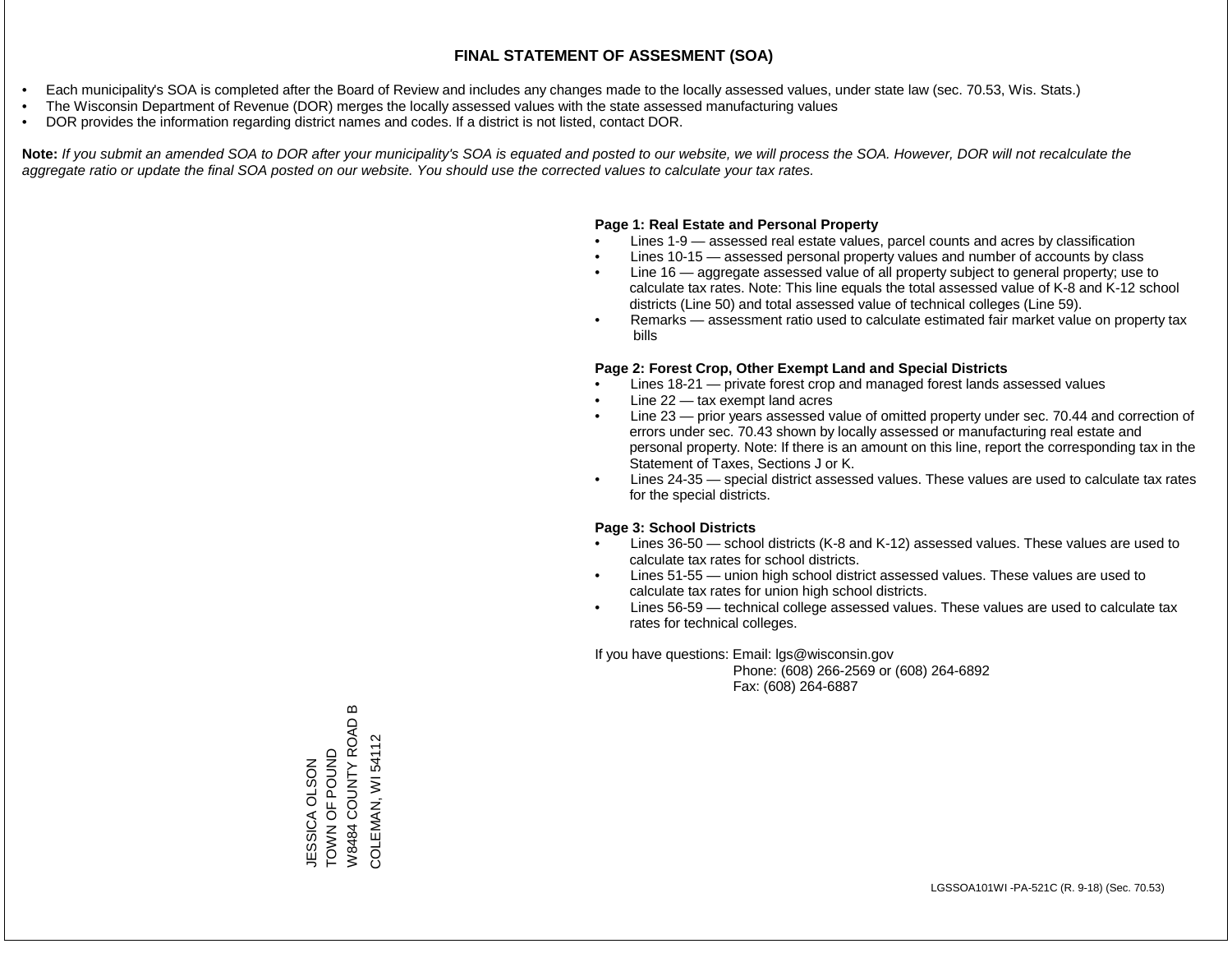|                | <b>FINAL - EQUATED</b><br><b>STATEMENT OF ASSESSMENT FOR 2021</b>                                                                                                                            |                          | 38           | 030                                                 | 1039                    | This is an Amended Return | Page 1                        |  |  |
|----------------|----------------------------------------------------------------------------------------------------------------------------------------------------------------------------------------------|--------------------------|--------------|-----------------------------------------------------|-------------------------|---------------------------|-------------------------------|--|--|
|                |                                                                                                                                                                                              |                          | CO           | <b>MUN</b>                                          | ACCT NO                 |                           |                               |  |  |
|                | <b>FOR</b><br>TOWN OF<br>OF.<br><b>SILVER CLIFF</b><br><b>MARINETTE COUNTY</b>                                                                                                               |                          |              |                                                     |                         |                           |                               |  |  |
|                | Town - Village - City                                                                                                                                                                        | <b>Municipality Name</b> |              | <b>County Name</b>                                  |                         |                           |                               |  |  |
|                | <b>REAL ESTATE</b>                                                                                                                                                                           |                          | PARCEL COUNT | NO. OF ACRES                                        | <b>VALUE OF</b>         | <b>VALUE OF</b>           | TOTAL VALUE OF LAND           |  |  |
| Line<br>No.    | (See Lines 18 - 22 for<br>other Real Estate)                                                                                                                                                 |                          |              | <b>WHOLE</b><br>TOTAL LAND MPROVEMENTS NUMBERS ONLY | <b>LAND</b>             | <b>IMPROVEMENTS</b>       | AND IMPROVEMENTS              |  |  |
|                |                                                                                                                                                                                              | (Col. A)                 | (Col. B)     | (Col, C)                                            | (Col. D)                | (Col. E)                  | (Col. F)                      |  |  |
| 1              | <b>RESIDENTIAL - Class 1</b>                                                                                                                                                                 | 1,653                    | 1,165        | 5,907                                               | 37,169,600              | 63,691,800                | 100,861,400                   |  |  |
| 2              | <b>COMMERCIAL - Class 2</b>                                                                                                                                                                  | 15                       | 15           | 64                                                  | 602,500                 | 1,401,600                 | 2,004,100                     |  |  |
| 3              | <b>MANUFACTURING - Class 3</b>                                                                                                                                                               | $\mathbf 0$              | $\mathbf 0$  | $\mathbf 0$                                         | 0                       | 0                         | 0                             |  |  |
| 4              | <b>AGRICULTURAL - Class 4</b>                                                                                                                                                                | 5                        |              | 21                                                  | 3,050                   |                           | 3,050                         |  |  |
| 5              | <b>UNDEVELOPED - Class 5</b>                                                                                                                                                                 | 107                      |              | 877                                                 | 437,800                 |                           | 437,800                       |  |  |
| 6              | AGRICULTURAL FOREST - Class 5m                                                                                                                                                               | $\overline{2}$           |              | 53                                                  | 55,300                  |                           | 55,300                        |  |  |
| $\overline{7}$ | FOREST LANDS - Class 6                                                                                                                                                                       | 287                      |              | 8,173                                               | 16,081,700              |                           | 16,081,700                    |  |  |
| 8              | OTHER - Class 7                                                                                                                                                                              | 1                        | 1            | $\overline{2}$                                      | 10,000                  | 3,000                     | 13,000                        |  |  |
| 9              | <b>TOTAL - ALL COLUMNS</b>                                                                                                                                                                   | 2,070                    | 1,181        | 15,097                                              | 54,359,950              | 65,096,400                | 119,456,350                   |  |  |
| 10             | NUMBER OF PERSONAL PROPERTY ACCOUNTS IN ROLL                                                                                                                                                 |                          |              | 38                                                  | <b>LOCALLY ASSESSED</b> | <b>MANUFACTURING</b>      | <b>MERGED</b>                 |  |  |
| 11             | BOATS AND OTHER WATERCRAFT NOT EXEMPT - Code 1                                                                                                                                               |                          |              |                                                     | 2,500                   | 0                         | 2,500                         |  |  |
| 12             | MACHINERY, TOOLS AND PATTERNS - Code 2                                                                                                                                                       |                          |              |                                                     |                         | $\pmb{0}$                 | $\Omega$                      |  |  |
| 13             | FURNITURE, FIXTURES AND EQUIPMENT - Code 3                                                                                                                                                   |                          |              |                                                     | 65,100                  | $\mathbf 0$               | 65,100                        |  |  |
| 14             | ALL OTHER PERSONAL PROPERTY NOT EXEMPT - Codes 4A, 4B, 4C                                                                                                                                    |                          |              |                                                     | 170,700                 | $\mathbf 0$               | 170,700                       |  |  |
| 15             | TOTAL OF PERSONAL PROPERTY NOT EXEMPT (Total of Lines 11-14)                                                                                                                                 |                          |              |                                                     | 238,300                 | $\mathbf 0$               | 238,300                       |  |  |
| 16             | AGGREGATE ASSESSED VALUE OF ALL PROPERTY SUBJECT TO THE GENERAL PROPERTY TAX (Total of Lines 9F and 15F)<br>MUST EQUAL TOTAL VALUE OF THE SCHOOL DISTRICTS (K-12 PLUS K-8) - Line 50, Col. F |                          |              |                                                     |                         |                           | 119,694,650                   |  |  |
| 17             | <b>BOARD OF REVIEW</b><br>DATE OF FINAL ADJOURNMENT                                                                                                                                          | 05/14/2021               |              | Name of Assessor<br><b>PETER A LIPTACK</b>          |                         |                           | Telephone #<br>(715) 276-1125 |  |  |

REMARKS

The Assessment Ratio to be used in calculating the estimated Fair Market Value on tax bills for this tax district is .875631697

This ratio should be used to convert assessed values to "Calculate Equalized Values" in Step 1 of the Lottery and Gaming Credit Calculations.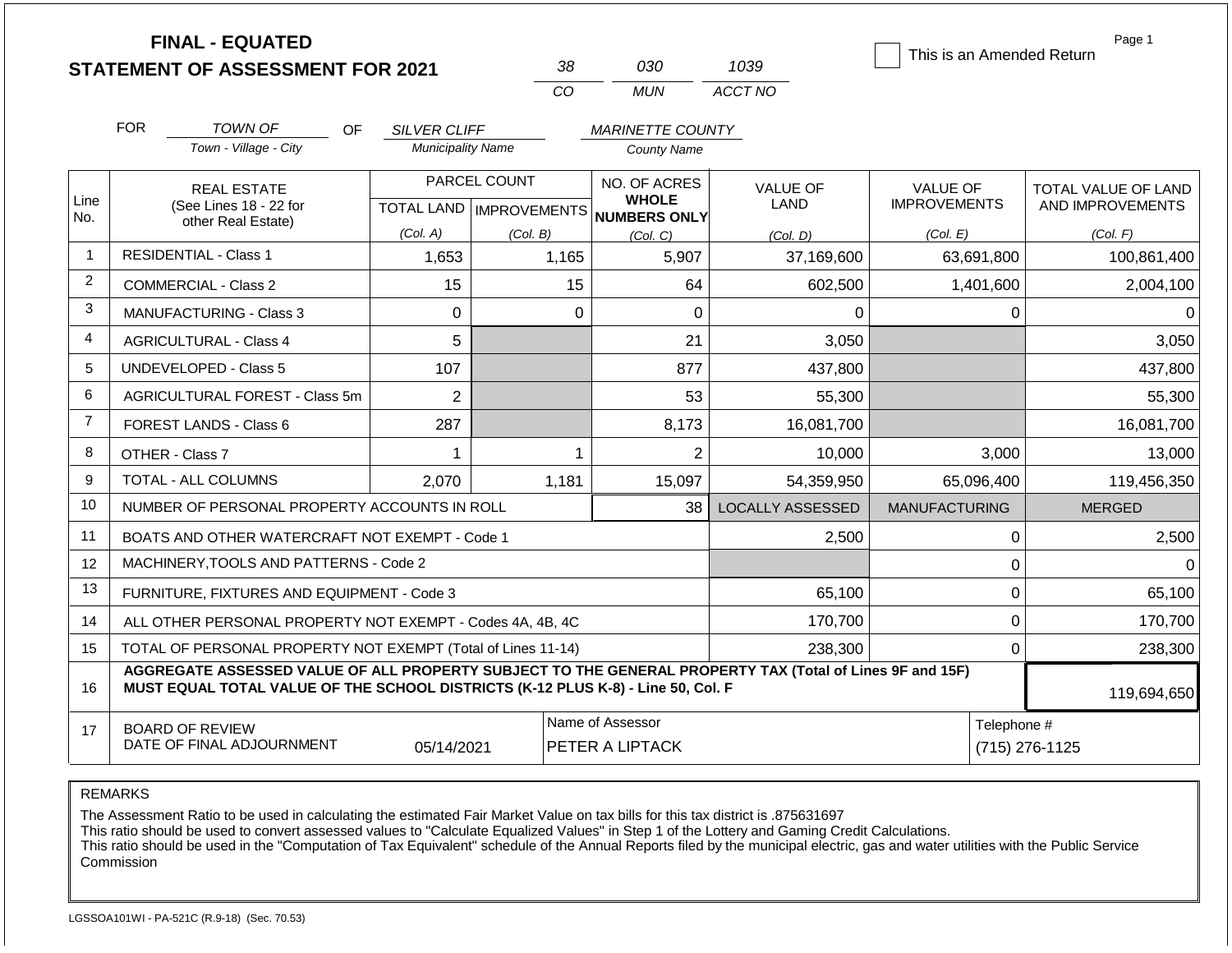2021 38 030 1039

FOREST LANDS (Line 7) and FOREST CROPS (in this section) - are **NOT** the same *YEAR CO MUN ACCT NO*

|    | Private Forest Crop - Reg Class @ 10¢ per acre |                 |  |                                                                                |                                                               |                          | Private Forest Crop - Reg Class @ \$2.52 per acre |                                                                              |               |                    |  |
|----|------------------------------------------------|-----------------|--|--------------------------------------------------------------------------------|---------------------------------------------------------------|--------------------------|---------------------------------------------------|------------------------------------------------------------------------------|---------------|--------------------|--|
|    | (a) PARCELS                                    | (b) ACRES       |  | (c) ASSESSED VALUE                                                             |                                                               | (d) PARCELS              |                                                   | (e) ACRES                                                                    |               | (f) ASSESSED VALUE |  |
| 18 |                                                |                 |  |                                                                                |                                                               |                          |                                                   |                                                                              |               |                    |  |
|    |                                                |                 |  |                                                                                |                                                               |                          |                                                   | Entered Before 2005 Managed Forest - Ferrous Mining CLOSED @ \$7.87 per acre |               |                    |  |
| 19 | (a) PARCELS                                    | (b) ACRES       |  | Private Forest Crop - Special Class @ 20¢ per acre<br>(c) ASSESSED VALUE       |                                                               | (d) PARCELS              |                                                   | (e) ACRES                                                                    |               | (f) ASSESSED VALUE |  |
|    |                                                |                 |  |                                                                                |                                                               |                          |                                                   |                                                                              |               |                    |  |
|    |                                                |                 |  |                                                                                |                                                               |                          |                                                   |                                                                              |               |                    |  |
|    |                                                |                 |  | Entered Before 2005 Managed Forest - OPEN @ 74 ¢ per acre                      |                                                               |                          |                                                   | Entered Before 2005 Managed Forest - CLOSED @                                |               | \$1.75 per acre    |  |
| 20 | (a) PARCELS                                    | (b) ACRES       |  | (c) ASSESSED VALUE                                                             |                                                               | (d) PARCELS              |                                                   | (e) ACRES                                                                    |               | (f) ASSESSED VALUE |  |
|    | 32                                             | 1,155.66        |  | 2,311,600                                                                      |                                                               | 88                       |                                                   | 3,122.34                                                                     |               | 7,095,200          |  |
|    |                                                |                 |  |                                                                                |                                                               |                          |                                                   |                                                                              |               |                    |  |
|    |                                                |                 |  | Entered After 2004 Managed Forest - OPEN @ \$2.04 per acre                     | Entered After 2004 Managed Forest - CLOSED @ \$10.20 per acre |                          |                                                   |                                                                              |               |                    |  |
| 21 | (a) PARCELS                                    | (b) ACRES       |  | (c) ASSESSED VALUE                                                             |                                                               | (d) PARCELS<br>(e) ACRES |                                                   | (f) ASSESSED VALUE                                                           |               |                    |  |
|    |                                                |                 |  |                                                                                |                                                               |                          |                                                   |                                                                              |               |                    |  |
|    | 34                                             | 1,280.52        |  | 2,766,500                                                                      |                                                               | 165                      |                                                   | 5,382.76                                                                     |               | 11,807,000         |  |
|    | (a) County Forest Cropland Acres               |                 |  | (b) Federal Acres                                                              |                                                               | (c) State Acres          |                                                   | (d) County (NOT FOREST CROP) Acres                                           |               | (e) Other Acres    |  |
| 22 |                                                |                 |  |                                                                                |                                                               |                          |                                                   |                                                                              |               |                    |  |
|    | 37,405.81                                      |                 |  | 40.29                                                                          |                                                               | 3,810.04                 |                                                   | 125.47                                                                       |               | 417.13             |  |
|    |                                                |                 |  | Assessed Value of Omitted Property From Prior Years (Sec. 70.44)               |                                                               |                          |                                                   | Assessed Value of Sec. 70.43 Corrections of Errors by Assessors              |               |                    |  |
|    |                                                | (a) REAL ESTATE |  | (b) PERSONAL                                                                   |                                                               |                          |                                                   | (c1) REAL ESTATE                                                             | (c2) PERSONAL |                    |  |
| 23 |                                                |                 |  |                                                                                |                                                               |                          |                                                   |                                                                              |               |                    |  |
|    |                                                |                 |  | Manufacturing Equated Value of Omitted Property From Prior Years (Sec. 70.995) |                                                               |                          |                                                   | Mfg. Equated Value of Sec.70.43 Corrections of Errors by Assessors           |               |                    |  |
|    |                                                | (d) REAL ESTATE |  | (e) PERSONAL                                                                   |                                                               |                          |                                                   | (f1) REAL ESTATE                                                             |               | (f2) PERSONAL      |  |
|    |                                                |                 |  |                                                                                |                                                               |                          |                                                   |                                                                              |               |                    |  |
|    |                                                |                 |  |                                                                                |                                                               |                          |                                                   |                                                                              |               |                    |  |

## **SPECIAL DISTRICTS**

| Line<br>No. | <b>Enter 6-digit</b><br>Special District<br>Code (Col. A) | <b>Account</b><br><b>Number</b><br>(Col. B) | <b>Special District Name</b><br>(Col. C) | <b>Locally Assessed Value</b><br>of Real Estate and<br>Personal Property (Col. D) | Mfg Value of Real Estate<br>and Personal Property<br>(Col. E) | <b>Merged Value of</b><br><b>Real Estate and</b><br><b>Personal Property (Col. F)</b> |
|-------------|-----------------------------------------------------------|---------------------------------------------|------------------------------------------|-----------------------------------------------------------------------------------|---------------------------------------------------------------|---------------------------------------------------------------------------------------|
| 24          | 388030                                                    | 0238                                        | MC CASLEN LAKE REHABILITATION DISTRICT   | 3,904,100                                                                         |                                                               | 3,904,100                                                                             |
| 25          |                                                           |                                             |                                          |                                                                                   |                                                               |                                                                                       |
| 26          |                                                           |                                             |                                          |                                                                                   |                                                               |                                                                                       |
| 27          |                                                           |                                             |                                          |                                                                                   |                                                               |                                                                                       |
| 28          |                                                           |                                             |                                          |                                                                                   |                                                               |                                                                                       |
| 29          |                                                           |                                             |                                          |                                                                                   |                                                               |                                                                                       |
| 30          |                                                           |                                             |                                          |                                                                                   |                                                               |                                                                                       |
| 31          |                                                           |                                             |                                          |                                                                                   |                                                               |                                                                                       |
| 32          |                                                           |                                             |                                          |                                                                                   |                                                               |                                                                                       |
| 33          |                                                           |                                             |                                          |                                                                                   |                                                               |                                                                                       |
| 34          |                                                           |                                             |                                          |                                                                                   |                                                               |                                                                                       |
| 35          |                                                           |                                             |                                          |                                                                                   |                                                               |                                                                                       |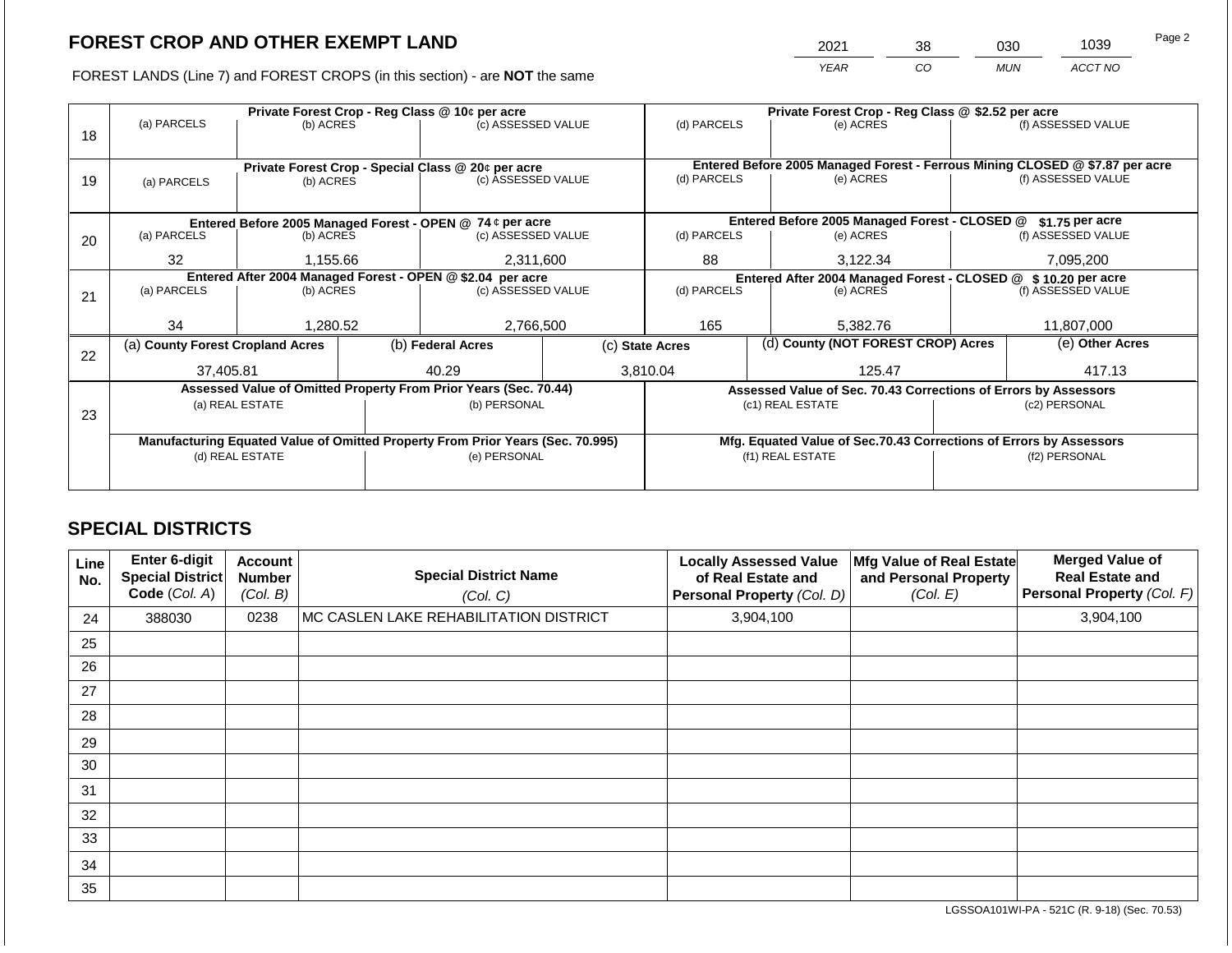|             | <b>SCHOOL DISTRICTS</b>                                  |                                             |                                                         | 2021                                                                              | 030<br>38                                                     | 1039                                                                           |
|-------------|----------------------------------------------------------|---------------------------------------------|---------------------------------------------------------|-----------------------------------------------------------------------------------|---------------------------------------------------------------|--------------------------------------------------------------------------------|
|             |                                                          |                                             |                                                         | <b>YEAR</b>                                                                       | CO                                                            | ACCT NO<br><b>MUN</b>                                                          |
| Line<br>No. | Enter 6-digit<br><b>School District</b><br>Code (Col. A) | <b>Account</b><br><b>Number</b><br>(Col. B) | <b>School District Name</b><br>(Col. C)                 | <b>Locally Assessed Value</b><br>of Real Estate and<br>Personal Property (Col. D) | Mfg Value of Real Estate<br>and Personal Property<br>(Col. E) | <b>Merged Value of</b><br><b>Real Estate and</b><br>Personal Property (Col. F) |
|             | A. SCHOOL DISTRICTS (K-8 and K-12)                       |                                             |                                                         |                                                                                   |                                                               |                                                                                |
| 36          | 215992                                                   | 0132                                        | SCH D OF WABENO AREA                                    | 3,435,700                                                                         |                                                               | 3,435,700                                                                      |
| 37          | 386230                                                   | 0230                                        | SCH D OF WAUSAUKEE                                      | 116,258,950                                                                       |                                                               | 116,258,950                                                                    |
| 38          |                                                          |                                             |                                                         |                                                                                   |                                                               |                                                                                |
| 39          |                                                          |                                             |                                                         |                                                                                   |                                                               |                                                                                |
| 40          |                                                          |                                             |                                                         |                                                                                   |                                                               |                                                                                |
| 41<br>42    |                                                          |                                             |                                                         |                                                                                   |                                                               |                                                                                |
|             |                                                          |                                             |                                                         |                                                                                   |                                                               |                                                                                |
| 43          |                                                          |                                             |                                                         |                                                                                   |                                                               |                                                                                |
| 44<br>45    |                                                          |                                             |                                                         |                                                                                   |                                                               |                                                                                |
| 46          |                                                          |                                             |                                                         |                                                                                   |                                                               |                                                                                |
| 47          |                                                          |                                             |                                                         |                                                                                   |                                                               |                                                                                |
| 48          |                                                          |                                             |                                                         |                                                                                   |                                                               |                                                                                |
| 49          |                                                          |                                             |                                                         |                                                                                   |                                                               |                                                                                |
| 50          |                                                          |                                             | TOTAL ASSESSED VALUE OF SCHOOL DISTRICTS (K-8 and K-12) | 119,694,650                                                                       |                                                               | 119,694,650                                                                    |
|             | <b>B.</b><br><b>UNION HIGH SCHOOL DISTRICTS</b>          |                                             |                                                         |                                                                                   |                                                               |                                                                                |
| 51          |                                                          |                                             |                                                         |                                                                                   |                                                               |                                                                                |
| 52          |                                                          |                                             |                                                         |                                                                                   |                                                               |                                                                                |
| 53          |                                                          |                                             |                                                         |                                                                                   |                                                               |                                                                                |
| 54          |                                                          |                                             |                                                         |                                                                                   |                                                               |                                                                                |
| 55          |                                                          |                                             | TOTAL ASSESSED VALUE OF UNION HIGH SCHOOLS              |                                                                                   |                                                               |                                                                                |
|             | C.<br><b>TECHNICAL COLLEGE DISTRICTS</b>                 |                                             |                                                         |                                                                                   |                                                               |                                                                                |
| 56          | 001300                                                   | 0012                                        | NORTHEAST WISCONSIN TECH COLLEGE GNBY                   | 119,694,650                                                                       |                                                               | 119,694,650                                                                    |
| 57<br>58    |                                                          |                                             |                                                         |                                                                                   |                                                               |                                                                                |
|             |                                                          |                                             | TOTAL ASSESSED VALUE OF TECHNICAL COLLEGES              |                                                                                   |                                                               |                                                                                |
| 59          |                                                          |                                             |                                                         | 119,694,650                                                                       |                                                               | 119,694,650                                                                    |

| Name               |                             | Title | Submission date  |  |  |  |
|--------------------|-----------------------------|-------|------------------|--|--|--|
| <b>TINA BARNES</b> |                             |       | 03<br>2021<br>06 |  |  |  |
| Phone              | Email address               |       |                  |  |  |  |
| 715<br>732<br>7548 | TBARNES@MARINETTECOUNTY.COM |       |                  |  |  |  |

LGSSOA101WI -PA-521C (R. 9-18) (Sec. 70.53)

Page 3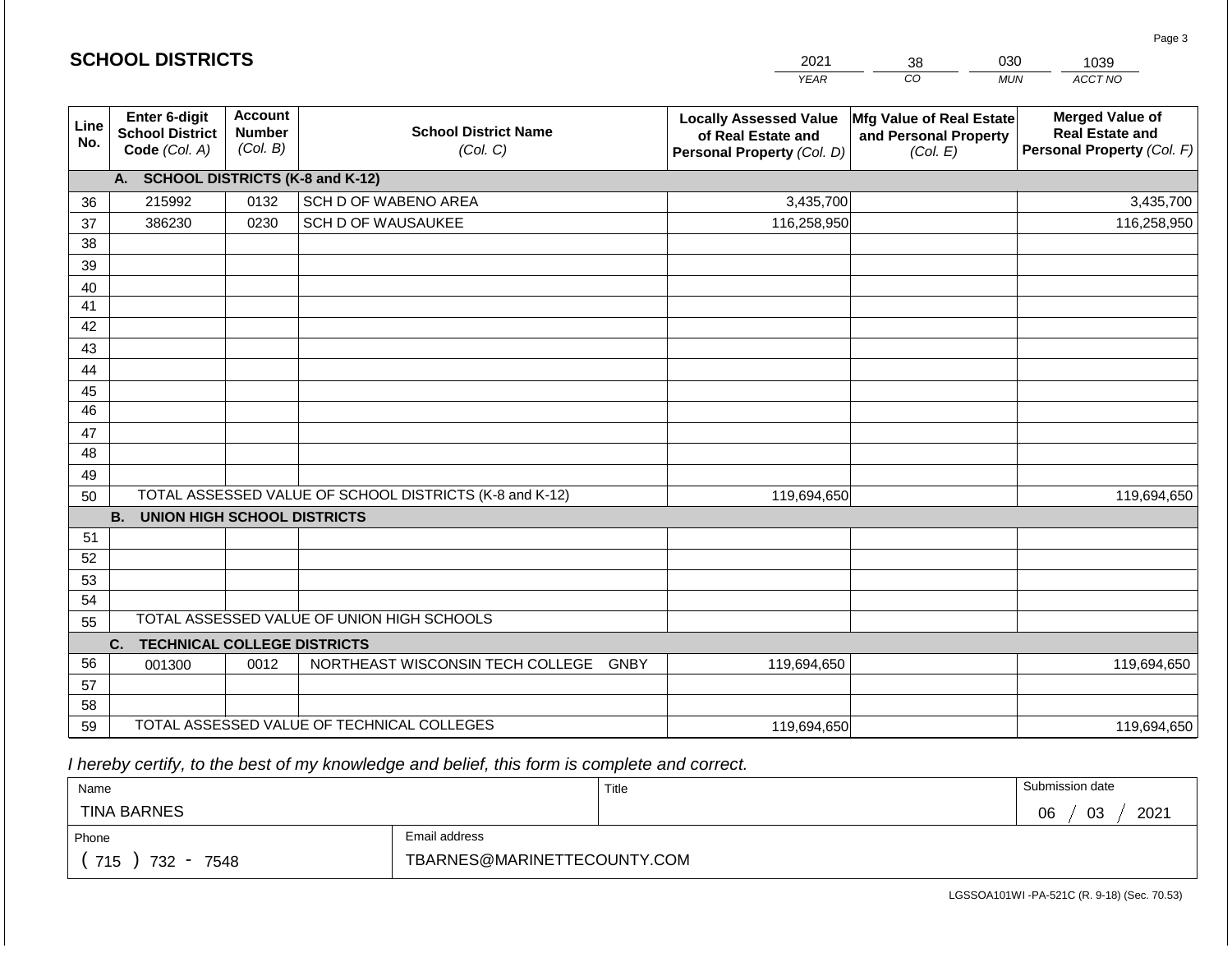- Each municipality's SOA is completed after the Board of Review and includes any changes made to the locally assessed values, under state law (sec. 70.53, Wis. Stats.)
- The Wisconsin Department of Revenue (DOR) merges the locally assessed values with the state assessed manufacturing values
- DOR provides the information regarding district names and codes. If a district is not listed, contact DOR.

Note: If you submit an amended SOA to DOR after your municipality's SOA is equated and posted to our website, we will process the SOA. However, DOR will not recalculate the *aggregate ratio or update the final SOA posted on our website. You should use the corrected values to calculate your tax rates.*

### **Page 1: Real Estate and Personal Property**

- Lines 1-9 assessed real estate values, parcel counts and acres by classification
- Lines 10-15 assessed personal property values and number of accounts by class
- Line 16 aggregate assessed value of all property subject to general property; use to calculate tax rates. Note: This line equals the total assessed value of K-8 and K-12 school districts (Line 50) and total assessed value of technical colleges (Line 59).
- Remarks assessment ratio used to calculate estimated fair market value on property tax bills

### **Page 2: Forest Crop, Other Exempt Land and Special Districts**

- Lines 18-21 private forest crop and managed forest lands assessed values
- Line  $22 -$  tax exempt land acres
- Line 23 prior years assessed value of omitted property under sec. 70.44 and correction of errors under sec. 70.43 shown by locally assessed or manufacturing real estate and personal property. Note: If there is an amount on this line, report the corresponding tax in the Statement of Taxes, Sections J or K.
- Lines 24-35 special district assessed values. These values are used to calculate tax rates for the special districts.

### **Page 3: School Districts**

- Lines 36-50 school districts (K-8 and K-12) assessed values. These values are used to calculate tax rates for school districts.
- Lines 51-55 union high school district assessed values. These values are used to calculate tax rates for union high school districts.
- Lines 56-59 technical college assessed values. These values are used to calculate tax rates for technical colleges.

If you have questions: Email: lgs@wisconsin.gov

 Phone: (608) 266-2569 or (608) 264-6892 Fax: (608) 264-6887

TOWN OF SILVER CLIFF DANA L WEBER<br>TOWN OF SILVER CLIFF N11929 COUNTY ROAD I N11929 COUNTY ROAD I SILVER CLIFF, WI 54104 SILVER CLIFF, WI 54104DANA L WEBER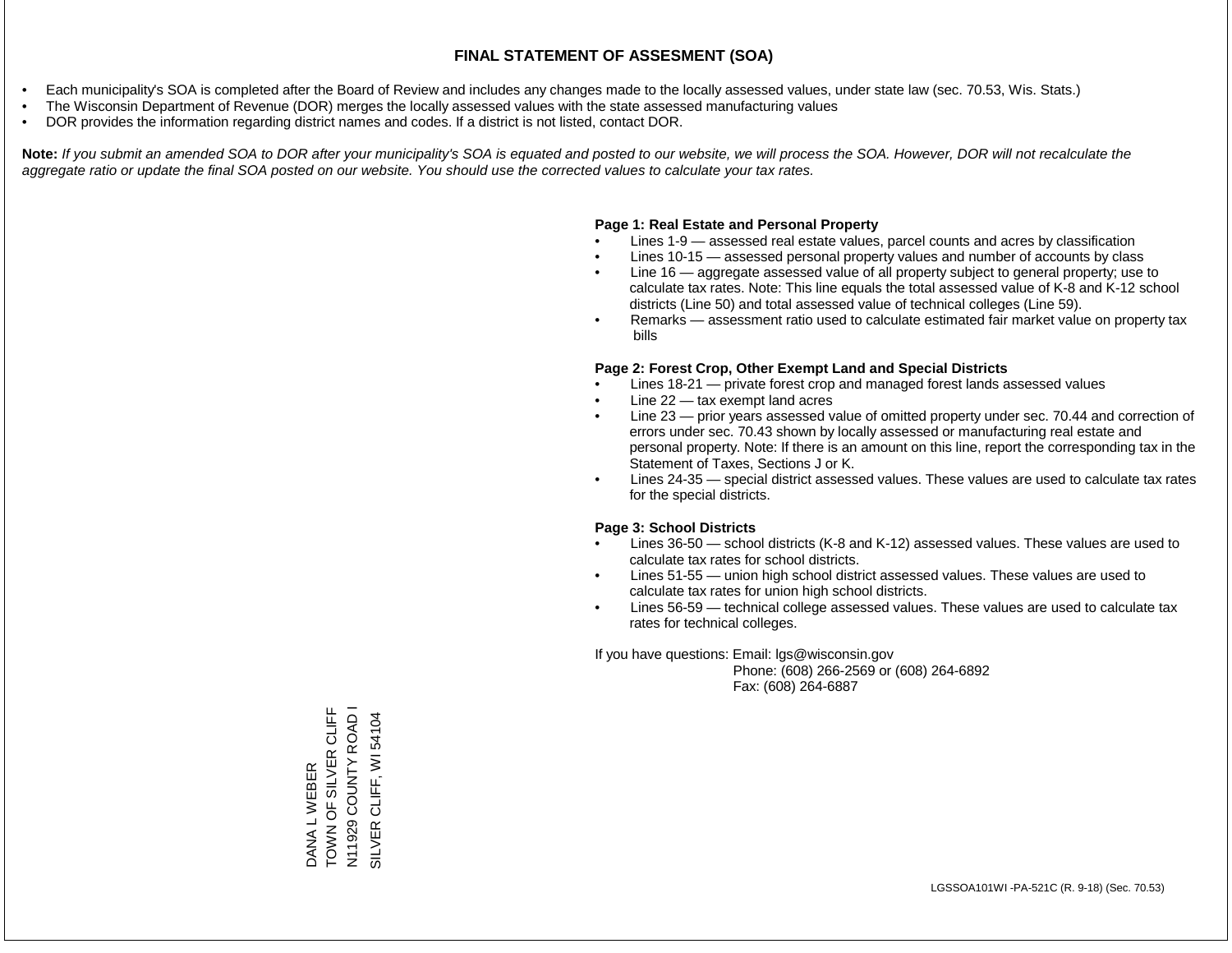|                |                                                                                                                                                                                              | <b>FINAL - EQUATED</b><br><b>STATEMENT OF ASSESSMENT FOR 2021</b> |                          |                           | 38    | 032                          | 1040                    | This is an Amended Return |                | Page 1              |
|----------------|----------------------------------------------------------------------------------------------------------------------------------------------------------------------------------------------|-------------------------------------------------------------------|--------------------------|---------------------------|-------|------------------------------|-------------------------|---------------------------|----------------|---------------------|
|                |                                                                                                                                                                                              |                                                                   |                          |                           | CO    | <b>MUN</b>                   | ACCT NO                 |                           |                |                     |
|                | <b>FOR</b>                                                                                                                                                                                   | <b>TOWN OF</b><br>OF.                                             | <b>STEPHENSON</b>        |                           |       | <b>MARINETTE COUNTY</b>      |                         |                           |                |                     |
|                |                                                                                                                                                                                              | Town - Village - City                                             | <b>Municipality Name</b> |                           |       | <b>County Name</b>           |                         |                           |                |                     |
|                |                                                                                                                                                                                              | <b>REAL ESTATE</b>                                                |                          | PARCEL COUNT              |       | NO. OF ACRES                 | <b>VALUE OF</b>         | <b>VALUE OF</b>           |                | TOTAL VALUE OF LAND |
| Line<br>No.    |                                                                                                                                                                                              | (See Lines 18 - 22 for                                            |                          | TOTAL LAND   IMPROVEMENTS |       | <b>WHOLE</b><br>NUMBERS ONLY | <b>LAND</b>             | <b>IMPROVEMENTS</b>       |                | AND IMPROVEMENTS    |
|                |                                                                                                                                                                                              | other Real Estate)                                                | (Col. A)                 | (Col. B)                  |       | (Col, C)                     | (Col, D)                | (Col. E)                  |                | (Col. F)            |
| 1              |                                                                                                                                                                                              | <b>RESIDENTIAL - Class 1</b>                                      | 6,243                    |                           | 4,610 | 14,102                       | 140,349,800             | 338,306,500               |                | 478,656,300         |
| 2              |                                                                                                                                                                                              | <b>COMMERCIAL - Class 2</b>                                       | 123                      |                           | 98    | 714                          | 4,688,600               | 15,214,300                |                | 19,902,900          |
| 3              |                                                                                                                                                                                              | <b>MANUFACTURING - Class 3</b>                                    | 4                        |                           | 3     | 60                           | 176,800                 |                           | 157,700        | 334,500             |
| 4              |                                                                                                                                                                                              | <b>AGRICULTURAL - Class 4</b>                                     | 527                      |                           |       | 10,897                       | 1,979,400               |                           |                | 1,979,400           |
| 5              |                                                                                                                                                                                              | <b>UNDEVELOPED - Class 5</b>                                      | 504                      |                           |       | 4,551                        | 3,821,400               |                           |                | 3,821,400           |
| 6              |                                                                                                                                                                                              | AGRICULTURAL FOREST - Class 5m                                    | 318                      |                           |       | 4,711                        | 4,848,700               |                           |                | 4,848,700           |
| $\overline{7}$ |                                                                                                                                                                                              | FOREST LANDS - Class 6                                            | 1,376                    |                           |       | 30,758                       | 61,713,000              |                           |                | 61,713,000          |
| 8              |                                                                                                                                                                                              | OTHER - Class 7                                                   | 42                       |                           | 40    | 90                           | 415,400                 | 4,744,700                 |                | 5,160,100           |
| 9              |                                                                                                                                                                                              | TOTAL - ALL COLUMNS                                               | 9,137                    |                           | 4,751 | 65,883                       | 217,993,100             | 358,423,200               |                | 576,416,300         |
| 10             |                                                                                                                                                                                              | NUMBER OF PERSONAL PROPERTY ACCOUNTS IN ROLL                      |                          |                           |       | 75                           | <b>LOCALLY ASSESSED</b> | <b>MANUFACTURING</b>      |                | <b>MERGED</b>       |
| 11             |                                                                                                                                                                                              | BOATS AND OTHER WATERCRAFT NOT EXEMPT - Code 1                    |                          |                           |       |                              | 60,000                  |                           | 0              | 60,000              |
| 12             |                                                                                                                                                                                              | MACHINERY, TOOLS AND PATTERNS - Code 2                            |                          |                           |       |                              |                         |                           | 114,800        | 114,800             |
| 13             |                                                                                                                                                                                              | FURNITURE, FIXTURES AND EQUIPMENT - Code 3                        |                          |                           |       |                              | 410,300                 |                           | 100            | 410,400             |
| 14             | ALL OTHER PERSONAL PROPERTY NOT EXEMPT - Codes 4A, 4B, 4C                                                                                                                                    |                                                                   |                          |                           |       |                              | 508,000                 | 200                       |                | 508,200             |
| 15             | TOTAL OF PERSONAL PROPERTY NOT EXEMPT (Total of Lines 11-14)                                                                                                                                 |                                                                   |                          |                           |       |                              | 978,300                 |                           | 115,100        | 1,093,400           |
| 16             | AGGREGATE ASSESSED VALUE OF ALL PROPERTY SUBJECT TO THE GENERAL PROPERTY TAX (Total of Lines 9F and 15F)<br>MUST EQUAL TOTAL VALUE OF THE SCHOOL DISTRICTS (K-12 PLUS K-8) - Line 50, Col. F |                                                                   |                          |                           |       |                              |                         |                           | 577,509,700    |                     |
| 17             |                                                                                                                                                                                              | <b>BOARD OF REVIEW</b>                                            |                          |                           |       | Name of Assessor             |                         |                           | Telephone #    |                     |
|                | DATE OF FINAL ADJOURNMENT                                                                                                                                                                    |                                                                   |                          | 06/07/2021                |       | FAIR MARKET ASSESSMENTS      |                         |                           | (920) 468-9698 |                     |

### REMARKS

The Assessment Ratio to be used in calculating the estimated Fair Market Value on tax bills for this tax district is .893673113

This ratio should be used to convert assessed values to "Calculate Equalized Values" in Step 1 of the Lottery and Gaming Credit Calculations.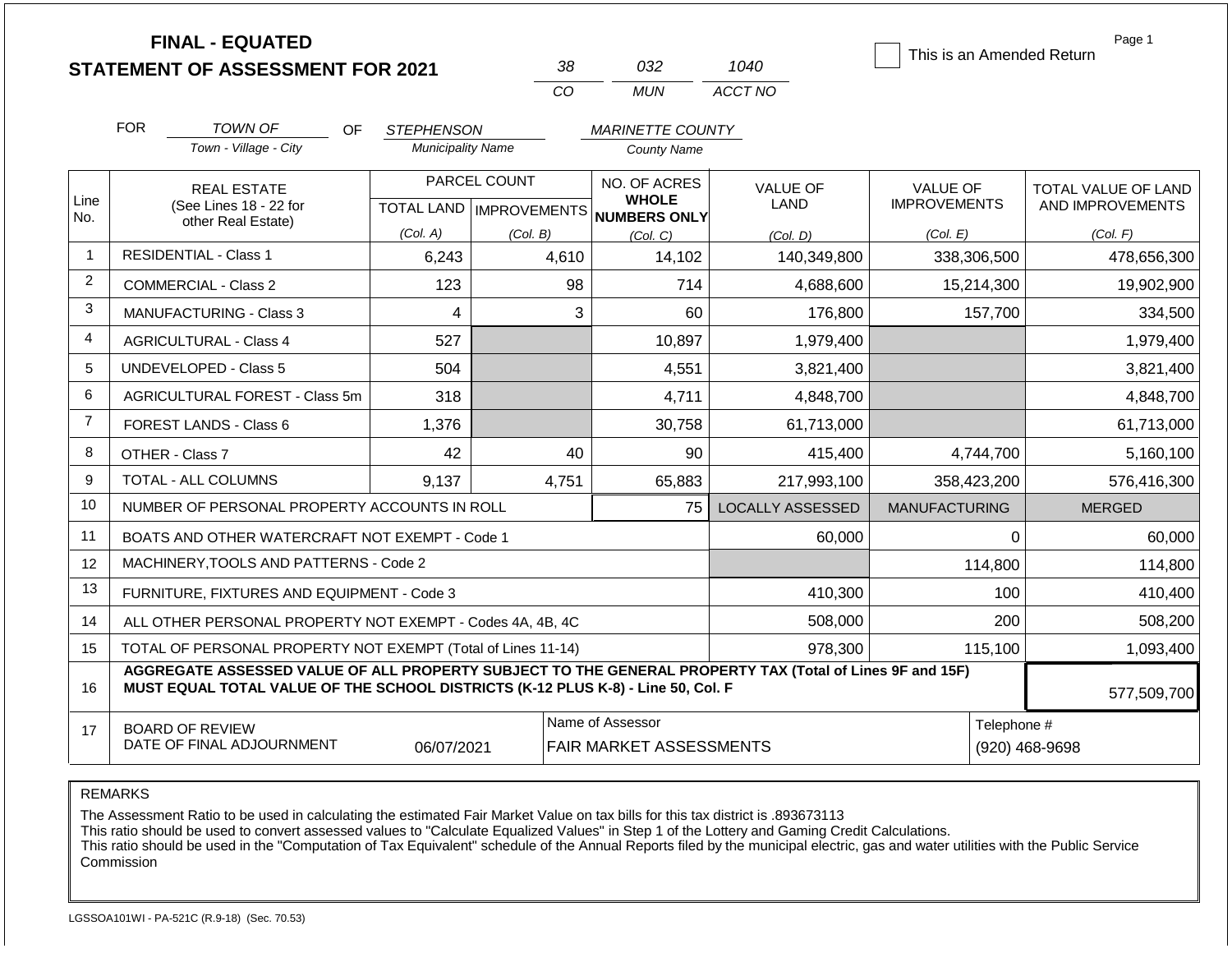2021 38 032 1040

FOREST LANDS (Line 7) and FOREST CROPS (in this section) - are **NOT** the same *YEAR CO MUN ACCT NO*

|    |                                                                                |                                 |  | Private Forest Crop - Reg Class @ 10¢ per acre                   | Private Forest Crop - Reg Class @ \$2.52 per acre                  |                                                                 |               |                                                                              |          |                    |
|----|--------------------------------------------------------------------------------|---------------------------------|--|------------------------------------------------------------------|--------------------------------------------------------------------|-----------------------------------------------------------------|---------------|------------------------------------------------------------------------------|----------|--------------------|
| 18 | (a) PARCELS                                                                    | (b) ACRES                       |  | (c) ASSESSED VALUE                                               |                                                                    | (d) PARCELS                                                     |               | (e) ACRES                                                                    |          | (f) ASSESSED VALUE |
|    |                                                                                |                                 |  |                                                                  |                                                                    | 9                                                               |               | 355.56                                                                       |          | 521,400            |
|    |                                                                                |                                 |  | Private Forest Crop - Special Class @ 20¢ per acre               |                                                                    |                                                                 |               | Entered Before 2005 Managed Forest - Ferrous Mining CLOSED @ \$7.87 per acre |          |                    |
| 19 | (a) PARCELS                                                                    | (b) ACRES                       |  |                                                                  | (c) ASSESSED VALUE                                                 |                                                                 | (d) PARCELS   | (e) ACRES                                                                    |          | (f) ASSESSED VALUE |
|    |                                                                                |                                 |  |                                                                  |                                                                    |                                                                 |               |                                                                              |          |                    |
|    |                                                                                |                                 |  | Entered Before 2005 Managed Forest - OPEN @ 74 ¢ per acre        |                                                                    |                                                                 |               | Entered Before 2005 Managed Forest - CLOSED @                                |          | $$1.75$ per acre   |
| 20 | (a) PARCELS                                                                    | (b) ACRES                       |  | (c) ASSESSED VALUE                                               |                                                                    | (d) PARCELS                                                     |               | (e) ACRES                                                                    |          | (f) ASSESSED VALUE |
|    | 4                                                                              | 53.39                           |  |                                                                  | 116,300                                                            |                                                                 |               | 3,549.4                                                                      |          | 6,708,800          |
|    | Entered After 2004 Managed Forest - OPEN @ \$2.04 per acre                     |                                 |  |                                                                  | Entered After 2004 Managed Forest - CLOSED @ \$ 10.20 per acre     |                                                                 |               |                                                                              |          |                    |
| 21 | (a) PARCELS                                                                    | (b) ACRES                       |  | (c) ASSESSED VALUE                                               |                                                                    | (d) PARCELS                                                     |               | (e) ACRES                                                                    |          |                    |
|    |                                                                                |                                 |  |                                                                  |                                                                    |                                                                 |               |                                                                              |          |                    |
|    | 13                                                                             | 467.56                          |  | 907.800                                                          |                                                                    | 253                                                             |               | 8.117.79                                                                     |          | 16.189.200         |
| 22 | (a) County Forest Cropland Acres                                               |                                 |  | (b) Federal Acres                                                |                                                                    | (c) State Acres                                                 |               | (d) County (NOT FOREST CROP) Acres                                           |          | (e) Other Acres    |
|    | 16,123.15                                                                      |                                 |  | 2.14                                                             |                                                                    | 12,666.52<br>1,077.98                                           |               |                                                                              | 1,124.96 |                    |
|    |                                                                                |                                 |  | Assessed Value of Omitted Property From Prior Years (Sec. 70.44) |                                                                    | Assessed Value of Sec. 70.43 Corrections of Errors by Assessors |               |                                                                              |          |                    |
|    |                                                                                | (a) REAL ESTATE<br>(b) PERSONAL |  |                                                                  |                                                                    | (c1) REAL ESTATE                                                | (c2) PERSONAL |                                                                              |          |                    |
| 23 |                                                                                |                                 |  |                                                                  |                                                                    |                                                                 |               |                                                                              |          |                    |
|    | Manufacturing Equated Value of Omitted Property From Prior Years (Sec. 70.995) |                                 |  |                                                                  | Mfg. Equated Value of Sec.70.43 Corrections of Errors by Assessors |                                                                 |               |                                                                              |          |                    |
|    | (d) REAL ESTATE                                                                |                                 |  | (e) PERSONAL                                                     |                                                                    |                                                                 |               | (f1) REAL ESTATE                                                             |          | (f2) PERSONAL      |
|    |                                                                                |                                 |  |                                                                  |                                                                    |                                                                 |               |                                                                              |          |                    |
|    |                                                                                |                                 |  |                                                                  |                                                                    |                                                                 |               |                                                                              |          |                    |

## **SPECIAL DISTRICTS**

| Line<br>No. | <b>Enter 6-digit</b><br>Special District | <b>Account</b><br><b>Number</b> | <b>Special District Name</b> | <b>Locally Assessed Value</b><br>of Real Estate and | Mfg Value of Real Estate<br>and Personal Property | <b>Merged Value of</b><br><b>Real Estate and</b> |
|-------------|------------------------------------------|---------------------------------|------------------------------|-----------------------------------------------------|---------------------------------------------------|--------------------------------------------------|
|             | Code (Col. A)                            | (Col. B)                        | (Col. C)                     | Personal Property (Col. D)                          | (Col. E)                                          | Personal Property (Col. F)                       |
| 24          |                                          |                                 |                              |                                                     |                                                   |                                                  |
| 25          |                                          |                                 |                              |                                                     |                                                   |                                                  |
| 26          |                                          |                                 |                              |                                                     |                                                   |                                                  |
| 27          |                                          |                                 |                              |                                                     |                                                   |                                                  |
| 28          |                                          |                                 |                              |                                                     |                                                   |                                                  |
| 29          |                                          |                                 |                              |                                                     |                                                   |                                                  |
| 30          |                                          |                                 |                              |                                                     |                                                   |                                                  |
| 31          |                                          |                                 |                              |                                                     |                                                   |                                                  |
| 32          |                                          |                                 |                              |                                                     |                                                   |                                                  |
| 33          |                                          |                                 |                              |                                                     |                                                   |                                                  |
| 34          |                                          |                                 |                              |                                                     |                                                   |                                                  |
| 35          |                                          |                                 |                              |                                                     |                                                   |                                                  |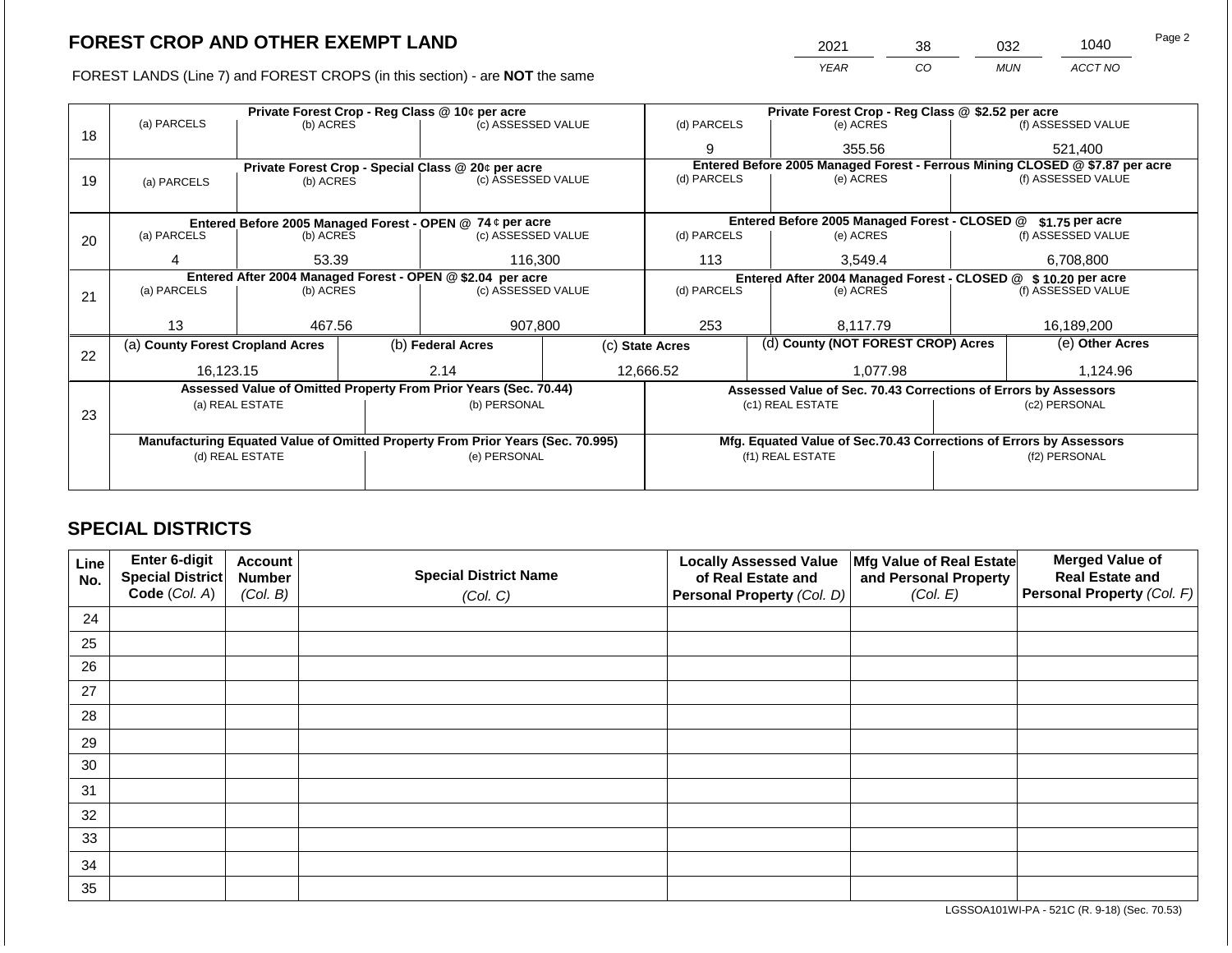|             |                                                          |                                             |                                                         | ---                                                                               | ບບ<br>◡◡▵                                                     | ט <del>ו</del> יטו                                                             |
|-------------|----------------------------------------------------------|---------------------------------------------|---------------------------------------------------------|-----------------------------------------------------------------------------------|---------------------------------------------------------------|--------------------------------------------------------------------------------|
|             |                                                          |                                             |                                                         | <b>YEAR</b>                                                                       | $\overline{co}$<br><b>MUN</b>                                 | ACCT NO                                                                        |
| Line<br>No. | Enter 6-digit<br><b>School District</b><br>Code (Col. A) | <b>Account</b><br><b>Number</b><br>(Col. B) | <b>School District Name</b><br>(Col. C)                 | <b>Locally Assessed Value</b><br>of Real Estate and<br>Personal Property (Col. D) | Mfg Value of Real Estate<br>and Personal Property<br>(Col. E) | <b>Merged Value of</b><br><b>Real Estate and</b><br>Personal Property (Col. F) |
|             | A.                                                       |                                             | <b>SCHOOL DISTRICTS (K-8 and K-12)</b>                  |                                                                                   |                                                               |                                                                                |
| 36          | 381232                                                   | 0224                                        | SCH D OF CRIVITZ                                        | 577,060,100                                                                       | 449,600                                                       | 577,509,700                                                                    |
| 37          |                                                          |                                             |                                                         |                                                                                   |                                                               |                                                                                |
| 38          |                                                          |                                             |                                                         |                                                                                   |                                                               |                                                                                |
| 39          |                                                          |                                             |                                                         |                                                                                   |                                                               |                                                                                |
| 40          |                                                          |                                             |                                                         |                                                                                   |                                                               |                                                                                |
| 41          |                                                          |                                             |                                                         |                                                                                   |                                                               |                                                                                |
| 42          |                                                          |                                             |                                                         |                                                                                   |                                                               |                                                                                |
| 43          |                                                          |                                             |                                                         |                                                                                   |                                                               |                                                                                |
| 44<br>45    |                                                          |                                             |                                                         |                                                                                   |                                                               |                                                                                |
| 46          |                                                          |                                             |                                                         |                                                                                   |                                                               |                                                                                |
| 47          |                                                          |                                             |                                                         |                                                                                   |                                                               |                                                                                |
| 48          |                                                          |                                             |                                                         |                                                                                   |                                                               |                                                                                |
| 49          |                                                          |                                             |                                                         |                                                                                   |                                                               |                                                                                |
| 50          |                                                          |                                             | TOTAL ASSESSED VALUE OF SCHOOL DISTRICTS (K-8 and K-12) | 577,060,100                                                                       | 449,600                                                       | 577,509,700                                                                    |
|             | <b>B.</b><br><b>UNION HIGH SCHOOL DISTRICTS</b>          |                                             |                                                         |                                                                                   |                                                               |                                                                                |
| 51          |                                                          |                                             |                                                         |                                                                                   |                                                               |                                                                                |
| 52          |                                                          |                                             |                                                         |                                                                                   |                                                               |                                                                                |
| 53          |                                                          |                                             |                                                         |                                                                                   |                                                               |                                                                                |
| 54          |                                                          |                                             | TOTAL ASSESSED VALUE OF UNION HIGH SCHOOLS              |                                                                                   |                                                               |                                                                                |
| 55          |                                                          |                                             |                                                         |                                                                                   |                                                               |                                                                                |
| 56          | <b>TECHNICAL COLLEGE DISTRICTS</b><br>C.                 |                                             |                                                         |                                                                                   |                                                               |                                                                                |
| 57          | 001300                                                   | 0012                                        | NORTHEAST WISCONSIN TECH COLLEGE<br><b>GNBY</b>         | 577,060,100                                                                       | 449.600                                                       | 577,509,700                                                                    |
| 58          |                                                          |                                             |                                                         |                                                                                   |                                                               |                                                                                |
| 59          |                                                          |                                             | TOTAL ASSESSED VALUE OF TECHNICAL COLLEGES              | 577,060,100                                                                       | 449,600                                                       | 577,509,700                                                                    |
|             |                                                          |                                             |                                                         |                                                                                   |                                                               |                                                                                |

| Name                                           |                             | Title | Submission date                    |  |  |  |
|------------------------------------------------|-----------------------------|-------|------------------------------------|--|--|--|
| <b>TINA BARNES</b>                             |                             |       | 2021<br>15<br><b>OG</b><br>U<br>vυ |  |  |  |
| Phone                                          | Email address               |       |                                    |  |  |  |
| 915<br>732<br>7548<br>$\overline{\phantom{a}}$ | TBARNES@MARINETTECOUNTY.COM |       |                                    |  |  |  |

LGSSOA101WI -PA-521C (R. 9-18) (Sec. 70.53)

Page 3

2021 38 032

1040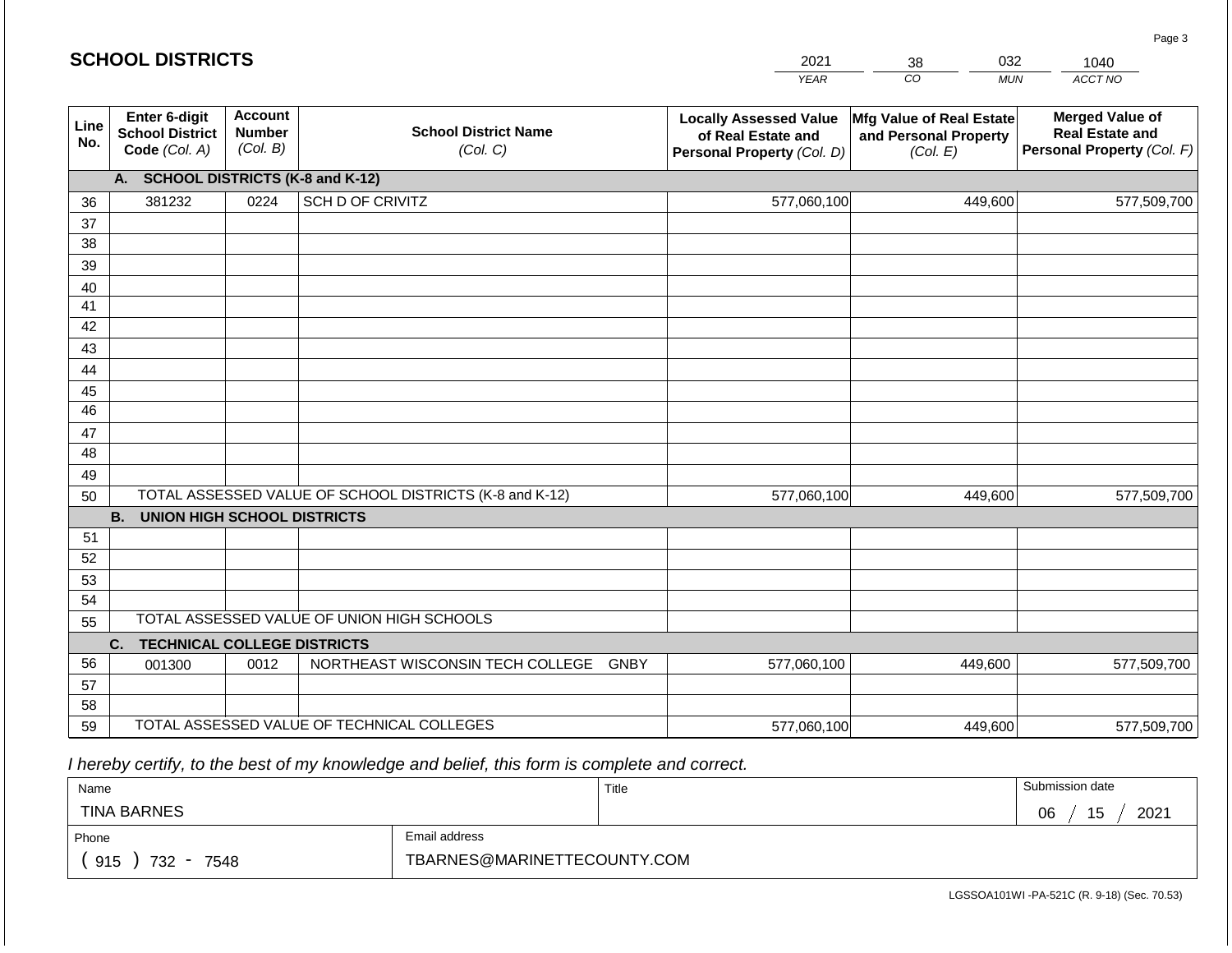- Each municipality's SOA is completed after the Board of Review and includes any changes made to the locally assessed values, under state law (sec. 70.53, Wis. Stats.)
- The Wisconsin Department of Revenue (DOR) merges the locally assessed values with the state assessed manufacturing values
- DOR provides the information regarding district names and codes. If a district is not listed, contact DOR.

Note: If you submit an amended SOA to DOR after your municipality's SOA is equated and posted to our website, we will process the SOA. However, DOR will not recalculate the *aggregate ratio or update the final SOA posted on our website. You should use the corrected values to calculate your tax rates.*

### **Page 1: Real Estate and Personal Property**

- Lines 1-9 assessed real estate values, parcel counts and acres by classification
- Lines 10-15 assessed personal property values and number of accounts by class
- Line 16 aggregate assessed value of all property subject to general property; use to calculate tax rates. Note: This line equals the total assessed value of K-8 and K-12 school districts (Line 50) and total assessed value of technical colleges (Line 59).
- Remarks assessment ratio used to calculate estimated fair market value on property tax bills

### **Page 2: Forest Crop, Other Exempt Land and Special Districts**

- Lines 18-21 private forest crop and managed forest lands assessed values
- Line  $22 -$  tax exempt land acres
- Line 23 prior years assessed value of omitted property under sec. 70.44 and correction of errors under sec. 70.43 shown by locally assessed or manufacturing real estate and personal property. Note: If there is an amount on this line, report the corresponding tax in the Statement of Taxes, Sections J or K.
- Lines 24-35 special district assessed values. These values are used to calculate tax rates for the special districts.

### **Page 3: School Districts**

- Lines 36-50 school districts (K-8 and K-12) assessed values. These values are used to calculate tax rates for school districts.
- Lines 51-55 union high school district assessed values. These values are used to calculate tax rates for union high school districts.
- Lines 56-59 technical college assessed values. These values are used to calculate tax rates for technical colleges.

If you have questions: Email: lgs@wisconsin.gov

 Phone: (608) 266-2569 or (608) 264-6892 Fax: (608) 264-6887

ZOSNIHAILS LO NNOL ELAINE OLSON<br>TOWN OF STEPHENSON CRIVITZ, WI 54114 - 8547 CRIVITZ, WI 54114 - 8547 $\times$ W9484 COUNTY RD X W9484 COUNTY RD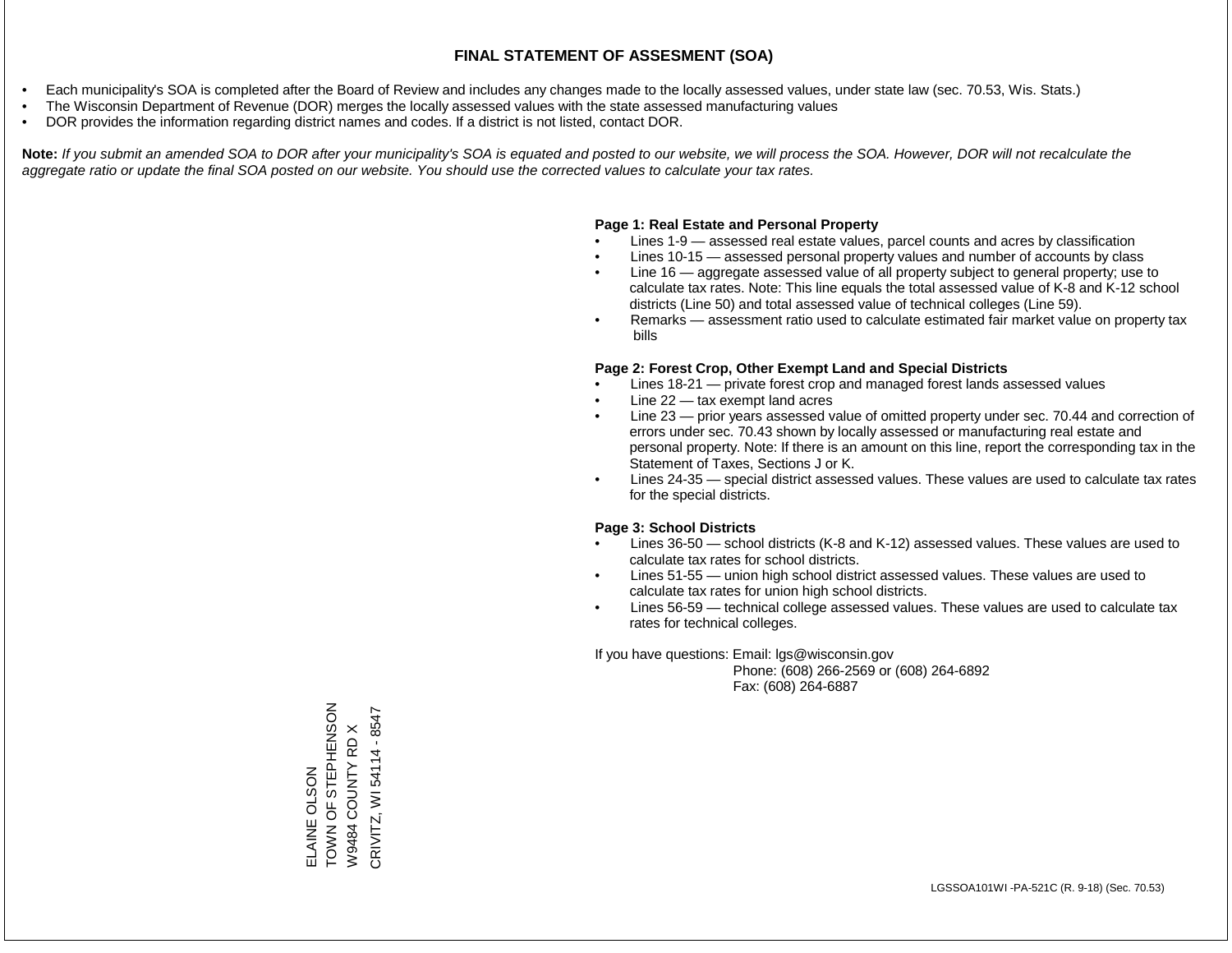| <b>FINAL - EQUATED</b>                  |  |
|-----------------------------------------|--|
| <b>STATEMENT OF ASSESSMENT FOR 2021</b> |  |

| -38 | กว4   | 1041    |
|-----|-------|---------|
| 7∷O | MI IN | ACCT NO |

This is an Amended Return

Page 1

|                | <b>FOR</b><br><b>TOWN OF</b><br><b>OF</b>                                                                                                                                                    | <b>WAGNER</b>            |                           | <b>MARINETTE COUNTY</b>             |                         |                      |                     |
|----------------|----------------------------------------------------------------------------------------------------------------------------------------------------------------------------------------------|--------------------------|---------------------------|-------------------------------------|-------------------------|----------------------|---------------------|
|                | Town - Village - City                                                                                                                                                                        | <b>Municipality Name</b> |                           | <b>County Name</b>                  |                         |                      |                     |
|                | <b>REAL ESTATE</b>                                                                                                                                                                           |                          | PARCEL COUNT              | NO. OF ACRES                        | <b>VALUE OF</b>         | <b>VALUE OF</b>      | TOTAL VALUE OF LAND |
| Line<br>No.    | (See Lines 18 - 22 for<br>other Real Estate)                                                                                                                                                 |                          | TOTAL LAND   IMPROVEMENTS | <b>WHOLE</b><br><b>NUMBERS ONLY</b> | LAND                    | <b>IMPROVEMENTS</b>  | AND IMPROVEMENTS    |
|                |                                                                                                                                                                                              | (Col. A)                 | (Col. B)                  | (Col, C)                            | (Col, D)                | (Col. E)             | (Col. F)            |
| $\mathbf{1}$   | <b>RESIDENTIAL - Class 1</b>                                                                                                                                                                 | 907                      | 690                       | 2,057                               | 22,215,639              | 47,858,940           | 70,074,579          |
| $\overline{2}$ | <b>COMMERCIAL - Class 2</b>                                                                                                                                                                  | 10                       | 10                        | 14                                  | 76,200                  | 318,800              | 395,000             |
| 3              | <b>MANUFACTURING - Class 3</b>                                                                                                                                                               | $\Omega$                 | 0                         | 0                                   | $\Omega$                | 0                    | 0                   |
| $\overline{4}$ | <b>AGRICULTURAL - Class 4</b>                                                                                                                                                                | 136                      |                           | 1,915                               | 335,643                 |                      | 335,643             |
| 5              | <b>UNDEVELOPED - Class 5</b>                                                                                                                                                                 | 245                      |                           | 2,689                               | 1,970,446               |                      | 1,970,446           |
| 6              | AGRICULTURAL FOREST - Class 5m                                                                                                                                                               | 76                       |                           | 1,367                               | 1,226,452               |                      | 1,226,452           |
| $\overline{7}$ | FOREST LANDS - Class 6                                                                                                                                                                       | 610                      |                           | 15,407                              | 27,389,366              |                      | 27,389,366          |
| 8              | OTHER - Class 7                                                                                                                                                                              | 6                        | 6                         | 11                                  | 44,700                  | 728,800              | 773,500             |
| 9              | <b>TOTAL - ALL COLUMNS</b>                                                                                                                                                                   | 1,990                    | 706                       | 23,460                              | 53,258,446              | 48,906,540           | 102,164,986         |
| 10             | NUMBER OF PERSONAL PROPERTY ACCOUNTS IN ROLL                                                                                                                                                 |                          |                           | 20                                  | <b>LOCALLY ASSESSED</b> | <b>MANUFACTURING</b> | <b>MERGED</b>       |
| 11             | BOATS AND OTHER WATERCRAFT NOT EXEMPT - Code 1                                                                                                                                               |                          |                           |                                     | 0                       | 0                    | $\Omega$            |
| 12             | MACHINERY, TOOLS AND PATTERNS - Code 2                                                                                                                                                       |                          |                           |                                     |                         | $\Omega$             | $\overline{0}$      |
| 13             | FURNITURE, FIXTURES AND EQUIPMENT - Code 3                                                                                                                                                   |                          |                           |                                     | 16,582                  | $\Omega$             | 16,582              |
| 14             | ALL OTHER PERSONAL PROPERTY NOT EXEMPT - Codes 4A, 4B, 4C                                                                                                                                    |                          |                           |                                     | 343,800                 | $\Omega$             | 343,800             |
| 15             | TOTAL OF PERSONAL PROPERTY NOT EXEMPT (Total of Lines 11-14)                                                                                                                                 |                          |                           |                                     | 360,382                 | 0                    | 360,382             |
| 16             | AGGREGATE ASSESSED VALUE OF ALL PROPERTY SUBJECT TO THE GENERAL PROPERTY TAX (Total of Lines 9F and 15F)<br>MUST EQUAL TOTAL VALUE OF THE SCHOOL DISTRICTS (K-12 PLUS K-8) - Line 50, Col. F |                          |                           |                                     |                         |                      | 102,525,368         |
| 17             | <b>BOARD OF REVIEW</b>                                                                                                                                                                       |                          |                           | Name of Assessor                    |                         | Telephone #          |                     |
|                | DATE OF FINAL ADJOURNMENT                                                                                                                                                                    | 07/17/2021               |                           | <b>TOM MCGUIRE</b>                  |                         | (715) 732-4400       |                     |

REMARKS

The Assessment Ratio to be used in calculating the estimated Fair Market Value on tax bills for this tax district is .951415291

This ratio should be used to convert assessed values to "Calculate Equalized Values" in Step 1 of the Lottery and Gaming Credit Calculations.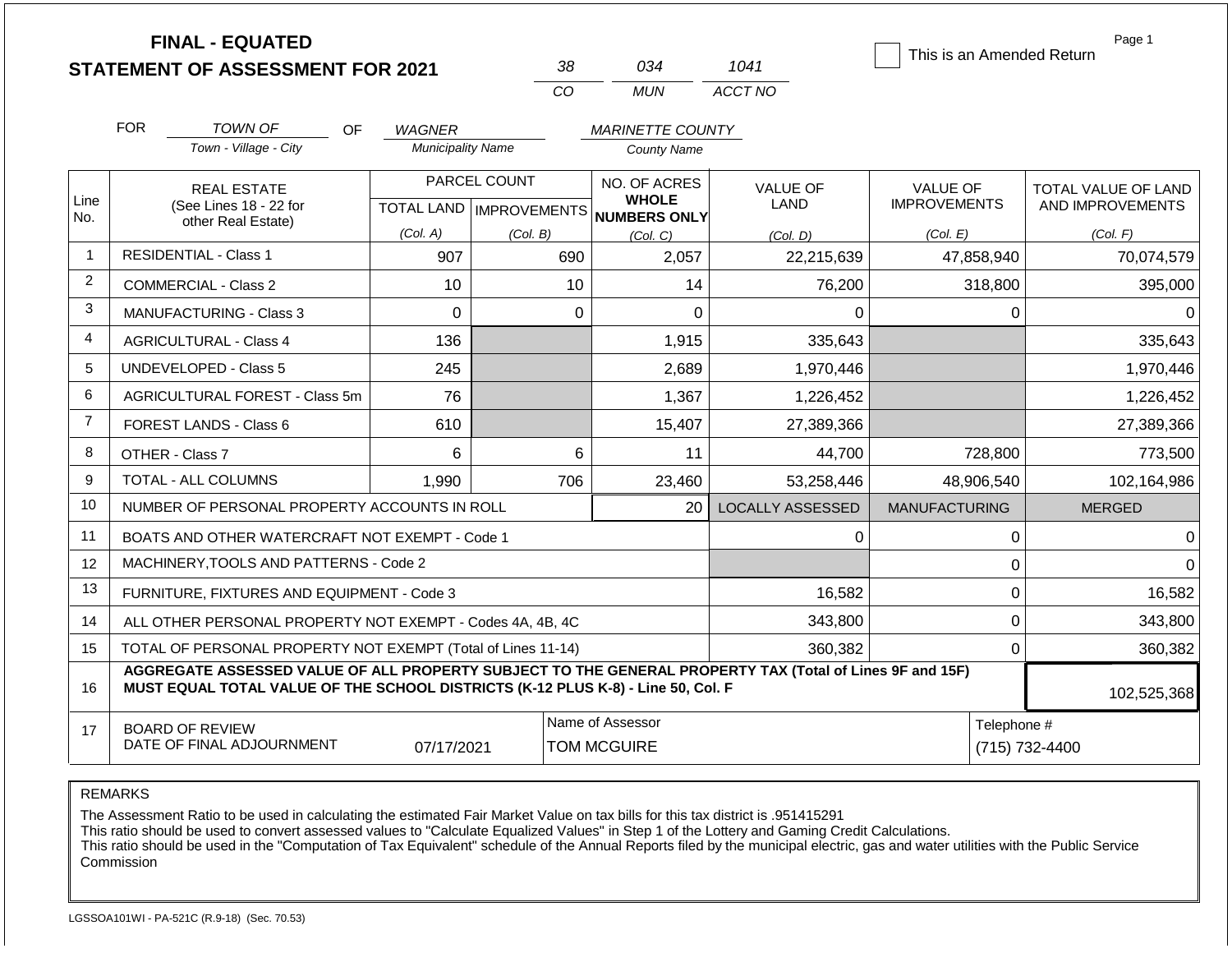FOREST LANDS (Line 7) and FOREST CROPS (in this section) - are NOT the same

| 2021 | 38 | 034 | 1041    | Page 2 |
|------|----|-----|---------|--------|
| YFAR | CO | MUN | ACCT NO |        |

|    |                                                            |                 |  | Private Forest Crop - Reg Class @ 10¢ per acre                                 |  | Private Forest Crop - Reg Class @ \$2.52 per acre                                    |                                                                              |  |                    |  |
|----|------------------------------------------------------------|-----------------|--|--------------------------------------------------------------------------------|--|--------------------------------------------------------------------------------------|------------------------------------------------------------------------------|--|--------------------|--|
| 18 | (a) PARCELS                                                | (b) ACRES       |  | (c) ASSESSED VALUE                                                             |  | (d) PARCELS                                                                          | (e) ACRES                                                                    |  | (f) ASSESSED VALUE |  |
|    |                                                            |                 |  |                                                                                |  |                                                                                      | 40.28                                                                        |  | 71,100             |  |
|    |                                                            |                 |  | Private Forest Crop - Special Class @ 20¢ per acre                             |  |                                                                                      | Entered Before 2005 Managed Forest - Ferrous Mining CLOSED @ \$7.87 per acre |  |                    |  |
| 19 | (a) PARCELS                                                | (b) ACRES       |  | (c) ASSESSED VALUE                                                             |  | (d) PARCELS                                                                          | (e) ACRES                                                                    |  | (f) ASSESSED VALUE |  |
|    |                                                            |                 |  |                                                                                |  |                                                                                      |                                                                              |  |                    |  |
|    |                                                            |                 |  | Entered Before 2005 Managed Forest - OPEN @ 74 ¢ per acre                      |  |                                                                                      | Entered Before 2005 Managed Forest - CLOSED @                                |  | \$1.75 per acre    |  |
| 20 | (a) PARCELS                                                | (b) ACRES       |  | (c) ASSESSED VALUE                                                             |  | (d) PARCELS                                                                          | (e) ACRES                                                                    |  | (f) ASSESSED VALUE |  |
|    |                                                            |                 |  |                                                                                |  | 113                                                                                  | 3.572.68                                                                     |  | 6,814,800          |  |
|    | Entered After 2004 Managed Forest - OPEN @ \$2.04 per acre |                 |  |                                                                                |  | Entered After 2004 Managed Forest - CLOSED @ \$ 10.20 per acre<br>(f) ASSESSED VALUE |                                                                              |  |                    |  |
| 21 | (a) PARCELS                                                | (b) ACRES       |  | (c) ASSESSED VALUE                                                             |  | (d) PARCELS                                                                          | (e) ACRES                                                                    |  |                    |  |
|    |                                                            |                 |  |                                                                                |  |                                                                                      |                                                                              |  |                    |  |
|    | 11                                                         | 388.21          |  | 713,700                                                                        |  | 148                                                                                  | 4.085.52                                                                     |  | 7,460,020          |  |
| 22 | (a) County Forest Cropland Acres                           |                 |  | (b) Federal Acres                                                              |  | (d) County (NOT FOREST CROP) Acres<br>(c) State Acres                                |                                                                              |  | (e) Other Acres    |  |
|    |                                                            |                 |  |                                                                                |  | 1.09                                                                                 | 615.01                                                                       |  | 1,156.95           |  |
|    |                                                            |                 |  | Assessed Value of Omitted Property From Prior Years (Sec. 70.44)               |  |                                                                                      | Assessed Value of Sec. 70.43 Corrections of Errors by Assessors              |  |                    |  |
|    |                                                            | (a) REAL ESTATE |  | (b) PERSONAL                                                                   |  |                                                                                      | (c1) REAL ESTATE                                                             |  | (c2) PERSONAL      |  |
| 23 |                                                            |                 |  |                                                                                |  |                                                                                      |                                                                              |  |                    |  |
|    |                                                            |                 |  | Manufacturing Equated Value of Omitted Property From Prior Years (Sec. 70.995) |  |                                                                                      | Mfg. Equated Value of Sec.70.43 Corrections of Errors by Assessors           |  |                    |  |
|    | (d) REAL ESTATE                                            |                 |  | (e) PERSONAL                                                                   |  |                                                                                      | (f1) REAL ESTATE                                                             |  | (f2) PERSONAL      |  |
|    |                                                            |                 |  |                                                                                |  |                                                                                      |                                                                              |  |                    |  |
|    |                                                            |                 |  |                                                                                |  |                                                                                      |                                                                              |  |                    |  |

## **SPECIAL DISTRICTS**

| <b>Line</b><br>No. | Enter 6-digit<br>Special District | <b>Account</b><br><b>Number</b> | <b>Special District Name</b> | <b>Locally Assessed Value</b><br>of Real Estate and | Mfg Value of Real Estate<br>and Personal Property | <b>Merged Value of</b><br><b>Real Estate and</b> |
|--------------------|-----------------------------------|---------------------------------|------------------------------|-----------------------------------------------------|---------------------------------------------------|--------------------------------------------------|
|                    | Code (Col. A)                     | (Col. B)                        | (Col. C)                     | <b>Personal Property (Col. D)</b>                   | (Col. E)                                          | Personal Property (Col. F)                       |
| 24                 |                                   |                                 |                              |                                                     |                                                   |                                                  |
| 25                 |                                   |                                 |                              |                                                     |                                                   |                                                  |
| 26                 |                                   |                                 |                              |                                                     |                                                   |                                                  |
| 27                 |                                   |                                 |                              |                                                     |                                                   |                                                  |
| 28                 |                                   |                                 |                              |                                                     |                                                   |                                                  |
| 29                 |                                   |                                 |                              |                                                     |                                                   |                                                  |
| 30                 |                                   |                                 |                              |                                                     |                                                   |                                                  |
| 31                 |                                   |                                 |                              |                                                     |                                                   |                                                  |
| 32                 |                                   |                                 |                              |                                                     |                                                   |                                                  |
| 33                 |                                   |                                 |                              |                                                     |                                                   |                                                  |
| 34                 |                                   |                                 |                              |                                                     |                                                   |                                                  |
| 35                 |                                   |                                 |                              |                                                     |                                                   |                                                  |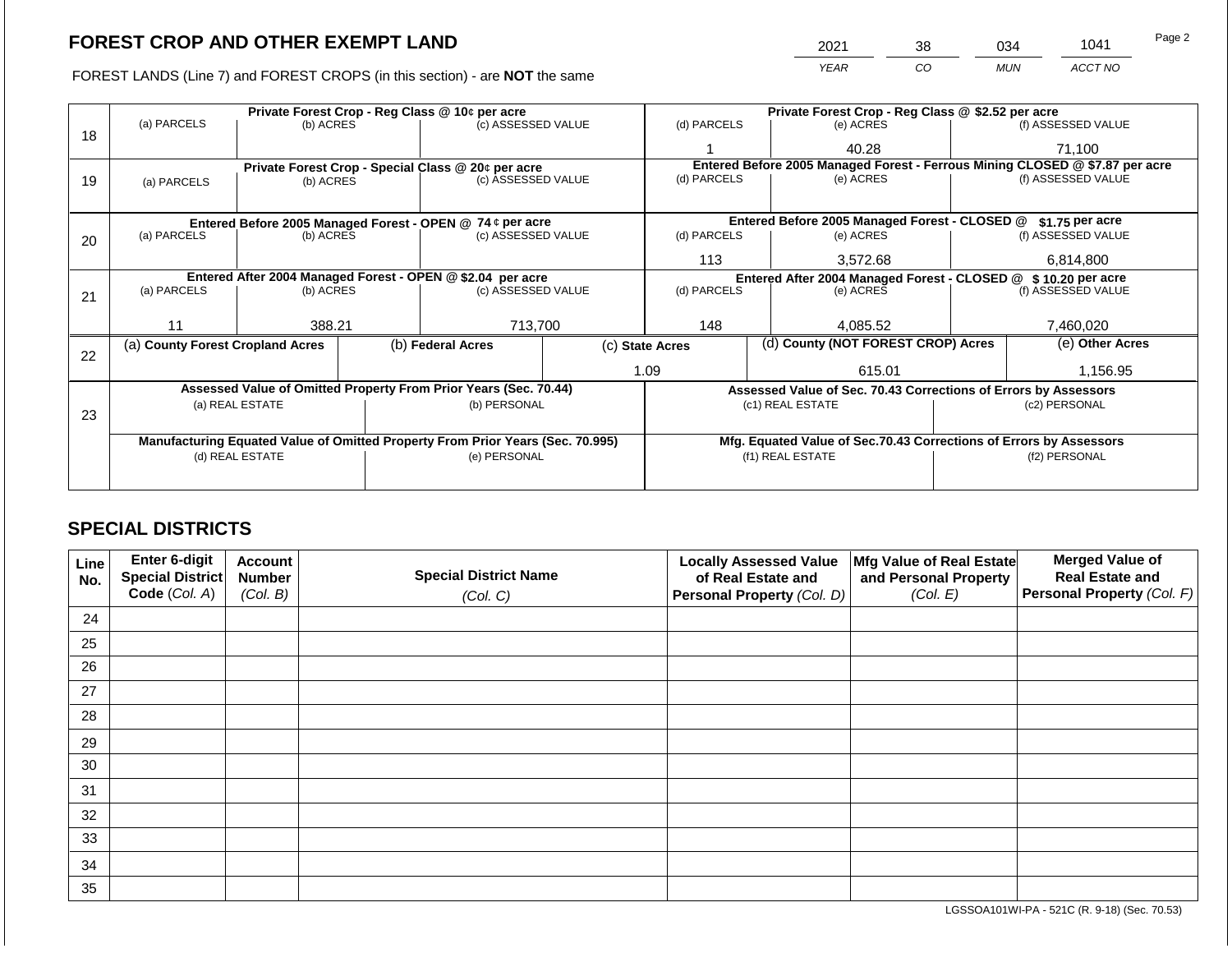|             | <b>SCHOOL DISTRICTS</b>                                  |                                             |                                                         | 2021                                                                              | 38                                                            | 034        | 1041                                                                           |
|-------------|----------------------------------------------------------|---------------------------------------------|---------------------------------------------------------|-----------------------------------------------------------------------------------|---------------------------------------------------------------|------------|--------------------------------------------------------------------------------|
|             |                                                          |                                             |                                                         | <b>YEAR</b>                                                                       | CO                                                            | <b>MUN</b> | ACCT NO                                                                        |
| Line<br>No. | Enter 6-digit<br><b>School District</b><br>Code (Col. A) | <b>Account</b><br><b>Number</b><br>(Col. B) | <b>School District Name</b><br>(Col. C)                 | <b>Locally Assessed Value</b><br>of Real Estate and<br>Personal Property (Col. D) | Mfg Value of Real Estate<br>and Personal Property<br>(Col. E) |            | <b>Merged Value of</b><br><b>Real Estate and</b><br>Personal Property (Col. F) |
|             | А.                                                       |                                             | <b>SCHOOL DISTRICTS (K-8 and K-12)</b>                  |                                                                                   |                                                               |            |                                                                                |
| 36          | 386230                                                   | 0230                                        | SCH D OF WAUSAUKEE                                      | 102,525,368                                                                       |                                                               |            | 102,525,368                                                                    |
| 37          |                                                          |                                             |                                                         |                                                                                   |                                                               |            |                                                                                |
| 38          |                                                          |                                             |                                                         |                                                                                   |                                                               |            |                                                                                |
| 39          |                                                          |                                             |                                                         |                                                                                   |                                                               |            |                                                                                |
| 40          |                                                          |                                             |                                                         |                                                                                   |                                                               |            |                                                                                |
| 41<br>42    |                                                          |                                             |                                                         |                                                                                   |                                                               |            |                                                                                |
| 43          |                                                          |                                             |                                                         |                                                                                   |                                                               |            |                                                                                |
| 44          |                                                          |                                             |                                                         |                                                                                   |                                                               |            |                                                                                |
| 45          |                                                          |                                             |                                                         |                                                                                   |                                                               |            |                                                                                |
| 46          |                                                          |                                             |                                                         |                                                                                   |                                                               |            |                                                                                |
| 47          |                                                          |                                             |                                                         |                                                                                   |                                                               |            |                                                                                |
| 48          |                                                          |                                             |                                                         |                                                                                   |                                                               |            |                                                                                |
| 49          |                                                          |                                             |                                                         |                                                                                   |                                                               |            |                                                                                |
| 50          |                                                          |                                             | TOTAL ASSESSED VALUE OF SCHOOL DISTRICTS (K-8 and K-12) | 102,525,368                                                                       |                                                               |            | 102,525,368                                                                    |
|             | <b>B. UNION HIGH SCHOOL DISTRICTS</b>                    |                                             |                                                         |                                                                                   |                                                               |            |                                                                                |
| 51          |                                                          |                                             |                                                         |                                                                                   |                                                               |            |                                                                                |
| 52          |                                                          |                                             |                                                         |                                                                                   |                                                               |            |                                                                                |
| 53          |                                                          |                                             |                                                         |                                                                                   |                                                               |            |                                                                                |
| 54          |                                                          |                                             | TOTAL ASSESSED VALUE OF UNION HIGH SCHOOLS              |                                                                                   |                                                               |            |                                                                                |
| 55          |                                                          |                                             |                                                         |                                                                                   |                                                               |            |                                                                                |
| 56          | <b>TECHNICAL COLLEGE DISTRICTS</b><br>C.                 | 0012                                        | NORTHEAST WISCONSIN TECH COLLEGE GNBY                   | 102,525,368                                                                       |                                                               |            | 102,525,368                                                                    |
| 57          | 001300                                                   |                                             |                                                         |                                                                                   |                                                               |            |                                                                                |
| 58          |                                                          |                                             |                                                         |                                                                                   |                                                               |            |                                                                                |
| 59          |                                                          |                                             | TOTAL ASSESSED VALUE OF TECHNICAL COLLEGES              | 102,525,368                                                                       |                                                               |            | 102,525,368                                                                    |

| Name                                           |                              | Title        | Submission date        |
|------------------------------------------------|------------------------------|--------------|------------------------|
| CASSANDRA BROWN                                |                              | <b>CLERK</b> | つに<br>2021<br>07<br>دے |
| Phone                                          | Email address                |              |                        |
| 715<br>3131<br>938<br>$\overline{\phantom{0}}$ | CASSANDRABUTLER326@YAHOO.COM |              |                        |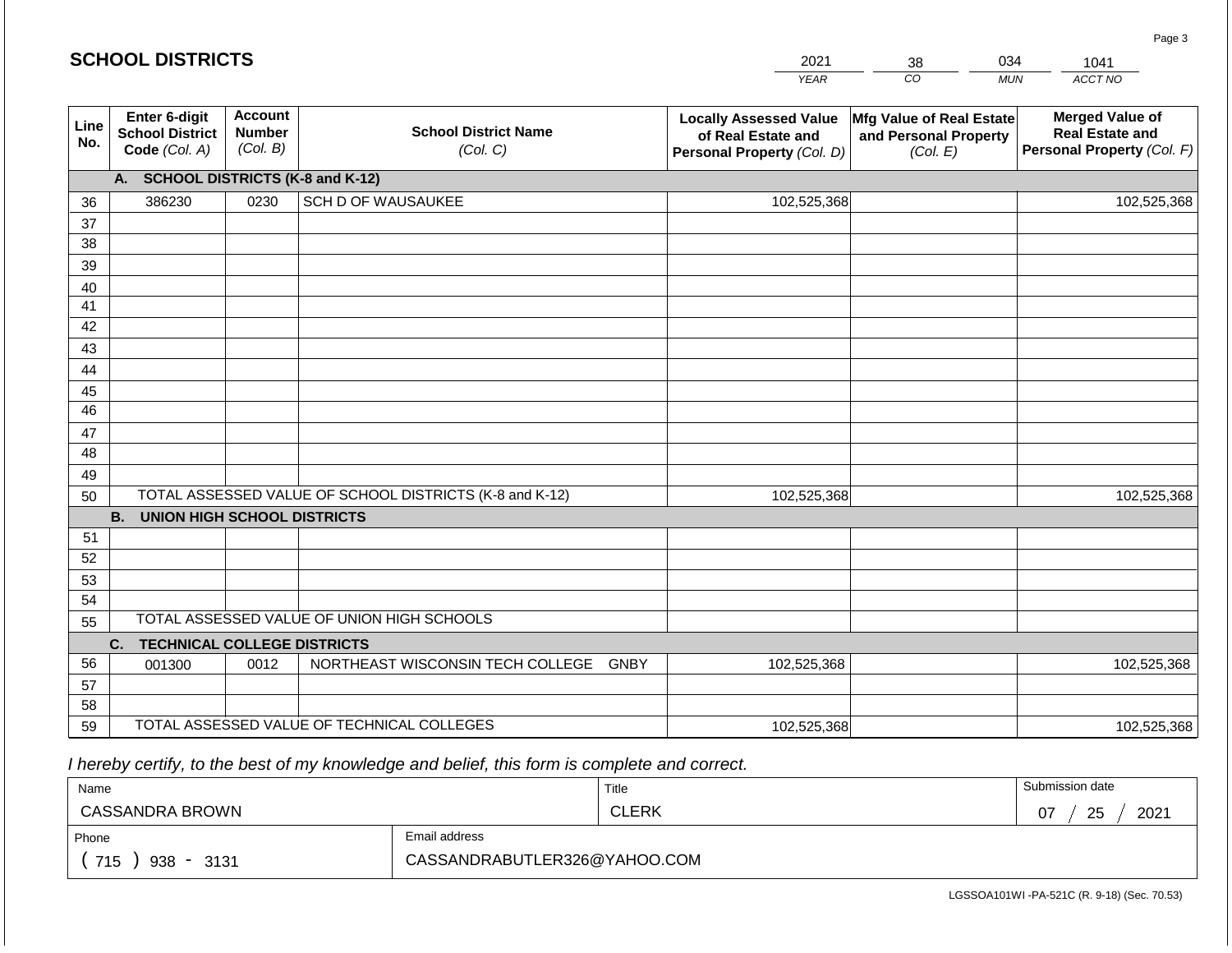- Each municipality's SOA is completed after the Board of Review and includes any changes made to the locally assessed values, under state law (sec. 70.53, Wis. Stats.)
- The Wisconsin Department of Revenue (DOR) merges the locally assessed values with the state assessed manufacturing values
- DOR provides the information regarding district names and codes. If a district is not listed, contact DOR.

Note: If you submit an amended SOA to DOR after your municipality's SOA is equated and posted to our website, we will process the SOA. However, DOR will not recalculate the *aggregate ratio or update the final SOA posted on our website. You should use the corrected values to calculate your tax rates.*

### **Page 1: Real Estate and Personal Property**

- Lines 1-9 assessed real estate values, parcel counts and acres by classification
- Lines 10-15 assessed personal property values and number of accounts by class
- Line 16 aggregate assessed value of all property subject to general property; use to calculate tax rates. Note: This line equals the total assessed value of K-8 and K-12 school districts (Line 50) and total assessed value of technical colleges (Line 59).
- Remarks assessment ratio used to calculate estimated fair market value on property tax bills

### **Page 2: Forest Crop, Other Exempt Land and Special Districts**

- Lines 18-21 private forest crop and managed forest lands assessed values
- Line  $22 -$  tax exempt land acres
- Line 23 prior years assessed value of omitted property under sec. 70.44 and correction of errors under sec. 70.43 shown by locally assessed or manufacturing real estate and personal property. Note: If there is an amount on this line, report the corresponding tax in the Statement of Taxes, Sections J or K.
- Lines 24-35 special district assessed values. These values are used to calculate tax rates for the special districts.

### **Page 3: School Districts**

- Lines 36-50 school districts (K-8 and K-12) assessed values. These values are used to calculate tax rates for school districts.
- Lines 51-55 union high school district assessed values. These values are used to calculate tax rates for union high school districts.
- Lines 56-59 technical college assessed values. These values are used to calculate tax rates for technical colleges.

If you have questions: Email: lgs@wisconsin.gov

 Phone: (608) 266-2569 or (608) 264-6892 Fax: (608) 264-6887

 $-8604$ WAUSAUKEE, WI 54177 - 8604**NAUSAUKEE, WI 54177** CASSANDRA BROWN<br>TOWN OF WAGNER<br>W2870 WAGNER RD CASSANDRA BROWN TOWN OF WAGNER W2870 WAGNER RD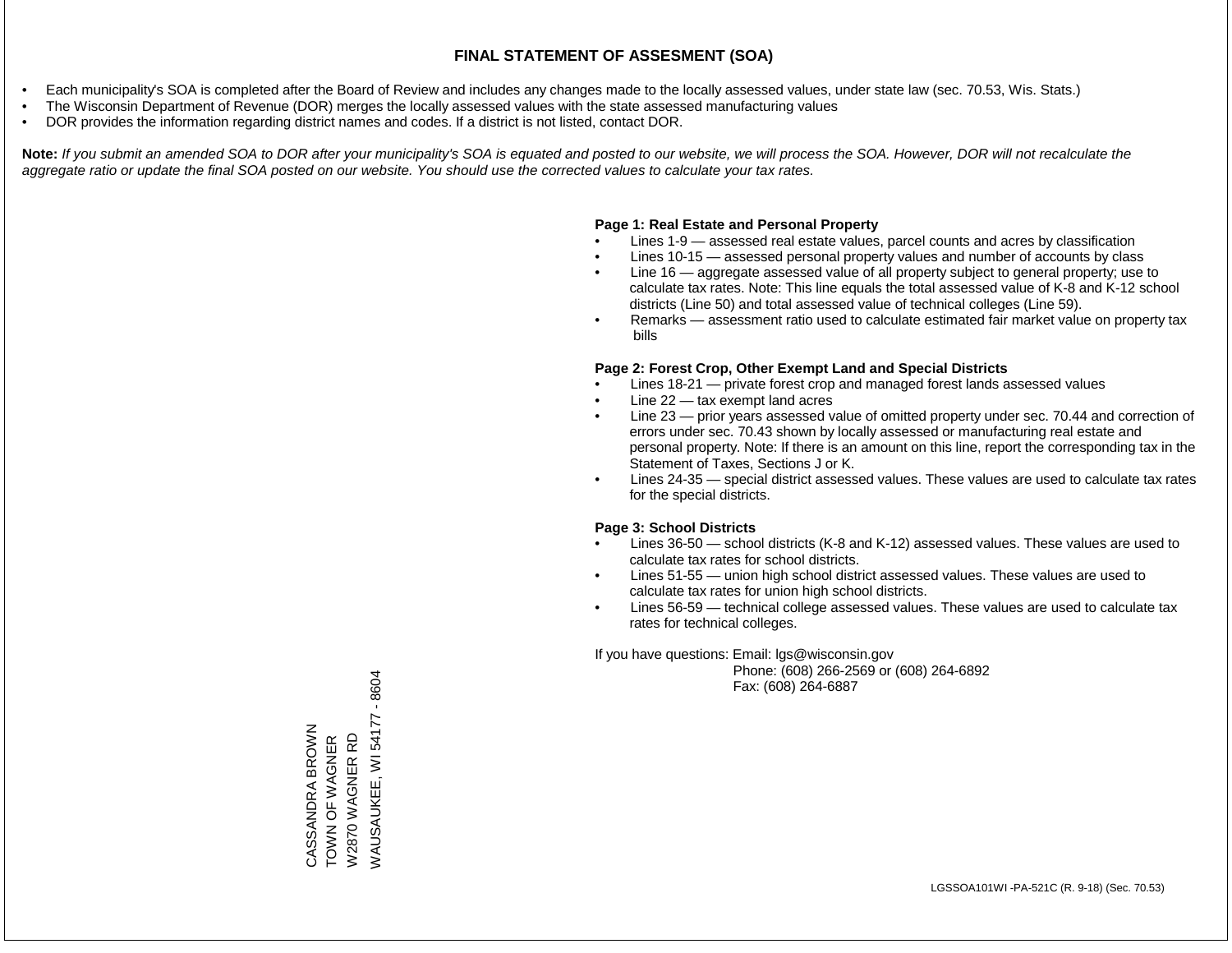|                |                                                                                  | <b>FINAL - EQUATED</b><br><b>STATEMENT OF ASSESSMENT FOR 2021</b>                                        |                                              | 38                               | 036                                           | 1042                    | This is an Amended Return       | Page 1              |
|----------------|----------------------------------------------------------------------------------|----------------------------------------------------------------------------------------------------------|----------------------------------------------|----------------------------------|-----------------------------------------------|-------------------------|---------------------------------|---------------------|
|                |                                                                                  |                                                                                                          |                                              | CO                               | <b>MUN</b>                                    | ACCT NO                 |                                 |                     |
|                | <b>FOR</b>                                                                       | <b>TOWN OF</b>                                                                                           |                                              |                                  |                                               |                         |                                 |                     |
|                |                                                                                  | OF<br>Town - Village - City                                                                              | <b>WAUSAUKEE</b><br><b>Municipality Name</b> |                                  | <b>MARINETTE COUNTY</b><br><b>County Name</b> |                         |                                 |                     |
|                |                                                                                  |                                                                                                          |                                              |                                  |                                               |                         |                                 |                     |
| Line           |                                                                                  | <b>REAL ESTATE</b>                                                                                       |                                              | PARCEL COUNT                     | NO. OF ACRES<br><b>WHOLE</b>                  | <b>VALUE OF</b><br>LAND | VALUE OF<br><b>IMPROVEMENTS</b> | TOTAL VALUE OF LAND |
| No.            |                                                                                  | (See Lines 18 - 22 for<br>other Real Estate)                                                             |                                              | <b>TOTAL LAND   IMPROVEMENTS</b> | <b>NUMBERS ONLY</b>                           |                         |                                 | AND IMPROVEMENTS    |
|                |                                                                                  |                                                                                                          | (Col. A)                                     | (Col. B)                         | (Col, C)                                      | (Col. D)                | (Col. E)                        | (Col. F)            |
| $\mathbf 1$    |                                                                                  | <b>RESIDENTIAL - Class 1</b>                                                                             | 1,841                                        | 1,285                            | 5,222                                         | 34,476,700              | 108,464,900                     | 142,941,600         |
| $\overline{2}$ |                                                                                  | <b>COMMERCIAL - Class 2</b>                                                                              | 17                                           | 14                               | 36                                            | 236,600                 | 1,167,800                       | 1,404,400           |
| 3              |                                                                                  | <b>MANUFACTURING - Class 3</b>                                                                           | $\Omega$                                     | $\Omega$                         | $\Omega$                                      | 0                       | 0                               | 0                   |
| $\overline{4}$ |                                                                                  | <b>AGRICULTURAL - Class 4</b>                                                                            | 255                                          |                                  | 4,949                                         | 834,000                 |                                 | 834,000             |
| 5              |                                                                                  | <b>UNDEVELOPED - Class 5</b>                                                                             | 448                                          |                                  | 4,142                                         | 3,365,700               |                                 | 3,365,700           |
| 6              |                                                                                  | AGRICULTURAL FOREST - Class 5m                                                                           | 149                                          |                                  | 2,271                                         | 2,191,600               |                                 | 2,191,600           |
| $\overline{7}$ |                                                                                  | FOREST LANDS - Class 6                                                                                   | 808                                          |                                  | 18,920                                        | 38,258,700              |                                 | 38,258,700          |
| 8              |                                                                                  | OTHER - Class 7                                                                                          | 37                                           | 37                               | 56                                            | 288,300                 | 4,676,500                       | 4,964,800           |
| 9              |                                                                                  | TOTAL - ALL COLUMNS                                                                                      | 3,555                                        | 1,336                            | 35,596                                        | 79,651,600              | 114,309,200                     | 193,960,800         |
| 10             |                                                                                  | NUMBER OF PERSONAL PROPERTY ACCOUNTS IN ROLL                                                             |                                              |                                  | 30                                            | <b>LOCALLY ASSESSED</b> | <b>MANUFACTURING</b>            | <b>MERGED</b>       |
| 11             |                                                                                  | BOATS AND OTHER WATERCRAFT NOT EXEMPT - Code 1                                                           |                                              |                                  |                                               | 0                       | 0                               | 0                   |
| 12             |                                                                                  | MACHINERY, TOOLS AND PATTERNS - Code 2                                                                   |                                              |                                  |                                               |                         | 0                               | 0                   |
| 13             |                                                                                  | FURNITURE, FIXTURES AND EQUIPMENT - Code 3                                                               |                                              |                                  |                                               | 42,700                  | 0                               | 42,700              |
| 14             |                                                                                  | ALL OTHER PERSONAL PROPERTY NOT EXEMPT - Codes 4A, 4B, 4C                                                |                                              |                                  |                                               | 659,000                 | 0                               | 659,000             |
| 15             |                                                                                  | TOTAL OF PERSONAL PROPERTY NOT EXEMPT (Total of Lines 11-14)                                             |                                              |                                  |                                               | 701,700                 | 0                               | 701,700             |
| 16             | MUST EQUAL TOTAL VALUE OF THE SCHOOL DISTRICTS (K-12 PLUS K-8) - Line 50, Col. F | AGGREGATE ASSESSED VALUE OF ALL PROPERTY SUBJECT TO THE GENERAL PROPERTY TAX (Total of Lines 9F and 15F) | 194,662,500                                  |                                  |                                               |                         |                                 |                     |
| 17             | <b>BOARD OF REVIEW</b><br>DATE OF FINAL ADJOURNMENT                              | Telephone #<br>(920) 897-2681                                                                            |                                              |                                  |                                               |                         |                                 |                     |

REMARKS

The Assessment Ratio to be used in calculating the estimated Fair Market Value on tax bills for this tax district is .952606642

This ratio should be used to convert assessed values to "Calculate Equalized Values" in Step 1 of the Lottery and Gaming Credit Calculations.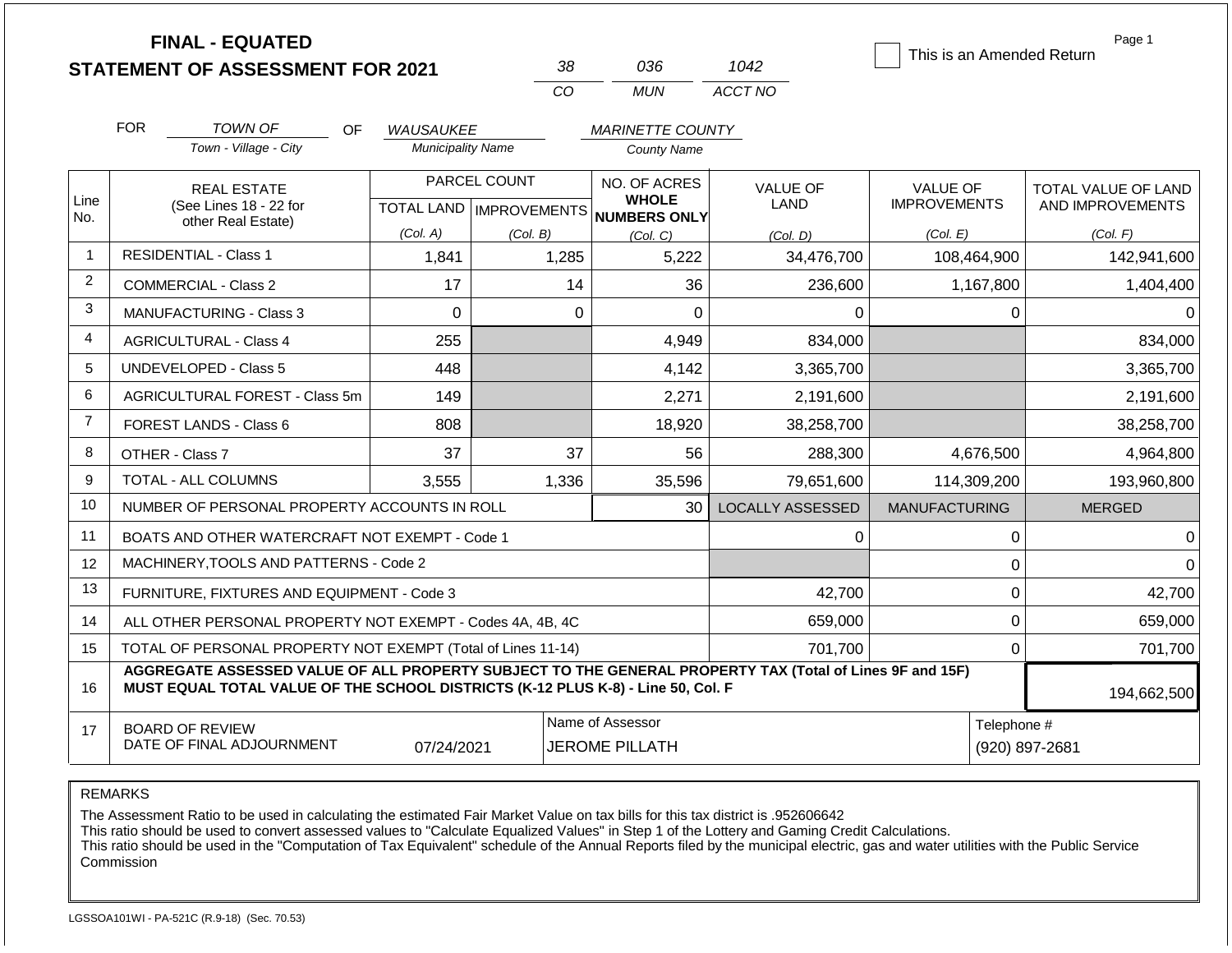2021 38 036 1042

FOREST LANDS (Line 7) and FOREST CROPS (in this section) - are **NOT** the same *YEAR CO MUN ACCT NO*

|    | Private Forest Crop - Reg Class @ 10¢ per acre                                 |                 |                                 |                                                                  |             |                                                                | Private Forest Crop - Reg Class @ \$2.52 per acre |                                                                              |                    |                    |  |
|----|--------------------------------------------------------------------------------|-----------------|---------------------------------|------------------------------------------------------------------|-------------|----------------------------------------------------------------|---------------------------------------------------|------------------------------------------------------------------------------|--------------------|--------------------|--|
| 18 | (a) PARCELS                                                                    |                 | (c) ASSESSED VALUE<br>(b) ACRES |                                                                  | (d) PARCELS |                                                                | (e) ACRES                                         |                                                                              | (f) ASSESSED VALUE |                    |  |
|    |                                                                                |                 |                                 |                                                                  |             |                                                                |                                                   |                                                                              |                    |                    |  |
|    |                                                                                |                 |                                 | Private Forest Crop - Special Class @ 20¢ per acre               |             |                                                                |                                                   | Entered Before 2005 Managed Forest - Ferrous Mining CLOSED @ \$7.87 per acre |                    |                    |  |
| 19 | (b) ACRES<br>(a) PARCELS                                                       |                 |                                 | (c) ASSESSED VALUE                                               |             | (d) PARCELS                                                    |                                                   | (e) ACRES                                                                    |                    | (f) ASSESSED VALUE |  |
|    |                                                                                |                 |                                 |                                                                  |             |                                                                |                                                   |                                                                              |                    |                    |  |
|    |                                                                                |                 |                                 |                                                                  |             |                                                                |                                                   |                                                                              |                    |                    |  |
|    |                                                                                |                 |                                 | Entered Before 2005 Managed Forest - OPEN @ 74 ¢ per acre        |             |                                                                |                                                   | Entered Before 2005 Managed Forest - CLOSED @                                |                    | \$1.75 per acre    |  |
| 20 | (a) PARCELS                                                                    | (b) ACRES       |                                 | (c) ASSESSED VALUE                                               |             | (d) PARCELS                                                    |                                                   | (e) ACRES                                                                    |                    | (f) ASSESSED VALUE |  |
|    |                                                                                |                 |                                 |                                                                  | 91          |                                                                | 2,986.68                                          |                                                                              | 6,101,000          |                    |  |
|    | Entered After 2004 Managed Forest - OPEN @ \$2.04 per acre                     |                 |                                 |                                                                  |             | Entered After 2004 Managed Forest - CLOSED @ \$ 10.20 per acre |                                                   |                                                                              |                    |                    |  |
| 21 | (a) PARCELS                                                                    | (b) ACRES       |                                 | (c) ASSESSED VALUE                                               |             | (d) PARCELS                                                    |                                                   | (e) ACRES                                                                    |                    | (f) ASSESSED VALUE |  |
|    |                                                                                |                 |                                 |                                                                  |             |                                                                |                                                   |                                                                              |                    |                    |  |
|    |                                                                                | 139.07          |                                 | 272,200                                                          |             | 227                                                            |                                                   | 6,931.32                                                                     |                    | 13,895,300         |  |
|    | (a) County Forest Cropland Acres                                               |                 |                                 | (b) Federal Acres                                                |             | (d) County (NOT FOREST CROP) Acres<br>(c) State Acres          |                                                   |                                                                              |                    | (e) Other Acres    |  |
| 22 |                                                                                |                 |                                 |                                                                  |             |                                                                |                                                   |                                                                              |                    |                    |  |
|    | 885.49                                                                         |                 |                                 | 622.29<br>8.                                                     |             |                                                                | 335.28                                            |                                                                              |                    | 400.58             |  |
|    |                                                                                |                 |                                 | Assessed Value of Omitted Property From Prior Years (Sec. 70.44) |             |                                                                |                                                   | Assessed Value of Sec. 70.43 Corrections of Errors by Assessors              |                    |                    |  |
| 23 |                                                                                | (a) REAL ESTATE | (b) PERSONAL                    |                                                                  |             |                                                                |                                                   | (c1) REAL ESTATE                                                             |                    | (c2) PERSONAL      |  |
|    |                                                                                |                 |                                 |                                                                  |             |                                                                |                                                   |                                                                              |                    |                    |  |
|    | Manufacturing Equated Value of Omitted Property From Prior Years (Sec. 70.995) |                 |                                 |                                                                  |             |                                                                |                                                   | Mfg. Equated Value of Sec.70.43 Corrections of Errors by Assessors           |                    |                    |  |
|    |                                                                                | (d) REAL ESTATE |                                 | (e) PERSONAL                                                     |             |                                                                |                                                   | (f1) REAL ESTATE                                                             | (f2) PERSONAL      |                    |  |
|    |                                                                                |                 |                                 |                                                                  |             |                                                                |                                                   |                                                                              |                    |                    |  |
|    |                                                                                |                 |                                 |                                                                  |             |                                                                |                                                   |                                                                              |                    |                    |  |

## **SPECIAL DISTRICTS**

| Line<br>No. | Enter 6-digit<br>Special District<br>Code (Col. A) | <b>Account</b><br><b>Number</b><br>(Col. B) | <b>Special District Name</b><br>(Col. C) | <b>Locally Assessed Value</b><br>of Real Estate and<br><b>Personal Property (Col. D)</b> | Mfg Value of Real Estate<br>and Personal Property<br>(Col. E) | <b>Merged Value of</b><br><b>Real Estate and</b><br>Personal Property (Col. F) |
|-------------|----------------------------------------------------|---------------------------------------------|------------------------------------------|------------------------------------------------------------------------------------------|---------------------------------------------------------------|--------------------------------------------------------------------------------|
| 24          |                                                    |                                             |                                          |                                                                                          |                                                               |                                                                                |
| 25          |                                                    |                                             |                                          |                                                                                          |                                                               |                                                                                |
| 26          |                                                    |                                             |                                          |                                                                                          |                                                               |                                                                                |
| 27          |                                                    |                                             |                                          |                                                                                          |                                                               |                                                                                |
| 28          |                                                    |                                             |                                          |                                                                                          |                                                               |                                                                                |
| 29          |                                                    |                                             |                                          |                                                                                          |                                                               |                                                                                |
| 30          |                                                    |                                             |                                          |                                                                                          |                                                               |                                                                                |
| 31          |                                                    |                                             |                                          |                                                                                          |                                                               |                                                                                |
| 32          |                                                    |                                             |                                          |                                                                                          |                                                               |                                                                                |
| 33          |                                                    |                                             |                                          |                                                                                          |                                                               |                                                                                |
| 34          |                                                    |                                             |                                          |                                                                                          |                                                               |                                                                                |
| 35          |                                                    |                                             |                                          |                                                                                          |                                                               |                                                                                |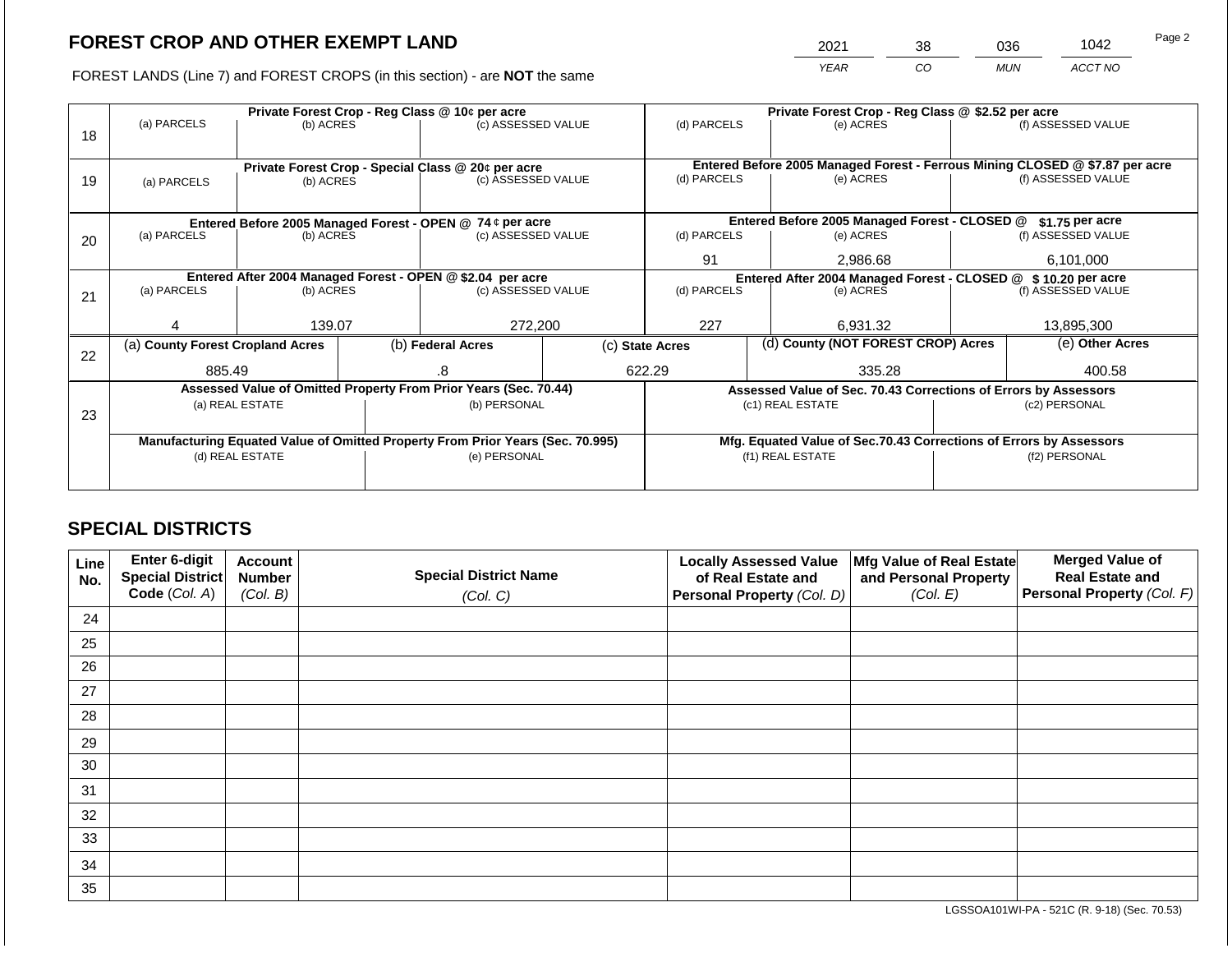|             | <b>SCHOOL DISTRICTS</b>                                         |                                             |                                                         | 2021                                                                              | 38                                                            | 036<br>1042                                                                    |
|-------------|-----------------------------------------------------------------|---------------------------------------------|---------------------------------------------------------|-----------------------------------------------------------------------------------|---------------------------------------------------------------|--------------------------------------------------------------------------------|
|             |                                                                 |                                             |                                                         | <b>YEAR</b>                                                                       | CO                                                            | ACCT NO<br><b>MUN</b>                                                          |
| Line<br>No. | <b>Enter 6-digit</b><br><b>School District</b><br>Code (Col. A) | <b>Account</b><br><b>Number</b><br>(Col. B) | <b>School District Name</b><br>(Col. C)                 | <b>Locally Assessed Value</b><br>of Real Estate and<br>Personal Property (Col. D) | Mfg Value of Real Estate<br>and Personal Property<br>(Col. E) | <b>Merged Value of</b><br><b>Real Estate and</b><br>Personal Property (Col. F) |
|             | A. SCHOOL DISTRICTS (K-8 and K-12)                              |                                             |                                                         |                                                                                   |                                                               |                                                                                |
| 36          | 386230                                                          | 0230                                        | SCH D OF WAUSAUKEE                                      | 194,662,500                                                                       |                                                               | 194,662,500                                                                    |
| 37          |                                                                 |                                             |                                                         |                                                                                   |                                                               |                                                                                |
| 38          |                                                                 |                                             |                                                         |                                                                                   |                                                               |                                                                                |
| 39          |                                                                 |                                             |                                                         |                                                                                   |                                                               |                                                                                |
| 40<br>41    |                                                                 |                                             |                                                         |                                                                                   |                                                               |                                                                                |
| 42          |                                                                 |                                             |                                                         |                                                                                   |                                                               |                                                                                |
| 43          |                                                                 |                                             |                                                         |                                                                                   |                                                               |                                                                                |
| 44          |                                                                 |                                             |                                                         |                                                                                   |                                                               |                                                                                |
| 45          |                                                                 |                                             |                                                         |                                                                                   |                                                               |                                                                                |
| 46          |                                                                 |                                             |                                                         |                                                                                   |                                                               |                                                                                |
| 47          |                                                                 |                                             |                                                         |                                                                                   |                                                               |                                                                                |
| 48          |                                                                 |                                             |                                                         |                                                                                   |                                                               |                                                                                |
| 49          |                                                                 |                                             |                                                         |                                                                                   |                                                               |                                                                                |
| 50          | <b>B. UNION HIGH SCHOOL DISTRICTS</b>                           |                                             | TOTAL ASSESSED VALUE OF SCHOOL DISTRICTS (K-8 and K-12) | 194,662,500                                                                       |                                                               | 194,662,500                                                                    |
| 51          |                                                                 |                                             |                                                         |                                                                                   |                                                               |                                                                                |
| 52          |                                                                 |                                             |                                                         |                                                                                   |                                                               |                                                                                |
| 53          |                                                                 |                                             |                                                         |                                                                                   |                                                               |                                                                                |
| 54          |                                                                 |                                             |                                                         |                                                                                   |                                                               |                                                                                |
| 55          |                                                                 |                                             | TOTAL ASSESSED VALUE OF UNION HIGH SCHOOLS              |                                                                                   |                                                               |                                                                                |
|             | <b>TECHNICAL COLLEGE DISTRICTS</b><br>C.                        |                                             |                                                         |                                                                                   |                                                               |                                                                                |
| 56          | 001300                                                          | 0012                                        | NORTHEAST WISCONSIN TECH COLLEGE GNBY                   | 194,662,500                                                                       |                                                               | 194,662,500                                                                    |
| 57          |                                                                 |                                             |                                                         |                                                                                   |                                                               |                                                                                |
| 58          |                                                                 |                                             | TOTAL ASSESSED VALUE OF TECHNICAL COLLEGES              |                                                                                   |                                                               |                                                                                |
| 59          |                                                                 |                                             |                                                         | 194,662,500                                                                       |                                                               | 194,662,500                                                                    |

| Name                                           |                             | Title | Submission date  |
|------------------------------------------------|-----------------------------|-------|------------------|
| <b>TINA BARNES</b>                             |                             |       | 2021<br>05<br>08 |
| Phone                                          | Email address               |       |                  |
| 715<br>732<br>7548<br>$\overline{\phantom{0}}$ | TBARNES@MARINETTECOUNTY.COM |       |                  |

LGSSOA101WI -PA-521C (R. 9-18) (Sec. 70.53)

Page 3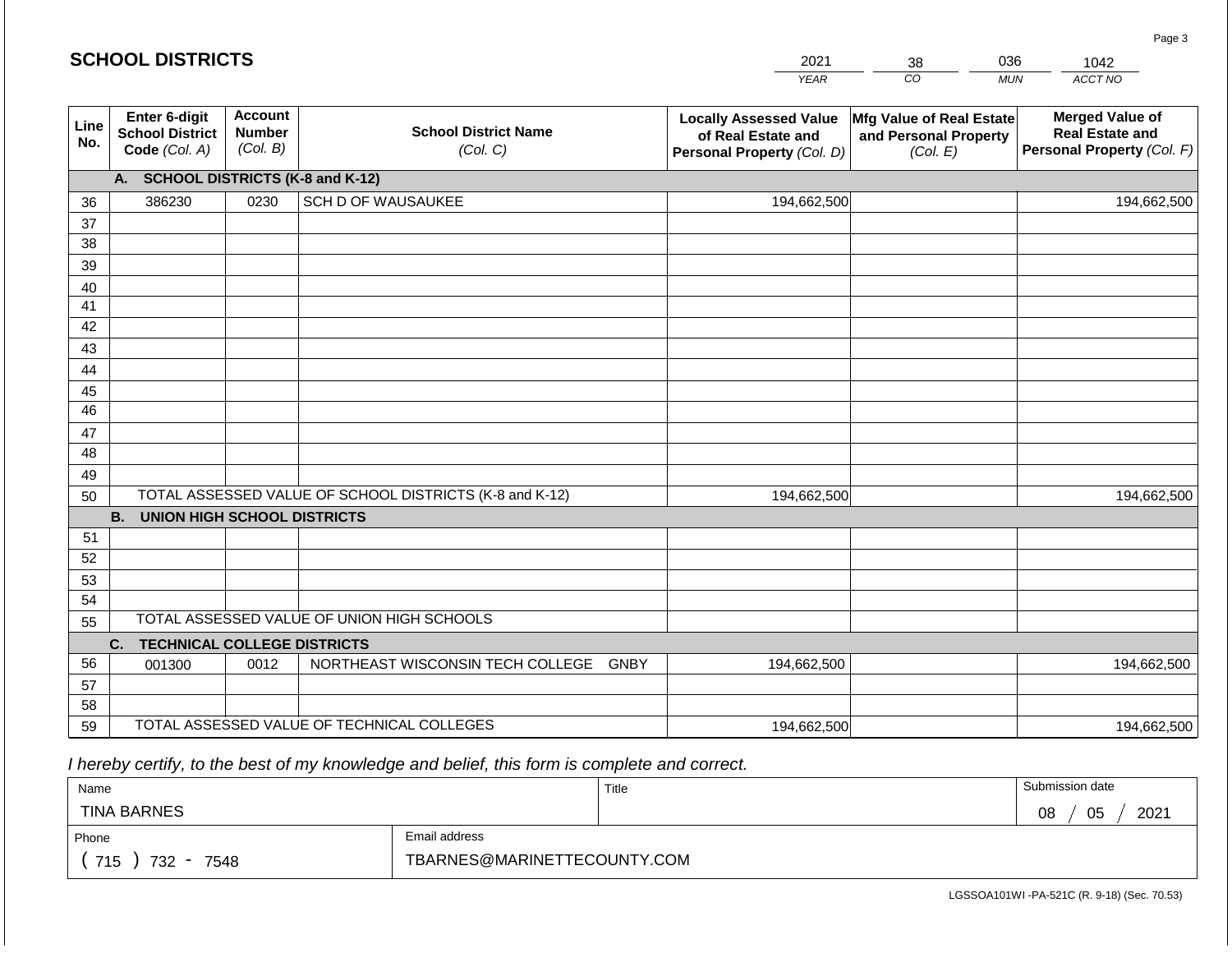- Each municipality's SOA is completed after the Board of Review and includes any changes made to the locally assessed values, under state law (sec. 70.53, Wis. Stats.)
- The Wisconsin Department of Revenue (DOR) merges the locally assessed values with the state assessed manufacturing values
- DOR provides the information regarding district names and codes. If a district is not listed, contact DOR.

Note: If you submit an amended SOA to DOR after your municipality's SOA is equated and posted to our website, we will process the SOA. However, DOR will not recalculate the *aggregate ratio or update the final SOA posted on our website. You should use the corrected values to calculate your tax rates.*

### **Page 1: Real Estate and Personal Property**

- Lines 1-9 assessed real estate values, parcel counts and acres by classification
- Lines 10-15 assessed personal property values and number of accounts by class
- Line 16 aggregate assessed value of all property subject to general property; use to calculate tax rates. Note: This line equals the total assessed value of K-8 and K-12 school districts (Line 50) and total assessed value of technical colleges (Line 59).
- Remarks assessment ratio used to calculate estimated fair market value on property tax bills

### **Page 2: Forest Crop, Other Exempt Land and Special Districts**

- Lines 18-21 private forest crop and managed forest lands assessed values
- Line  $22 -$  tax exempt land acres
- Line 23 prior years assessed value of omitted property under sec. 70.44 and correction of errors under sec. 70.43 shown by locally assessed or manufacturing real estate and personal property. Note: If there is an amount on this line, report the corresponding tax in the Statement of Taxes, Sections J or K.
- Lines 24-35 special district assessed values. These values are used to calculate tax rates for the special districts.

### **Page 3: School Districts**

- Lines 36-50 school districts (K-8 and K-12) assessed values. These values are used to calculate tax rates for school districts.
- Lines 51-55 union high school district assessed values. These values are used to calculate tax rates for union high school districts.
- Lines 56-59 technical college assessed values. These values are used to calculate tax rates for technical colleges.

If you have questions: Email: lgs@wisconsin.gov

 Phone: (608) 266-2569 or (608) 264-6892 Fax: (608) 264-6887

PO BOX 464<br>WAUSAUKEE, WI 54177 - 0464 WAUSAUKEE, WI 54177 - 0464TOWN OF WAUSAUKEE TOWN OF WAUSAUKEE CHERYL STUMBRIS CHERYL STUMBRIS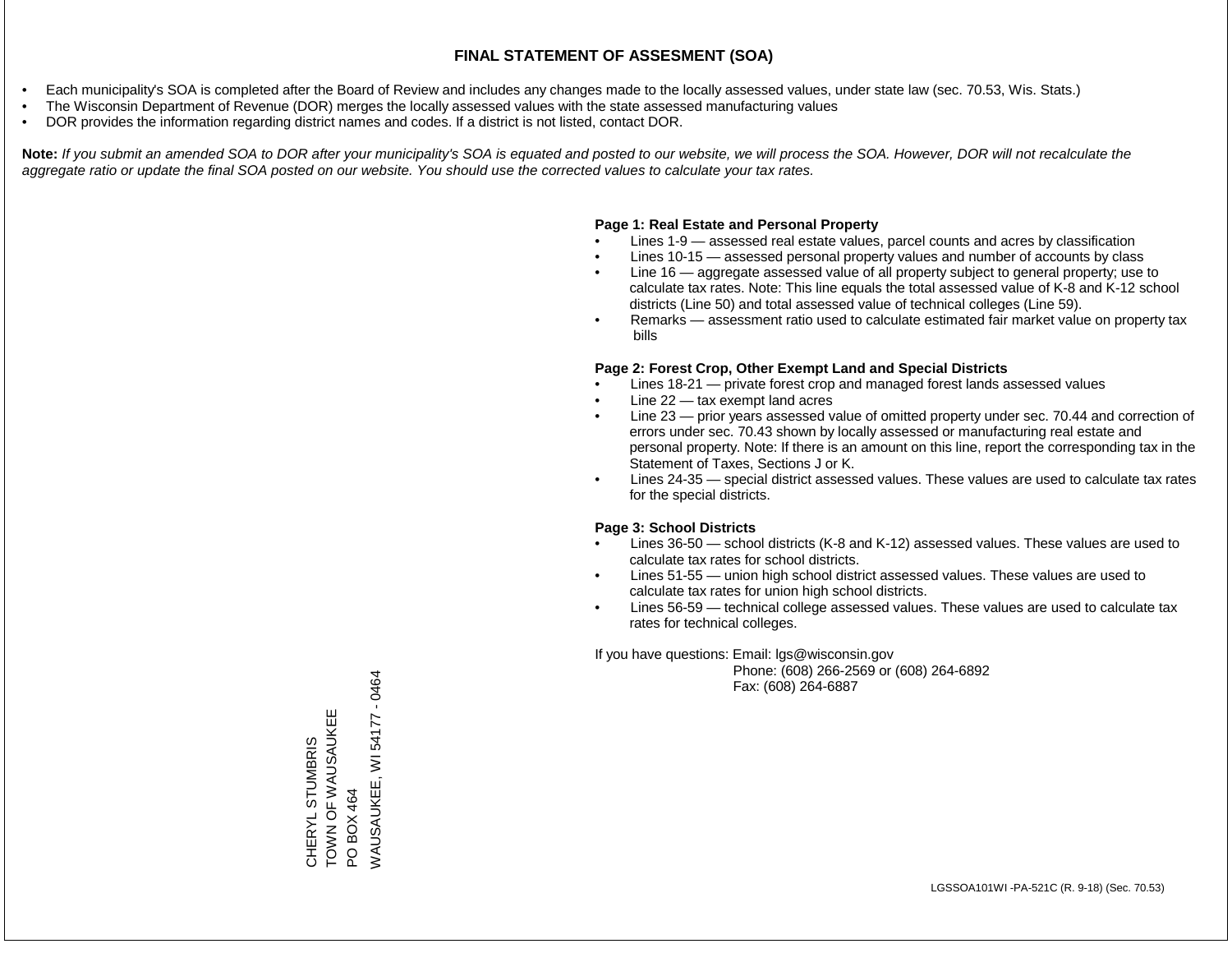| <b>STATEMENT OF ASSESSMENT FOR 2021</b> |  |
|-----------------------------------------|--|
|                                         |  |

**FINAL - EQUATED**

| 'રપ્ર    | 111   | 1043    |
|----------|-------|---------|
| $\cdots$ | MI IN | ACCT NO |

This is an Amended Return

Page 1

|                | <b>FOR</b>                                                                                                                                                                                   | <b>VILLAGE OF</b><br><b>OF</b>                               | <b>COLEMAN</b>                            |          | <b>MARINETTE COUNTY</b>                             |                                |                                        |                                         |
|----------------|----------------------------------------------------------------------------------------------------------------------------------------------------------------------------------------------|--------------------------------------------------------------|-------------------------------------------|----------|-----------------------------------------------------|--------------------------------|----------------------------------------|-----------------------------------------|
|                |                                                                                                                                                                                              | Town - Village - City                                        | <b>Municipality Name</b>                  |          | <b>County Name</b>                                  |                                |                                        |                                         |
| Line<br>No.    |                                                                                                                                                                                              | <b>REAL ESTATE</b><br>(See Lines 18 - 22 for                 | PARCEL COUNT<br>TOTAL LAND   IMPROVEMENTS |          | NO. OF ACRES<br><b>WHOLE</b><br><b>NUMBERS ONLY</b> | <b>VALUE OF</b><br><b>LAND</b> | <b>VALUE OF</b><br><b>IMPROVEMENTS</b> | TOTAL VALUE OF LAND<br>AND IMPROVEMENTS |
|                | other Real Estate)                                                                                                                                                                           |                                                              | (Col. A)                                  | (Col. B) | (Col, C)                                            | (Col. D)                       | (Col. E)                               | (Col. F)                                |
| $\mathbf{1}$   |                                                                                                                                                                                              | <b>RESIDENTIAL - Class 1</b>                                 | 370                                       | 291      | 204                                                 | 3,874,500                      | 25,096,700                             | 28,971,200                              |
| $\overline{2}$ |                                                                                                                                                                                              | <b>COMMERCIAL - Class 2</b>                                  | 96                                        | 73       | 82                                                  | 1,608,900                      | 9,043,500                              | 10,652,400                              |
| 3              |                                                                                                                                                                                              | <b>MANUFACTURING - Class 3</b>                               | 4                                         | 4        | 55                                                  | 255,600                        | 5,065,300                              | 5,320,900                               |
| $\overline{4}$ |                                                                                                                                                                                              | <b>AGRICULTURAL - Class 4</b>                                | 14                                        |          | 186                                                 | 31,300                         |                                        | 31,300                                  |
| 5              |                                                                                                                                                                                              | <b>UNDEVELOPED - Class 5</b>                                 | 8                                         |          | 28                                                  | 13,700                         |                                        | 13,700                                  |
| 6              | AGRICULTURAL FOREST - Class 5m                                                                                                                                                               |                                                              |                                           |          | $\overline{7}$                                      | 8,800                          |                                        | 8,800                                   |
| $\overline{7}$ | FOREST LANDS - Class 6                                                                                                                                                                       |                                                              | 9                                         |          | 71                                                  | 182,000                        |                                        | 182,000                                 |
| 8              |                                                                                                                                                                                              | OTHER - Class 7                                              | 0                                         | 0        | $\Omega$                                            | 0                              | 0                                      | $\overline{0}$                          |
| 9              |                                                                                                                                                                                              | TOTAL - ALL COLUMNS                                          | 502                                       | 368      | 633                                                 | 5,974,800                      | 39,205,500                             | 45,180,300                              |
| 10             |                                                                                                                                                                                              | NUMBER OF PERSONAL PROPERTY ACCOUNTS IN ROLL                 |                                           |          | 64                                                  | <b>LOCALLY ASSESSED</b>        | <b>MANUFACTURING</b>                   | <b>MERGED</b>                           |
| 11             |                                                                                                                                                                                              | BOATS AND OTHER WATERCRAFT NOT EXEMPT - Code 1               |                                           |          |                                                     | 0                              | 0                                      | $\overline{0}$                          |
| 12             |                                                                                                                                                                                              | MACHINERY, TOOLS AND PATTERNS - Code 2                       |                                           |          |                                                     |                                | 451,000                                | 451,000                                 |
| 13             |                                                                                                                                                                                              | FURNITURE, FIXTURES AND EQUIPMENT - Code 3                   |                                           |          |                                                     | 389,800                        | 145,000                                | 534,800                                 |
| 14             |                                                                                                                                                                                              | ALL OTHER PERSONAL PROPERTY NOT EXEMPT - Codes 4A, 4B, 4C    |                                           |          |                                                     | 195,200                        | 208,600                                | 403,800                                 |
| 15             |                                                                                                                                                                                              | TOTAL OF PERSONAL PROPERTY NOT EXEMPT (Total of Lines 11-14) |                                           |          |                                                     | 585,000                        | 804,600                                | 1,389,600                               |
| 16             | AGGREGATE ASSESSED VALUE OF ALL PROPERTY SUBJECT TO THE GENERAL PROPERTY TAX (Total of Lines 9F and 15F)<br>MUST EQUAL TOTAL VALUE OF THE SCHOOL DISTRICTS (K-12 PLUS K-8) - Line 50, Col. F |                                                              |                                           |          |                                                     |                                | 46,569,900                             |                                         |
| 17             | Name of Assessor<br><b>BOARD OF REVIEW</b><br>DATE OF FINAL ADJOURNMENT<br>06/17/2021<br>R AND R ASSESSING SERVICES                                                                          |                                                              |                                           |          |                                                     |                                | Telephone #                            | (920) 846-4250                          |

REMARKS

The Assessment Ratio to be used in calculating the estimated Fair Market Value on tax bills for this tax district is .841842777

This ratio should be used to convert assessed values to "Calculate Equalized Values" in Step 1 of the Lottery and Gaming Credit Calculations.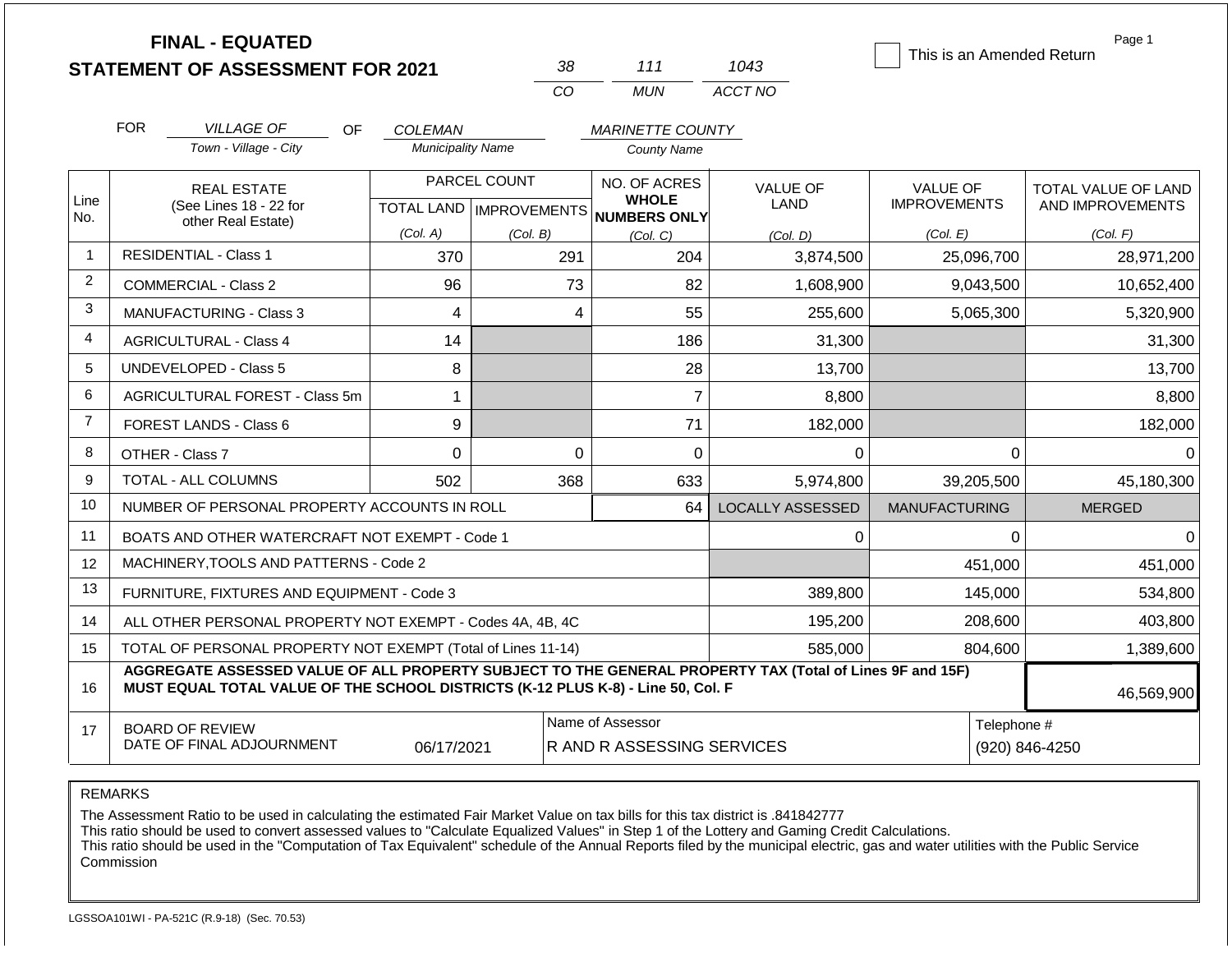2021 38 111 1043

FOREST LANDS (Line 7) and FOREST CROPS (in this section) - are **NOT** the same *YEAR CO MUN ACCT NO*

|    | Private Forest Crop - Reg Class @ 10¢ per acre             |                 |             |                                                                                |                 |                          | Private Forest Crop - Reg Class @ \$2.52 per acre             |                                                                              |                    |                    |  |
|----|------------------------------------------------------------|-----------------|-------------|--------------------------------------------------------------------------------|-----------------|--------------------------|---------------------------------------------------------------|------------------------------------------------------------------------------|--------------------|--------------------|--|
| 18 | (a) PARCELS                                                | (b) ACRES       |             | (c) ASSESSED VALUE                                                             |                 | (d) PARCELS              |                                                               | (e) ACRES                                                                    |                    | (f) ASSESSED VALUE |  |
|    |                                                            |                 |             |                                                                                |                 |                          |                                                               |                                                                              |                    |                    |  |
|    |                                                            |                 |             | Private Forest Crop - Special Class @ 20¢ per acre                             |                 |                          |                                                               | Entered Before 2005 Managed Forest - Ferrous Mining CLOSED @ \$7.87 per acre |                    |                    |  |
| 19 | (a) PARCELS                                                | (b) ACRES       |             | (c) ASSESSED VALUE                                                             |                 | (d) PARCELS              |                                                               | (e) ACRES                                                                    |                    | (f) ASSESSED VALUE |  |
|    |                                                            |                 |             |                                                                                |                 |                          |                                                               |                                                                              |                    |                    |  |
|    |                                                            |                 |             |                                                                                |                 |                          |                                                               |                                                                              |                    |                    |  |
|    |                                                            |                 |             | Entered Before 2005 Managed Forest - OPEN @ 74 ¢ per acre                      |                 |                          |                                                               | Entered Before 2005 Managed Forest - CLOSED @                                |                    | \$1.75 per acre    |  |
| 20 | (a) PARCELS<br>(b) ACRES<br>(c) ASSESSED VALUE             |                 | (d) PARCELS |                                                                                | (e) ACRES       |                          | (f) ASSESSED VALUE                                            |                                                                              |                    |                    |  |
|    |                                                            |                 |             |                                                                                |                 |                          |                                                               |                                                                              |                    |                    |  |
|    | Entered After 2004 Managed Forest - OPEN @ \$2.04 per acre |                 |             |                                                                                |                 |                          | Entered After 2004 Managed Forest - CLOSED @ \$10.20 per acre |                                                                              |                    |                    |  |
| 21 | (a) PARCELS                                                | (b) ACRES       |             | (c) ASSESSED VALUE                                                             |                 | (d) PARCELS<br>(e) ACRES |                                                               |                                                                              | (f) ASSESSED VALUE |                    |  |
|    |                                                            |                 |             |                                                                                |                 |                          |                                                               |                                                                              |                    |                    |  |
|    |                                                            |                 |             |                                                                                |                 |                          |                                                               |                                                                              |                    |                    |  |
|    | (a) County Forest Cropland Acres                           |                 |             | (b) Federal Acres                                                              | (c) State Acres |                          |                                                               | (d) County (NOT FOREST CROP) Acres                                           |                    | (e) Other Acres    |  |
| 22 |                                                            |                 |             |                                                                                |                 |                          |                                                               |                                                                              |                    |                    |  |
|    |                                                            |                 |             |                                                                                |                 |                          |                                                               |                                                                              |                    | 125.04             |  |
|    |                                                            |                 |             | Assessed Value of Omitted Property From Prior Years (Sec. 70.44)               |                 |                          |                                                               | Assessed Value of Sec. 70.43 Corrections of Errors by Assessors              |                    |                    |  |
| 23 |                                                            | (a) REAL ESTATE |             | (b) PERSONAL                                                                   |                 |                          |                                                               | (c1) REAL ESTATE                                                             |                    | (c2) PERSONAL      |  |
|    |                                                            |                 |             |                                                                                |                 |                          |                                                               |                                                                              |                    |                    |  |
|    |                                                            |                 |             | Manufacturing Equated Value of Omitted Property From Prior Years (Sec. 70.995) |                 |                          |                                                               | Mfg. Equated Value of Sec.70.43 Corrections of Errors by Assessors           |                    |                    |  |
|    |                                                            | (d) REAL ESTATE |             | (e) PERSONAL                                                                   |                 | (f1) REAL ESTATE         |                                                               |                                                                              | (f2) PERSONAL      |                    |  |
|    |                                                            |                 |             |                                                                                |                 |                          |                                                               |                                                                              |                    |                    |  |
|    |                                                            |                 |             |                                                                                |                 |                          |                                                               |                                                                              |                    |                    |  |

## **SPECIAL DISTRICTS**

| Line<br>No. | Enter 6-digit<br>Special District<br>Code (Col. A) | <b>Account</b><br><b>Number</b><br>(Col. B) | <b>Special District Name</b><br>(Col. C) | <b>Locally Assessed Value</b><br>of Real Estate and<br><b>Personal Property (Col. D)</b> | Mfg Value of Real Estate<br>and Personal Property<br>(Col. E) | <b>Merged Value of</b><br><b>Real Estate and</b><br>Personal Property (Col. F) |
|-------------|----------------------------------------------------|---------------------------------------------|------------------------------------------|------------------------------------------------------------------------------------------|---------------------------------------------------------------|--------------------------------------------------------------------------------|
| 24          |                                                    |                                             |                                          |                                                                                          |                                                               |                                                                                |
| 25          |                                                    |                                             |                                          |                                                                                          |                                                               |                                                                                |
| 26          |                                                    |                                             |                                          |                                                                                          |                                                               |                                                                                |
| 27          |                                                    |                                             |                                          |                                                                                          |                                                               |                                                                                |
| 28          |                                                    |                                             |                                          |                                                                                          |                                                               |                                                                                |
| 29          |                                                    |                                             |                                          |                                                                                          |                                                               |                                                                                |
| 30          |                                                    |                                             |                                          |                                                                                          |                                                               |                                                                                |
| 31          |                                                    |                                             |                                          |                                                                                          |                                                               |                                                                                |
| 32          |                                                    |                                             |                                          |                                                                                          |                                                               |                                                                                |
| 33          |                                                    |                                             |                                          |                                                                                          |                                                               |                                                                                |
| 34          |                                                    |                                             |                                          |                                                                                          |                                                               |                                                                                |
| 35          |                                                    |                                             |                                          |                                                                                          |                                                               |                                                                                |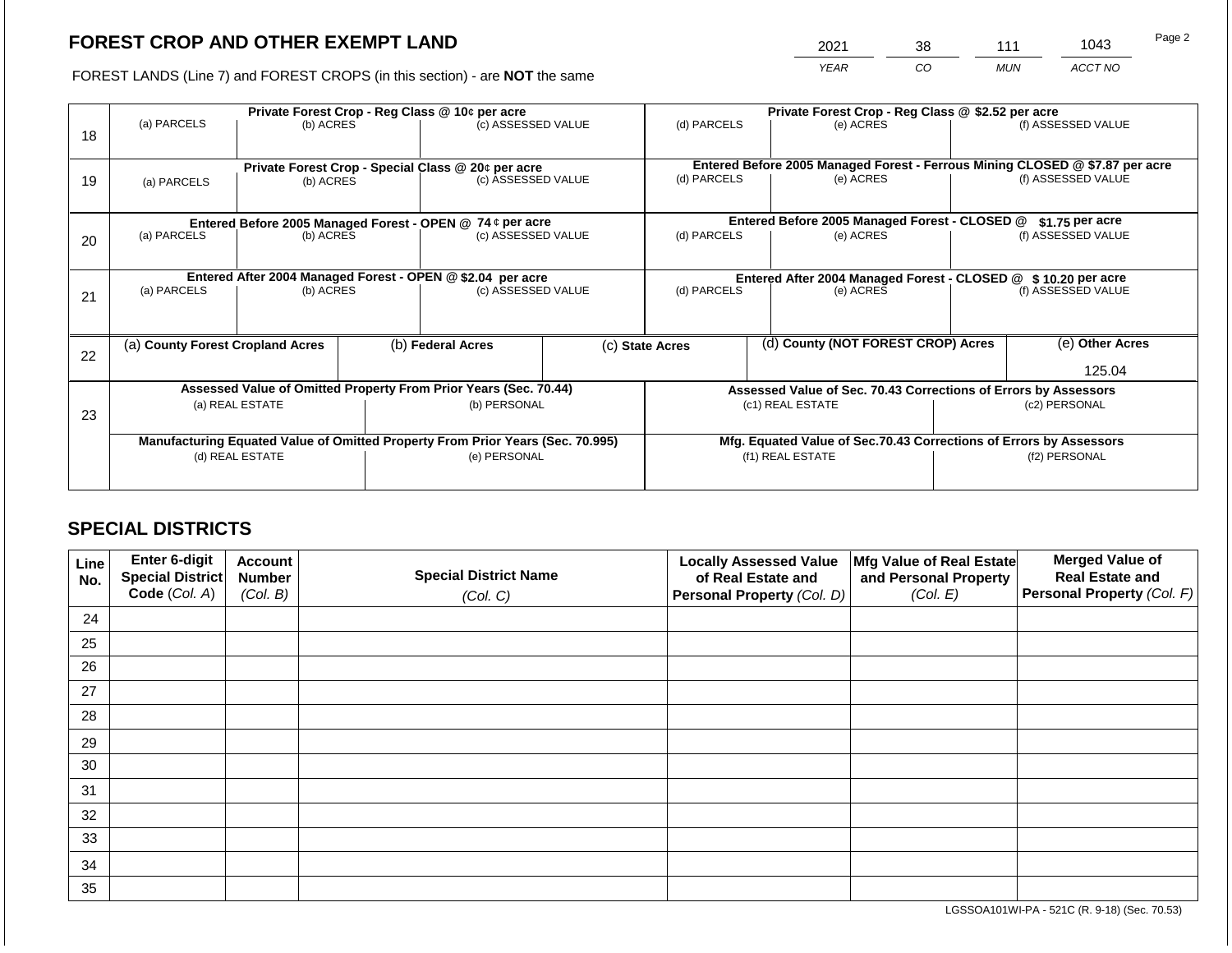|             | <b>SCHOOL DISTRICTS</b>                                  |                                             |                                                         | 2021                                                                              | 111<br>1043<br>38                                             |                                                                                |  |  |
|-------------|----------------------------------------------------------|---------------------------------------------|---------------------------------------------------------|-----------------------------------------------------------------------------------|---------------------------------------------------------------|--------------------------------------------------------------------------------|--|--|
|             |                                                          |                                             |                                                         | <b>YEAR</b>                                                                       | CO <sub>.</sub><br><b>MUN</b>                                 | ACCT NO                                                                        |  |  |
| Line<br>No. | Enter 6-digit<br><b>School District</b><br>Code (Col. A) | <b>Account</b><br><b>Number</b><br>(Col. B) | <b>School District Name</b><br>(Col. C)                 | <b>Locally Assessed Value</b><br>of Real Estate and<br>Personal Property (Col. D) | Mfg Value of Real Estate<br>and Personal Property<br>(Col. E) | <b>Merged Value of</b><br><b>Real Estate and</b><br>Personal Property (Col. F) |  |  |
|             | A. SCHOOL DISTRICTS (K-8 and K-12)                       |                                             |                                                         |                                                                                   |                                                               |                                                                                |  |  |
| 36          | 381169                                                   | 0223                                        | SCH D OF COLEMAN                                        | 40,444,400                                                                        | 6,125,500                                                     | 46,569,900                                                                     |  |  |
| 37          |                                                          |                                             |                                                         |                                                                                   |                                                               |                                                                                |  |  |
| 38          |                                                          |                                             |                                                         |                                                                                   |                                                               |                                                                                |  |  |
| 39          |                                                          |                                             |                                                         |                                                                                   |                                                               |                                                                                |  |  |
| 40<br>41    |                                                          |                                             |                                                         |                                                                                   |                                                               |                                                                                |  |  |
| 42          |                                                          |                                             |                                                         |                                                                                   |                                                               |                                                                                |  |  |
| 43          |                                                          |                                             |                                                         |                                                                                   |                                                               |                                                                                |  |  |
| 44          |                                                          |                                             |                                                         |                                                                                   |                                                               |                                                                                |  |  |
| 45          |                                                          |                                             |                                                         |                                                                                   |                                                               |                                                                                |  |  |
| 46          |                                                          |                                             |                                                         |                                                                                   |                                                               |                                                                                |  |  |
| 47          |                                                          |                                             |                                                         |                                                                                   |                                                               |                                                                                |  |  |
| 48          |                                                          |                                             |                                                         |                                                                                   |                                                               |                                                                                |  |  |
| 49          |                                                          |                                             |                                                         |                                                                                   |                                                               |                                                                                |  |  |
| 50          |                                                          |                                             | TOTAL ASSESSED VALUE OF SCHOOL DISTRICTS (K-8 and K-12) | 40,444,400                                                                        | 6,125,500                                                     | 46,569,900                                                                     |  |  |
|             | <b>B.</b><br><b>UNION HIGH SCHOOL DISTRICTS</b>          |                                             |                                                         |                                                                                   |                                                               |                                                                                |  |  |
| 51<br>52    |                                                          |                                             |                                                         |                                                                                   |                                                               |                                                                                |  |  |
| 53          |                                                          |                                             |                                                         |                                                                                   |                                                               |                                                                                |  |  |
| 54          |                                                          |                                             |                                                         |                                                                                   |                                                               |                                                                                |  |  |
| 55          |                                                          |                                             | TOTAL ASSESSED VALUE OF UNION HIGH SCHOOLS              |                                                                                   |                                                               |                                                                                |  |  |
|             | <b>TECHNICAL COLLEGE DISTRICTS</b><br>C.                 |                                             |                                                         |                                                                                   |                                                               |                                                                                |  |  |
| 56          | 001300                                                   | 0012                                        | NORTHEAST WISCONSIN TECH COLLEGE GNBY                   | 40,444,400                                                                        | 6,125,500                                                     | 46,569,900                                                                     |  |  |
| 57          |                                                          |                                             |                                                         |                                                                                   |                                                               |                                                                                |  |  |
| 58          |                                                          |                                             |                                                         |                                                                                   |                                                               |                                                                                |  |  |
| 59          |                                                          |                                             | TOTAL ASSESSED VALUE OF TECHNICAL COLLEGES              | 40,444,400                                                                        | 6,125,500                                                     | 46,569,900                                                                     |  |  |

| Name               |                             | Title | Submission date         |  |  |
|--------------------|-----------------------------|-------|-------------------------|--|--|
| <b>TINA BARNES</b> |                             |       | 2021<br>ົດລ<br>06<br>د∠ |  |  |
| Phone              | Email address               |       |                         |  |  |
| 715<br>732<br>7548 | TBARNES@MARINETTECOUNTY.COM |       |                         |  |  |

LGSSOA101WI -PA-521C (R. 9-18) (Sec. 70.53)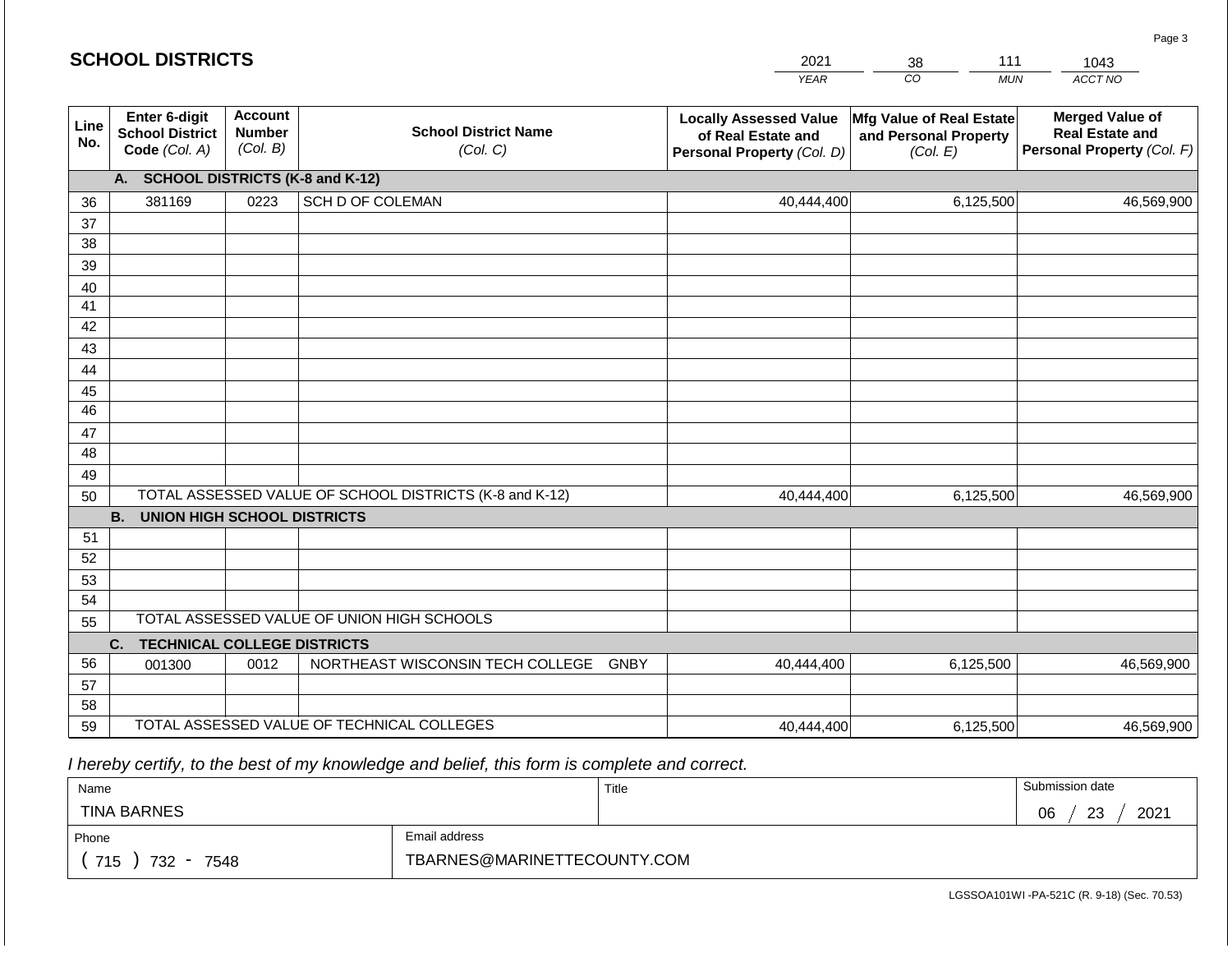- Each municipality's SOA is completed after the Board of Review and includes any changes made to the locally assessed values, under state law (sec. 70.53, Wis. Stats.)
- The Wisconsin Department of Revenue (DOR) merges the locally assessed values with the state assessed manufacturing values
- DOR provides the information regarding district names and codes. If a district is not listed, contact DOR.

Note: If you submit an amended SOA to DOR after your municipality's SOA is equated and posted to our website, we will process the SOA. However, DOR will not recalculate the *aggregate ratio or update the final SOA posted on our website. You should use the corrected values to calculate your tax rates.*

### **Page 1: Real Estate and Personal Property**

- Lines 1-9 assessed real estate values, parcel counts and acres by classification
- Lines 10-15 assessed personal property values and number of accounts by class
- Line 16 aggregate assessed value of all property subject to general property; use to calculate tax rates. Note: This line equals the total assessed value of K-8 and K-12 school districts (Line 50) and total assessed value of technical colleges (Line 59).
- Remarks assessment ratio used to calculate estimated fair market value on property tax bills

#### **Page 2: Forest Crop, Other Exempt Land and Special Districts**

- Lines 18-21 private forest crop and managed forest lands assessed values
- Line  $22 -$  tax exempt land acres
- Line 23 prior years assessed value of omitted property under sec. 70.44 and correction of errors under sec. 70.43 shown by locally assessed or manufacturing real estate and personal property. Note: If there is an amount on this line, report the corresponding tax in the Statement of Taxes, Sections J or K.
- Lines 24-35 special district assessed values. These values are used to calculate tax rates for the special districts.

#### **Page 3: School Districts**

- Lines 36-50 school districts (K-8 and K-12) assessed values. These values are used to calculate tax rates for school districts.
- Lines 51-55 union high school district assessed values. These values are used to calculate tax rates for union high school districts.
- Lines 56-59 technical college assessed values. These values are used to calculate tax rates for technical colleges.

If you have questions: Email: lgs@wisconsin.gov

 Phone: (608) 266-2569 or (608) 264-6892 Fax: (608) 264-6887

202 E MAIN ST, PO BOX 52 COLEMAN, WI 54112 - 0052 COLEMAN, WI 54112 - 0052202 E MAIN ST, PO BOX 52 LORI GROSS<br>VILLAGE OF COLEMAN VILLAGE OF COLEMAN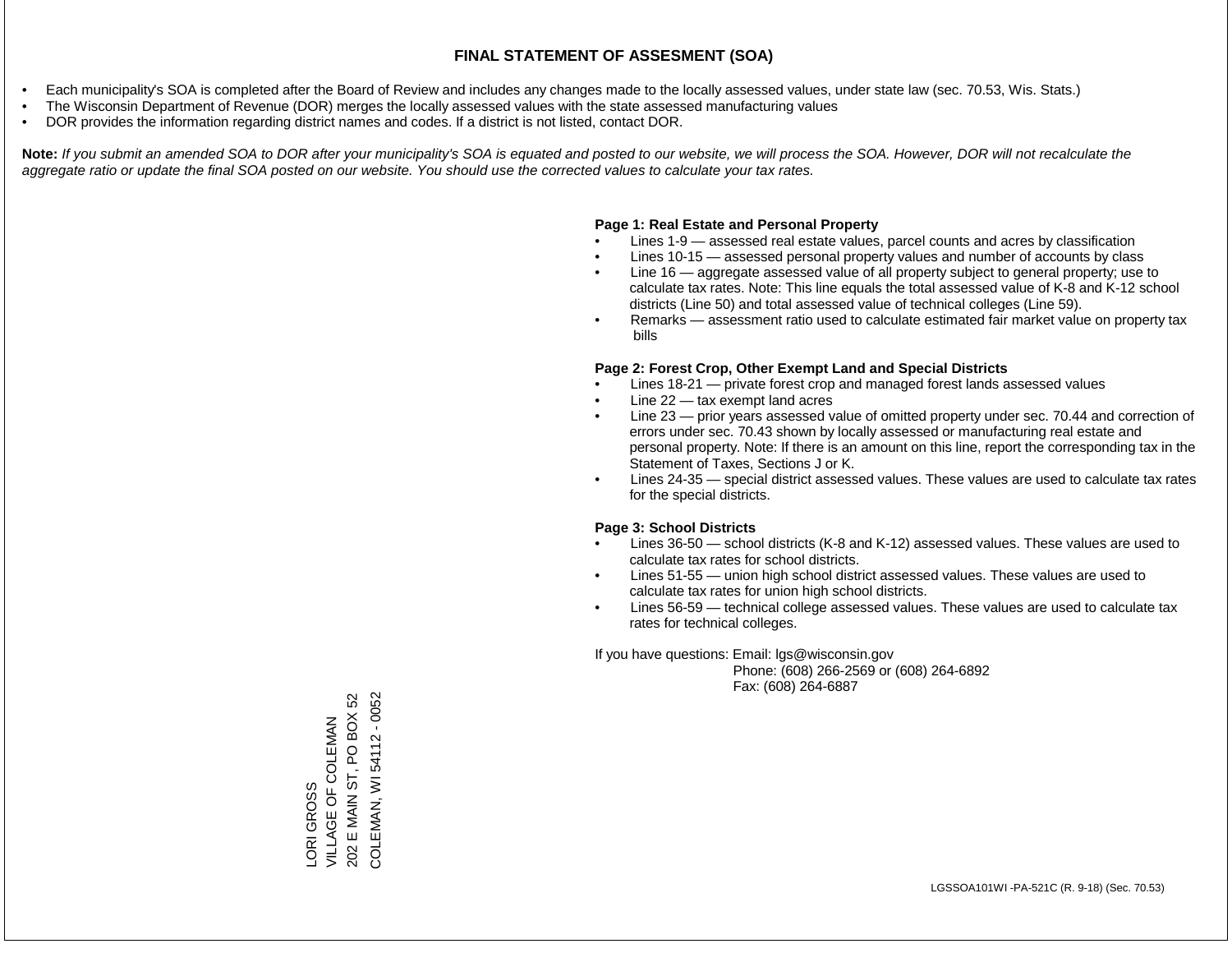|             | <b>FINAL - EQUATED</b>                                                                                                                                                                       |                          |                           |                                     |                         | This is an Amended Return | Page 1              |
|-------------|----------------------------------------------------------------------------------------------------------------------------------------------------------------------------------------------|--------------------------|---------------------------|-------------------------------------|-------------------------|---------------------------|---------------------|
|             | <b>STATEMENT OF ASSESSMENT FOR 2021</b>                                                                                                                                                      |                          | 38                        | 121                                 | 1044                    |                           |                     |
|             |                                                                                                                                                                                              |                          | CO                        | <b>MUN</b>                          | ACCT NO                 |                           |                     |
|             | <b>FOR</b><br><b>VILLAGE OF</b><br><b>OF</b>                                                                                                                                                 | <b>CRIVITZ</b>           |                           | <b>MARINETTE COUNTY</b>             |                         |                           |                     |
|             | Town - Village - City                                                                                                                                                                        | <b>Municipality Name</b> |                           | <b>County Name</b>                  |                         |                           |                     |
|             | <b>REAL ESTATE</b>                                                                                                                                                                           |                          | PARCEL COUNT              | NO. OF ACRES                        | <b>VALUE OF</b>         | <b>VALUE OF</b>           | TOTAL VALUE OF LAND |
| Line<br>No. | (See Lines 18 - 22 for                                                                                                                                                                       |                          | TOTAL LAND   IMPROVEMENTS | <b>WHOLE</b><br><b>NUMBERS ONLY</b> | <b>LAND</b>             | <b>IMPROVEMENTS</b>       | AND IMPROVEMENTS    |
|             | other Real Estate)                                                                                                                                                                           | (Col. A)                 | (Col. B)                  | (Col, C)                            | (Col. D)                | (Col. E)                  | (Col. F)            |
| -1          | <b>RESIDENTIAL - Class 1</b>                                                                                                                                                                 | 767                      | 410                       | 374                                 | 7,218,300               | 29,262,200                | 36,480,500          |
| 2           | <b>COMMERCIAL - Class 2</b>                                                                                                                                                                  | 169                      | 122                       | 206                                 | 7,218,400               | 34,109,400                | 41,327,800          |
| 3           | <b>MANUFACTURING - Class 3</b><br>1                                                                                                                                                          |                          | 1                         | 9                                   | 58,500                  | 266,000                   | 324,500             |
| 4           | <b>AGRICULTURAL - Class 4</b><br>0                                                                                                                                                           |                          |                           | $\overline{0}$                      | $\Omega$                |                           | $\Omega$            |
| 5           | <b>UNDEVELOPED - Class 5</b>                                                                                                                                                                 | 1                        |                           | 11                                  | 3,800                   |                           | 3,800               |
| 6           | <b>AGRICULTURAL FOREST - Class 5m</b>                                                                                                                                                        | 0                        |                           | $\mathbf 0$                         | $\mathbf 0$             |                           | $\Omega$            |
| 7           | FOREST LANDS - Class 6                                                                                                                                                                       | $\overline{2}$           |                           | 52                                  | 93,400                  |                           | 93,400              |
| 8           | OTHER - Class 7                                                                                                                                                                              | $\mathbf 0$              | $\overline{0}$            | $\Omega$                            | $\Omega$                | $\Omega$                  | $\Omega$            |
| 9           | <b>TOTAL - ALL COLUMNS</b>                                                                                                                                                                   | 940                      | 533                       | 652                                 | 14,592,400              | 63,637,600                | 78,230,000          |
| 10          | NUMBER OF PERSONAL PROPERTY ACCOUNTS IN ROLL                                                                                                                                                 |                          |                           | 110                                 | <b>LOCALLY ASSESSED</b> | <b>MANUFACTURING</b>      | <b>MERGED</b>       |
| 11          | BOATS AND OTHER WATERCRAFT NOT EXEMPT - Code 1                                                                                                                                               |                          |                           |                                     | $\Omega$                | $\Omega$                  | $\Omega$            |
| 12          | MACHINERY, TOOLS AND PATTERNS - Code 2                                                                                                                                                       |                          |                           |                                     |                         | 6,400                     | 6,400               |
| 13          | FURNITURE, FIXTURES AND EQUIPMENT - Code 3                                                                                                                                                   |                          |                           |                                     | 1,755,200               | 1,300                     | 1,756,500           |
| 14          | ALL OTHER PERSONAL PROPERTY NOT EXEMPT - Codes 4A, 4B, 4C                                                                                                                                    |                          |                           |                                     | 312,600                 | 100                       | 312,700             |
| 15          | TOTAL OF PERSONAL PROPERTY NOT EXEMPT (Total of Lines 11-14)                                                                                                                                 |                          |                           |                                     | 2,067,800               | 7,800                     | 2,075,600           |
| 16          | AGGREGATE ASSESSED VALUE OF ALL PROPERTY SUBJECT TO THE GENERAL PROPERTY TAX (Total of Lines 9F and 15F)<br>MUST EQUAL TOTAL VALUE OF THE SCHOOL DISTRICTS (K-12 PLUS K-8) - Line 50, Col. F |                          |                           |                                     |                         |                           | 80,305,600          |
| 17          | <b>BOARD OF REVIEW</b>                                                                                                                                                                       |                          |                           | Name of Assessor                    |                         | Telephone #               |                     |
|             | DATE OF FINAL ADJOURNMENT                                                                                                                                                                    | 06/21/2021               |                           | R AND R ASSESSING SERVICES          |                         | (920) 846-4250            |                     |

## REMARKS

The Assessment Ratio to be used in calculating the estimated Fair Market Value on tax bills for this tax district is .846892192

This ratio should be used to convert assessed values to "Calculate Equalized Values" in Step 1 of the Lottery and Gaming Credit Calculations.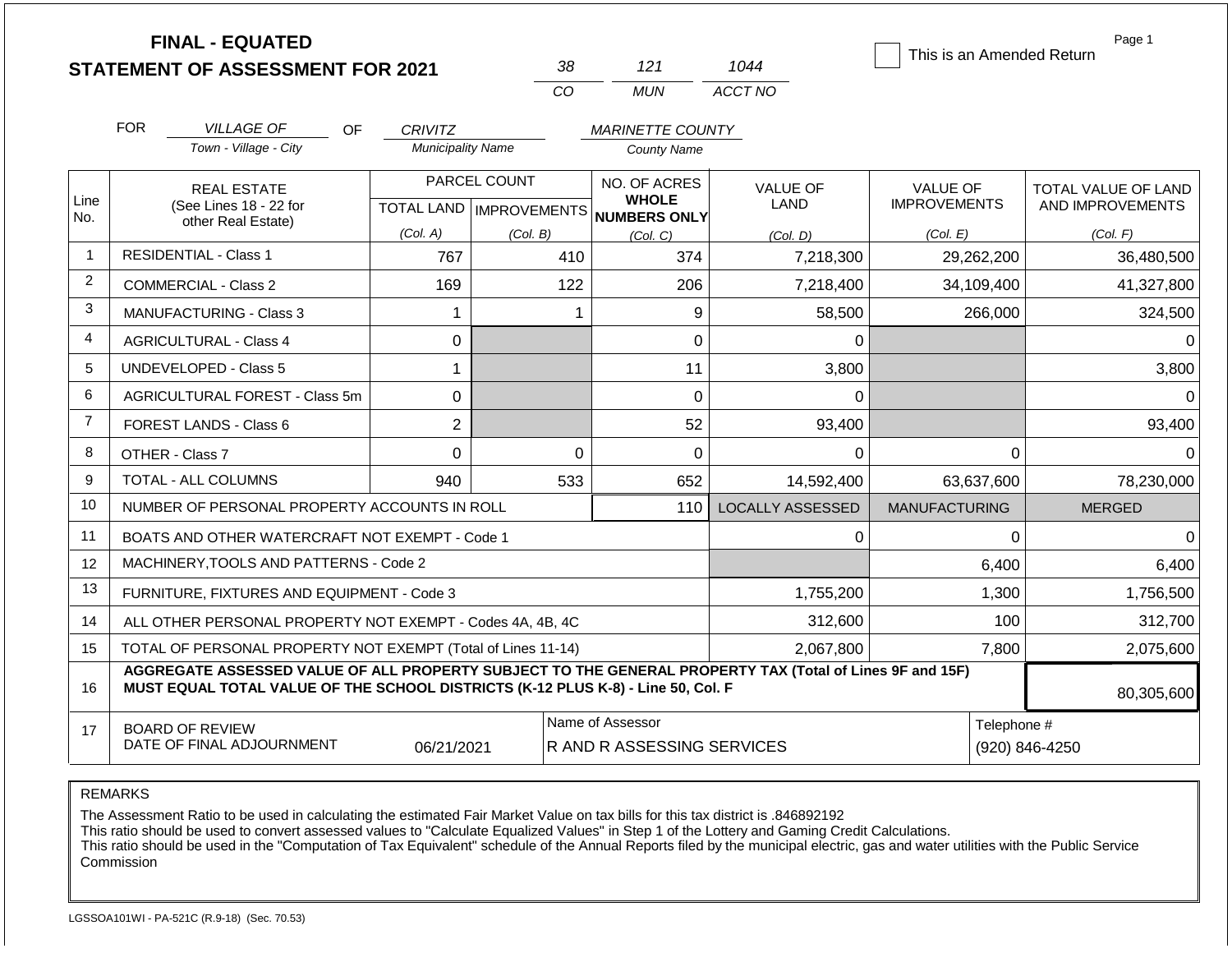2021 38 121 1044

FOREST LANDS (Line 7) and FOREST CROPS (in this section) - are **NOT** the same *YEAR CO MUN ACCT NO*

|    |                                                                                |                                                                  | Private Forest Crop - Reg Class @ \$2.52 per acre |                                                    |           |                                                                              |                                                               |                                                                    |               |                    |  |
|----|--------------------------------------------------------------------------------|------------------------------------------------------------------|---------------------------------------------------|----------------------------------------------------|-----------|------------------------------------------------------------------------------|---------------------------------------------------------------|--------------------------------------------------------------------|---------------|--------------------|--|
| 18 | (a) PARCELS                                                                    | Private Forest Crop - Reg Class @ 10¢ per acre<br>(b) ACRES      |                                                   | (c) ASSESSED VALUE                                 |           | (d) PARCELS                                                                  |                                                               | (e) ACRES                                                          |               | (f) ASSESSED VALUE |  |
|    |                                                                                |                                                                  |                                                   | Private Forest Crop - Special Class @ 20¢ per acre |           | Entered Before 2005 Managed Forest - Ferrous Mining CLOSED @ \$7.87 per acre |                                                               |                                                                    |               |                    |  |
| 19 | (a) PARCELS                                                                    | (b) ACRES                                                        |                                                   | (c) ASSESSED VALUE                                 |           | (d) PARCELS                                                                  |                                                               | (e) ACRES                                                          |               | (f) ASSESSED VALUE |  |
|    |                                                                                |                                                                  |                                                   |                                                    |           |                                                                              |                                                               |                                                                    |               |                    |  |
|    | Entered Before 2005 Managed Forest - OPEN @ 74 ¢ per acre                      |                                                                  |                                                   |                                                    |           |                                                                              |                                                               | Entered Before 2005 Managed Forest - CLOSED @                      |               | \$1.75 per acre    |  |
| 20 | (a) PARCELS<br>(c) ASSESSED VALUE<br>(b) ACRES                                 |                                                                  | (d) PARCELS                                       |                                                    | (e) ACRES |                                                                              | (f) ASSESSED VALUE                                            |                                                                    |               |                    |  |
|    |                                                                                |                                                                  |                                                   |                                                    |           |                                                                              |                                                               |                                                                    |               |                    |  |
|    | Entered After 2004 Managed Forest - OPEN @ \$2.04 per acre                     |                                                                  |                                                   |                                                    |           |                                                                              | Entered After 2004 Managed Forest - CLOSED @ \$10.20 per acre |                                                                    |               |                    |  |
| 21 | (a) PARCELS                                                                    | (b) ACRES                                                        |                                                   | (c) ASSESSED VALUE                                 |           | (d) PARCELS<br>(e) ACRES                                                     |                                                               | (f) ASSESSED VALUE                                                 |               |                    |  |
|    |                                                                                |                                                                  |                                                   |                                                    |           |                                                                              |                                                               |                                                                    |               |                    |  |
| 22 | (a) County Forest Cropland Acres                                               |                                                                  |                                                   | (b) Federal Acres                                  |           | (c) State Acres                                                              |                                                               | (d) County (NOT FOREST CROP) Acres                                 |               | (e) Other Acres    |  |
|    |                                                                                |                                                                  |                                                   |                                                    |           |                                                                              |                                                               | 9.29                                                               |               | 182.69             |  |
|    |                                                                                | Assessed Value of Omitted Property From Prior Years (Sec. 70.44) |                                                   |                                                    |           |                                                                              |                                                               | Assessed Value of Sec. 70.43 Corrections of Errors by Assessors    |               |                    |  |
| 23 |                                                                                | (a) REAL ESTATE                                                  |                                                   | (b) PERSONAL                                       |           |                                                                              |                                                               | (c1) REAL ESTATE                                                   |               | (c2) PERSONAL      |  |
|    |                                                                                |                                                                  |                                                   |                                                    |           |                                                                              |                                                               |                                                                    |               |                    |  |
|    | Manufacturing Equated Value of Omitted Property From Prior Years (Sec. 70.995) |                                                                  |                                                   |                                                    |           |                                                                              |                                                               | Mfg. Equated Value of Sec.70.43 Corrections of Errors by Assessors |               |                    |  |
|    |                                                                                | (d) REAL ESTATE                                                  |                                                   | (e) PERSONAL                                       |           | (f1) REAL ESTATE                                                             |                                                               |                                                                    | (f2) PERSONAL |                    |  |
|    |                                                                                |                                                                  |                                                   |                                                    |           |                                                                              |                                                               |                                                                    |               |                    |  |
|    |                                                                                |                                                                  |                                                   |                                                    |           |                                                                              |                                                               |                                                                    |               |                    |  |

## **SPECIAL DISTRICTS**

| Line<br>No. | Enter 6-digit<br>Special District<br>Code (Col. A) | <b>Account</b><br><b>Number</b><br>(Col. B) | <b>Special District Name</b><br>(Col. C) | <b>Locally Assessed Value</b><br>of Real Estate and<br><b>Personal Property (Col. D)</b> | Mfg Value of Real Estate<br>and Personal Property<br>(Col. E) | <b>Merged Value of</b><br><b>Real Estate and</b><br>Personal Property (Col. F) |
|-------------|----------------------------------------------------|---------------------------------------------|------------------------------------------|------------------------------------------------------------------------------------------|---------------------------------------------------------------|--------------------------------------------------------------------------------|
| 24          |                                                    |                                             |                                          |                                                                                          |                                                               |                                                                                |
| 25          |                                                    |                                             |                                          |                                                                                          |                                                               |                                                                                |
| 26          |                                                    |                                             |                                          |                                                                                          |                                                               |                                                                                |
| 27          |                                                    |                                             |                                          |                                                                                          |                                                               |                                                                                |
| 28          |                                                    |                                             |                                          |                                                                                          |                                                               |                                                                                |
| 29          |                                                    |                                             |                                          |                                                                                          |                                                               |                                                                                |
| 30          |                                                    |                                             |                                          |                                                                                          |                                                               |                                                                                |
| 31          |                                                    |                                             |                                          |                                                                                          |                                                               |                                                                                |
| 32          |                                                    |                                             |                                          |                                                                                          |                                                               |                                                                                |
| 33          |                                                    |                                             |                                          |                                                                                          |                                                               |                                                                                |
| 34          |                                                    |                                             |                                          |                                                                                          |                                                               |                                                                                |
| 35          |                                                    |                                             |                                          |                                                                                          |                                                               |                                                                                |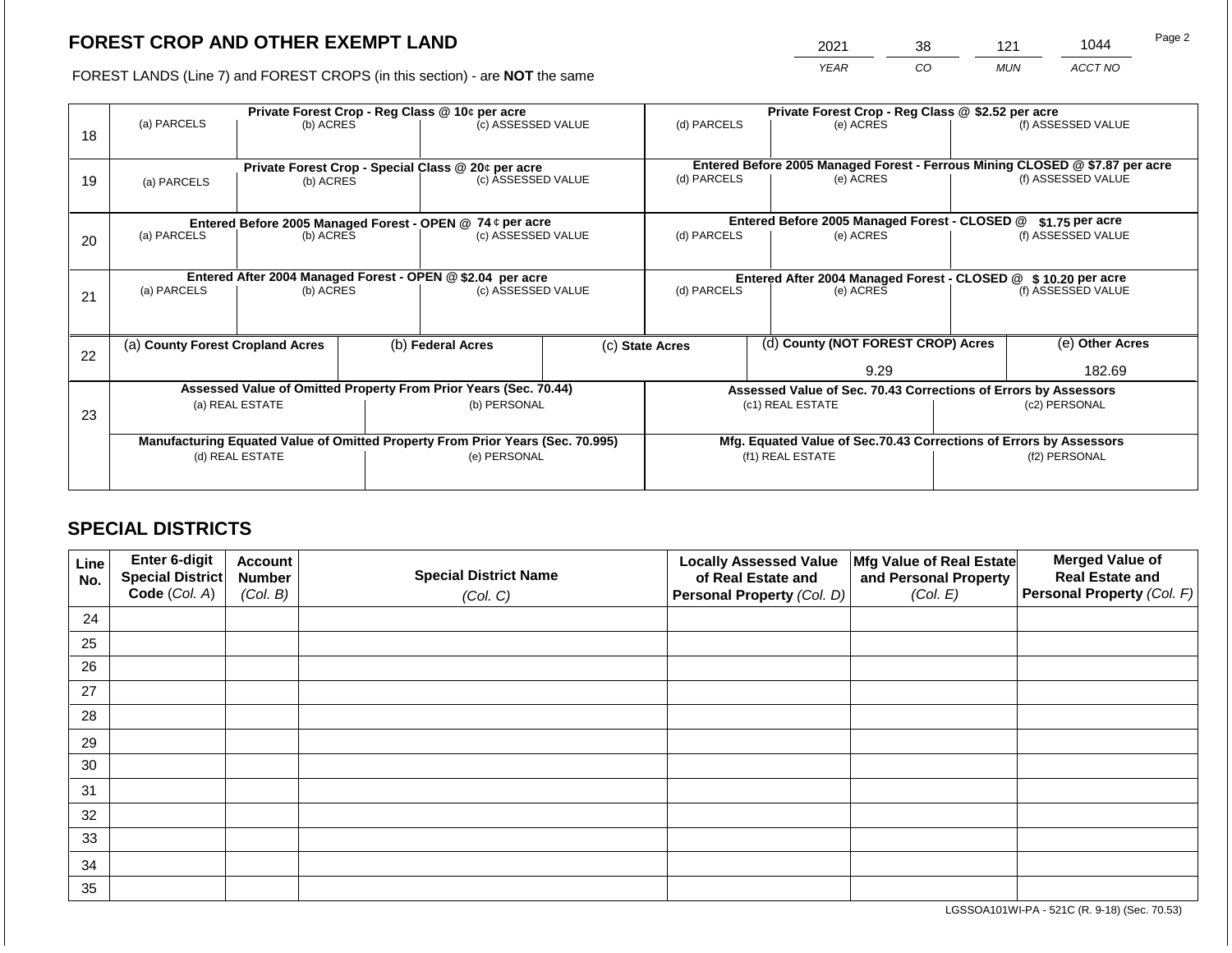|             |                                                                                                                                                    | <b>SCHOOL DISTRICTS</b><br>2021<br>121<br>38 |                                                                                   |                                                                      |                                                                                | 1044       |  |  |  |
|-------------|----------------------------------------------------------------------------------------------------------------------------------------------------|----------------------------------------------|-----------------------------------------------------------------------------------|----------------------------------------------------------------------|--------------------------------------------------------------------------------|------------|--|--|--|
|             |                                                                                                                                                    |                                              |                                                                                   | <b>YEAR</b>                                                          | CO <sub>.</sub><br><b>MUN</b>                                                  | ACCT NO    |  |  |  |
| Line<br>No. | <b>Account</b><br>Enter 6-digit<br><b>School District Name</b><br><b>Number</b><br><b>School District</b><br>(Col. B)<br>Code (Col. A)<br>(Col. C) |                                              | <b>Locally Assessed Value</b><br>of Real Estate and<br>Personal Property (Col. D) | <b>Mfg Value of Real Estate</b><br>and Personal Property<br>(Col. E) | <b>Merged Value of</b><br><b>Real Estate and</b><br>Personal Property (Col. F) |            |  |  |  |
|             | А.                                                                                                                                                 |                                              | <b>SCHOOL DISTRICTS (K-8 and K-12)</b>                                            |                                                                      |                                                                                |            |  |  |  |
| 36          | 381232                                                                                                                                             | 0224                                         | SCH D OF CRIVITZ                                                                  | 79,973,300                                                           | 332,300                                                                        | 80,305,600 |  |  |  |
| 37          |                                                                                                                                                    |                                              |                                                                                   |                                                                      |                                                                                |            |  |  |  |
| 38          |                                                                                                                                                    |                                              |                                                                                   |                                                                      |                                                                                |            |  |  |  |
| 39          |                                                                                                                                                    |                                              |                                                                                   |                                                                      |                                                                                |            |  |  |  |
| 40          |                                                                                                                                                    |                                              |                                                                                   |                                                                      |                                                                                |            |  |  |  |
| 41          |                                                                                                                                                    |                                              |                                                                                   |                                                                      |                                                                                |            |  |  |  |
| 42<br>43    |                                                                                                                                                    |                                              |                                                                                   |                                                                      |                                                                                |            |  |  |  |
| 44          |                                                                                                                                                    |                                              |                                                                                   |                                                                      |                                                                                |            |  |  |  |
| 45          |                                                                                                                                                    |                                              |                                                                                   |                                                                      |                                                                                |            |  |  |  |
| 46          |                                                                                                                                                    |                                              |                                                                                   |                                                                      |                                                                                |            |  |  |  |
| 47          |                                                                                                                                                    |                                              |                                                                                   |                                                                      |                                                                                |            |  |  |  |
| 48          |                                                                                                                                                    |                                              |                                                                                   |                                                                      |                                                                                |            |  |  |  |
| 49          |                                                                                                                                                    |                                              |                                                                                   |                                                                      |                                                                                |            |  |  |  |
| 50          |                                                                                                                                                    |                                              | TOTAL ASSESSED VALUE OF SCHOOL DISTRICTS (K-8 and K-12)                           | 79,973,300                                                           | 332,300                                                                        | 80,305,600 |  |  |  |
|             | <b>B.</b><br><b>UNION HIGH SCHOOL DISTRICTS</b>                                                                                                    |                                              |                                                                                   |                                                                      |                                                                                |            |  |  |  |
| 51          |                                                                                                                                                    |                                              |                                                                                   |                                                                      |                                                                                |            |  |  |  |
| 52          |                                                                                                                                                    |                                              |                                                                                   |                                                                      |                                                                                |            |  |  |  |
| 53          |                                                                                                                                                    |                                              |                                                                                   |                                                                      |                                                                                |            |  |  |  |
| 54          |                                                                                                                                                    |                                              |                                                                                   |                                                                      |                                                                                |            |  |  |  |
|             | TOTAL ASSESSED VALUE OF UNION HIGH SCHOOLS<br>55                                                                                                   |                                              |                                                                                   |                                                                      |                                                                                |            |  |  |  |
|             | <b>TECHNICAL COLLEGE DISTRICTS</b><br>C.                                                                                                           |                                              |                                                                                   |                                                                      |                                                                                |            |  |  |  |
| 56          | 001300                                                                                                                                             | 0012                                         | NORTHEAST WISCONSIN TECH COLLEGE GNBY                                             | 79,973,300                                                           | 332,300                                                                        | 80,305,600 |  |  |  |
| 57<br>58    |                                                                                                                                                    |                                              |                                                                                   |                                                                      |                                                                                |            |  |  |  |
| 59          |                                                                                                                                                    |                                              | TOTAL ASSESSED VALUE OF TECHNICAL COLLEGES                                        | 79,973,300                                                           | 332,300                                                                        | 80,305,600 |  |  |  |
|             |                                                                                                                                                    |                                              |                                                                                   |                                                                      |                                                                                |            |  |  |  |

| Name               |                             | Title | Submission date  |  |  |
|--------------------|-----------------------------|-------|------------------|--|--|
| <b>TINA BARNES</b> |                             |       | 2021<br>07<br>06 |  |  |
| Phone              | Email address               |       |                  |  |  |
| 715<br>732<br>7548 | TBARNES@MARINETTECOUNTY.COM |       |                  |  |  |

LGSSOA101WI -PA-521C (R. 9-18) (Sec. 70.53)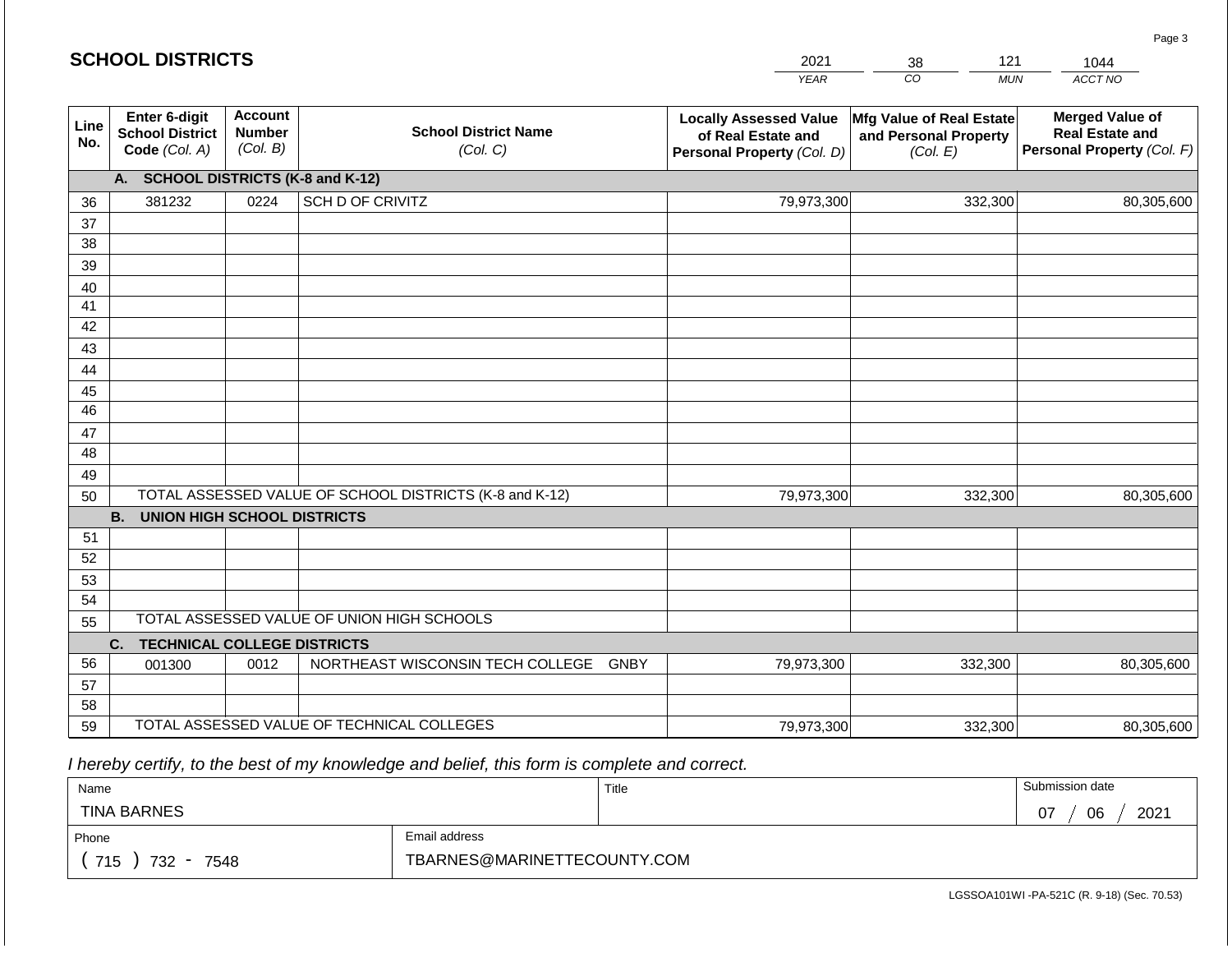- Each municipality's SOA is completed after the Board of Review and includes any changes made to the locally assessed values, under state law (sec. 70.53, Wis. Stats.)
- The Wisconsin Department of Revenue (DOR) merges the locally assessed values with the state assessed manufacturing values
- DOR provides the information regarding district names and codes. If a district is not listed, contact DOR.

Note: If you submit an amended SOA to DOR after your municipality's SOA is equated and posted to our website, we will process the SOA. However, DOR will not recalculate the *aggregate ratio or update the final SOA posted on our website. You should use the corrected values to calculate your tax rates.*

### **Page 1: Real Estate and Personal Property**

- Lines 1-9 assessed real estate values, parcel counts and acres by classification
- Lines 10-15 assessed personal property values and number of accounts by class
- Line 16 aggregate assessed value of all property subject to general property; use to calculate tax rates. Note: This line equals the total assessed value of K-8 and K-12 school districts (Line 50) and total assessed value of technical colleges (Line 59).
- Remarks assessment ratio used to calculate estimated fair market value on property tax bills

#### **Page 2: Forest Crop, Other Exempt Land and Special Districts**

- Lines 18-21 private forest crop and managed forest lands assessed values
- Line  $22 -$  tax exempt land acres
- Line 23 prior years assessed value of omitted property under sec. 70.44 and correction of errors under sec. 70.43 shown by locally assessed or manufacturing real estate and personal property. Note: If there is an amount on this line, report the corresponding tax in the Statement of Taxes, Sections J or K.
- Lines 24-35 special district assessed values. These values are used to calculate tax rates for the special districts.

#### **Page 3: School Districts**

- Lines 36-50 school districts (K-8 and K-12) assessed values. These values are used to calculate tax rates for school districts.
- Lines 51-55 union high school district assessed values. These values are used to calculate tax rates for union high school districts.
- Lines 56-59 technical college assessed values. These values are used to calculate tax rates for technical colleges.

If you have questions: Email: lgs@wisconsin.gov

 Phone: (608) 266-2569 or (608) 264-6892 Fax: (608) 264-6887

PO BOX 727<br>CRIVITZ, WI 54114 - 0727 CRIVITZ, WI 54114 - 0727MARILYN L. PADGETT<br>VILLAGE OF CRIVITZ MARILYN L. PADGETT VILLAGE OF CRIVITZ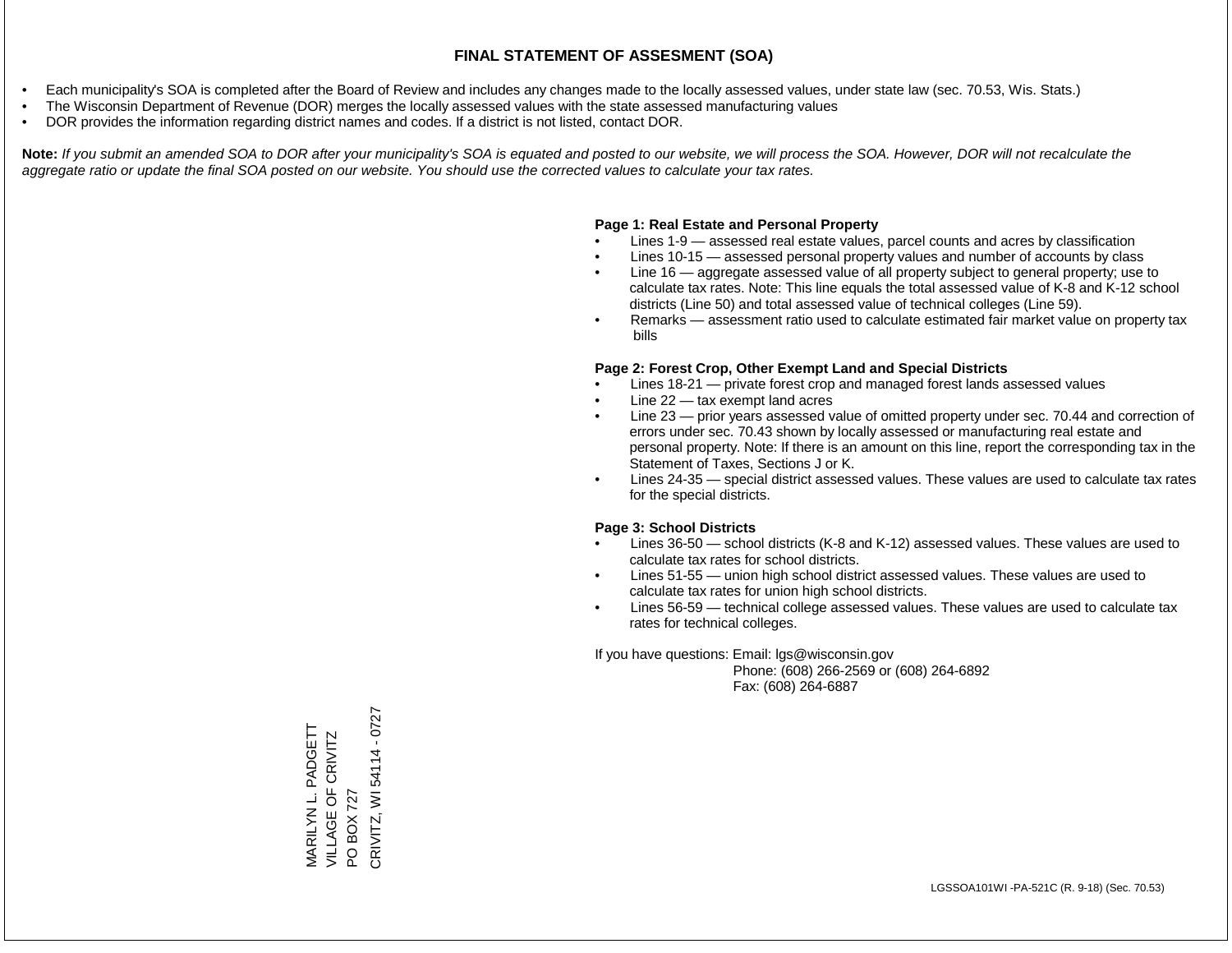**FINAL - EQUATED**

| -38 | 171   | 1045    |
|-----|-------|---------|
| CO. | MI IN | ACCT NO |

This is an Amended Return

Page 1

| <b>FOR</b>                                                                                                                                                                                   | <b>VILLAGE OF</b><br>OF                                      | <b>POUND</b>             |                           | <b>MARINETTE COUNTY</b>         |                                |                                        |                                         |
|----------------------------------------------------------------------------------------------------------------------------------------------------------------------------------------------|--------------------------------------------------------------|--------------------------|---------------------------|---------------------------------|--------------------------------|----------------------------------------|-----------------------------------------|
|                                                                                                                                                                                              | Town - Village - City                                        | <b>Municipality Name</b> |                           | <b>County Name</b>              |                                |                                        |                                         |
|                                                                                                                                                                                              | <b>REAL ESTATE</b><br>(See Lines 18 - 22 for                 |                          | PARCEL COUNT              | NO. OF ACRES<br><b>WHOLE</b>    | <b>VALUE OF</b><br><b>LAND</b> | <b>VALUE OF</b><br><b>IMPROVEMENTS</b> | TOTAL VALUE OF LAND<br>AND IMPROVEMENTS |
|                                                                                                                                                                                              | other Real Estate)                                           |                          | TOTAL LAND   IMPROVEMENTS | NUMBERS ONLY                    |                                |                                        |                                         |
|                                                                                                                                                                                              | <b>RESIDENTIAL - Class 1</b>                                 | (Col. A)<br>146          | (Col. B)<br>131           | (Col. C)<br>97                  | (Col. D)<br>1,459,100          | (Col. E)<br>8,867,100                  | (Col. F)<br>10,326,200                  |
|                                                                                                                                                                                              | <b>COMMERCIAL - Class 2</b>                                  | 31                       | 26                        | 29                              | 398,100                        | 2,127,900                              | 2,526,000                               |
|                                                                                                                                                                                              | <b>MANUFACTURING - Class 3</b>                               | 1                        | 1                         | 4                               | 9,900                          | 457,700                                | 467,600                                 |
|                                                                                                                                                                                              |                                                              |                          |                           |                                 |                                |                                        |                                         |
|                                                                                                                                                                                              | <b>AGRICULTURAL - Class 4</b>                                | 12                       |                           | 130                             | 25,200                         |                                        | 25,200                                  |
|                                                                                                                                                                                              | <b>UNDEVELOPED - Class 5</b>                                 | 14                       |                           | 126                             | 81,200                         |                                        | 81,200                                  |
|                                                                                                                                                                                              | <b>AGRICULTURAL FOREST - Class 5m</b>                        | 1                        |                           | 2                               | 2,200                          |                                        | 2,200                                   |
|                                                                                                                                                                                              | <b>FOREST LANDS - Class 6</b>                                | 1                        |                           | 14                              | 26,800                         |                                        | 26,800                                  |
|                                                                                                                                                                                              | OTHER - Class 7                                              | $\overline{2}$           | $\overline{2}$            | 4                               | 16,000                         | 28,900                                 | 44,900                                  |
|                                                                                                                                                                                              | TOTAL - ALL COLUMNS                                          | 208                      | 160                       | 406                             | 2,018,500                      | 11,481,600                             | 13,500,100                              |
|                                                                                                                                                                                              | NUMBER OF PERSONAL PROPERTY ACCOUNTS IN ROLL                 |                          |                           | 25                              | <b>LOCALLY ASSESSED</b>        | <b>MANUFACTURING</b>                   | <b>MERGED</b>                           |
|                                                                                                                                                                                              | BOATS AND OTHER WATERCRAFT NOT EXEMPT - Code 1               |                          |                           |                                 | 0                              | 0                                      | $\Omega$                                |
|                                                                                                                                                                                              | MACHINERY, TOOLS AND PATTERNS - Code 2                       |                          |                           |                                 |                                | 34,700                                 | 34,700                                  |
|                                                                                                                                                                                              | FURNITURE, FIXTURES AND EQUIPMENT - Code 3                   |                          |                           |                                 | 112,100                        | 3,100                                  | 115,200                                 |
|                                                                                                                                                                                              | ALL OTHER PERSONAL PROPERTY NOT EXEMPT - Codes 4A, 4B, 4C    |                          |                           |                                 | 11,700                         | 1,300                                  | 13,000                                  |
|                                                                                                                                                                                              | TOTAL OF PERSONAL PROPERTY NOT EXEMPT (Total of Lines 11-14) |                          |                           |                                 | 123,800                        | 39,100                                 | 162,900                                 |
| AGGREGATE ASSESSED VALUE OF ALL PROPERTY SUBJECT TO THE GENERAL PROPERTY TAX (Total of Lines 9F and 15F)<br>MUST EQUAL TOTAL VALUE OF THE SCHOOL DISTRICTS (K-12 PLUS K-8) - Line 50, Col. F |                                                              |                          |                           |                                 |                                |                                        | 13,663,000                              |
|                                                                                                                                                                                              | <b>BOARD OF REVIEW</b>                                       |                          |                           | Name of Assessor                |                                | Telephone #                            |                                         |
|                                                                                                                                                                                              | DATE OF FINAL ADJOURNMENT                                    | 06/10/2021               |                           | <b>RAND RASSESSING SERVICES</b> |                                |                                        | (920) 846-4250                          |

REMARKS

Line No.

14 15

16

17

The Assessment Ratio to be used in calculating the estimated Fair Market Value on tax bills for this tax district is .887015325

This ratio should be used to convert assessed values to "Calculate Equalized Values" in Step 1 of the Lottery and Gaming Credit Calculations.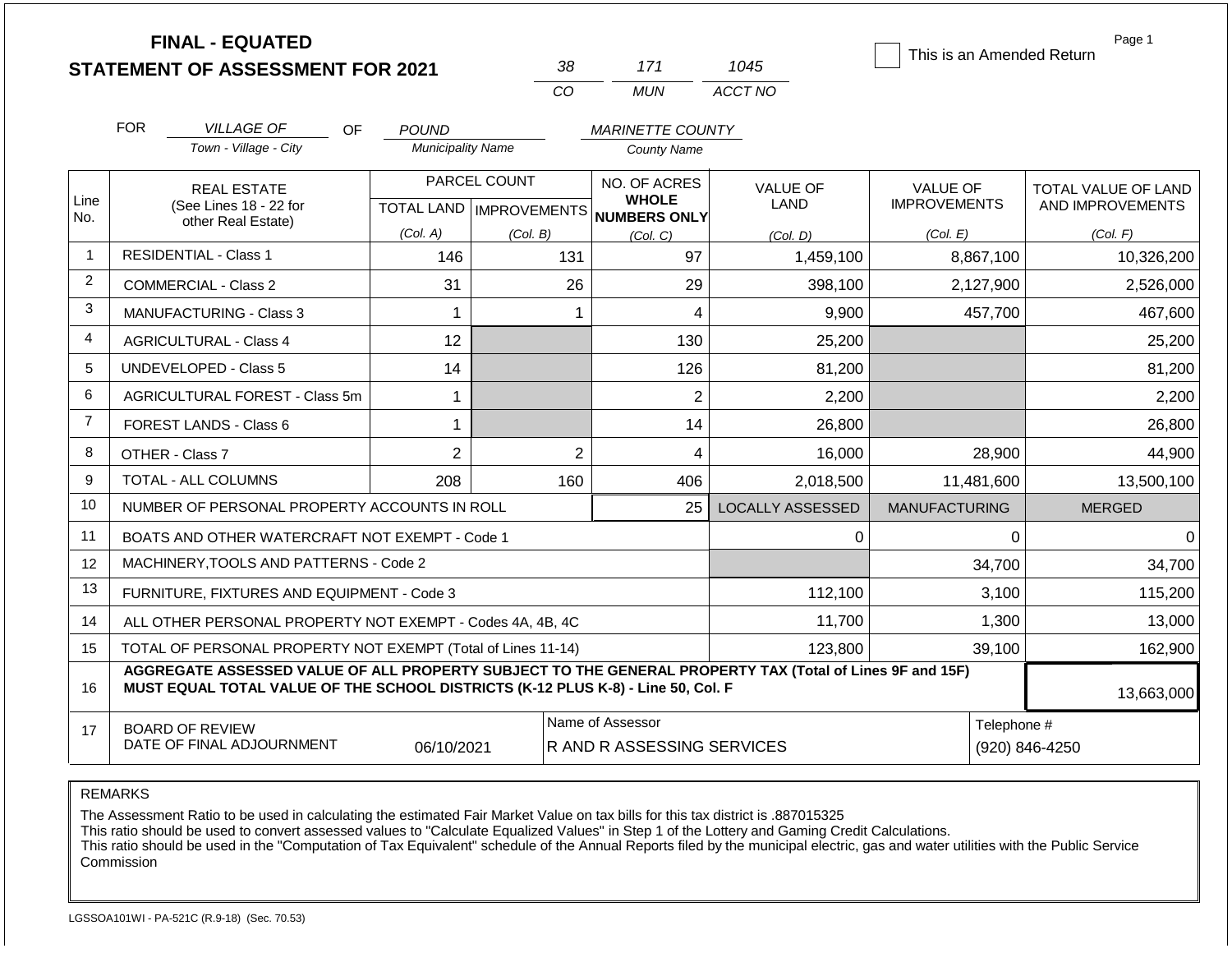2021 38 171 1045

FOREST LANDS (Line 7) and FOREST CROPS (in this section) - are **NOT** the same *YEAR CO MUN ACCT NO*

|    |                                  | Private Forest Crop - Reg Class @ 10¢ per acre                                 |  |                    |                 | Private Forest Crop - Reg Class @ \$2.52 per acre                                                                              |                                    |                                                                    |                 |                    |  |
|----|----------------------------------|--------------------------------------------------------------------------------|--|--------------------|-----------------|--------------------------------------------------------------------------------------------------------------------------------|------------------------------------|--------------------------------------------------------------------|-----------------|--------------------|--|
| 18 | (a) PARCELS                      | (b) ACRES                                                                      |  | (c) ASSESSED VALUE |                 | (d) PARCELS                                                                                                                    |                                    | (e) ACRES                                                          |                 | (f) ASSESSED VALUE |  |
|    |                                  |                                                                                |  |                    |                 |                                                                                                                                |                                    |                                                                    |                 |                    |  |
|    |                                  | Private Forest Crop - Special Class @ 20¢ per acre                             |  | (c) ASSESSED VALUE |                 | Entered Before 2005 Managed Forest - Ferrous Mining CLOSED @ \$7.87 per acre<br>(f) ASSESSED VALUE<br>(d) PARCELS<br>(e) ACRES |                                    |                                                                    |                 |                    |  |
| 19 | (a) PARCELS                      | (b) ACRES                                                                      |  |                    |                 |                                                                                                                                |                                    |                                                                    |                 |                    |  |
|    |                                  |                                                                                |  |                    |                 |                                                                                                                                |                                    |                                                                    |                 |                    |  |
|    |                                  | Entered Before 2005 Managed Forest - OPEN @ 74 ¢ per acre                      |  |                    |                 |                                                                                                                                |                                    | Entered Before 2005 Managed Forest - CLOSED @                      |                 | \$1.75 per acre    |  |
| 20 | (a) PARCELS                      | (b) ACRES                                                                      |  | (c) ASSESSED VALUE |                 | (d) PARCELS                                                                                                                    |                                    | (e) ACRES                                                          |                 | (f) ASSESSED VALUE |  |
|    |                                  |                                                                                |  |                    |                 |                                                                                                                                |                                    |                                                                    |                 |                    |  |
|    |                                  | Entered After 2004 Managed Forest - OPEN @ \$2.04 per acre                     |  |                    |                 | Entered After 2004 Managed Forest - CLOSED @ \$10.20 per acre                                                                  |                                    |                                                                    |                 |                    |  |
| 21 | (a) PARCELS                      | (b) ACRES                                                                      |  | (c) ASSESSED VALUE |                 | (d) PARCELS<br>(e) ACRES                                                                                                       |                                    | (f) ASSESSED VALUE                                                 |                 |                    |  |
|    |                                  |                                                                                |  |                    |                 |                                                                                                                                |                                    |                                                                    |                 |                    |  |
|    | (a) County Forest Cropland Acres |                                                                                |  | (b) Federal Acres  | (c) State Acres |                                                                                                                                | (d) County (NOT FOREST CROP) Acres |                                                                    | (e) Other Acres |                    |  |
| 22 |                                  |                                                                                |  |                    |                 |                                                                                                                                |                                    |                                                                    |                 |                    |  |
|    |                                  |                                                                                |  |                    |                 |                                                                                                                                |                                    |                                                                    |                 | 90.05              |  |
|    |                                  | Assessed Value of Omitted Property From Prior Years (Sec. 70.44)               |  |                    |                 |                                                                                                                                |                                    | Assessed Value of Sec. 70.43 Corrections of Errors by Assessors    |                 |                    |  |
|    |                                  | (a) REAL ESTATE                                                                |  | (b) PERSONAL       |                 |                                                                                                                                |                                    | (c1) REAL ESTATE                                                   |                 | (c2) PERSONAL      |  |
| 23 |                                  |                                                                                |  |                    |                 |                                                                                                                                |                                    |                                                                    |                 |                    |  |
|    |                                  | Manufacturing Equated Value of Omitted Property From Prior Years (Sec. 70.995) |  |                    |                 |                                                                                                                                |                                    | Mfg. Equated Value of Sec.70.43 Corrections of Errors by Assessors |                 |                    |  |
|    |                                  | (d) REAL ESTATE                                                                |  | (e) PERSONAL       |                 | (f1) REAL ESTATE                                                                                                               |                                    |                                                                    | (f2) PERSONAL   |                    |  |
|    |                                  |                                                                                |  |                    |                 |                                                                                                                                |                                    |                                                                    |                 |                    |  |
|    |                                  |                                                                                |  |                    |                 |                                                                                                                                |                                    |                                                                    |                 |                    |  |

## **SPECIAL DISTRICTS**

| Line<br>No. | <b>Enter 6-digit</b><br>Special District | <b>Account</b><br><b>Number</b> | <b>Special District Name</b> | <b>Locally Assessed Value</b><br>of Real Estate and | Mfg Value of Real Estate<br>and Personal Property | <b>Merged Value of</b><br><b>Real Estate and</b> |
|-------------|------------------------------------------|---------------------------------|------------------------------|-----------------------------------------------------|---------------------------------------------------|--------------------------------------------------|
|             | Code (Col. A)                            | (Col. B)                        | (Col. C)                     | Personal Property (Col. D)                          | (Col. E)                                          | Personal Property (Col. F)                       |
| 24          |                                          |                                 |                              |                                                     |                                                   |                                                  |
| 25          |                                          |                                 |                              |                                                     |                                                   |                                                  |
| 26          |                                          |                                 |                              |                                                     |                                                   |                                                  |
| 27          |                                          |                                 |                              |                                                     |                                                   |                                                  |
| 28          |                                          |                                 |                              |                                                     |                                                   |                                                  |
| 29          |                                          |                                 |                              |                                                     |                                                   |                                                  |
| 30          |                                          |                                 |                              |                                                     |                                                   |                                                  |
| 31          |                                          |                                 |                              |                                                     |                                                   |                                                  |
| 32          |                                          |                                 |                              |                                                     |                                                   |                                                  |
| 33          |                                          |                                 |                              |                                                     |                                                   |                                                  |
| 34          |                                          |                                 |                              |                                                     |                                                   |                                                  |
| 35          |                                          |                                 |                              |                                                     |                                                   |                                                  |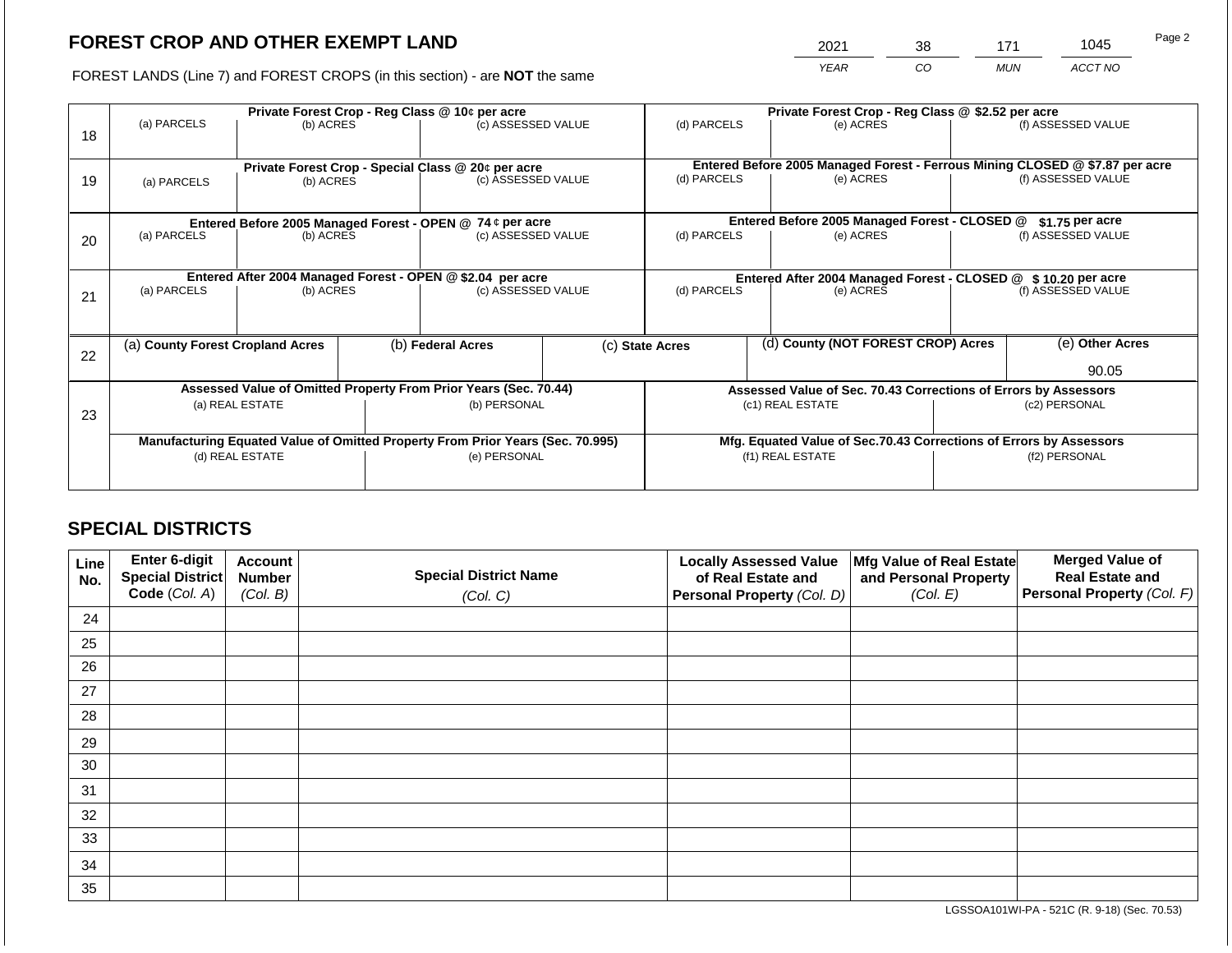|             | <b>SCHOOL DISTRICTS</b>                                  |                                             |                                                         | 2021                                                                              | 171<br>38                                                     | 1045                                                                           |
|-------------|----------------------------------------------------------|---------------------------------------------|---------------------------------------------------------|-----------------------------------------------------------------------------------|---------------------------------------------------------------|--------------------------------------------------------------------------------|
|             |                                                          |                                             |                                                         | <b>YEAR</b>                                                                       | CO<br><b>MUN</b>                                              | ACCT NO                                                                        |
| Line<br>No. | Enter 6-digit<br><b>School District</b><br>Code (Col. A) | <b>Account</b><br><b>Number</b><br>(Col. B) | <b>School District Name</b><br>(Col. C)                 | <b>Locally Assessed Value</b><br>of Real Estate and<br>Personal Property (Col. D) | Mfg Value of Real Estate<br>and Personal Property<br>(Col. E) | <b>Merged Value of</b><br><b>Real Estate and</b><br>Personal Property (Col. F) |
|             | <b>SCHOOL DISTRICTS (K-8 and K-12)</b><br>А.             |                                             |                                                         |                                                                                   |                                                               |                                                                                |
| 36          | 381169                                                   | 0223                                        | SCH D OF COLEMAN                                        | 13,156,300                                                                        | 506,700                                                       | 13,663,000                                                                     |
| 37          |                                                          |                                             |                                                         |                                                                                   |                                                               |                                                                                |
| 38          |                                                          |                                             |                                                         |                                                                                   |                                                               |                                                                                |
| 39          |                                                          |                                             |                                                         |                                                                                   |                                                               |                                                                                |
| 40          |                                                          |                                             |                                                         |                                                                                   |                                                               |                                                                                |
| 41          |                                                          |                                             |                                                         |                                                                                   |                                                               |                                                                                |
| 42          |                                                          |                                             |                                                         |                                                                                   |                                                               |                                                                                |
| 43          |                                                          |                                             |                                                         |                                                                                   |                                                               |                                                                                |
| 44          |                                                          |                                             |                                                         |                                                                                   |                                                               |                                                                                |
| 45<br>46    |                                                          |                                             |                                                         |                                                                                   |                                                               |                                                                                |
| 47          |                                                          |                                             |                                                         |                                                                                   |                                                               |                                                                                |
| 48          |                                                          |                                             |                                                         |                                                                                   |                                                               |                                                                                |
| 49          |                                                          |                                             |                                                         |                                                                                   |                                                               |                                                                                |
| 50          |                                                          |                                             | TOTAL ASSESSED VALUE OF SCHOOL DISTRICTS (K-8 and K-12) | 13,156,300                                                                        | 506,700                                                       | 13,663,000                                                                     |
|             | <b>UNION HIGH SCHOOL DISTRICTS</b><br><b>B.</b>          |                                             |                                                         |                                                                                   |                                                               |                                                                                |
| 51          |                                                          |                                             |                                                         |                                                                                   |                                                               |                                                                                |
| 52          |                                                          |                                             |                                                         |                                                                                   |                                                               |                                                                                |
| 53          |                                                          |                                             |                                                         |                                                                                   |                                                               |                                                                                |
| 54          |                                                          |                                             |                                                         |                                                                                   |                                                               |                                                                                |
| 55          |                                                          |                                             | TOTAL ASSESSED VALUE OF UNION HIGH SCHOOLS              |                                                                                   |                                                               |                                                                                |
|             | <b>TECHNICAL COLLEGE DISTRICTS</b><br>C.                 |                                             |                                                         |                                                                                   |                                                               |                                                                                |
| 56          | 001300                                                   | 0012                                        | NORTHEAST WISCONSIN TECH COLLEGE                        | <b>GNBY</b><br>13,156,300                                                         | 506,700                                                       | 13,663,000                                                                     |
| 57          |                                                          |                                             |                                                         |                                                                                   |                                                               |                                                                                |
| 58          |                                                          |                                             |                                                         |                                                                                   |                                                               |                                                                                |
| 59          |                                                          |                                             | TOTAL ASSESSED VALUE OF TECHNICAL COLLEGES              | 13,156,300                                                                        | 506,700                                                       | 13,663,000                                                                     |

| Name                                           |                             | Title | Submission date  |
|------------------------------------------------|-----------------------------|-------|------------------|
| <b>TINA BARNES</b>                             |                             |       | 2021<br>16<br>06 |
| Phone                                          | Email address               |       |                  |
| 715<br>732<br>7548<br>$\overline{\phantom{0}}$ | TBARNES@MARINETTECOUNTY.COM |       |                  |

LGSSOA101WI -PA-521C (R. 9-18) (Sec. 70.53)

| <b>SCHOOL DISTRICTS</b> |  |  |  |  |  |
|-------------------------|--|--|--|--|--|
|-------------------------|--|--|--|--|--|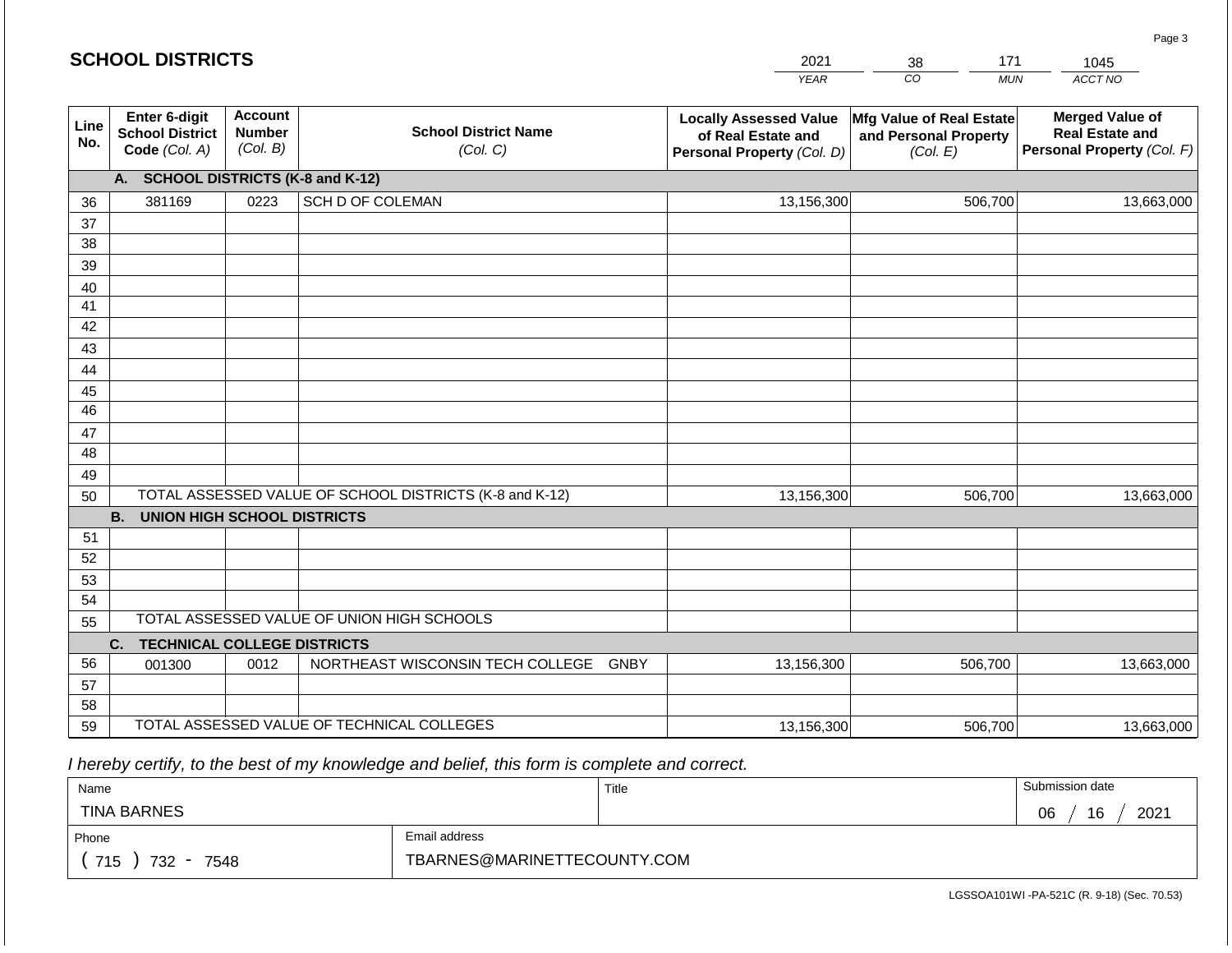- Each municipality's SOA is completed after the Board of Review and includes any changes made to the locally assessed values, under state law (sec. 70.53, Wis. Stats.)
- The Wisconsin Department of Revenue (DOR) merges the locally assessed values with the state assessed manufacturing values
- DOR provides the information regarding district names and codes. If a district is not listed, contact DOR.

Note: If you submit an amended SOA to DOR after your municipality's SOA is equated and posted to our website, we will process the SOA. However, DOR will not recalculate the *aggregate ratio or update the final SOA posted on our website. You should use the corrected values to calculate your tax rates.*

## **Page 1: Real Estate and Personal Property**

- Lines 1-9 assessed real estate values, parcel counts and acres by classification
- Lines 10-15 assessed personal property values and number of accounts by class
- Line 16 aggregate assessed value of all property subject to general property; use to calculate tax rates. Note: This line equals the total assessed value of K-8 and K-12 school districts (Line 50) and total assessed value of technical colleges (Line 59).
- Remarks assessment ratio used to calculate estimated fair market value on property tax bills

## **Page 2: Forest Crop, Other Exempt Land and Special Districts**

- Lines 18-21 private forest crop and managed forest lands assessed values
- Line  $22 -$  tax exempt land acres
- Line 23 prior years assessed value of omitted property under sec. 70.44 and correction of errors under sec. 70.43 shown by locally assessed or manufacturing real estate and personal property. Note: If there is an amount on this line, report the corresponding tax in the Statement of Taxes, Sections J or K.
- Lines 24-35 special district assessed values. These values are used to calculate tax rates for the special districts.

## **Page 3: School Districts**

- Lines 36-50 school districts (K-8 and K-12) assessed values. These values are used to calculate tax rates for school districts.
- Lines 51-55 union high school district assessed values. These values are used to calculate tax rates for union high school districts.
- Lines 56-59 technical college assessed values. These values are used to calculate tax rates for technical colleges.

If you have questions: Email: lgs@wisconsin.gov

 Phone: (608) 266-2569 or (608) 264-6892 Fax: (608) 264-6887

 $-0127$ POUND, WI 54161 - 0127VILLAGE OF POUND DIANE PATZ<br>VILLAGE OF POUND POUND, WI54161 2002 COUNTY Q 2002 COUNTY Q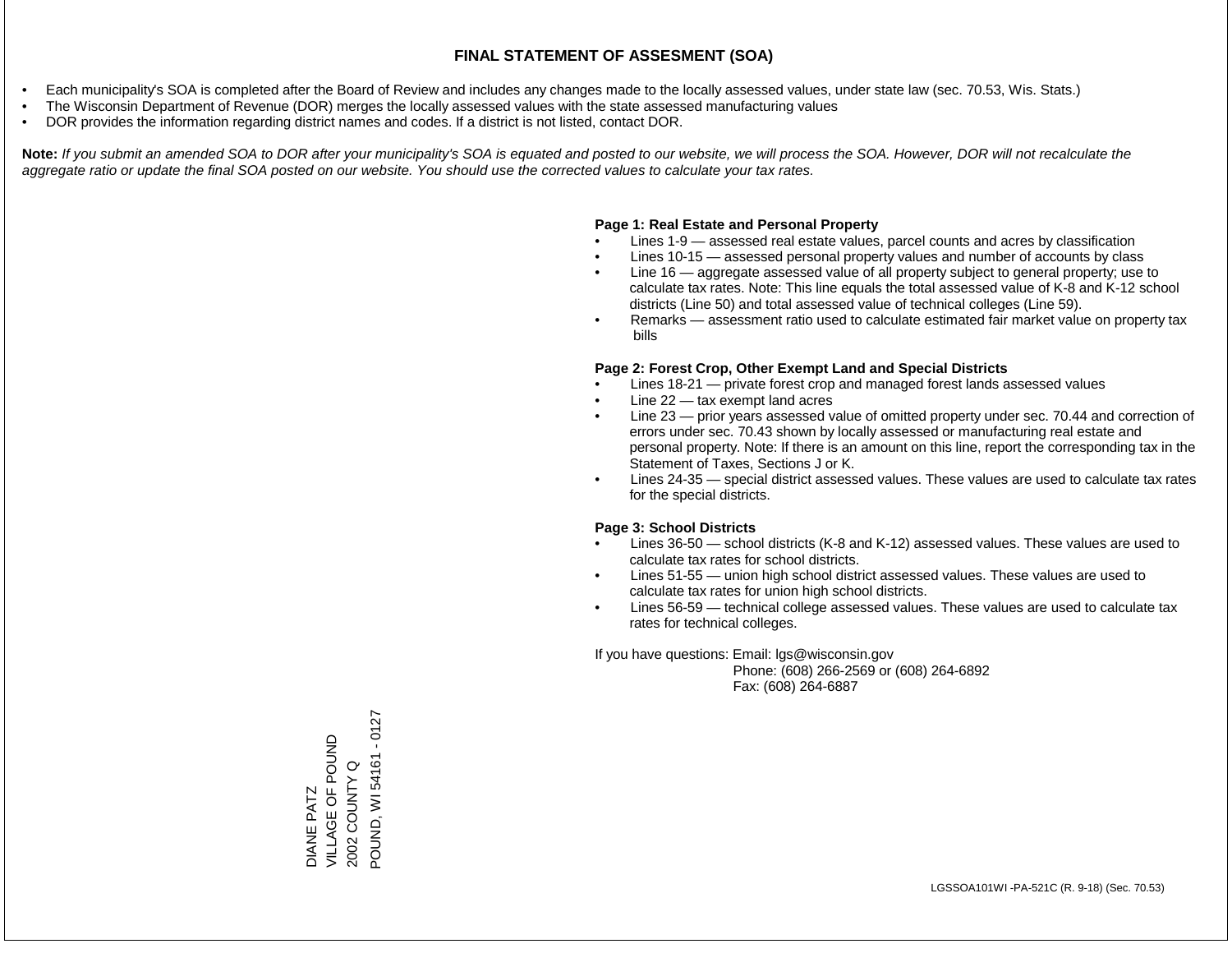|                | <b>FINAL - EQUATED</b><br><b>STATEMENT OF ASSESSMENT FOR 2021</b>                                                                                                                            |                          | 38       | 191                                          | 1046                    | This is an Amended Return       | Page 1                                  |  |
|----------------|----------------------------------------------------------------------------------------------------------------------------------------------------------------------------------------------|--------------------------|----------|----------------------------------------------|-------------------------|---------------------------------|-----------------------------------------|--|
|                |                                                                                                                                                                                              |                          | CO       | <b>MUN</b>                                   | ACCT NO                 |                                 |                                         |  |
|                | <b>FOR</b><br><b>VILLAGE OF</b><br>OF.                                                                                                                                                       | <b>WAUSAUKEE</b>         |          | <b>MARINETTE COUNTY</b>                      |                         |                                 |                                         |  |
|                | Town - Village - City                                                                                                                                                                        | <b>Municipality Name</b> |          | <b>County Name</b>                           |                         |                                 |                                         |  |
| Line<br>No.    | PARCEL COUNT<br><b>REAL ESTATE</b><br>(See Lines 18 - 22 for<br>TOTAL LAND MPROVEMENTS NUMBERS ONLY<br>other Real Estate)                                                                    |                          |          | NO. OF ACRES<br><b>WHOLE</b>                 | VALUE OF<br>LAND        | VALUE OF<br><b>IMPROVEMENTS</b> | TOTAL VALUE OF LAND<br>AND IMPROVEMENTS |  |
|                |                                                                                                                                                                                              | (Col. A)                 | (Col. B) | (Col, C)                                     | (Col. D)                | (Col. E)                        | (Col. F)                                |  |
| $\mathbf{1}$   | <b>RESIDENTIAL - Class 1</b>                                                                                                                                                                 | 322                      | 230      | 249                                          | 1,778,800               | 13,221,400                      | 15,000,200                              |  |
| $\overline{c}$ | <b>COMMERCIAL - Class 2</b>                                                                                                                                                                  | 70                       | 52       | 51                                           | 1,126,400               | 7,260,900                       | 8,387,300                               |  |
| 3              | <b>MANUFACTURING - Class 3</b>                                                                                                                                                               | 3                        |          | 3<br>13                                      | 64,100                  | 1,191,100                       | 1,255,200                               |  |
| 4              | <b>AGRICULTURAL - Class 4</b>                                                                                                                                                                | 16                       |          | 105                                          | 17,600                  |                                 | 17,600                                  |  |
| 5              | <b>UNDEVELOPED - Class 5</b>                                                                                                                                                                 | 13                       |          | 104                                          | 54,200                  |                                 | 54,200                                  |  |
| 6              | AGRICULTURAL FOREST - Class 5m                                                                                                                                                               | 9                        |          | 38                                           | 35,500                  |                                 | 35,500                                  |  |
| $\overline{7}$ | FOREST LANDS - Class 6                                                                                                                                                                       | 5                        |          | 41                                           | 64,300                  |                                 | 64,300                                  |  |
| 8              | OTHER - Class 7                                                                                                                                                                              | $\Omega$                 |          | $\Omega$<br>$\mathbf 0$                      | 0                       | 0                               | $\Omega$                                |  |
| 9              | TOTAL - ALL COLUMNS                                                                                                                                                                          | 438                      | 285      | 601                                          | 3,140,900               | 21,673,400                      | 24,814,300                              |  |
| 10             | NUMBER OF PERSONAL PROPERTY ACCOUNTS IN ROLL                                                                                                                                                 |                          |          | 48                                           | <b>LOCALLY ASSESSED</b> | <b>MANUFACTURING</b>            | <b>MERGED</b>                           |  |
| 11             | BOATS AND OTHER WATERCRAFT NOT EXEMPT - Code 1                                                                                                                                               |                          |          |                                              | $\Omega$                | $\Omega$                        | $\Omega$                                |  |
| 12             | MACHINERY, TOOLS AND PATTERNS - Code 2                                                                                                                                                       |                          |          |                                              |                         | 125,500                         | 125,500                                 |  |
| 13             | FURNITURE, FIXTURES AND EQUIPMENT - Code 3                                                                                                                                                   |                          |          |                                              | 337,000                 | 19,900                          | 356,900                                 |  |
| 14             | ALL OTHER PERSONAL PROPERTY NOT EXEMPT - Codes 4A, 4B, 4C                                                                                                                                    |                          |          |                                              | 152,200                 | 4,600                           | 156,800                                 |  |
| 15             | TOTAL OF PERSONAL PROPERTY NOT EXEMPT (Total of Lines 11-14)                                                                                                                                 |                          |          |                                              | 489,200                 | 150,000                         | 639,200                                 |  |
| 16             | AGGREGATE ASSESSED VALUE OF ALL PROPERTY SUBJECT TO THE GENERAL PROPERTY TAX (Total of Lines 9F and 15F)<br>MUST EQUAL TOTAL VALUE OF THE SCHOOL DISTRICTS (K-12 PLUS K-8) - Line 50, Col. F |                          |          |                                              |                         |                                 | 25,453,500                              |  |
| 17             | <b>BOARD OF REVIEW</b><br>DATE OF FINAL ADJOURNMENT                                                                                                                                          | 06/16/2021               |          | Name of Assessor<br>RAND RASSESSING SERVICES |                         | Telephone #<br>(920) 846-4250   |                                         |  |

REMARKS

The Assessment Ratio to be used in calculating the estimated Fair Market Value on tax bills for this tax district is .868448707

This ratio should be used to convert assessed values to "Calculate Equalized Values" in Step 1 of the Lottery and Gaming Credit Calculations.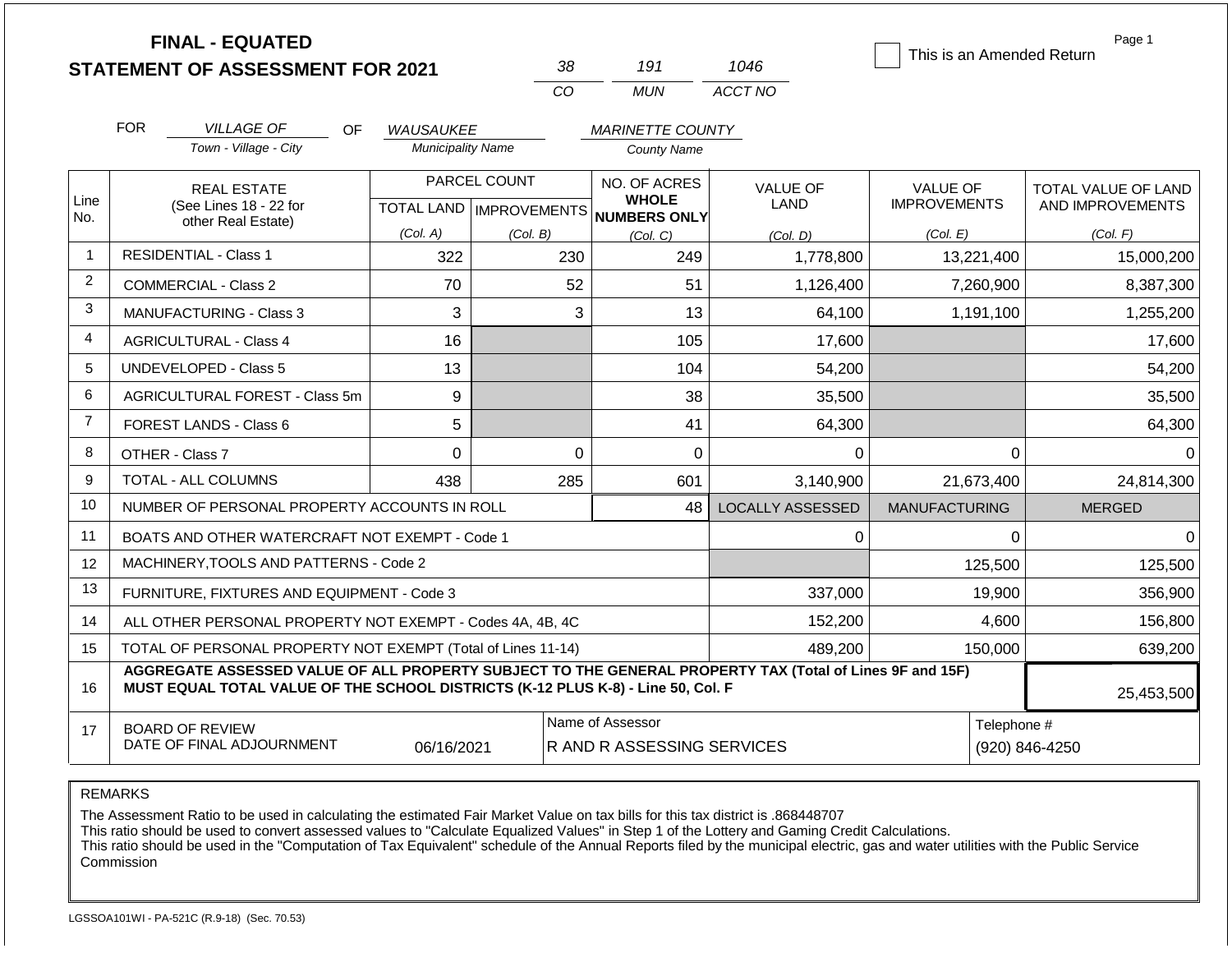2021 38 191 1046

FOREST LANDS (Line 7) and FOREST CROPS (in this section) - are **NOT** the same *YEAR CO MUN ACCT NO*

| 18 | (a) PARCELS<br>(b) ACRES         |                                                                         |  | Private Forest Crop - Reg Class @ 10¢ per acre<br>(c) ASSESSED VALUE           |  | (d) PARCELS              |  | Private Forest Crop - Reg Class @ \$2.52 per acre<br>(e) ACRES                            |                                                                                     | (f) ASSESSED VALUE |
|----|----------------------------------|-------------------------------------------------------------------------|--|--------------------------------------------------------------------------------|--|--------------------------|--|-------------------------------------------------------------------------------------------|-------------------------------------------------------------------------------------|--------------------|
| 19 | (a) PARCELS                      | (b) ACRES                                                               |  | Private Forest Crop - Special Class @ 20¢ per acre<br>(c) ASSESSED VALUE       |  | (d) PARCELS              |  | Entered Before 2005 Managed Forest - Ferrous Mining CLOSED @ \$7.87 per acre<br>(e) ACRES |                                                                                     | (f) ASSESSED VALUE |
|    |                                  |                                                                         |  | Entered Before 2005 Managed Forest - OPEN @ 74 ¢ per acre                      |  |                          |  | Entered Before 2005 Managed Forest - CLOSED @                                             |                                                                                     | $$1.75$ per acre   |
| 20 | (a) PARCELS                      | (b) ACRES                                                               |  | (c) ASSESSED VALUE                                                             |  | (d) PARCELS<br>(e) ACRES |  |                                                                                           |                                                                                     | (f) ASSESSED VALUE |
| 21 | (a) PARCELS                      | Entered After 2004 Managed Forest - OPEN @ \$2.04 per acre<br>(b) ACRES |  | (c) ASSESSED VALUE                                                             |  | (d) PARCELS<br>(e) ACRES |  |                                                                                           | Entered After 2004 Managed Forest - CLOSED @ \$10.20 per acre<br>(f) ASSESSED VALUE |                    |
| 22 | (a) County Forest Cropland Acres |                                                                         |  | (b) Federal Acres                                                              |  | (c) State Acres          |  | (d) County (NOT FOREST CROP) Acres                                                        |                                                                                     | (e) Other Acres    |
|    |                                  |                                                                         |  |                                                                                |  | 2.52<br>23.57            |  |                                                                                           | 146.49                                                                              |                    |
|    |                                  |                                                                         |  | Assessed Value of Omitted Property From Prior Years (Sec. 70.44)               |  |                          |  | Assessed Value of Sec. 70.43 Corrections of Errors by Assessors                           |                                                                                     |                    |
| 23 | (a) REAL ESTATE                  |                                                                         |  | (b) PERSONAL                                                                   |  | (c1) REAL ESTATE         |  |                                                                                           | (c2) PERSONAL                                                                       |                    |
|    |                                  |                                                                         |  | Manufacturing Equated Value of Omitted Property From Prior Years (Sec. 70.995) |  |                          |  | Mfg. Equated Value of Sec.70.43 Corrections of Errors by Assessors                        |                                                                                     |                    |
|    |                                  | (d) REAL ESTATE                                                         |  | (e) PERSONAL                                                                   |  | (f1) REAL ESTATE         |  |                                                                                           | (f2) PERSONAL                                                                       |                    |
|    |                                  |                                                                         |  |                                                                                |  |                          |  |                                                                                           |                                                                                     |                    |

## **SPECIAL DISTRICTS**

| Line<br>No. | <b>Enter 6-digit</b><br>Special District | <b>Account</b><br><b>Number</b> | <b>Special District Name</b> | <b>Locally Assessed Value</b><br>of Real Estate and | Mfg Value of Real Estate<br>and Personal Property | <b>Merged Value of</b><br><b>Real Estate and</b> |
|-------------|------------------------------------------|---------------------------------|------------------------------|-----------------------------------------------------|---------------------------------------------------|--------------------------------------------------|
|             | Code (Col. A)                            | (Col. B)                        | (Col. C)                     | Personal Property (Col. D)                          | (Col. E)                                          | Personal Property (Col. F)                       |
| 24          |                                          |                                 |                              |                                                     |                                                   |                                                  |
| 25          |                                          |                                 |                              |                                                     |                                                   |                                                  |
| 26          |                                          |                                 |                              |                                                     |                                                   |                                                  |
| 27          |                                          |                                 |                              |                                                     |                                                   |                                                  |
| 28          |                                          |                                 |                              |                                                     |                                                   |                                                  |
| 29          |                                          |                                 |                              |                                                     |                                                   |                                                  |
| 30          |                                          |                                 |                              |                                                     |                                                   |                                                  |
| 31          |                                          |                                 |                              |                                                     |                                                   |                                                  |
| 32          |                                          |                                 |                              |                                                     |                                                   |                                                  |
| 33          |                                          |                                 |                              |                                                     |                                                   |                                                  |
| 34          |                                          |                                 |                              |                                                     |                                                   |                                                  |
| 35          |                                          |                                 |                              |                                                     |                                                   |                                                  |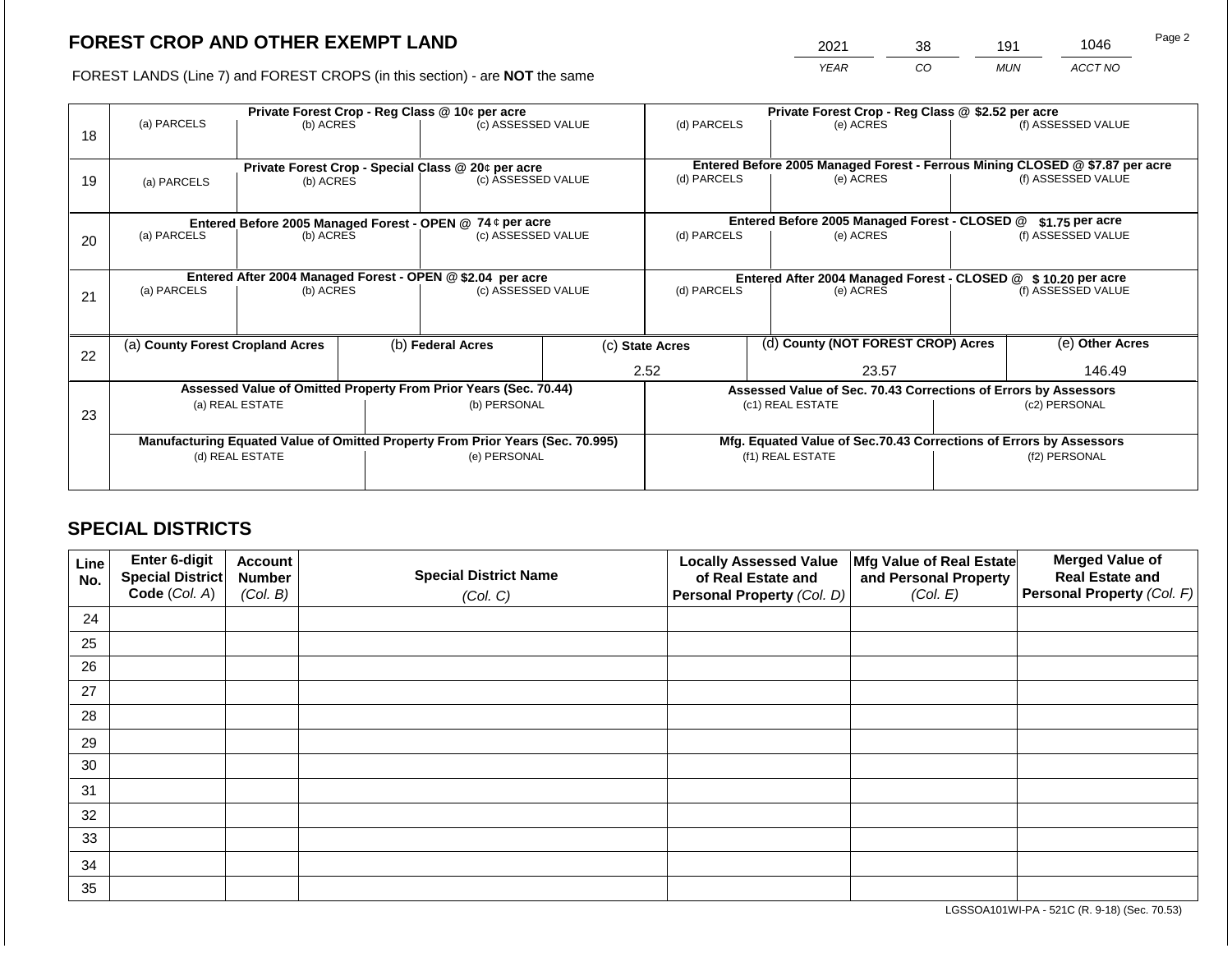|             | <b>SCHOOL DISTRICTS</b>                                  |                                             |                                                         | 2021                                                                              | 191<br>38                                                     | 1046                                                                           |
|-------------|----------------------------------------------------------|---------------------------------------------|---------------------------------------------------------|-----------------------------------------------------------------------------------|---------------------------------------------------------------|--------------------------------------------------------------------------------|
|             |                                                          |                                             |                                                         | <b>YEAR</b>                                                                       | CO <sub>.</sub><br><b>MUN</b>                                 | ACCT NO                                                                        |
| Line<br>No. | Enter 6-digit<br><b>School District</b><br>Code (Col. A) | <b>Account</b><br><b>Number</b><br>(Col. B) | <b>School District Name</b><br>(Col. C)                 | <b>Locally Assessed Value</b><br>of Real Estate and<br>Personal Property (Col. D) | Mfg Value of Real Estate<br>and Personal Property<br>(Col. E) | <b>Merged Value of</b><br><b>Real Estate and</b><br>Personal Property (Col. F) |
|             | A. SCHOOL DISTRICTS (K-8 and K-12)                       |                                             |                                                         |                                                                                   |                                                               |                                                                                |
| 36          | 386230                                                   | 0230                                        | SCH D OF WAUSAUKEE                                      | 24,048,300                                                                        | 1,405,200                                                     | 25,453,500                                                                     |
| 37          |                                                          |                                             |                                                         |                                                                                   |                                                               |                                                                                |
| 38          |                                                          |                                             |                                                         |                                                                                   |                                                               |                                                                                |
| 39          |                                                          |                                             |                                                         |                                                                                   |                                                               |                                                                                |
| 40<br>41    |                                                          |                                             |                                                         |                                                                                   |                                                               |                                                                                |
| 42          |                                                          |                                             |                                                         |                                                                                   |                                                               |                                                                                |
| 43          |                                                          |                                             |                                                         |                                                                                   |                                                               |                                                                                |
| 44          |                                                          |                                             |                                                         |                                                                                   |                                                               |                                                                                |
| 45          |                                                          |                                             |                                                         |                                                                                   |                                                               |                                                                                |
| 46          |                                                          |                                             |                                                         |                                                                                   |                                                               |                                                                                |
| 47          |                                                          |                                             |                                                         |                                                                                   |                                                               |                                                                                |
| 48          |                                                          |                                             |                                                         |                                                                                   |                                                               |                                                                                |
| 49          |                                                          |                                             |                                                         |                                                                                   |                                                               |                                                                                |
| 50          |                                                          |                                             | TOTAL ASSESSED VALUE OF SCHOOL DISTRICTS (K-8 and K-12) | 24,048,300                                                                        | 1,405,200                                                     | 25,453,500                                                                     |
|             | <b>B.</b><br><b>UNION HIGH SCHOOL DISTRICTS</b>          |                                             |                                                         |                                                                                   |                                                               |                                                                                |
| 51<br>52    |                                                          |                                             |                                                         |                                                                                   |                                                               |                                                                                |
| 53          |                                                          |                                             |                                                         |                                                                                   |                                                               |                                                                                |
| 54          |                                                          |                                             |                                                         |                                                                                   |                                                               |                                                                                |
| 55          |                                                          |                                             | TOTAL ASSESSED VALUE OF UNION HIGH SCHOOLS              |                                                                                   |                                                               |                                                                                |
|             | <b>TECHNICAL COLLEGE DISTRICTS</b><br>C.                 |                                             |                                                         |                                                                                   |                                                               |                                                                                |
| 56          | 001300                                                   | 0012                                        | NORTHEAST WISCONSIN TECH COLLEGE GNBY                   | 24,048,300                                                                        | 1,405,200                                                     | 25,453,500                                                                     |
| 57          |                                                          |                                             |                                                         |                                                                                   |                                                               |                                                                                |
| 58          |                                                          |                                             |                                                         |                                                                                   |                                                               |                                                                                |
| 59          |                                                          |                                             | TOTAL ASSESSED VALUE OF TECHNICAL COLLEGES              | 24,048,300                                                                        | 1,405,200                                                     | 25,453,500                                                                     |

| Name                                           |                             | Title | Submission date  |
|------------------------------------------------|-----------------------------|-------|------------------|
| <b>TINA BARNES</b>                             |                             |       | 2021<br>06<br>23 |
| Phone                                          | Email address               |       |                  |
| 715<br>732<br>7548<br>$\overline{\phantom{0}}$ | TBARNES@MARINETTECOUNTY.COM |       |                  |

LGSSOA101WI -PA-521C (R. 9-18) (Sec. 70.53)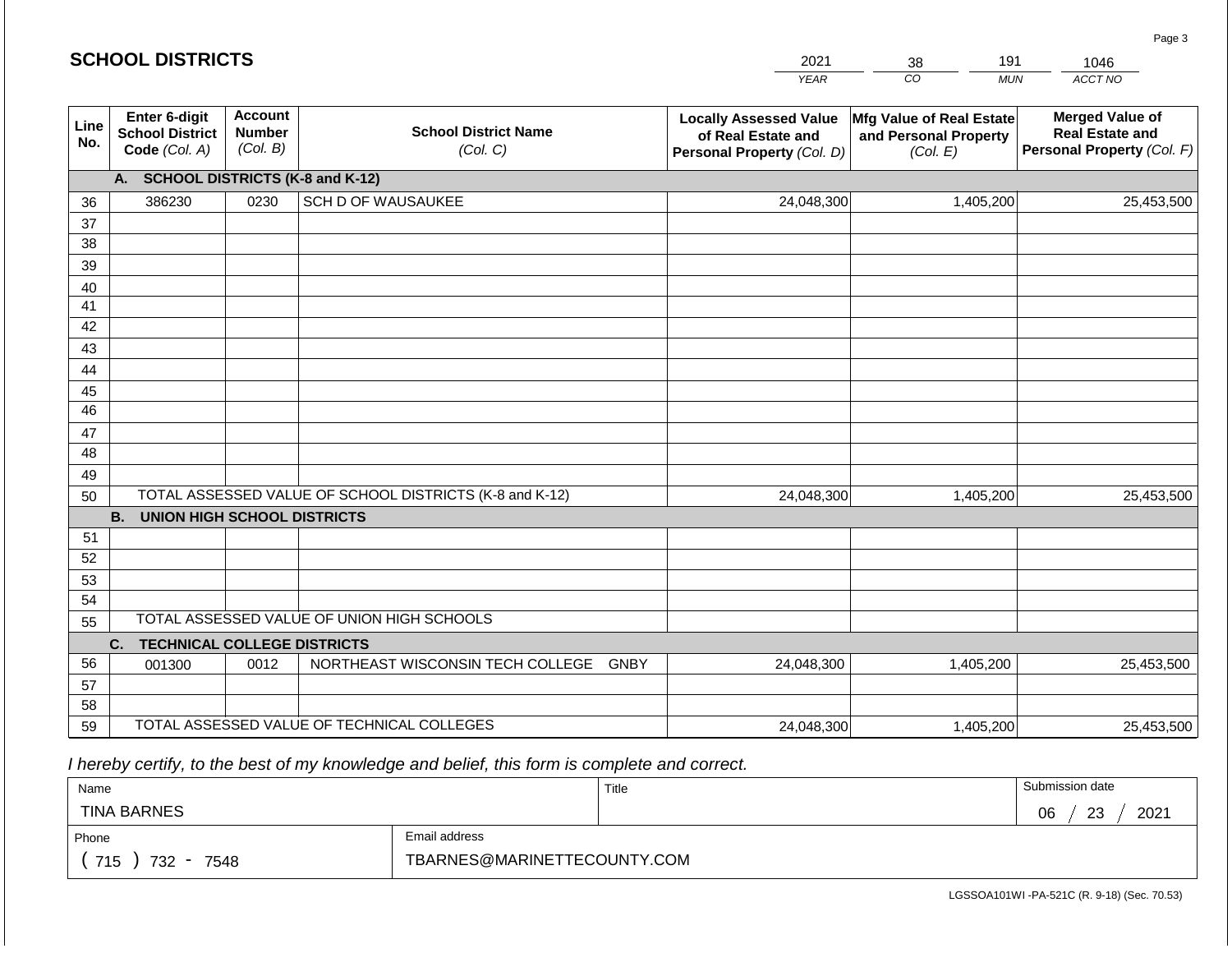- Each municipality's SOA is completed after the Board of Review and includes any changes made to the locally assessed values, under state law (sec. 70.53, Wis. Stats.)
- The Wisconsin Department of Revenue (DOR) merges the locally assessed values with the state assessed manufacturing values
- DOR provides the information regarding district names and codes. If a district is not listed, contact DOR.

Note: If you submit an amended SOA to DOR after your municipality's SOA is equated and posted to our website, we will process the SOA. However, DOR will not recalculate the *aggregate ratio or update the final SOA posted on our website. You should use the corrected values to calculate your tax rates.*

### **Page 1: Real Estate and Personal Property**

- Lines 1-9 assessed real estate values, parcel counts and acres by classification
- Lines 10-15 assessed personal property values and number of accounts by class
- Line 16 aggregate assessed value of all property subject to general property; use to calculate tax rates. Note: This line equals the total assessed value of K-8 and K-12 school districts (Line 50) and total assessed value of technical colleges (Line 59).
- Remarks assessment ratio used to calculate estimated fair market value on property tax bills

#### **Page 2: Forest Crop, Other Exempt Land and Special Districts**

- Lines 18-21 private forest crop and managed forest lands assessed values
- Line  $22 -$  tax exempt land acres
- Line 23 prior years assessed value of omitted property under sec. 70.44 and correction of errors under sec. 70.43 shown by locally assessed or manufacturing real estate and personal property. Note: If there is an amount on this line, report the corresponding tax in the Statement of Taxes, Sections J or K.
- Lines 24-35 special district assessed values. These values are used to calculate tax rates for the special districts.

#### **Page 3: School Districts**

- Lines 36-50 school districts (K-8 and K-12) assessed values. These values are used to calculate tax rates for school districts.
- Lines 51-55 union high school district assessed values. These values are used to calculate tax rates for union high school districts.
- Lines 56-59 technical college assessed values. These values are used to calculate tax rates for technical colleges.

If you have questions: Email: lgs@wisconsin.gov

 Phone: (608) 266-2569 or (608) 264-6892 Fax: (608) 264-6887

 $-0475$ WAUSAUKEE, WI 54177 - 0475VILLAGE OF WAUSAUKEE SARA PULLEN<br>VILLAGE OF WAUSAUKEE PO BOX 475<br>WAUSAUKEE, WI 54177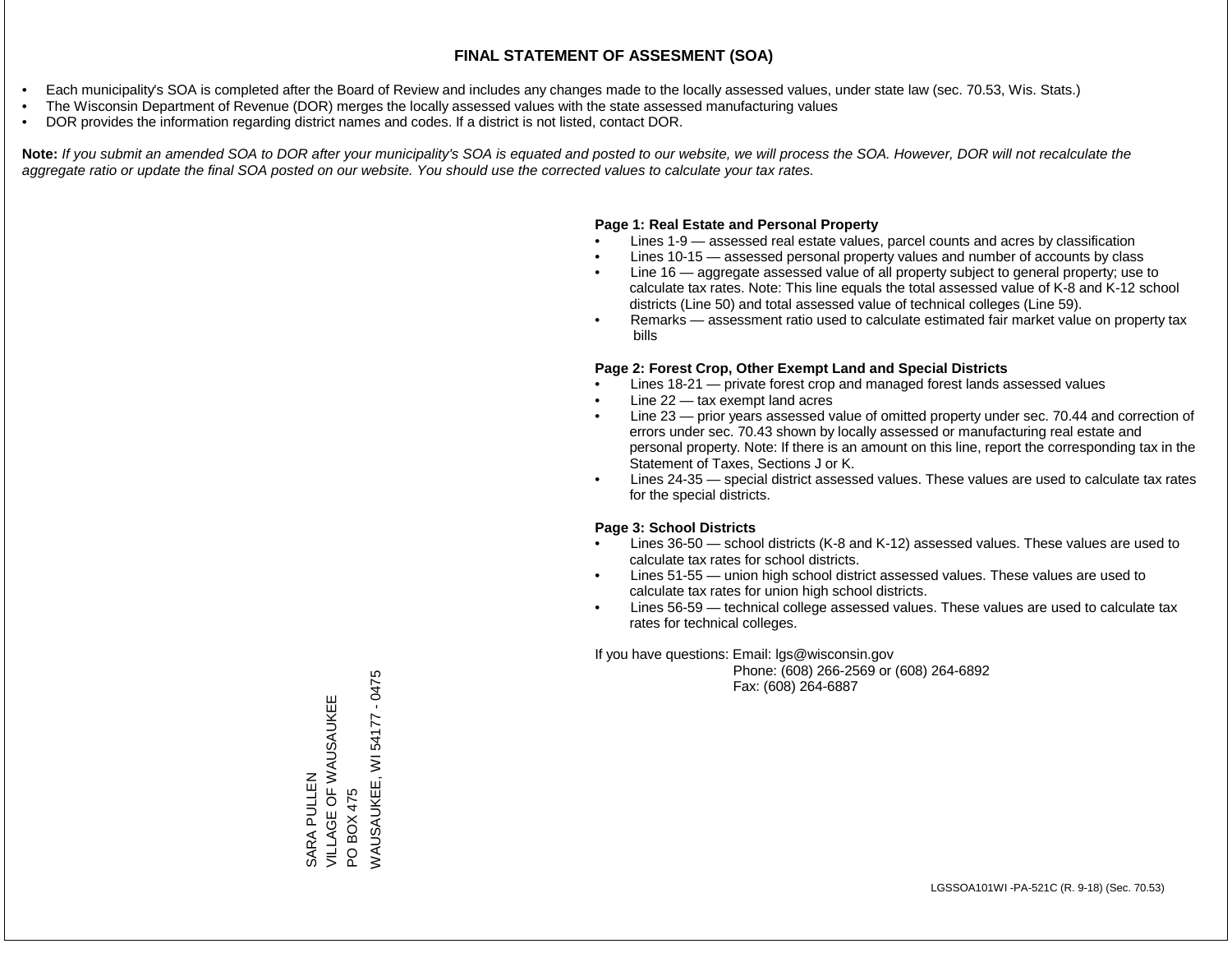|                | <b>FINAL - EQUATED</b><br><b>STATEMENT OF ASSESSMENT FOR 2021</b>                                                                                                                            |                                              | 38                                                    | 251                                                      | 1047                                | This is an Amended Return                          | Page 1                                              |
|----------------|----------------------------------------------------------------------------------------------------------------------------------------------------------------------------------------------|----------------------------------------------|-------------------------------------------------------|----------------------------------------------------------|-------------------------------------|----------------------------------------------------|-----------------------------------------------------|
|                |                                                                                                                                                                                              |                                              | CO                                                    | <b>MUN</b>                                               | ACCT NO                             |                                                    |                                                     |
|                | <b>FOR</b><br>CITY OF<br>OF<br>Town - Village - City                                                                                                                                         | <b>MARINETTE</b><br><b>Municipality Name</b> |                                                       | <b>MARINETTE COUNTY</b><br><b>County Name</b>            |                                     |                                                    |                                                     |
| Line<br>No.    | <b>REAL ESTATE</b><br>(See Lines 18 - 22 for<br>other Real Estate)                                                                                                                           | (Col. A)                                     | PARCEL COUNT<br>TOTAL LAND   IMPROVEMENTS<br>(Col. B) | NO. OF ACRES<br><b>WHOLE</b><br>NUMBERS ONLY<br>(Col, C) | <b>VALUE OF</b><br>LAND<br>(Col, D) | <b>VALUE OF</b><br><b>IMPROVEMENTS</b><br>(Col. E) | TOTAL VALUE OF LAND<br>AND IMPROVEMENTS<br>(Col. F) |
| 1              | <b>RESIDENTIAL - Class 1</b>                                                                                                                                                                 | 4,029                                        | 3,740                                                 | 996                                                      | 45,232,000                          | 251,362,600                                        | 296,594,600                                         |
| 2              | <b>COMMERCIAL - Class 2</b>                                                                                                                                                                  | 555                                          | 441                                                   | 889                                                      | 54,650,900                          | 232,953,300                                        | 287,604,200                                         |
| 3              | <b>MANUFACTURING - Class 3</b>                                                                                                                                                               | 34                                           | 33                                                    | 456                                                      | 4,043,400                           | 70,025,200                                         | 74,068,600                                          |
| 4              | <b>AGRICULTURAL - Class 4</b>                                                                                                                                                                | $\mathbf 0$                                  |                                                       | 0                                                        | $\Omega$                            |                                                    | $\Omega$                                            |
| 5              | <b>UNDEVELOPED - Class 5</b>                                                                                                                                                                 | 144                                          |                                                       | 331                                                      | 203,200                             |                                                    | 203,200                                             |
| 6              | AGRICULTURAL FOREST - Class 5m                                                                                                                                                               | 0                                            |                                                       | 0                                                        | 0                                   |                                                    | $\Omega$                                            |
| $\overline{7}$ | FOREST LANDS - Class 6                                                                                                                                                                       | 9                                            |                                                       | 219                                                      | 857,300                             |                                                    | 857,300                                             |
| 8              | OTHER - Class 7                                                                                                                                                                              | $\Omega$                                     | $\Omega$                                              | 0                                                        | 0                                   | 0                                                  | $\Omega$                                            |
| 9              | TOTAL - ALL COLUMNS                                                                                                                                                                          | 4,771                                        | 4,214                                                 | 2,891                                                    | 104,986,800                         | 554,341,100                                        | 659,327,900                                         |
| 10             | NUMBER OF PERSONAL PROPERTY ACCOUNTS IN ROLL                                                                                                                                                 |                                              |                                                       | 442                                                      | <b>LOCALLY ASSESSED</b>             | <b>MANUFACTURING</b>                               | <b>MERGED</b>                                       |
| 11             | BOATS AND OTHER WATERCRAFT NOT EXEMPT - Code 1                                                                                                                                               |                                              |                                                       |                                                          | $\Omega$                            | 3,800                                              | 3,800                                               |
| 12             | MACHINERY, TOOLS AND PATTERNS - Code 2                                                                                                                                                       |                                              |                                                       |                                                          |                                     | 7,162,800                                          | 7,162,800                                           |
| 13             | FURNITURE, FIXTURES AND EQUIPMENT - Code 3                                                                                                                                                   |                                              |                                                       |                                                          | 15,261,400                          | 4,708,900                                          | 19,970,300                                          |
| 14             | ALL OTHER PERSONAL PROPERTY NOT EXEMPT - Codes 4A, 4B, 4C                                                                                                                                    |                                              |                                                       |                                                          | 4,182,900                           | 5,089,600                                          | 9,272,500                                           |
| 15             | TOTAL OF PERSONAL PROPERTY NOT EXEMPT (Total of Lines 11-14)                                                                                                                                 |                                              |                                                       |                                                          | 19,444,300                          | 16,965,100                                         | 36,409,400                                          |
| 16             | AGGREGATE ASSESSED VALUE OF ALL PROPERTY SUBJECT TO THE GENERAL PROPERTY TAX (Total of Lines 9F and 15F)<br>MUST EQUAL TOTAL VALUE OF THE SCHOOL DISTRICTS (K-12 PLUS K-8) - Line 50, Col. F |                                              |                                                       |                                                          |                                     |                                                    | 695,737,300                                         |
| 17             | <b>BOARD OF REVIEW</b><br>DATE OF FINAL ADJOURNMENT                                                                                                                                          | 06/10/2021                                   |                                                       | Name of Assessor<br>FAIR MARKET ASSESSMENTS              |                                     | Telephone #                                        | (920) 468-9698                                      |

## REMARKS

The Assessment Ratio to be used in calculating the estimated Fair Market Value on tax bills for this tax district is .85391503

This ratio should be used to convert assessed values to "Calculate Equalized Values" in Step 1 of the Lottery and Gaming Credit Calculations.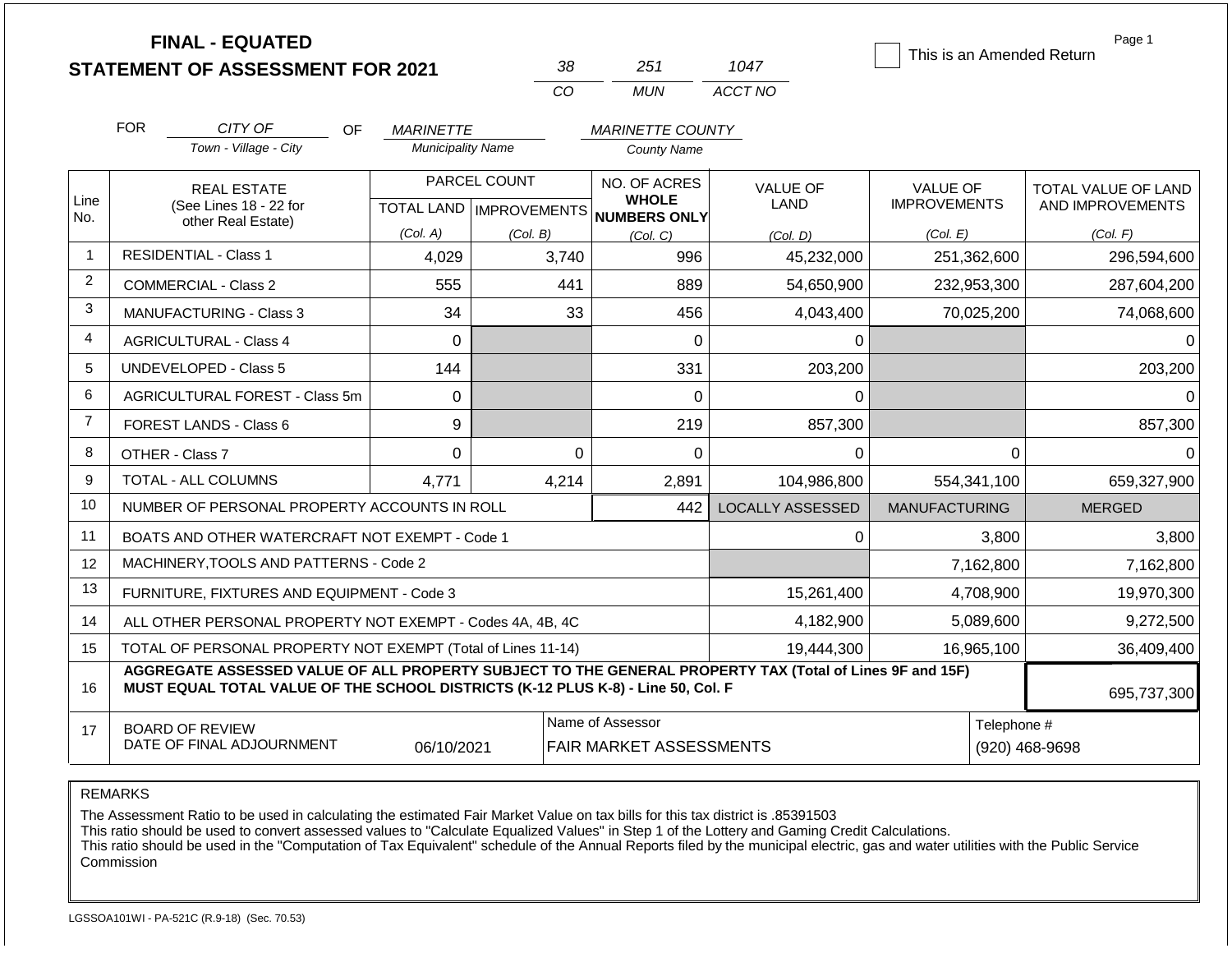2021 38 251 1047

FOREST LANDS (Line 7) and FOREST CROPS (in this section) - are **NOT** the same *YEAR CO MUN ACCT NO*

|    | Private Forest Crop - Reg Class @ 10¢ per acre             |                 |  |                                                                                |  | Private Forest Crop - Reg Class @ \$2.52 per acre |                                    |                                                                    |                 |                                                                                                    |  |  |
|----|------------------------------------------------------------|-----------------|--|--------------------------------------------------------------------------------|--|---------------------------------------------------|------------------------------------|--------------------------------------------------------------------|-----------------|----------------------------------------------------------------------------------------------------|--|--|
|    | (a) PARCELS                                                | (b) ACRES       |  | (c) ASSESSED VALUE                                                             |  | (d) PARCELS                                       |                                    | (e) ACRES                                                          |                 | (f) ASSESSED VALUE                                                                                 |  |  |
| 18 |                                                            |                 |  |                                                                                |  |                                                   |                                    |                                                                    |                 |                                                                                                    |  |  |
|    |                                                            |                 |  |                                                                                |  |                                                   |                                    |                                                                    |                 |                                                                                                    |  |  |
|    |                                                            |                 |  | Private Forest Crop - Special Class @ 20¢ per acre<br>(c) ASSESSED VALUE       |  | (d) PARCELS                                       |                                    | (e) ACRES                                                          |                 | Entered Before 2005 Managed Forest - Ferrous Mining CLOSED @ \$7.87 per acre<br>(f) ASSESSED VALUE |  |  |
| 19 | (a) PARCELS                                                | (b) ACRES       |  |                                                                                |  |                                                   |                                    |                                                                    |                 |                                                                                                    |  |  |
|    |                                                            |                 |  |                                                                                |  |                                                   |                                    |                                                                    |                 |                                                                                                    |  |  |
|    |                                                            |                 |  | Entered Before 2005 Managed Forest - OPEN @ 74 ¢ per acre                      |  |                                                   |                                    | Entered Before 2005 Managed Forest - CLOSED @                      | \$1.75 per acre |                                                                                                    |  |  |
| 20 | (a) PARCELS                                                | (b) ACRES       |  | (c) ASSESSED VALUE                                                             |  | (d) PARCELS                                       |                                    | (e) ACRES                                                          |                 | (f) ASSESSED VALUE                                                                                 |  |  |
|    |                                                            |                 |  |                                                                                |  |                                                   |                                    |                                                                    |                 |                                                                                                    |  |  |
|    |                                                            |                 |  |                                                                                |  |                                                   |                                    |                                                                    |                 |                                                                                                    |  |  |
|    | Entered After 2004 Managed Forest - OPEN @ \$2.04 per acre |                 |  |                                                                                |  |                                                   |                                    | Entered After 2004 Managed Forest - CLOSED @ \$10.20 per acre      |                 |                                                                                                    |  |  |
| 21 | (a) PARCELS                                                | (b) ACRES       |  | (c) ASSESSED VALUE                                                             |  | (d) PARCELS<br>(e) ACRES                          |                                    | (f) ASSESSED VALUE                                                 |                 |                                                                                                    |  |  |
|    |                                                            |                 |  |                                                                                |  |                                                   |                                    |                                                                    |                 |                                                                                                    |  |  |
|    |                                                            |                 |  |                                                                                |  |                                                   |                                    |                                                                    |                 |                                                                                                    |  |  |
|    | (a) County Forest Cropland Acres                           |                 |  | (b) Federal Acres                                                              |  | (c) State Acres                                   | (d) County (NOT FOREST CROP) Acres |                                                                    |                 | (e) Other Acres                                                                                    |  |  |
| 22 |                                                            |                 |  |                                                                                |  |                                                   |                                    |                                                                    |                 |                                                                                                    |  |  |
|    |                                                            |                 |  | .59                                                                            |  | 25.88                                             |                                    | 101.55                                                             |                 | 780.37                                                                                             |  |  |
|    |                                                            |                 |  | Assessed Value of Omitted Property From Prior Years (Sec. 70.44)               |  |                                                   |                                    | Assessed Value of Sec. 70.43 Corrections of Errors by Assessors    |                 |                                                                                                    |  |  |
| 23 |                                                            | (a) REAL ESTATE |  | (b) PERSONAL                                                                   |  |                                                   |                                    | (c1) REAL ESTATE                                                   |                 | (c2) PERSONAL                                                                                      |  |  |
|    |                                                            |                 |  |                                                                                |  |                                                   |                                    |                                                                    |                 |                                                                                                    |  |  |
|    |                                                            |                 |  | Manufacturing Equated Value of Omitted Property From Prior Years (Sec. 70.995) |  |                                                   |                                    | Mfg. Equated Value of Sec.70.43 Corrections of Errors by Assessors |                 |                                                                                                    |  |  |
|    |                                                            | (d) REAL ESTATE |  | (e) PERSONAL                                                                   |  |                                                   |                                    | (f1) REAL ESTATE                                                   | (f2) PERSONAL   |                                                                                                    |  |  |
|    |                                                            |                 |  |                                                                                |  |                                                   |                                    |                                                                    |                 |                                                                                                    |  |  |
|    |                                                            |                 |  |                                                                                |  |                                                   |                                    |                                                                    |                 |                                                                                                    |  |  |

## **SPECIAL DISTRICTS**

| Line<br>No. | <b>Enter 6-digit</b><br>Special District | <b>Account</b><br><b>Number</b> | <b>Special District Name</b> | <b>Locally Assessed Value</b><br>of Real Estate and | Mfg Value of Real Estate<br>and Personal Property | <b>Merged Value of</b><br><b>Real Estate and</b> |
|-------------|------------------------------------------|---------------------------------|------------------------------|-----------------------------------------------------|---------------------------------------------------|--------------------------------------------------|
|             | Code (Col. A)                            | (Col. B)                        | (Col. C)                     | Personal Property (Col. D)                          | (Col. E)                                          | <b>Personal Property (Col. F)</b>                |
| 24          |                                          |                                 |                              |                                                     |                                                   |                                                  |
| 25          |                                          |                                 |                              |                                                     |                                                   |                                                  |
| 26          |                                          |                                 |                              |                                                     |                                                   |                                                  |
| 27          |                                          |                                 |                              |                                                     |                                                   |                                                  |
| 28          |                                          |                                 |                              |                                                     |                                                   |                                                  |
| 29          |                                          |                                 |                              |                                                     |                                                   |                                                  |
| 30          |                                          |                                 |                              |                                                     |                                                   |                                                  |
| 31          |                                          |                                 |                              |                                                     |                                                   |                                                  |
| 32          |                                          |                                 |                              |                                                     |                                                   |                                                  |
| 33          |                                          |                                 |                              |                                                     |                                                   |                                                  |
| 34          |                                          |                                 |                              |                                                     |                                                   |                                                  |
| 35          |                                          |                                 |                              |                                                     |                                                   |                                                  |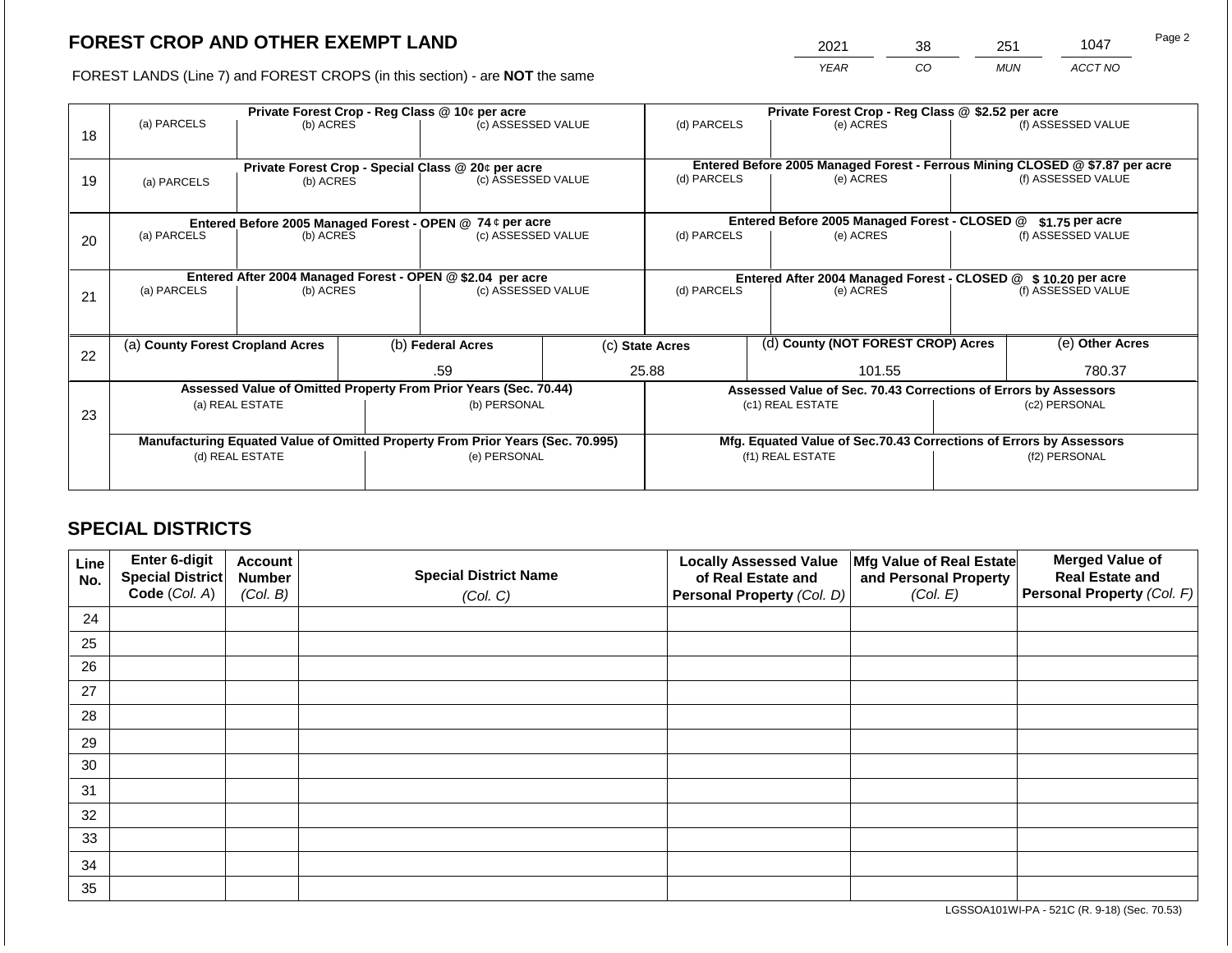|             | <b>SCHOOL DISTRICTS</b>                                  |                                             |                                                         | 2021                                                                              | 251<br>38                                                     | 1047                                                                           |
|-------------|----------------------------------------------------------|---------------------------------------------|---------------------------------------------------------|-----------------------------------------------------------------------------------|---------------------------------------------------------------|--------------------------------------------------------------------------------|
|             |                                                          |                                             |                                                         | <b>YEAR</b>                                                                       | CO<br><b>MUN</b>                                              | ACCT NO                                                                        |
| Line<br>No. | Enter 6-digit<br><b>School District</b><br>Code (Col. A) | <b>Account</b><br><b>Number</b><br>(Col. B) | <b>School District Name</b><br>(Col. C)                 | <b>Locally Assessed Value</b><br>of Real Estate and<br>Personal Property (Col. D) | Mfg Value of Real Estate<br>and Personal Property<br>(Col. E) | <b>Merged Value of</b><br><b>Real Estate and</b><br>Personal Property (Col. F) |
|             | <b>SCHOOL DISTRICTS (K-8 and K-12)</b><br>А.             |                                             |                                                         |                                                                                   |                                                               |                                                                                |
| 36          | 383311                                                   | 0226                                        | <b>SCH D OF MARINETTE</b>                               | 604,703,600                                                                       | 91,033,700                                                    | 695,737,300                                                                    |
| 37          |                                                          |                                             |                                                         |                                                                                   |                                                               |                                                                                |
| 38          |                                                          |                                             |                                                         |                                                                                   |                                                               |                                                                                |
| 39          |                                                          |                                             |                                                         |                                                                                   |                                                               |                                                                                |
| 40          |                                                          |                                             |                                                         |                                                                                   |                                                               |                                                                                |
| 41<br>42    |                                                          |                                             |                                                         |                                                                                   |                                                               |                                                                                |
| 43          |                                                          |                                             |                                                         |                                                                                   |                                                               |                                                                                |
| 44          |                                                          |                                             |                                                         |                                                                                   |                                                               |                                                                                |
| 45          |                                                          |                                             |                                                         |                                                                                   |                                                               |                                                                                |
| 46          |                                                          |                                             |                                                         |                                                                                   |                                                               |                                                                                |
| 47          |                                                          |                                             |                                                         |                                                                                   |                                                               |                                                                                |
| 48          |                                                          |                                             |                                                         |                                                                                   |                                                               |                                                                                |
| 49          |                                                          |                                             |                                                         |                                                                                   |                                                               |                                                                                |
| 50          |                                                          |                                             | TOTAL ASSESSED VALUE OF SCHOOL DISTRICTS (K-8 and K-12) | 604,703,600                                                                       | 91,033,700                                                    | 695,737,300                                                                    |
|             | <b>B.</b><br><b>UNION HIGH SCHOOL DISTRICTS</b>          |                                             |                                                         |                                                                                   |                                                               |                                                                                |
| 51          |                                                          |                                             |                                                         |                                                                                   |                                                               |                                                                                |
| 52          |                                                          |                                             |                                                         |                                                                                   |                                                               |                                                                                |
| 53          |                                                          |                                             |                                                         |                                                                                   |                                                               |                                                                                |
| 54<br>55    |                                                          |                                             | TOTAL ASSESSED VALUE OF UNION HIGH SCHOOLS              |                                                                                   |                                                               |                                                                                |
|             | <b>TECHNICAL COLLEGE DISTRICTS</b><br>C.                 |                                             |                                                         |                                                                                   |                                                               |                                                                                |
| 56          | 001300                                                   | 0012                                        | NORTHEAST WISCONSIN TECH COLLEGE<br>GNBY                | 604,703,600                                                                       | 91,033,700                                                    | 695,737,300                                                                    |
| 57          |                                                          |                                             |                                                         |                                                                                   |                                                               |                                                                                |
| 58          |                                                          |                                             |                                                         |                                                                                   |                                                               |                                                                                |
| 59          |                                                          |                                             | TOTAL ASSESSED VALUE OF TECHNICAL COLLEGES              | 604,703,600                                                                       | 91,033,700                                                    | 695,737,300                                                                    |

| Name                                           |                             | Title | Submission date                        |
|------------------------------------------------|-----------------------------|-------|----------------------------------------|
| <b>TINA BARNES</b>                             |                             |       | 2021<br>06<br>$\overline{\phantom{a}}$ |
| Phone                                          | Email address               |       |                                        |
| 715<br>732<br>7548<br>$\overline{\phantom{0}}$ | TBARNES@MARINETTECOUNTY.COM |       |                                        |

LGSSOA101WI -PA-521C (R. 9-18) (Sec. 70.53)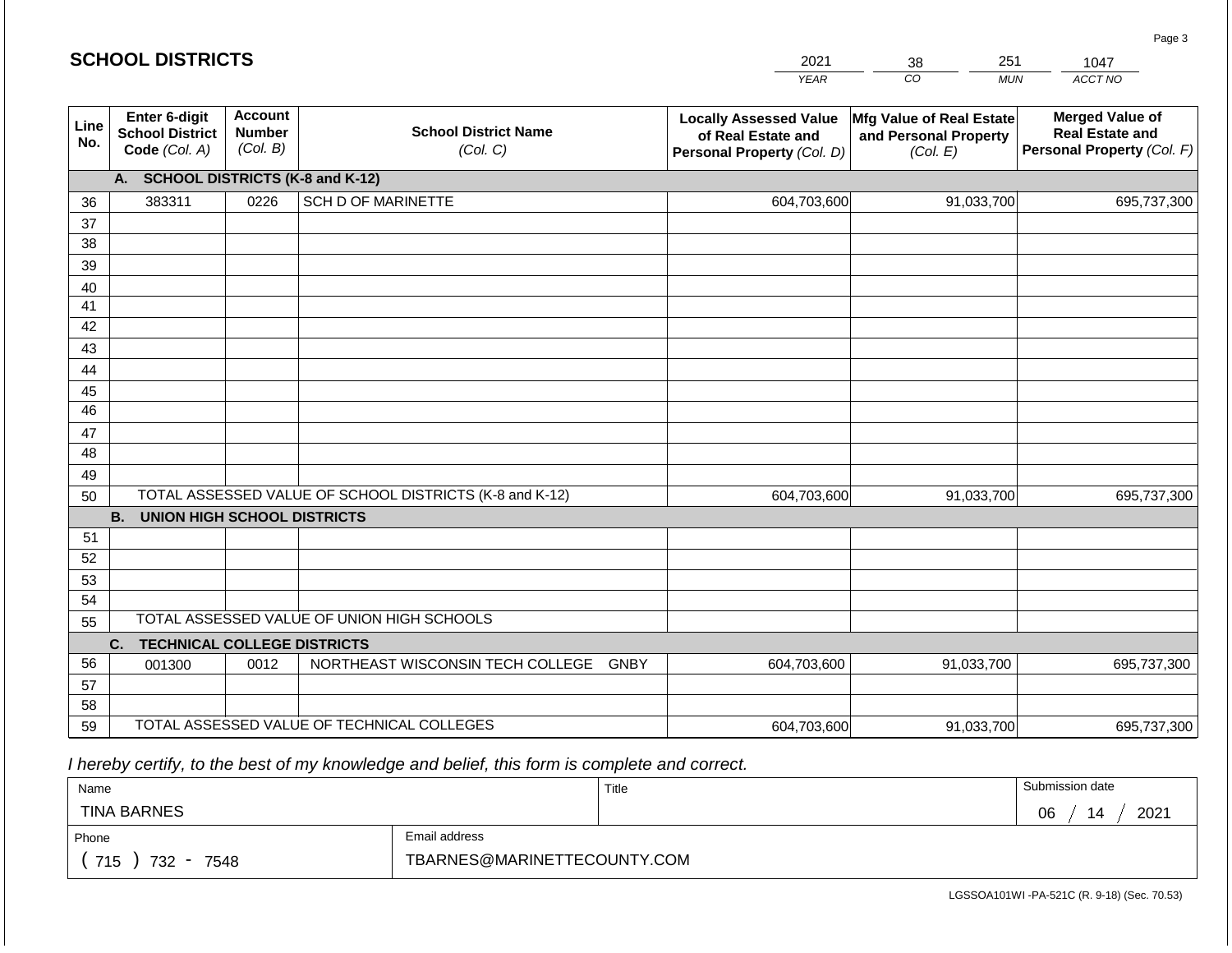- Each municipality's SOA is completed after the Board of Review and includes any changes made to the locally assessed values, under state law (sec. 70.53, Wis. Stats.)
- The Wisconsin Department of Revenue (DOR) merges the locally assessed values with the state assessed manufacturing values
- DOR provides the information regarding district names and codes. If a district is not listed, contact DOR.

Note: If you submit an amended SOA to DOR after your municipality's SOA is equated and posted to our website, we will process the SOA. However, DOR will not recalculate the *aggregate ratio or update the final SOA posted on our website. You should use the corrected values to calculate your tax rates.*

#### **Page 1: Real Estate and Personal Property**

- Lines 1-9 assessed real estate values, parcel counts and acres by classification
- Lines 10-15 assessed personal property values and number of accounts by class
- Line 16 aggregate assessed value of all property subject to general property; use to calculate tax rates. Note: This line equals the total assessed value of K-8 and K-12 school districts (Line 50) and total assessed value of technical colleges (Line 59).
- Remarks assessment ratio used to calculate estimated fair market value on property tax bills

#### **Page 2: Forest Crop, Other Exempt Land and Special Districts**

- Lines 18-21 private forest crop and managed forest lands assessed values
- Line  $22 -$  tax exempt land acres
- Line 23 prior years assessed value of omitted property under sec. 70.44 and correction of errors under sec. 70.43 shown by locally assessed or manufacturing real estate and personal property. Note: If there is an amount on this line, report the corresponding tax in the Statement of Taxes, Sections J or K.
- Lines 24-35 special district assessed values. These values are used to calculate tax rates for the special districts.

#### **Page 3: School Districts**

- Lines 36-50 school districts (K-8 and K-12) assessed values. These values are used to calculate tax rates for school districts.
- Lines 51-55 union high school district assessed values. These values are used to calculate tax rates for union high school districts.
- Lines 56-59 technical college assessed values. These values are used to calculate tax rates for technical colleges.

If you have questions: Email: lgs@wisconsin.gov

 Phone: (608) 266-2569 or (608) 264-6892 Fax: (608) 264-6887

**MARINETTE, WI 54143** MARINETTE, WI 54143LANA BERO<br>CITY OF MARINETTE CITY OF MARINETTE 1905 HALL AVE 1905 HALL AVE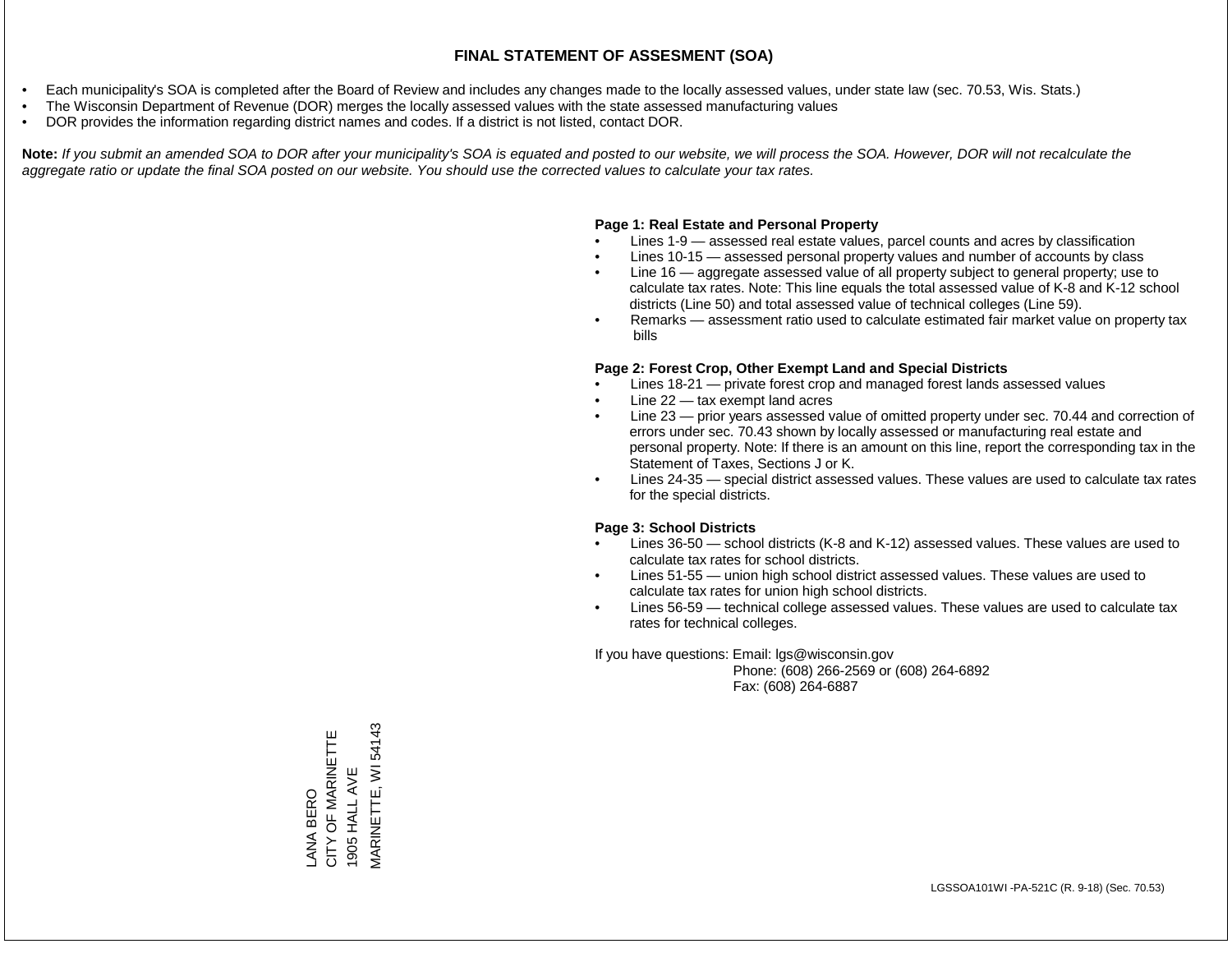|                |                    | <b>FINAL - EQUATED</b>                                                                                   |                          |                           |                |                              |                         |                      |             | Page 1<br>This is an Amended Return |
|----------------|--------------------|----------------------------------------------------------------------------------------------------------|--------------------------|---------------------------|----------------|------------------------------|-------------------------|----------------------|-------------|-------------------------------------|
|                |                    | <b>STATEMENT OF ASSESSMENT FOR 2021</b>                                                                  |                          |                           | 38             | 261                          | 1048                    |                      |             |                                     |
|                |                    |                                                                                                          |                          |                           | CO             | <b>MUN</b>                   | ACCT NO                 |                      |             |                                     |
|                | <b>FOR</b>         | CITY OF<br>OF                                                                                            | NIAGARA                  |                           |                | <b>MARINETTE COUNTY</b>      |                         |                      |             |                                     |
|                |                    | Town - Village - City                                                                                    | <b>Municipality Name</b> |                           |                | <b>County Name</b>           |                         |                      |             |                                     |
|                | <b>REAL ESTATE</b> |                                                                                                          | PARCEL COUNT             |                           |                | NO. OF ACRES                 | <b>VALUE OF</b>         | <b>VALUE OF</b>      |             | TOTAL VALUE OF LAND                 |
| Line<br>No.    |                    | (See Lines 18 - 22 for                                                                                   |                          | TOTAL LAND   IMPROVEMENTS |                | <b>WHOLE</b><br>NUMBERS ONLY | LAND                    | <b>IMPROVEMENTS</b>  |             | AND IMPROVEMENTS                    |
|                |                    | other Real Estate)                                                                                       | (Col. A)                 | (Col. B)                  |                | (Col, C)                     | (Col. D)                | (Col. E)             |             | (Col. F)                            |
| -1             |                    | <b>RESIDENTIAL - Class 1</b>                                                                             | 1,001                    |                           | 714            | 510                          | 4,427,400               |                      | 41,178,500  | 45,605,900                          |
| 2              |                    | <b>COMMERCIAL - Class 2</b>                                                                              | 95                       |                           | 67             | 263                          | 7,194,600               |                      | 17,561,900  | 24,756,500                          |
| 3              |                    | <b>MANUFACTURING - Class 3</b>                                                                           | $\overline{2}$           |                           | $\overline{2}$ | 12                           | 25,400                  |                      | 267,500     | 292,900                             |
| $\overline{4}$ |                    | <b>AGRICULTURAL - Class 4</b>                                                                            | 4                        |                           |                | 50                           | 6,900                   |                      |             | 6,900                               |
| 5              |                    | <b>UNDEVELOPED - Class 5</b>                                                                             | $\mathbf 0$              |                           |                | 0                            | $\Omega$                |                      |             |                                     |
| 6              |                    | AGRICULTURAL FOREST - Class 5m                                                                           | 0                        |                           |                | 0                            | $\Omega$                |                      |             | $\Omega$                            |
| $\overline{7}$ |                    | FOREST LANDS - Class 6                                                                                   | 13                       |                           |                | 393                          | 423,300                 |                      |             | 423,300                             |
| 8              |                    | OTHER - Class 7                                                                                          | $\mathbf 0$              |                           | $\mathbf 0$    | 0                            | $\Omega$                |                      | 0           | $\Omega$                            |
| 9              |                    | TOTAL - ALL COLUMNS                                                                                      | 1,115                    |                           | 783            | 1,228                        | 12,077,600              | 59,007,900           |             | 71,085,500                          |
| 10             |                    | NUMBER OF PERSONAL PROPERTY ACCOUNTS IN ROLL                                                             |                          |                           |                | 38                           | <b>LOCALLY ASSESSED</b> | <b>MANUFACTURING</b> |             | <b>MERGED</b>                       |
| 11             |                    | BOATS AND OTHER WATERCRAFT NOT EXEMPT - Code 1                                                           |                          |                           |                |                              | $\Omega$                |                      | $\Omega$    | $\Omega$                            |
| 12             |                    | MACHINERY, TOOLS AND PATTERNS - Code 2                                                                   |                          |                           |                |                              |                         |                      | 100,400     | 100,400                             |
| 13             |                    | FURNITURE, FIXTURES AND EQUIPMENT - Code 3                                                               |                          |                           |                |                              | 255,200                 |                      | 2,700       | 257,900                             |
| 14             |                    | ALL OTHER PERSONAL PROPERTY NOT EXEMPT - Codes 4A, 4B, 4C                                                |                          |                           |                |                              | 161,100                 |                      | 9,800       | 170,900                             |
| 15             |                    | TOTAL OF PERSONAL PROPERTY NOT EXEMPT (Total of Lines 11-14)                                             |                          |                           |                |                              | 416,300                 |                      | 112,900     | 529,200                             |
|                |                    | AGGREGATE ASSESSED VALUE OF ALL PROPERTY SUBJECT TO THE GENERAL PROPERTY TAX (Total of Lines 9F and 15F) |                          |                           |                |                              |                         |                      |             |                                     |
| 16             |                    | MUST EQUAL TOTAL VALUE OF THE SCHOOL DISTRICTS (K-12 PLUS K-8) - Line 50, Col. F                         |                          |                           |                |                              |                         |                      |             | 71,614,700                          |
| 17             |                    | <b>BOARD OF REVIEW</b>                                                                                   |                          |                           |                | Name of Assessor             |                         |                      | Telephone # |                                     |
|                |                    | DATE OF FINAL ADJOURNMENT                                                                                | 05/19/2021               |                           |                | <b>JEROME A PILLATH</b>      |                         |                      |             | (920) 897-2681                      |

REMARKS

The Assessment Ratio to be used in calculating the estimated Fair Market Value on tax bills for this tax district is .937916873

This ratio should be used to convert assessed values to "Calculate Equalized Values" in Step 1 of the Lottery and Gaming Credit Calculations.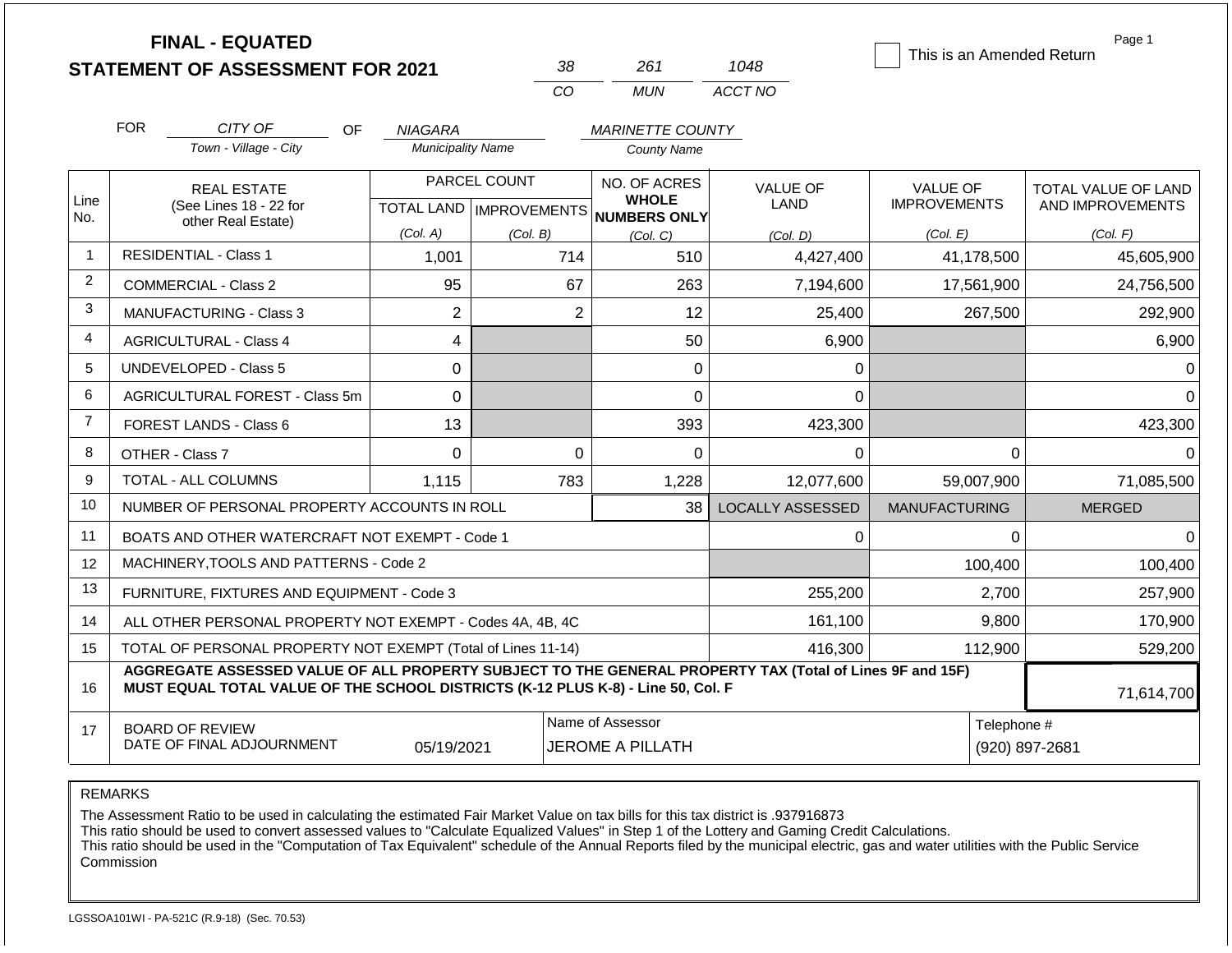2021 38 261 1048

FOREST LANDS (Line 7) and FOREST CROPS (in this section) - are **NOT** the same *YEAR CO MUN ACCT NO*

|    | Private Forest Crop - Reg Class @ 10¢ per acre |                                                                                |  |                                                                          |             |                                                                 | Private Forest Crop - Reg Class @ \$2.52 per acre |                                                                                           |                    |                    |  |  |
|----|------------------------------------------------|--------------------------------------------------------------------------------|--|--------------------------------------------------------------------------|-------------|-----------------------------------------------------------------|---------------------------------------------------|-------------------------------------------------------------------------------------------|--------------------|--------------------|--|--|
| 18 | (a) PARCELS                                    | (b) ACRES                                                                      |  | (c) ASSESSED VALUE                                                       |             | (d) PARCELS                                                     |                                                   | (e) ACRES                                                                                 |                    | (f) ASSESSED VALUE |  |  |
|    |                                                |                                                                                |  |                                                                          |             |                                                                 |                                                   |                                                                                           |                    |                    |  |  |
| 19 |                                                |                                                                                |  | Private Forest Crop - Special Class @ 20¢ per acre<br>(c) ASSESSED VALUE |             | (d) PARCELS                                                     |                                                   | Entered Before 2005 Managed Forest - Ferrous Mining CLOSED @ \$7.87 per acre<br>(e) ACRES |                    | (f) ASSESSED VALUE |  |  |
|    | (a) PARCELS                                    | (b) ACRES                                                                      |  |                                                                          |             |                                                                 |                                                   |                                                                                           |                    |                    |  |  |
|    |                                                |                                                                                |  |                                                                          |             |                                                                 |                                                   |                                                                                           |                    |                    |  |  |
|    |                                                | Entered Before 2005 Managed Forest - OPEN @ 74 ¢ per acre                      |  |                                                                          |             |                                                                 |                                                   | Entered Before 2005 Managed Forest - CLOSED @                                             | \$1.75 per acre    |                    |  |  |
| 20 | (a) PARCELS                                    | (c) ASSESSED VALUE<br>(b) ACRES                                                |  |                                                                          | (d) PARCELS |                                                                 | (e) ACRES                                         |                                                                                           | (f) ASSESSED VALUE |                    |  |  |
|    |                                                |                                                                                |  |                                                                          |             |                                                                 |                                                   |                                                                                           |                    |                    |  |  |
|    |                                                | Entered After 2004 Managed Forest - OPEN @ \$2.04 per acre                     |  |                                                                          |             | Entered After 2004 Managed Forest - CLOSED @ \$10.20 per acre   |                                                   |                                                                                           |                    |                    |  |  |
| 21 | (a) PARCELS                                    | (b) ACRES                                                                      |  | (c) ASSESSED VALUE                                                       |             | (d) PARCELS<br>(e) ACRES                                        |                                                   |                                                                                           | (f) ASSESSED VALUE |                    |  |  |
|    |                                                |                                                                                |  |                                                                          |             |                                                                 |                                                   |                                                                                           |                    |                    |  |  |
|    |                                                |                                                                                |  |                                                                          |             |                                                                 |                                                   |                                                                                           |                    |                    |  |  |
|    | (a) County Forest Cropland Acres               |                                                                                |  | (b) Federal Acres                                                        |             | (c) State Acres                                                 |                                                   | (d) County (NOT FOREST CROP) Acres                                                        |                    | (e) Other Acres    |  |  |
| 22 |                                                |                                                                                |  |                                                                          |             |                                                                 |                                                   |                                                                                           |                    |                    |  |  |
|    |                                                |                                                                                |  |                                                                          |             | 1.64                                                            |                                                   | 2.72                                                                                      |                    | 400.64             |  |  |
|    |                                                | Assessed Value of Omitted Property From Prior Years (Sec. 70.44)               |  |                                                                          |             | Assessed Value of Sec. 70.43 Corrections of Errors by Assessors |                                                   |                                                                                           |                    |                    |  |  |
| 23 |                                                | (a) REAL ESTATE                                                                |  | (b) PERSONAL                                                             |             |                                                                 |                                                   | (c1) REAL ESTATE                                                                          |                    | (c2) PERSONAL      |  |  |
|    |                                                |                                                                                |  |                                                                          |             |                                                                 |                                                   |                                                                                           |                    |                    |  |  |
|    |                                                | Manufacturing Equated Value of Omitted Property From Prior Years (Sec. 70.995) |  |                                                                          |             |                                                                 |                                                   | Mfg. Equated Value of Sec.70.43 Corrections of Errors by Assessors                        |                    |                    |  |  |
|    |                                                | (d) REAL ESTATE                                                                |  | (e) PERSONAL                                                             |             |                                                                 |                                                   | (f1) REAL ESTATE                                                                          | (f2) PERSONAL      |                    |  |  |
|    |                                                |                                                                                |  |                                                                          |             |                                                                 |                                                   |                                                                                           |                    |                    |  |  |
|    |                                                |                                                                                |  |                                                                          |             |                                                                 |                                                   |                                                                                           |                    |                    |  |  |

## **SPECIAL DISTRICTS**

| Line<br>No. | Enter 6-digit<br>Special District<br>Code (Col. A) | <b>Account</b><br><b>Number</b><br>(Col. B) | <b>Special District Name</b><br>(Col. C) | <b>Locally Assessed Value</b><br>of Real Estate and<br><b>Personal Property (Col. D)</b> | Mfg Value of Real Estate<br>and Personal Property<br>(Col. E) | <b>Merged Value of</b><br><b>Real Estate and</b><br>Personal Property (Col. F) |
|-------------|----------------------------------------------------|---------------------------------------------|------------------------------------------|------------------------------------------------------------------------------------------|---------------------------------------------------------------|--------------------------------------------------------------------------------|
| 24          |                                                    |                                             |                                          |                                                                                          |                                                               |                                                                                |
| 25          |                                                    |                                             |                                          |                                                                                          |                                                               |                                                                                |
| 26          |                                                    |                                             |                                          |                                                                                          |                                                               |                                                                                |
| 27          |                                                    |                                             |                                          |                                                                                          |                                                               |                                                                                |
| 28          |                                                    |                                             |                                          |                                                                                          |                                                               |                                                                                |
| 29          |                                                    |                                             |                                          |                                                                                          |                                                               |                                                                                |
| 30          |                                                    |                                             |                                          |                                                                                          |                                                               |                                                                                |
| 31          |                                                    |                                             |                                          |                                                                                          |                                                               |                                                                                |
| 32          |                                                    |                                             |                                          |                                                                                          |                                                               |                                                                                |
| 33          |                                                    |                                             |                                          |                                                                                          |                                                               |                                                                                |
| 34          |                                                    |                                             |                                          |                                                                                          |                                                               |                                                                                |
| 35          |                                                    |                                             |                                          |                                                                                          |                                                               |                                                                                |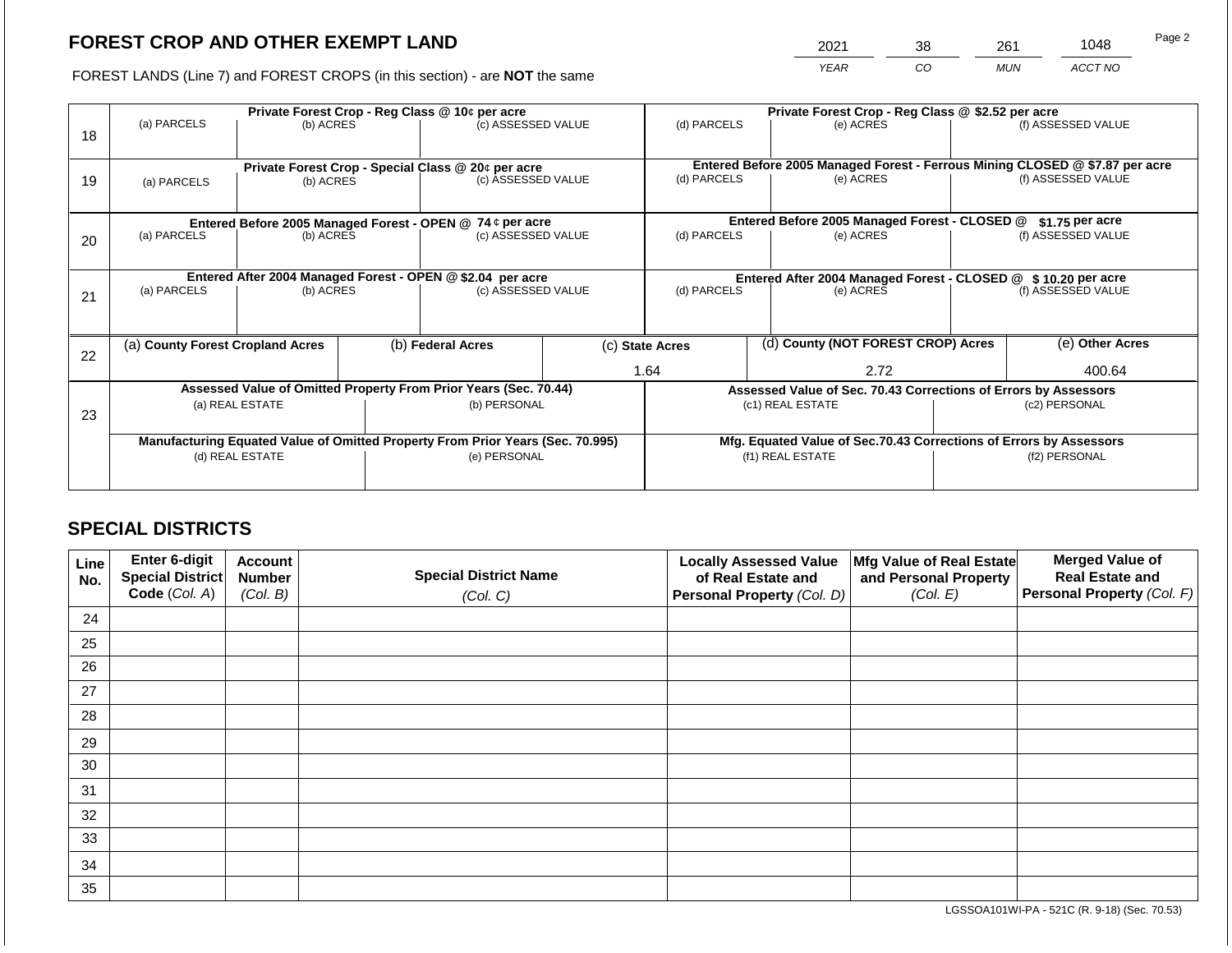| CO<br>ACCT NO<br><b>YEAR</b><br><b>MUN</b><br><b>Account</b><br>Enter 6-digit<br><b>Merged Value of</b><br><b>Locally Assessed Value</b><br><b>Mfg Value of Real Estate</b><br>Line<br><b>School District Name</b><br><b>Number</b><br><b>School District</b><br><b>Real Estate and</b><br>and Personal Property<br>of Real Estate and<br>No.<br>(Col. B)<br>Code (Col. A)<br>(Col. C)<br>Personal Property (Col. F)<br>Personal Property (Col. D)<br>(Col. E)<br><b>SCHOOL DISTRICTS (K-8 and K-12)</b><br>A.<br>383969<br><b>SCH D OF NIAGARA</b><br>71,208,900<br>405,800<br>71,614,700<br>0227<br>36<br>37<br>38<br>39<br>40<br>41<br>42<br>43 |
|----------------------------------------------------------------------------------------------------------------------------------------------------------------------------------------------------------------------------------------------------------------------------------------------------------------------------------------------------------------------------------------------------------------------------------------------------------------------------------------------------------------------------------------------------------------------------------------------------------------------------------------------------|
|                                                                                                                                                                                                                                                                                                                                                                                                                                                                                                                                                                                                                                                    |
|                                                                                                                                                                                                                                                                                                                                                                                                                                                                                                                                                                                                                                                    |
|                                                                                                                                                                                                                                                                                                                                                                                                                                                                                                                                                                                                                                                    |
|                                                                                                                                                                                                                                                                                                                                                                                                                                                                                                                                                                                                                                                    |
|                                                                                                                                                                                                                                                                                                                                                                                                                                                                                                                                                                                                                                                    |
|                                                                                                                                                                                                                                                                                                                                                                                                                                                                                                                                                                                                                                                    |
|                                                                                                                                                                                                                                                                                                                                                                                                                                                                                                                                                                                                                                                    |
|                                                                                                                                                                                                                                                                                                                                                                                                                                                                                                                                                                                                                                                    |
|                                                                                                                                                                                                                                                                                                                                                                                                                                                                                                                                                                                                                                                    |
|                                                                                                                                                                                                                                                                                                                                                                                                                                                                                                                                                                                                                                                    |
| 44                                                                                                                                                                                                                                                                                                                                                                                                                                                                                                                                                                                                                                                 |
| 45                                                                                                                                                                                                                                                                                                                                                                                                                                                                                                                                                                                                                                                 |
| 46                                                                                                                                                                                                                                                                                                                                                                                                                                                                                                                                                                                                                                                 |
| 47                                                                                                                                                                                                                                                                                                                                                                                                                                                                                                                                                                                                                                                 |
| 48                                                                                                                                                                                                                                                                                                                                                                                                                                                                                                                                                                                                                                                 |
| 49                                                                                                                                                                                                                                                                                                                                                                                                                                                                                                                                                                                                                                                 |
| TOTAL ASSESSED VALUE OF SCHOOL DISTRICTS (K-8 and K-12)<br>71,208,900<br>405,800<br>71,614,700<br>50                                                                                                                                                                                                                                                                                                                                                                                                                                                                                                                                               |
| <b>B.</b><br><b>UNION HIGH SCHOOL DISTRICTS</b>                                                                                                                                                                                                                                                                                                                                                                                                                                                                                                                                                                                                    |
| 51                                                                                                                                                                                                                                                                                                                                                                                                                                                                                                                                                                                                                                                 |
| 52                                                                                                                                                                                                                                                                                                                                                                                                                                                                                                                                                                                                                                                 |
| 53                                                                                                                                                                                                                                                                                                                                                                                                                                                                                                                                                                                                                                                 |
| 54<br>TOTAL ASSESSED VALUE OF UNION HIGH SCHOOLS                                                                                                                                                                                                                                                                                                                                                                                                                                                                                                                                                                                                   |
| 55                                                                                                                                                                                                                                                                                                                                                                                                                                                                                                                                                                                                                                                 |
| <b>TECHNICAL COLLEGE DISTRICTS</b><br>C.                                                                                                                                                                                                                                                                                                                                                                                                                                                                                                                                                                                                           |
| 56<br>NORTHEAST WISCONSIN TECH COLLEGE<br>71,208,900<br>0012<br><b>GNBY</b><br>405,800<br>71,614,700<br>001300                                                                                                                                                                                                                                                                                                                                                                                                                                                                                                                                     |
| 57<br>58                                                                                                                                                                                                                                                                                                                                                                                                                                                                                                                                                                                                                                           |
| TOTAL ASSESSED VALUE OF TECHNICAL COLLEGES<br>59<br>71,208,900<br>405,800<br>71,614,700                                                                                                                                                                                                                                                                                                                                                                                                                                                                                                                                                            |

| Name                                           |                             | Title | Submission date       |
|------------------------------------------------|-----------------------------|-------|-----------------------|
| <b>TINA BARNES</b>                             |                             |       | 2021<br>26<br>∩ҕ<br>◡ |
| Phone                                          | Email address               |       |                       |
| 715<br>732<br>7548<br>$\overline{\phantom{0}}$ | TBARNES@MARINETTECOUNTY.COM |       |                       |

LGSSOA101WI -PA-521C (R. 9-18) (Sec. 70.53)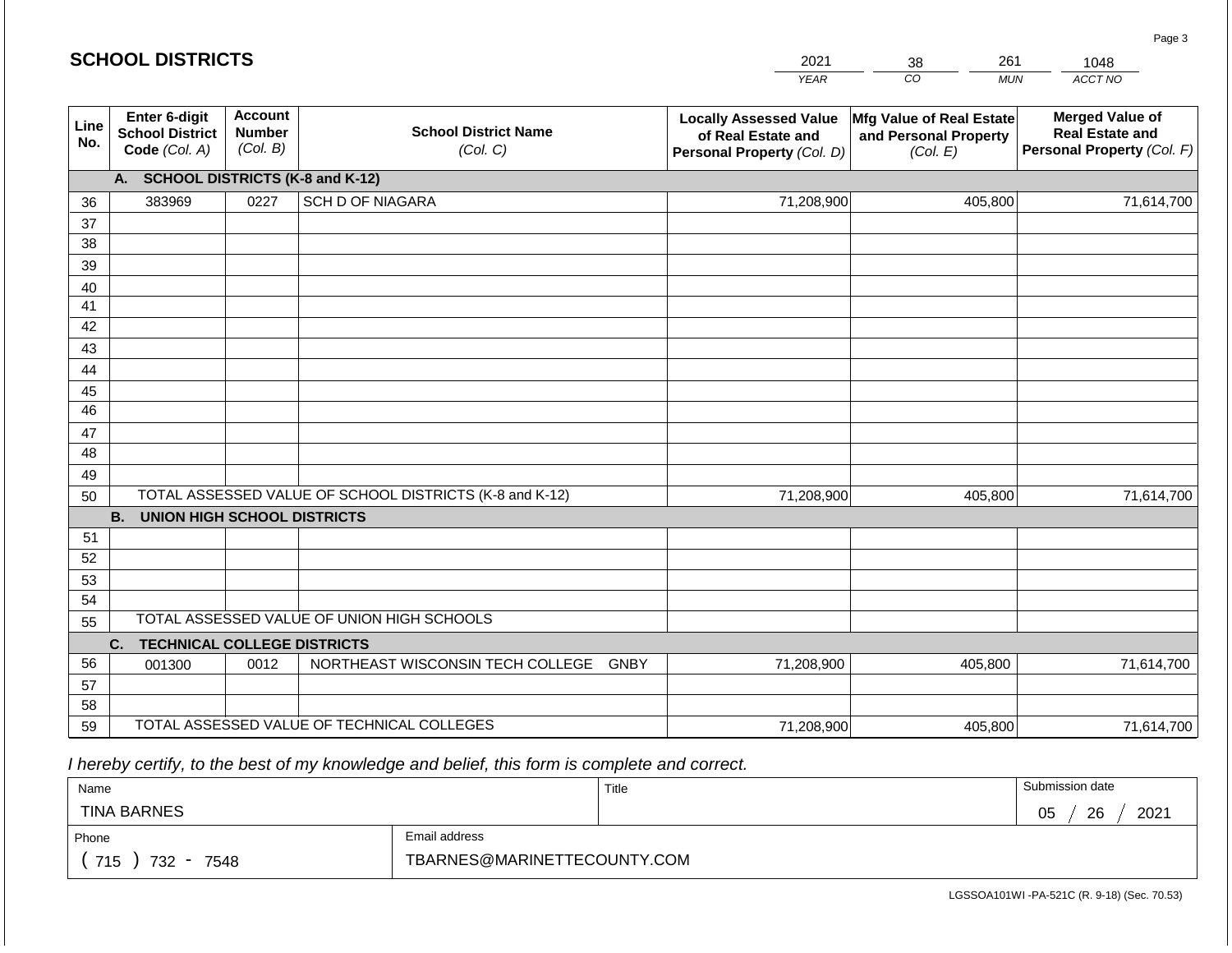- Each municipality's SOA is completed after the Board of Review and includes any changes made to the locally assessed values, under state law (sec. 70.53, Wis. Stats.)
- The Wisconsin Department of Revenue (DOR) merges the locally assessed values with the state assessed manufacturing values
- DOR provides the information regarding district names and codes. If a district is not listed, contact DOR.

Note: If you submit an amended SOA to DOR after your municipality's SOA is equated and posted to our website, we will process the SOA. However, DOR will not recalculate the *aggregate ratio or update the final SOA posted on our website. You should use the corrected values to calculate your tax rates.*

## **Page 1: Real Estate and Personal Property**

- Lines 1-9 assessed real estate values, parcel counts and acres by classification
- Lines 10-15 assessed personal property values and number of accounts by class
- Line 16 aggregate assessed value of all property subject to general property; use to calculate tax rates. Note: This line equals the total assessed value of K-8 and K-12 school districts (Line 50) and total assessed value of technical colleges (Line 59).
- Remarks assessment ratio used to calculate estimated fair market value on property tax bills

## **Page 2: Forest Crop, Other Exempt Land and Special Districts**

- Lines 18-21 private forest crop and managed forest lands assessed values
- Line  $22 -$  tax exempt land acres
- Line 23 prior years assessed value of omitted property under sec. 70.44 and correction of errors under sec. 70.43 shown by locally assessed or manufacturing real estate and personal property. Note: If there is an amount on this line, report the corresponding tax in the Statement of Taxes, Sections J or K.
- Lines 24-35 special district assessed values. These values are used to calculate tax rates for the special districts.

## **Page 3: School Districts**

- Lines 36-50 school districts (K-8 and K-12) assessed values. These values are used to calculate tax rates for school districts.
- Lines 51-55 union high school district assessed values. These values are used to calculate tax rates for union high school districts.
- Lines 56-59 technical college assessed values. These values are used to calculate tax rates for technical colleges.

If you have questions: Email: lgs@wisconsin.gov

 Phone: (608) 266-2569 or (608) 264-6892 Fax: (608) 264-6887

AUDREY FREDRICK CITY OF NIAGARA AUDREY FREDRICK<br>CITY OF NIAGARA<br>PO BOX 24<br>NIAGARA, WI 54151 - 0024 NIAGARA, WI 54151 - 0024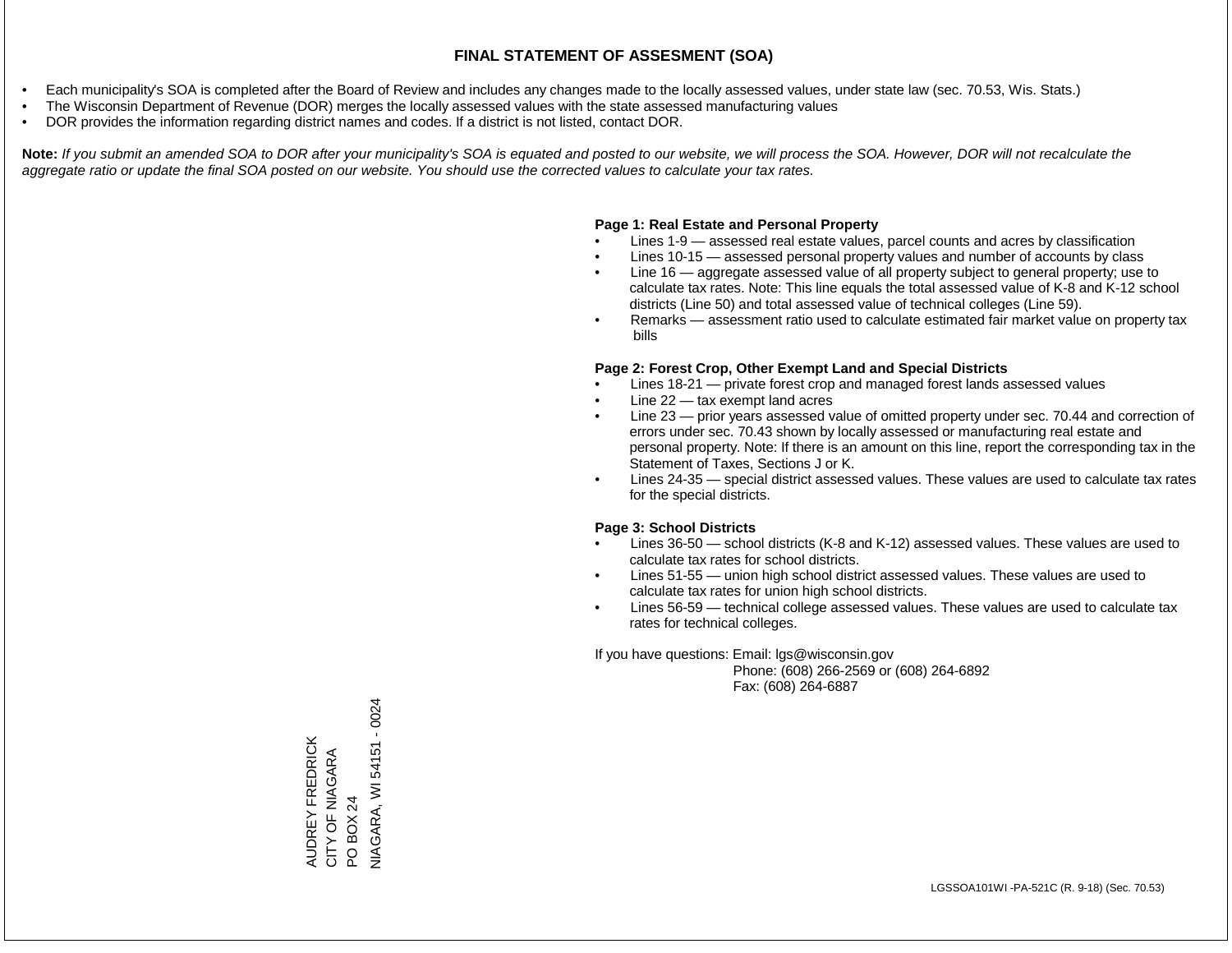|                | <b>FINAL - EQUATED</b>                                                                                                                                                                       |                          |                           |                                             |                         | This is an Amended Return | Page 1              |
|----------------|----------------------------------------------------------------------------------------------------------------------------------------------------------------------------------------------|--------------------------|---------------------------|---------------------------------------------|-------------------------|---------------------------|---------------------|
|                | <b>STATEMENT OF ASSESSMENT FOR 2021</b>                                                                                                                                                      |                          | 38                        | 271                                         | 1049                    |                           |                     |
|                |                                                                                                                                                                                              |                          | CO                        | <b>MUN</b>                                  | ACCT NO                 |                           |                     |
|                | <b>FOR</b><br>CITY OF<br>OF.                                                                                                                                                                 | <b>PESHTIGO</b>          |                           | <b>MARINETTE COUNTY</b>                     |                         |                           |                     |
|                | Town - Village - City                                                                                                                                                                        | <b>Municipality Name</b> |                           | <b>County Name</b>                          |                         |                           |                     |
|                | <b>REAL ESTATE</b>                                                                                                                                                                           |                          | PARCEL COUNT              | NO. OF ACRES                                | <b>VALUE OF</b>         | <b>VALUE OF</b>           | TOTAL VALUE OF LAND |
| Line<br>No.    | (See Lines 18 - 22 for                                                                                                                                                                       |                          | TOTAL LAND   IMPROVEMENTS | <b>WHOLE</b><br><b>NUMBERS ONLY</b>         | LAND                    | <b>IMPROVEMENTS</b>       | AND IMPROVEMENTS    |
|                | other Real Estate)                                                                                                                                                                           | (Col. A)                 | (Col. B)                  | (Col. C)                                    | (Col. D)                | (Col. E)                  | (Col. F)            |
| $\overline{1}$ | <b>RESIDENTIAL - Class 1</b>                                                                                                                                                                 | 1,190                    | 957                       | 674                                         | 12,074,700              | 77,663,100                | 89,737,800          |
| $\overline{2}$ | <b>COMMERCIAL - Class 2</b>                                                                                                                                                                  | 228                      | 173                       | 461                                         | 5,591,300               | 44,995,700                | 50,587,000          |
| 3              | <b>MANUFACTURING - Class 3</b>                                                                                                                                                               | 29                       | 24                        | 138                                         | 1,384,600               | 16,263,800                | 17,648,400          |
| 4              | <b>AGRICULTURAL - Class 4</b>                                                                                                                                                                | $\Omega$                 |                           | 0                                           | 0                       |                           |                     |
| 5              | <b>UNDEVELOPED - Class 5</b>                                                                                                                                                                 | 0                        |                           | 0                                           | $\Omega$                |                           |                     |
| 6              | AGRICULTURAL FOREST - Class 5m                                                                                                                                                               | $\Omega$                 |                           | $\overline{0}$                              | $\mathsf 0$             |                           | $\Omega$            |
| $\overline{7}$ | FOREST LANDS - Class 6                                                                                                                                                                       | 0                        |                           | 0                                           | 0                       |                           | $\Omega$            |
| 8              | OTHER - Class 7                                                                                                                                                                              | $\Omega$                 | $\Omega$                  | 0                                           | $\Omega$                | 0                         | $\Omega$            |
| 9              | TOTAL - ALL COLUMNS                                                                                                                                                                          | 1,447                    | 1,154                     | 1,273                                       | 19,050,600              | 138,922,600               | 157,973,200         |
| 10             | NUMBER OF PERSONAL PROPERTY ACCOUNTS IN ROLL                                                                                                                                                 |                          |                           | 186                                         | <b>LOCALLY ASSESSED</b> | <b>MANUFACTURING</b>      | <b>MERGED</b>       |
| 11             | BOATS AND OTHER WATERCRAFT NOT EXEMPT - Code 1                                                                                                                                               |                          |                           |                                             | 0                       | $\Omega$                  | ∩                   |
| 12             | MACHINERY, TOOLS AND PATTERNS - Code 2                                                                                                                                                       |                          |                           |                                             |                         | 554,700                   | 554,700             |
| 13             | FURNITURE, FIXTURES AND EQUIPMENT - Code 3                                                                                                                                                   |                          |                           |                                             | 1,685,800               | 207,500                   | 1,893,300           |
| 14             | ALL OTHER PERSONAL PROPERTY NOT EXEMPT - Codes 4A, 4B, 4C                                                                                                                                    |                          |                           |                                             | 2,110,300               | 73,600                    | 2,183,900           |
| 15             | TOTAL OF PERSONAL PROPERTY NOT EXEMPT (Total of Lines 11-14)                                                                                                                                 |                          |                           |                                             | 3,796,100               | 835,800                   | 4,631,900           |
| 16             | AGGREGATE ASSESSED VALUE OF ALL PROPERTY SUBJECT TO THE GENERAL PROPERTY TAX (Total of Lines 9F and 15F)<br>MUST EQUAL TOTAL VALUE OF THE SCHOOL DISTRICTS (K-12 PLUS K-8) - Line 50, Col. F |                          |                           |                                             |                         |                           | 162,605,100         |
| 17             | <b>BOARD OF REVIEW</b><br>DATE OF FINAL ADJOURNMENT                                                                                                                                          | 06/03/2021               |                           | Name of Assessor<br><b>JEROME A PILLATH</b> |                         | Telephone #               | (920) 897-2681      |

REMARKS

The Assessment Ratio to be used in calculating the estimated Fair Market Value on tax bills for this tax district is .829115391

This ratio should be used to convert assessed values to "Calculate Equalized Values" in Step 1 of the Lottery and Gaming Credit Calculations.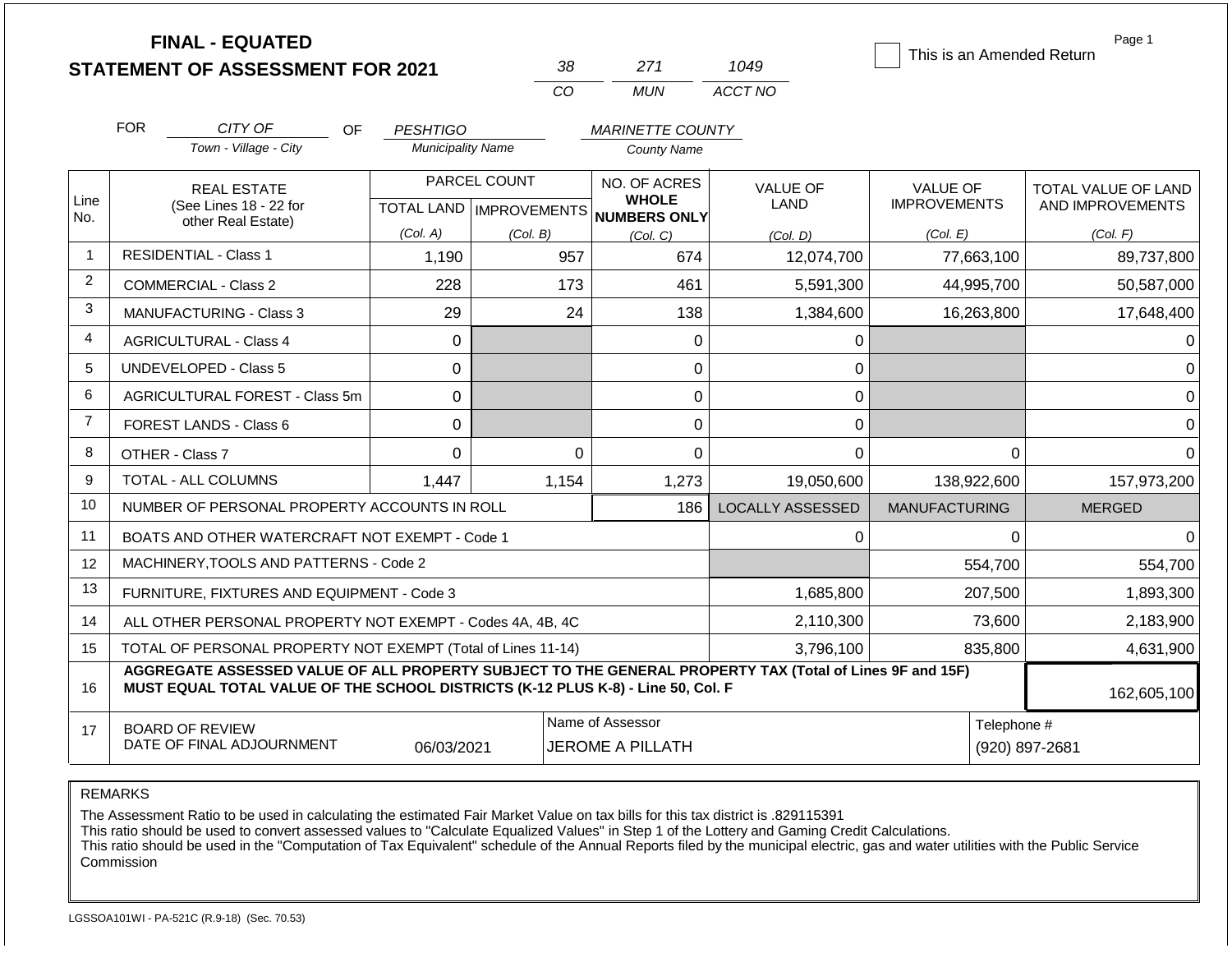2021 38 271 1049

FOREST LANDS (Line 7) and FOREST CROPS (in this section) - are **NOT** the same *YEAR CO MUN ACCT NO*

| 18 | (a) PARCELS                                                                    | (b) ACRES                |                                                                 | Private Forest Crop - Reg Class @ 10¢ per acre<br>(c) ASSESSED VALUE     |             | (d) PARCELS                                                        |                  | Private Forest Crop - Reg Class @ \$2.52 per acre<br>(e) ACRES |                    | (f) ASSESSED VALUE                                                                                 |  |
|----|--------------------------------------------------------------------------------|--------------------------|-----------------------------------------------------------------|--------------------------------------------------------------------------|-------------|--------------------------------------------------------------------|------------------|----------------------------------------------------------------|--------------------|----------------------------------------------------------------------------------------------------|--|
| 19 | (a) PARCELS                                                                    | (b) ACRES                |                                                                 | Private Forest Crop - Special Class @ 20¢ per acre<br>(c) ASSESSED VALUE |             | (d) PARCELS                                                        |                  | (e) ACRES                                                      |                    | Entered Before 2005 Managed Forest - Ferrous Mining CLOSED @ \$7.87 per acre<br>(f) ASSESSED VALUE |  |
|    | Entered Before 2005 Managed Forest - OPEN @ 74 ¢ per acre                      |                          |                                                                 |                                                                          |             | Entered Before 2005 Managed Forest - CLOSED @<br>$$1.75$ per acre  |                  |                                                                |                    |                                                                                                    |  |
| 20 | (a) PARCELS                                                                    | (b) ACRES                |                                                                 | (c) ASSESSED VALUE                                                       | (d) PARCELS |                                                                    | (e) ACRES        | (f) ASSESSED VALUE                                             |                    |                                                                                                    |  |
|    | Entered After 2004 Managed Forest - OPEN @ \$2.04 per acre                     |                          |                                                                 |                                                                          |             | Entered After 2004 Managed Forest - CLOSED @ \$10.20 per acre      |                  |                                                                |                    |                                                                                                    |  |
| 21 |                                                                                | (a) PARCELS<br>(b) ACRES |                                                                 | (c) ASSESSED VALUE                                                       |             | (d) PARCELS                                                        |                  | (e) ACRES                                                      | (f) ASSESSED VALUE |                                                                                                    |  |
|    |                                                                                |                          |                                                                 |                                                                          |             |                                                                    |                  |                                                                |                    |                                                                                                    |  |
| 22 | (a) County Forest Cropland Acres                                               |                          |                                                                 | (b) Federal Acres                                                        |             | (d) County (NOT FOREST CROP) Acres<br>(c) State Acres              |                  |                                                                | (e) Other Acres    |                                                                                                    |  |
|    |                                                                                |                          |                                                                 |                                                                          |             | 16.83                                                              |                  |                                                                | 270.25             |                                                                                                    |  |
|    | Assessed Value of Omitted Property From Prior Years (Sec. 70.44)               |                          | Assessed Value of Sec. 70.43 Corrections of Errors by Assessors |                                                                          |             |                                                                    |                  |                                                                |                    |                                                                                                    |  |
| 23 | (a) REAL ESTATE                                                                |                          |                                                                 | (b) PERSONAL                                                             |             | (c1) REAL ESTATE                                                   |                  | (c2) PERSONAL                                                  |                    |                                                                                                    |  |
|    |                                                                                |                          |                                                                 |                                                                          |             |                                                                    |                  |                                                                |                    |                                                                                                    |  |
|    | Manufacturing Equated Value of Omitted Property From Prior Years (Sec. 70.995) |                          |                                                                 |                                                                          |             | Mfg. Equated Value of Sec.70.43 Corrections of Errors by Assessors |                  |                                                                |                    |                                                                                                    |  |
|    |                                                                                | (d) REAL ESTATE          |                                                                 | (e) PERSONAL                                                             |             |                                                                    | (f1) REAL ESTATE |                                                                |                    | (f2) PERSONAL                                                                                      |  |
|    |                                                                                |                          |                                                                 |                                                                          |             |                                                                    |                  |                                                                |                    |                                                                                                    |  |

## **SPECIAL DISTRICTS**

| Line<br>No. | <b>Enter 6-digit</b><br>Special District | <b>Account</b><br><b>Number</b> | <b>Special District Name</b> | <b>Locally Assessed Value</b><br>of Real Estate and | Mfg Value of Real Estate<br>and Personal Property | <b>Merged Value of</b><br><b>Real Estate and</b> |
|-------------|------------------------------------------|---------------------------------|------------------------------|-----------------------------------------------------|---------------------------------------------------|--------------------------------------------------|
|             | Code (Col. A)                            | (Col. B)                        | (Col. C)                     | Personal Property (Col. D)                          | (Col. E)                                          | <b>Personal Property (Col. F)</b>                |
| 24          |                                          |                                 |                              |                                                     |                                                   |                                                  |
| 25          |                                          |                                 |                              |                                                     |                                                   |                                                  |
| 26          |                                          |                                 |                              |                                                     |                                                   |                                                  |
| 27          |                                          |                                 |                              |                                                     |                                                   |                                                  |
| 28          |                                          |                                 |                              |                                                     |                                                   |                                                  |
| 29          |                                          |                                 |                              |                                                     |                                                   |                                                  |
| 30          |                                          |                                 |                              |                                                     |                                                   |                                                  |
| 31          |                                          |                                 |                              |                                                     |                                                   |                                                  |
| 32          |                                          |                                 |                              |                                                     |                                                   |                                                  |
| 33          |                                          |                                 |                              |                                                     |                                                   |                                                  |
| 34          |                                          |                                 |                              |                                                     |                                                   |                                                  |
| 35          |                                          |                                 |                              |                                                     |                                                   |                                                  |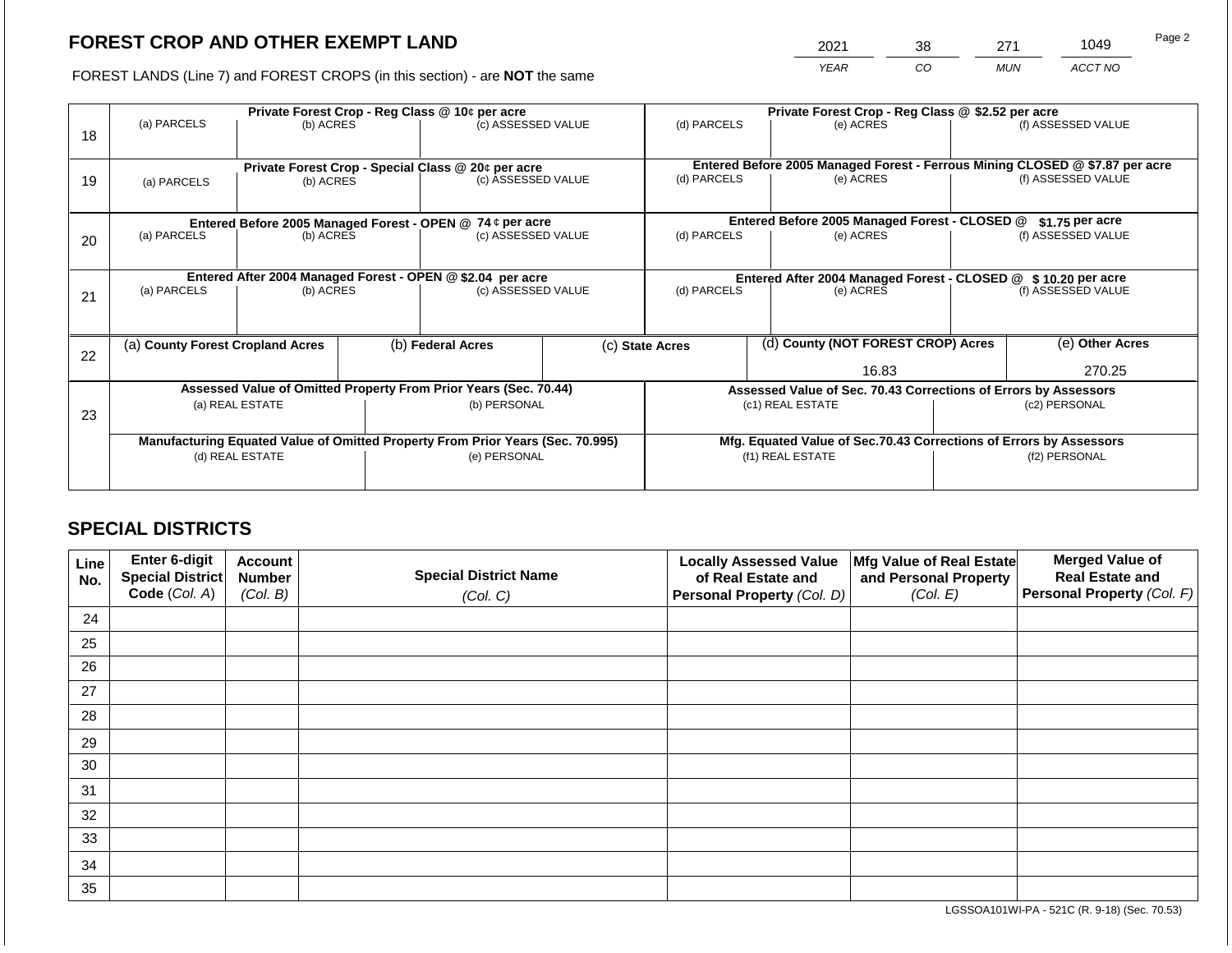#### *YEAR*  2021  $\overline{co}$ 38 *MUN ACCT NO*  1049 **Line No. Enter 6-digit School District Code** *(Col. A)* **Account Number** *(Col. B)* **School District Name** *(Col. C)* **Locally Assessed Value of Real Estate and Personal Property** *(Col. D)* **Mfg Value of Real Estate and Personal Property** *(Col. E)* **Merged Value of Real Estate and Personal Property** *(Col. F)* **A. SCHOOL DISTRICTS (K-8 and K-12)** 36 37 38 39 40 41 42 43 44 45 46 47 48 49 50 TOTAL ASSESSED VALUE OF SCHOOL DISTRICTS (K-8 and K-12) **B. UNION HIGH SCHOOL DISTRICTS** 51 52 53 54 55 **C. TECHNICAL COLLEGE DISTRICTS** 56 57 58 59 TOTAL ASSESSED VALUE OF TECHNICAL COLLEGES TOTAL ASSESSED VALUE OF UNION HIGH SCHOOLS 384305 0229 SCH D OF PESHTIGO 144,120,900 144,120,900 001300 | 0012 | NORTHEAST WISCONSIN TECH COLLEGE GNBY 144,120,900 18,484,200 162,605,100 18,484,200 162,605,100 18,484,200 162,605,100 144,120,900 18,484,200 18,484,200 162,605,100

 *I hereby certify, to the best of my knowledge and belief, this form is complete and correct.*

| Name                                           |                             | Title | Submission date  |  |  |
|------------------------------------------------|-----------------------------|-------|------------------|--|--|
| TINA M BARNES                                  |                             |       | 2021<br>06<br>22 |  |  |
| Email address<br>Phone                         |                             |       |                  |  |  |
| 715<br>732<br>7548<br>$\overline{\phantom{0}}$ | TBARNES@MARINETTECOUNTY.COM |       |                  |  |  |

LGSSOA101WI -PA-521C (R. 9-18) (Sec. 70.53)

Page 3

271